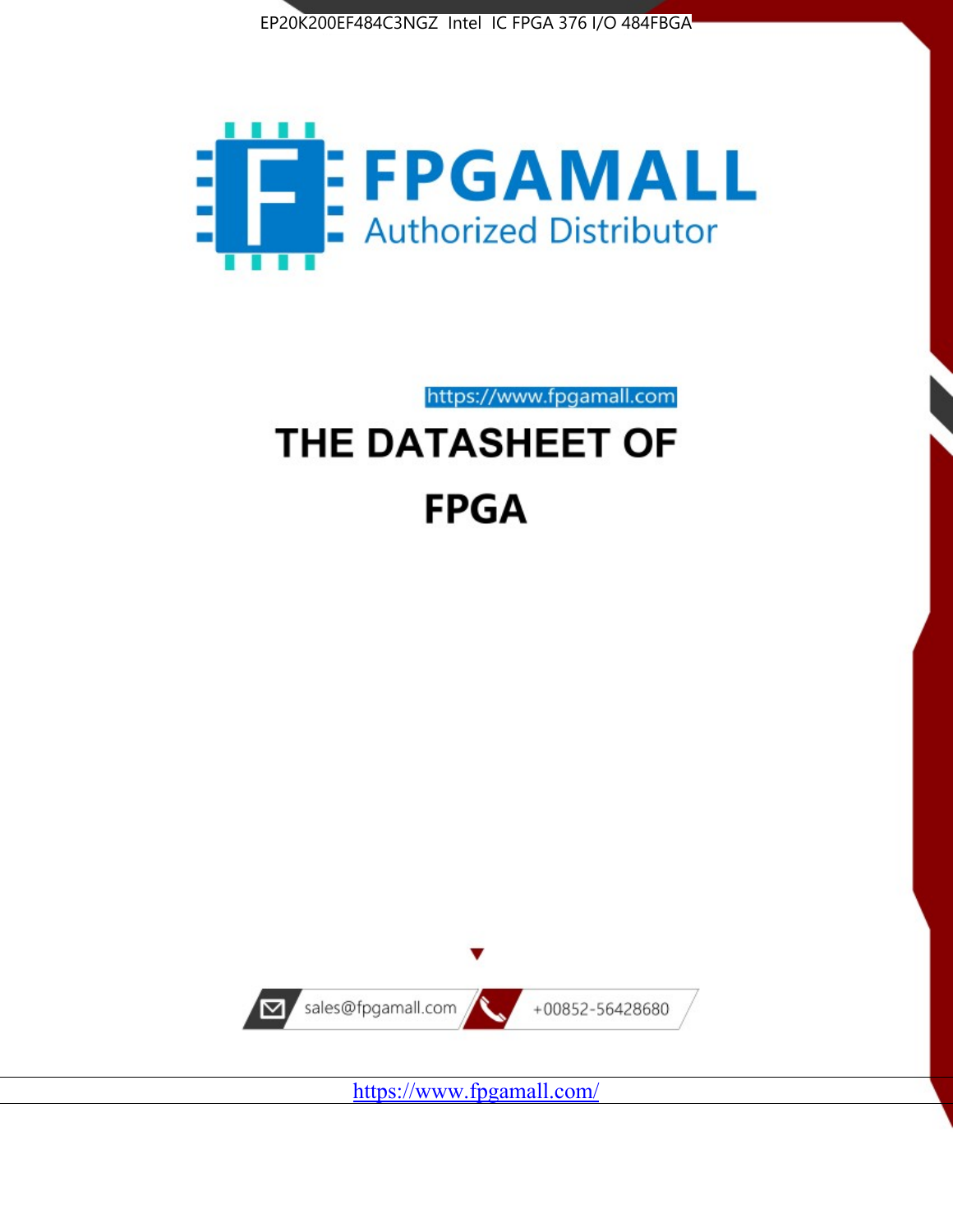#### EP20K200EF484C3NGZ Intel IC FPGA 376 I/O 484FBGA



### **APEX 20K**

**Programmable Logic Device Family**

#### **March 2004, ver. 5.1 Data Sheet**

**Features ■** Industry's first programmable logic device (PLD) incorporating system-on-a-programmable-chip (SOPC) integration

- MultiCore™ architecture integrating look-up table (LUT) logic, product-term logic, and embedded memory
- LUT logic used for register-intensive functions
- Embedded system block (ESB) used to implement memory functions, including first-in first-out (FIFO) buffers, dual-port RAM, and content-addressable memory (CAM)
- ESB implementation of product-term logic used for combinatorial-intensive functions
- High density
	- 30,000 to 1.5 million typical gates (see Tables 1 and 2)
	- Up to 51,840 logic elements (LEs)
	- Up to 442,368 RAM bits that can be used without reducing available logic
	- Up to 3,456 product-term-based macrocells

|                             | Table 1. APEX 20K Device Features<br>Note $(1)$ |                 |                 |                  |                  |                 |                  |  |  |
|-----------------------------|-------------------------------------------------|-----------------|-----------------|------------------|------------------|-----------------|------------------|--|--|
| <b>Feature</b>              | <b>EP20K30E</b>                                 | <b>EP20K60E</b> | <b>EP20K100</b> | <b>EP20K100E</b> | <b>EP20K160E</b> | <b>EP20K200</b> | <b>EP20K200E</b> |  |  |
| Maximum<br>system<br>gates  | 113,000                                         | 162,000         | 263.000         | 263,000          | 404.000          | 526,000         | 526,000          |  |  |
| Typical<br>gates            | 30,000                                          | 60,000          | 100,000         | 100,000          | 160,000          | 200,000         | 200,000          |  |  |
| <b>LEs</b>                  | 1,200                                           | 2,560           | 4,160           | 4,160            | 6.400            | 8,320           | 8,320            |  |  |
| <b>ESBs</b>                 | 12                                              | 16              | 26              | 26               | 40               | 52              | 52               |  |  |
| Maximum<br><b>RAM</b> bits  | 24,576                                          | 32,768          | 53,248          | 53,248           | 81,920           | 106,496         | 106,496          |  |  |
| Maximum<br>macrocells       | 192                                             | 256             | 416             | 416              | 640              | 832             | 832              |  |  |
| Maximum<br>user I/O<br>pins | 128                                             | 196             | 252             | 246              | 316              | 382             | 376              |  |  |

#### **Altera Corporation 1**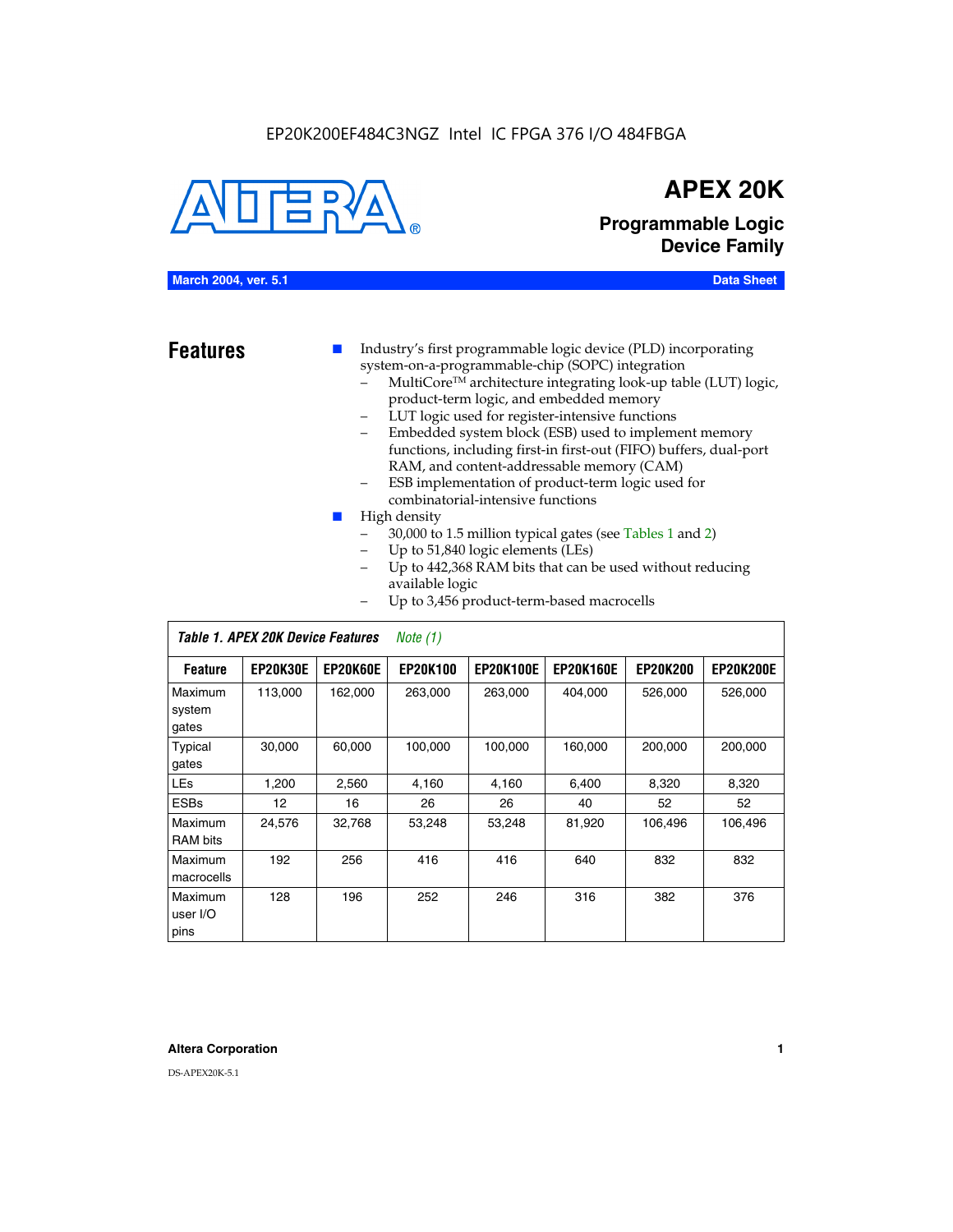| Table 2. Additional APEX 20K Device Features |                  |                 | Note (1)         |                  |                   |                   |
|----------------------------------------------|------------------|-----------------|------------------|------------------|-------------------|-------------------|
| <b>Feature</b>                               | <b>EP20K300E</b> | <b>EP20K400</b> | <b>EP20K400E</b> | <b>EP20K600E</b> | <b>EP20K1000E</b> | <b>EP20K1500E</b> |
| Maximum system<br>gates                      | 728,000          | 1,052,000       | 1,052,000        | 1,537,000        | 1,772,000         | 2,392,000         |
| <b>Typical gates</b>                         | 300,000          | 400,000         | 400,000          | 600,000          | 1,000,000         | 1,500,000         |
| <b>LEs</b>                                   | 11,520           | 16,640          | 16,640           | 24,320           | 38,400            | 51,840            |
| <b>ESBs</b>                                  | 72               | 104             | 104              | 152              | 160               | 216               |
| Maximum<br><b>RAM bits</b>                   | 147,456          | 212,992         | 212,992          | 311,296          | 327.680           | 442,368           |
| Maximum<br>macrocells                        | 1.152            | 1.664           | 1.664            | 2.432            | 2,560             | 3,456             |
| Maximum user I/O<br>pins                     | 408              | 502             | 488              | 588              | 708               | 808               |

#### *Note to Tables 1 and 2:*

(1) The embedded IEEE Std. 1149.1 Joint Test Action Group (JTAG) boundary-scan circuitry contributes up to 57,000 additional gates.

**Additional Features**

- Designed for low-power operation
	- 1.8-V and 2.5-V supply voltage (see Table 3)
	- $-$  MultiVolt<sup>TM</sup> I/O interface support to interface with 1.8-V, 2.5-V, 3.3-V, and 5.0-V devices (see Table 3)
	- ESB offering programmable power-saving mode

| <b>Table 3. APEX 20K Supply Voltages</b>                                       |                                                       |                                                                                                                                                                          |  |  |  |  |  |  |
|--------------------------------------------------------------------------------|-------------------------------------------------------|--------------------------------------------------------------------------------------------------------------------------------------------------------------------------|--|--|--|--|--|--|
| <b>Feature</b>                                                                 | <b>Device</b>                                         |                                                                                                                                                                          |  |  |  |  |  |  |
|                                                                                | <b>EP20K100</b><br><b>EP20K200</b><br><b>EP20K400</b> | EP20K30E<br>EP20K60E<br><b>EP20K100E</b><br><b>EP20K160E</b><br>EP20K200E<br><b>EP20K300E</b><br><b>EP20K400E</b><br>EP20K600E<br><b>EP20K1000E</b><br><b>EP20K1500E</b> |  |  |  |  |  |  |
| Internal supply voltage (V <sub>CCINT</sub> )                                  | 2.5V                                                  | 1.8V                                                                                                                                                                     |  |  |  |  |  |  |
| MultiVolt I/O interface voltage levels $(V_{\text{CCIO}})$ 2.5 V, 3.3 V, 5.0 V |                                                       | 1.8 V, 2.5 V, 3.3 V, 5.0 V $(1)$                                                                                                                                         |  |  |  |  |  |  |

#### *Note to Table 3:*

(1) APEX 20KE devices can be 5.0-V tolerant by using an external resistor.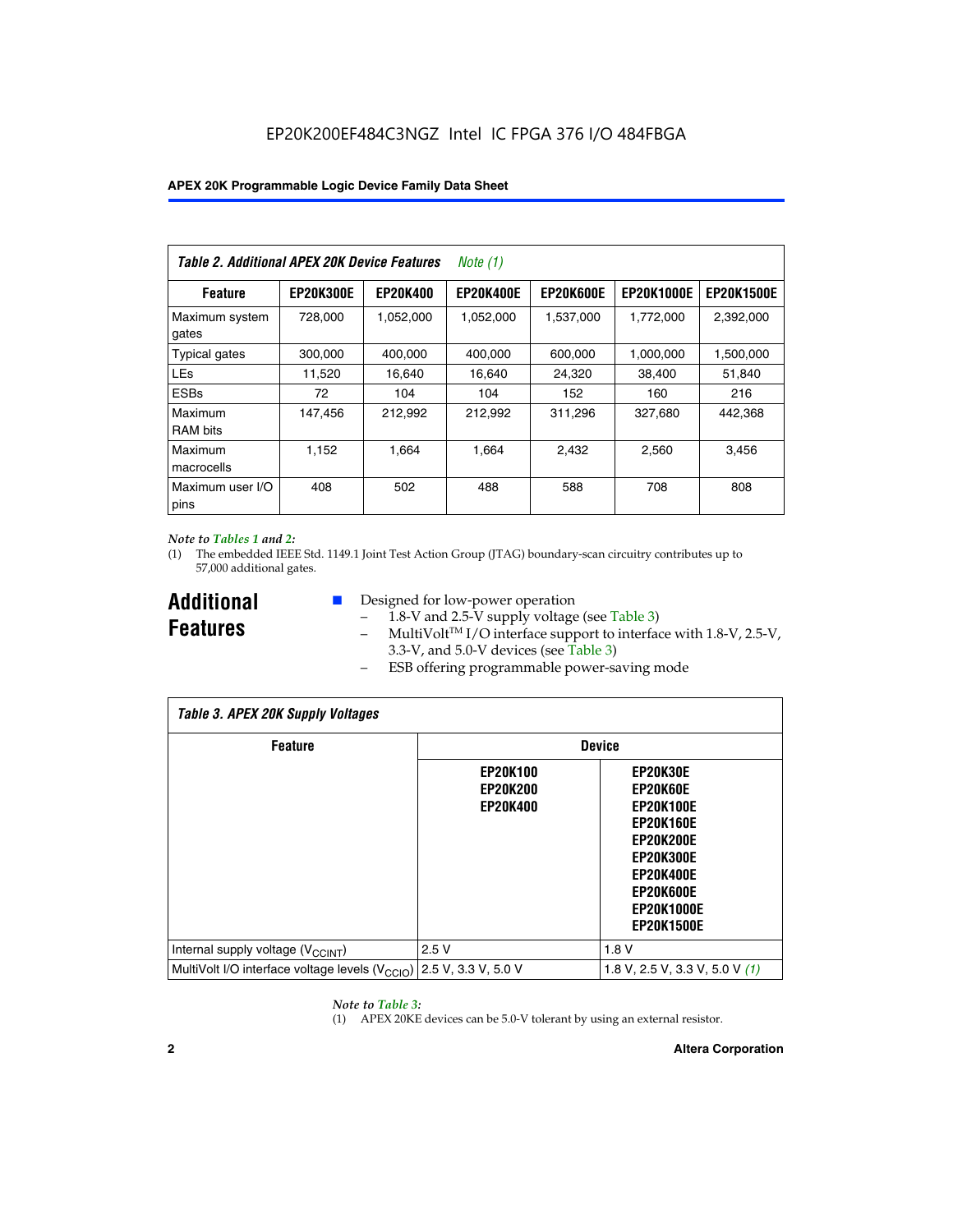### EP20K200EF484C3NGZ Intel IC FPGA 376 I/O 484FBGA

#### **APEX 20K Programmable Logic Device Family Data Sheet**

- Flexible clock management circuitry with up to four phase-locked loops (PLLs)
	- Built-in low-skew clock tree
	- Up to eight global clock signals
	- $ClockLock^{\circledR}$  feature reducing clock delay and skew
	- $ClockBoost^{\circledR}$  feature providing clock multiplication and division
	- ClockShiftTM programmable clock phase and delay shifting
- Powerful I/O features
	- Compliant with peripheral component interconnect Special Interest Group (PCI SIG) *PCI Local Bus Specification, Revision 2.2* for 3.3-V operation at 33 or 66 MHz and 32 or 64 bits
	- Support for high-speed external memories, including DDR SDRAM and ZBT SRAM (ZBT is a trademark of Integrated Device Technology, Inc.)
	- Bidirectional I/O performance  $(t_{CO} + t_{SU})$  up to 250 MHz
	- LVDS performance up to 840 Mbits per channel
	- Direct connection from I/O pins to local interconnect providing fast  $t_{CO}$  and  $t_{SU}$  times for complex logic
	- MultiVolt I/O interface support to interface with 1.8-V, 2.5-V, 3.3-V, and 5.0-V devices (see Table 3)
	- Programmable clamp to  $V_{\text{C}CD}$
	- Individual tri-state output enable control for each pin
	- Programmable output slew-rate control to reduce switching noise
	- Support for advanced I/O standards, including low-voltage differential signaling (LVDS), LVPECL, PCI-X, AGP, CTT, stubseries terminated logic (SSTL-3 and SSTL-2), Gunning transceiver logic plus (GTL+), and high-speed terminated logic (HSTL Class I)
	- Pull-up on I/O pins before and during configuration
- Advanced interconnect structure
	- Four-level hierarchical FastTrack® Interconnect structure providing fast, predictable interconnect delays
	- Dedicated carry chain that implements arithmetic functions such as fast adders, counters, and comparators (automatically used by software tools and megafunctions)
	- Dedicated cascade chain that implements high-speed, high-fan-in logic functions (automatically used by software tools and megafunctions)
	- Interleaved local interconnect allows one LE to drive 29 other LEs through the fast local interconnect
- Advanced packaging options
	- Available in a variety of packages with 144 to 1,020 pins (see Tables 4 through 7)
	- FineLine BGA® packages maximize board space efficiency
- Advanced software support
	- Software design support and automatic place-and-route provided by the Altera® Quartus® II development system for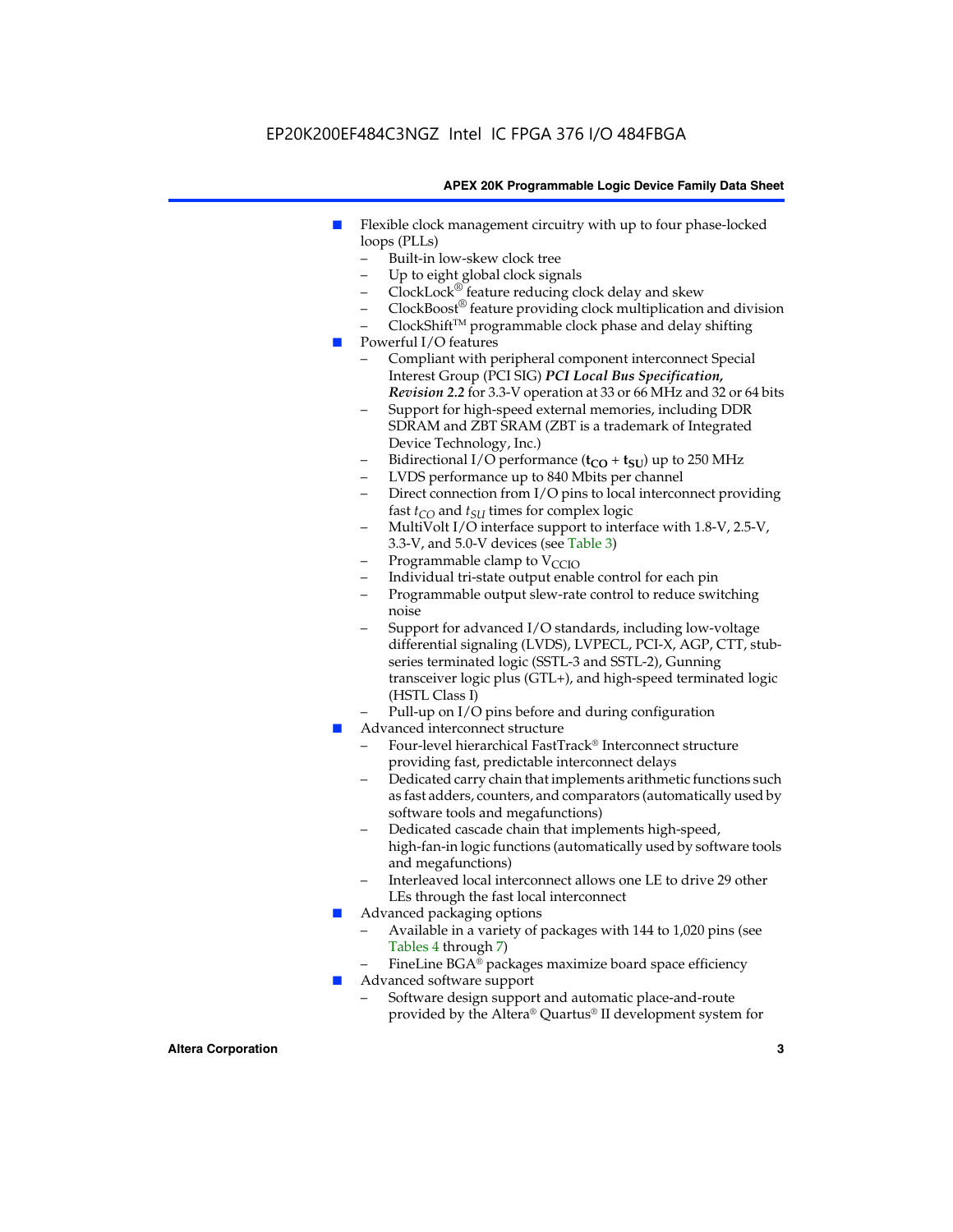Windows-based PCs, Sun SPARCstations, and HP 9000 Series 700/800 workstations

- Altera MegaCore® functions and Altera Megafunction Partners Program (AMPP<sup>SM</sup>) megafunctions
- NativeLink™ integration with popular synthesis, simulation, and timing analysis tools
- Quartus II SignalTap® embedded logic analyzer simplifies in-system design evaluation by giving access to internal nodes during device operation
- Supports popular revision-control software packages including PVCS, Revision Control System (RCS), and Source Code Control System (SCCS )

#### *Table 4. APEX 20K QFP, BGA & PGA Package Options & I/O Count Notes (1), (2)*

| <b>Device</b>   | 144-Pin<br><b>TQFP</b> | 208-Pin<br><b>PQFP</b><br><b>ROFP</b> | 240-Pin<br><b>PQFP</b><br><b>ROFP</b> |     | 356-Pin BGA   652-Pin BGA | 655-Pin PGA |
|-----------------|------------------------|---------------------------------------|---------------------------------------|-----|---------------------------|-------------|
| EP20K30E        | 92                     | 125                                   |                                       |     |                           |             |
| <b>EP20K60E</b> | 92                     | 148                                   | 151                                   | 196 |                           |             |
| EP20K100        | 101                    | 159                                   | 189                                   | 252 |                           |             |
| EP20K100E       | 92                     | 151                                   | 183                                   | 246 |                           |             |
| EP20K160E       | 88                     | 143                                   | 175                                   | 271 |                           |             |
| EP20K200        |                        | 144                                   | 174                                   | 277 |                           |             |
| EP20K200E       |                        | 136                                   | 168                                   | 271 | 376                       |             |
| EP20K300E       |                        |                                       | 152                                   |     | 408                       |             |
| EP20K400        |                        |                                       |                                       |     | 502                       | 502         |
| EP20K400E       |                        |                                       |                                       |     | 488                       |             |
| EP20K600E       |                        |                                       |                                       |     | 488                       |             |
| EP20K1000E      |                        |                                       |                                       |     | 488                       |             |
| EP20K1500E      |                        |                                       |                                       |     | 488                       |             |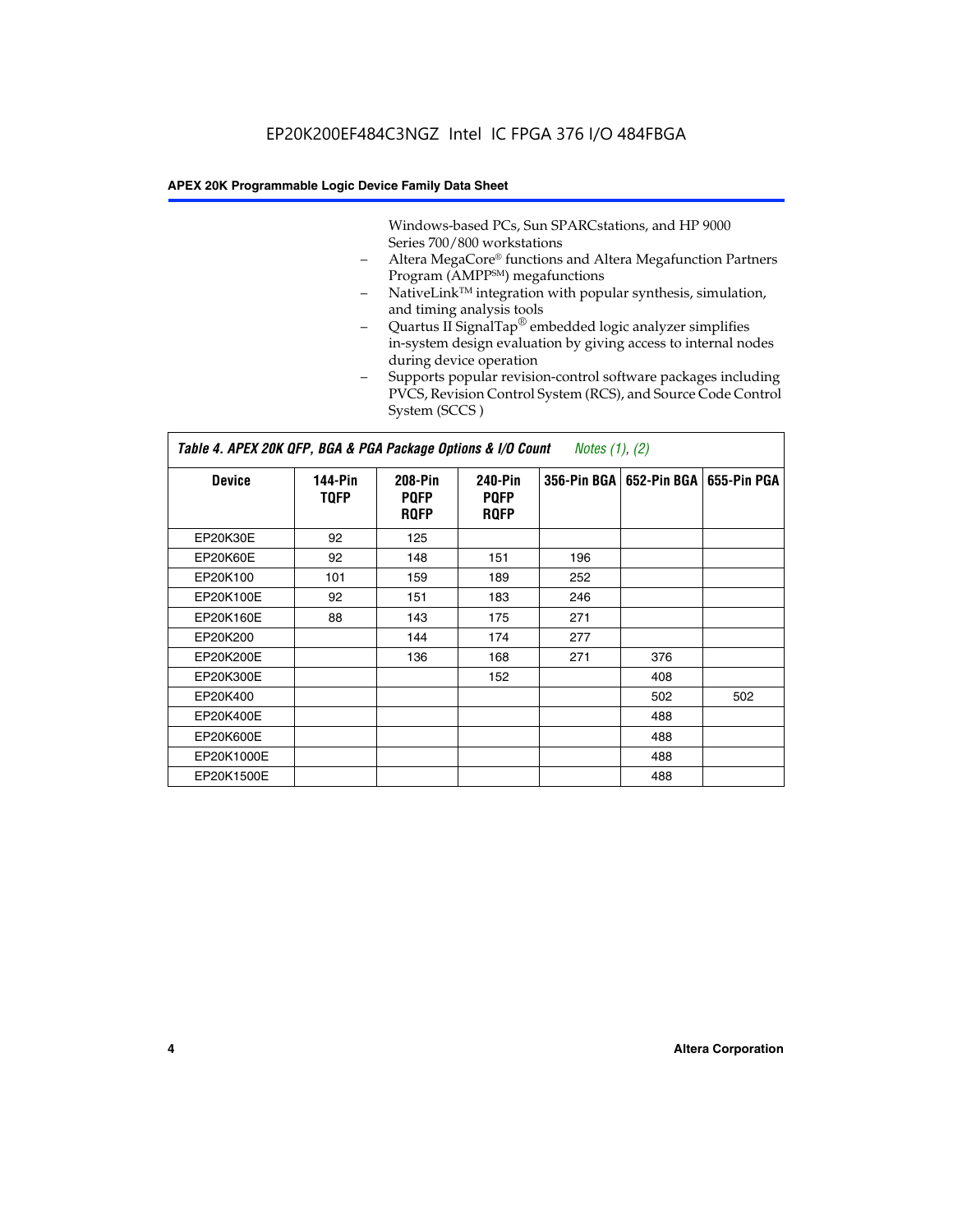| Table 5. APEX 20K FineLine BGA Package Options & I/O Count<br>Notes $(1)$ , $(2)$ |                |                |                |           |           |  |  |  |
|-----------------------------------------------------------------------------------|----------------|----------------|----------------|-----------|-----------|--|--|--|
| <b>Device</b>                                                                     | <b>144 Pin</b> | <b>324 Pin</b> | <b>484 Pin</b> | 672 Pin   | 1,020 Pin |  |  |  |
| EP20K30E                                                                          | 93             | 128            |                |           |           |  |  |  |
| <b>EP20K60E</b>                                                                   | 93             | 196            |                |           |           |  |  |  |
| EP20K100                                                                          |                | 252            |                |           |           |  |  |  |
| EP20K100E                                                                         | 93             | 246            |                |           |           |  |  |  |
| EP20K160E                                                                         |                |                | 316            |           |           |  |  |  |
| EP20K200                                                                          |                |                | 382            |           |           |  |  |  |
| EP20K200E                                                                         |                |                | 376            | 376       |           |  |  |  |
| EP20K300E                                                                         |                |                |                | 408       |           |  |  |  |
| EP20K400                                                                          |                |                |                | 502(3)    |           |  |  |  |
| EP20K400E                                                                         |                |                |                | 488 $(3)$ |           |  |  |  |
| EP20K600E                                                                         |                |                |                | 508 $(3)$ | 588       |  |  |  |
| EP20K1000E                                                                        |                |                |                | 508 $(3)$ | 708       |  |  |  |
| EP20K1500E                                                                        |                |                |                |           | 808       |  |  |  |

#### *Notes to Tables 4 and 5:*

 $\Gamma$ 

(1) I/O counts include dedicated input and clock pins.

(2) APEX 20K device package types include thin quad flat pack (TQFP), plastic quad flat pack (PQFP), power quad flat pack (RQFP), 1.27-mm pitch ball-grid array (BGA), 1.00-mm pitch FineLine BGA, and pin-grid array (PGA) packages.

(3) This device uses a thermally enhanced package, which is taller than the regular package. Consult the *Altera Device Package Information Data Sheet* for detailed package size information.

| Table 6. APEX 20K QFP, BGA & PGA Package Sizes                                                                  |                |                    |                    |                |                |                    |  |  |  |
|-----------------------------------------------------------------------------------------------------------------|----------------|--------------------|--------------------|----------------|----------------|--------------------|--|--|--|
| 144-Pin TQFP<br>208-Pin OFP<br><b>240-Pin OFP</b><br>356-Pin BGA   652-Pin BGA<br>655-Pin PGA<br><b>Feature</b> |                |                    |                    |                |                |                    |  |  |  |
| Pitch (mm)                                                                                                      | 0.50           | 0.50               | 0.50               | 1.27           | 1.27           |                    |  |  |  |
| Area $(mm^2)$                                                                                                   | 484            | 924                | 1.218              | 1.225          | 2.025          | 3,906              |  |  |  |
| Length $\times$ Width<br>$(mm \times mm)$                                                                       | $22 \times 22$ | $30.4 \times 30.4$ | $34.9 \times 34.9$ | $35 \times 35$ | $45 \times 45$ | $62.5 \times 62.5$ |  |  |  |

| Table 7. APEX 20K FineLine BGA Package Sizes                                          |                |                |                |                |                |  |  |  |
|---------------------------------------------------------------------------------------|----------------|----------------|----------------|----------------|----------------|--|--|--|
| 1,020 Pin<br><b>144 Pin</b><br><b>324 Pin</b><br>672 Pin<br>484 Pin<br><b>Feature</b> |                |                |                |                |                |  |  |  |
| Pitch (mm)                                                                            | 1.00           | 1.00           | 1.00           | 1.00           | 1.00           |  |  |  |
| Area ( $mm2$ )                                                                        | 169            | 361            | 529            | 729            | 1,089          |  |  |  |
| Length $\times$ Width (mm $\times$ mm)                                                | $13 \times 13$ | $19 \times 19$ | $23 \times 23$ | $27 \times 27$ | $33 \times 33$ |  |  |  |

٦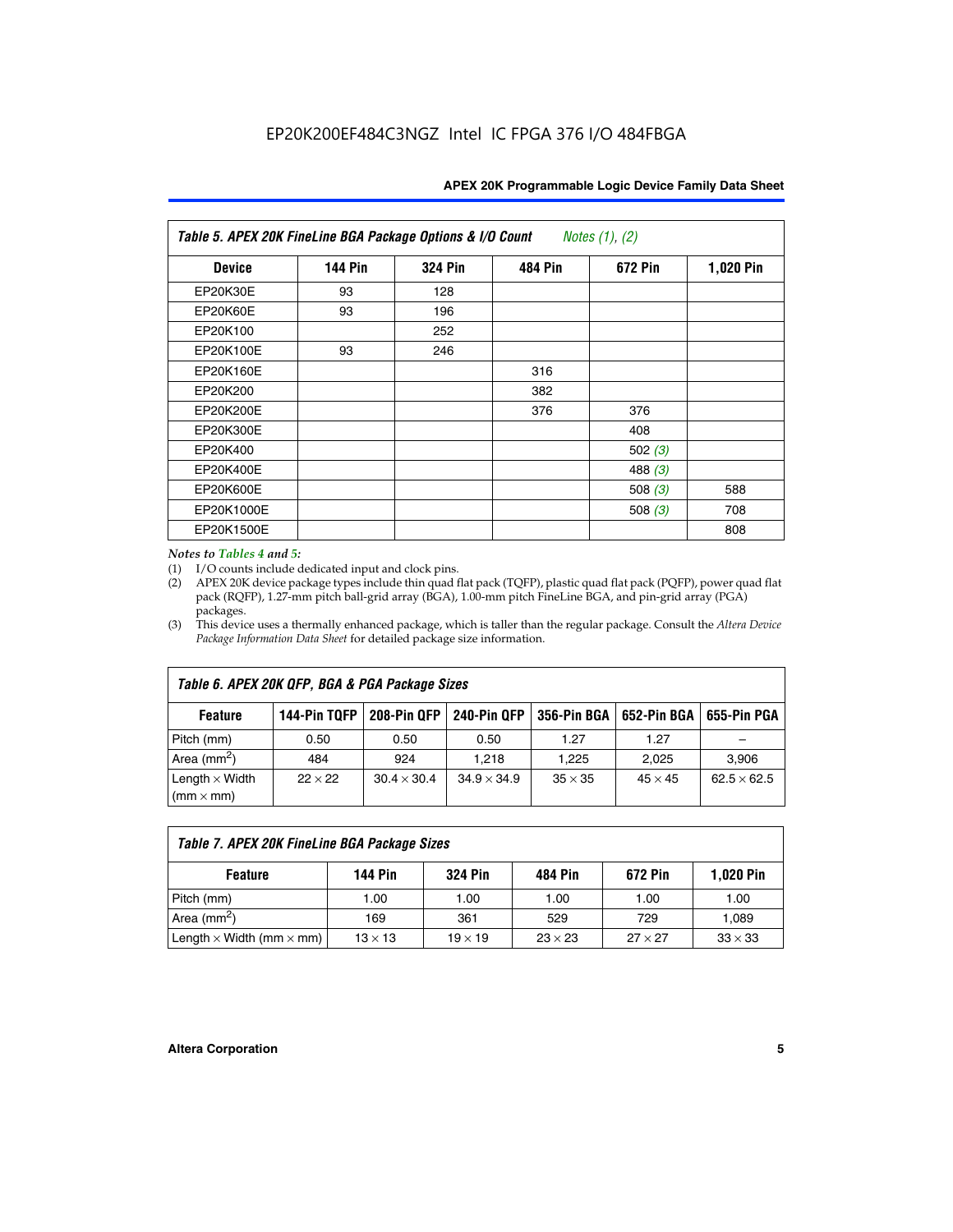### **General Description**

APEXTM 20K devices are the first PLDs designed with the MultiCore architecture, which combines the strengths of LUT-based and productterm-based devices with an enhanced memory structure. LUT-based logic provides optimized performance and efficiency for data-path, registerintensive, mathematical, or digital signal processing (DSP) designs. Product-term-based logic is optimized for complex combinatorial paths, such as complex state machines. LUT- and product-term-based logic combined with memory functions and a wide variety of MegaCore and AMPP functions make the APEX 20K device architecture uniquely suited for system-on-a-programmable-chip designs. Applications historically requiring a combination of LUT-, product-term-, and memory-based devices can now be integrated into one APEX 20K device.

APEX 20KE devices are a superset of APEX 20K devices and include additional features such as advanced I/O standard support, CAM, additional global clocks, and enhanced ClockLock clock circuitry. In addition, APEX 20KE devices extend the APEX 20K family to 1.5 million gates. APEX 20KE devices are denoted with an "E" suffix in the device name (e.g., the EP20K1000E device is an APEX 20KE device). Table 8 compares the features included in APEX 20K and APEX 20KE devices.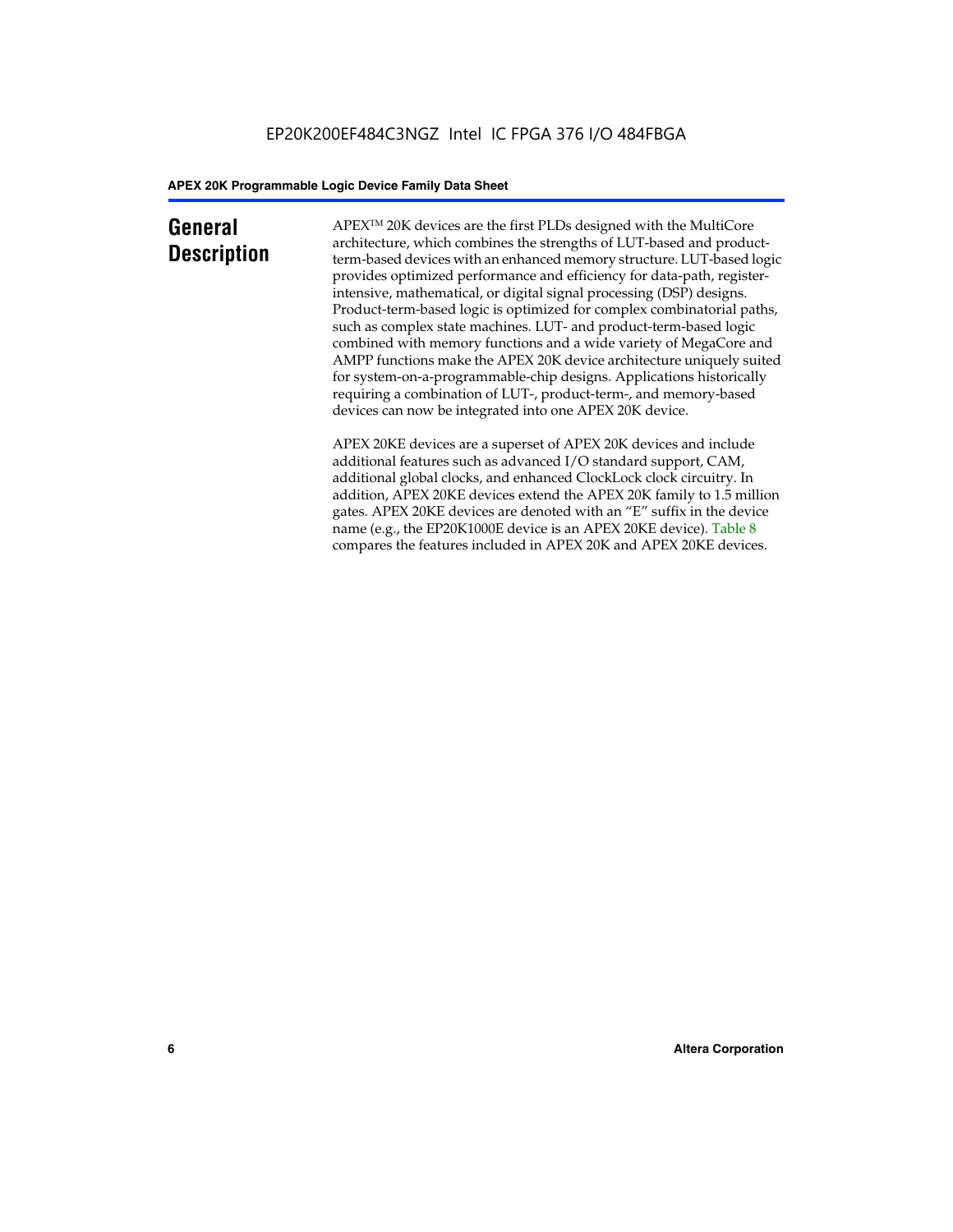| Table 8. Comparison of APEX 20K & APEX 20KE Features |                                                                                                                                                                     |                                                                                                                                                                                                                                                                                                                                                                                                                                                                                              |  |  |  |  |  |
|------------------------------------------------------|---------------------------------------------------------------------------------------------------------------------------------------------------------------------|----------------------------------------------------------------------------------------------------------------------------------------------------------------------------------------------------------------------------------------------------------------------------------------------------------------------------------------------------------------------------------------------------------------------------------------------------------------------------------------------|--|--|--|--|--|
| <b>Feature</b>                                       | <b>APEX 20K Devices</b>                                                                                                                                             | <b>APEX 20KE Devices</b>                                                                                                                                                                                                                                                                                                                                                                                                                                                                     |  |  |  |  |  |
| MultiCore system integration                         | Full support                                                                                                                                                        | Full support                                                                                                                                                                                                                                                                                                                                                                                                                                                                                 |  |  |  |  |  |
| SignalTap logic analysis                             | Full support                                                                                                                                                        | Full support                                                                                                                                                                                                                                                                                                                                                                                                                                                                                 |  |  |  |  |  |
| 32/64-Bit, 33-MHz PCI                                | Full compliance in -1, -2 speed<br>grades                                                                                                                           | Full compliance in -1, -2 speed grades                                                                                                                                                                                                                                                                                                                                                                                                                                                       |  |  |  |  |  |
| 32/64-Bit, 66-MHz PCI                                |                                                                                                                                                                     | Full compliance in -1 speed grade                                                                                                                                                                                                                                                                                                                                                                                                                                                            |  |  |  |  |  |
| MultiVolt I/O                                        | 2.5-V or 3.3-V V <sub>CCIO</sub><br>V <sub>CCIO</sub> selected for device<br>Certain devices are 5.0-V tolerant                                                     | 1.8-V, 2.5-V, or 3.3-V V <sub>CCIO</sub><br>V <sub>CCIO</sub> selected block-by-block<br>5.0-V tolerant with use of external resistor                                                                                                                                                                                                                                                                                                                                                        |  |  |  |  |  |
| ClockLock support                                    | Clock delay reduction<br>$2\times$ and $4\times$ clock multiplication                                                                                               | Clock delay reduction<br>$m/(n \times v)$ or $m/(n \times k)$ clock multiplication<br>Drive ClockLock output off-chip<br>External clock feedback<br><b>ClockShift</b><br>LVDS support<br>Up to four PLLs<br>ClockShift, clock phase adjustment                                                                                                                                                                                                                                               |  |  |  |  |  |
| Dedicated clock and input pins                       | Six                                                                                                                                                                 | Eight                                                                                                                                                                                                                                                                                                                                                                                                                                                                                        |  |  |  |  |  |
| I/O standard support                                 | 2.5-V, 3.3-V, 5.0-V I/O<br>3.3-V PCI<br>Low-voltage complementary<br>metal-oxide semiconductor<br>(LVCMOS)<br>Low-voltage transistor-to-transistor<br>logic (LVTTL) | 1.8-V, 2.5-V, 3.3-V, 5.0-V I/O<br>2.5-V I/O<br>3.3-V PCI and PCI-X<br>3.3-V Advanced Graphics Port (AGP)<br>Center tap terminated (CTT)<br>$GTL+$<br><b>LVCMOS</b><br><b>LVTTL</b><br>True-LVDS and LVPECL data pins<br>(in EP20K300E and larger devices)<br>LVDS and LVPECL signaling (in all BGA<br>and FineLine BGA devices)<br>LVDS and LVPECL data pins up to<br>156 Mbps (in -1 speed grade devices)<br><b>HSTL Class I</b><br>PCI-X<br>SSTL-2 Class I and II<br>SSTL-3 Class I and II |  |  |  |  |  |
| Memory support                                       | Dual-port RAM<br><b>FIFO</b><br><b>RAM</b><br><b>ROM</b>                                                                                                            | CAM<br>Dual-port RAM<br><b>FIFO</b><br>RAM<br><b>ROM</b>                                                                                                                                                                                                                                                                                                                                                                                                                                     |  |  |  |  |  |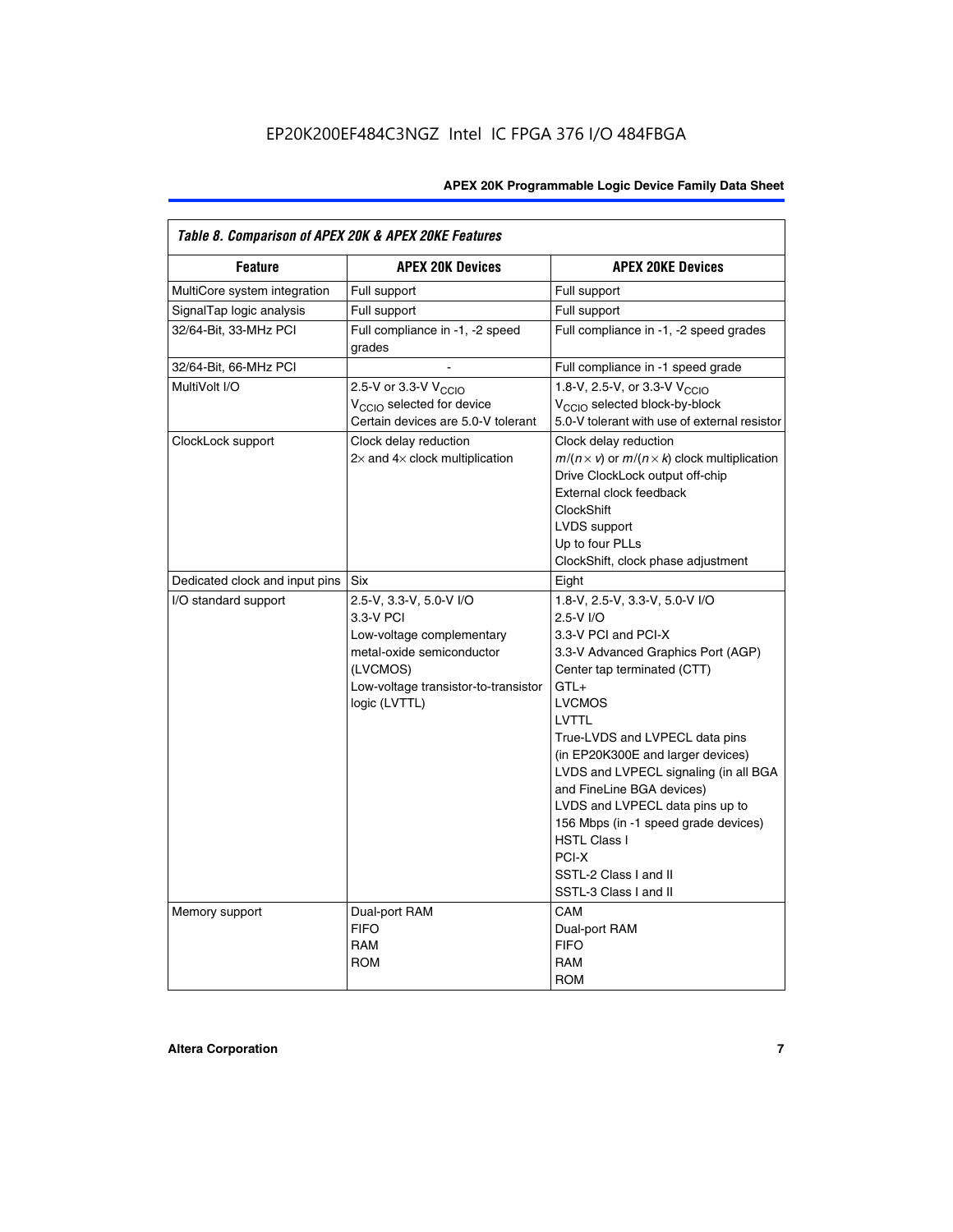All APEX 20K devices are reconfigurable and are 100% tested prior to shipment. As a result, test vectors do not have to be generated for fault coverage purposes. Instead, the designer can focus on simulation and design verification. In addition, the designer does not need to manage inventories of different application-specific integrated circuit (ASIC) designs; APEX 20K devices can be configured on the board for the specific functionality required.

APEX 20K devices are configured at system power-up with data stored in an Altera serial configuration device or provided by a system controller. Altera offers in-system programmability (ISP)-capable EPC1, EPC2, and EPC16 configuration devices, which configure APEX 20K devices via a serial data stream. Moreover, APEX 20K devices contain an optimized interface that permits microprocessors to configure APEX 20K devices serially or in parallel, and synchronously or asynchronously. The interface also enables microprocessors to treat APEX 20K devices as memory and configure the device by writing to a virtual memory location, making reconfiguration easy.

After an APEX 20K device has been configured, it can be reconfigured in-circuit by resetting the device and loading new data. Real-time changes can be made during system operation, enabling innovative reconfigurable computing applications.

APEX 20K devices are supported by the Altera Quartus II development system, a single, integrated package that offers HDL and schematic design entry, compilation and logic synthesis, full simulation and worst-case timing analysis, SignalTap logic analysis, and device configuration. The Quartus II software runs on Windows-based PCs, Sun SPARCstations, and HP 9000 Series 700/800 workstations.

The Quartus II software provides NativeLink interfaces to other industrystandard PC- and UNIX workstation-based EDA tools. For example, designers can invoke the Quartus II software from within third-party design tools. Further, the Quartus II software contains built-in optimized synthesis libraries; synthesis tools can use these libraries to optimize designs for APEX 20K devices. For example, the Synopsys Design Compiler library, supplied with the Quartus II development system, includes DesignWare functions optimized for the APEX 20K architecture.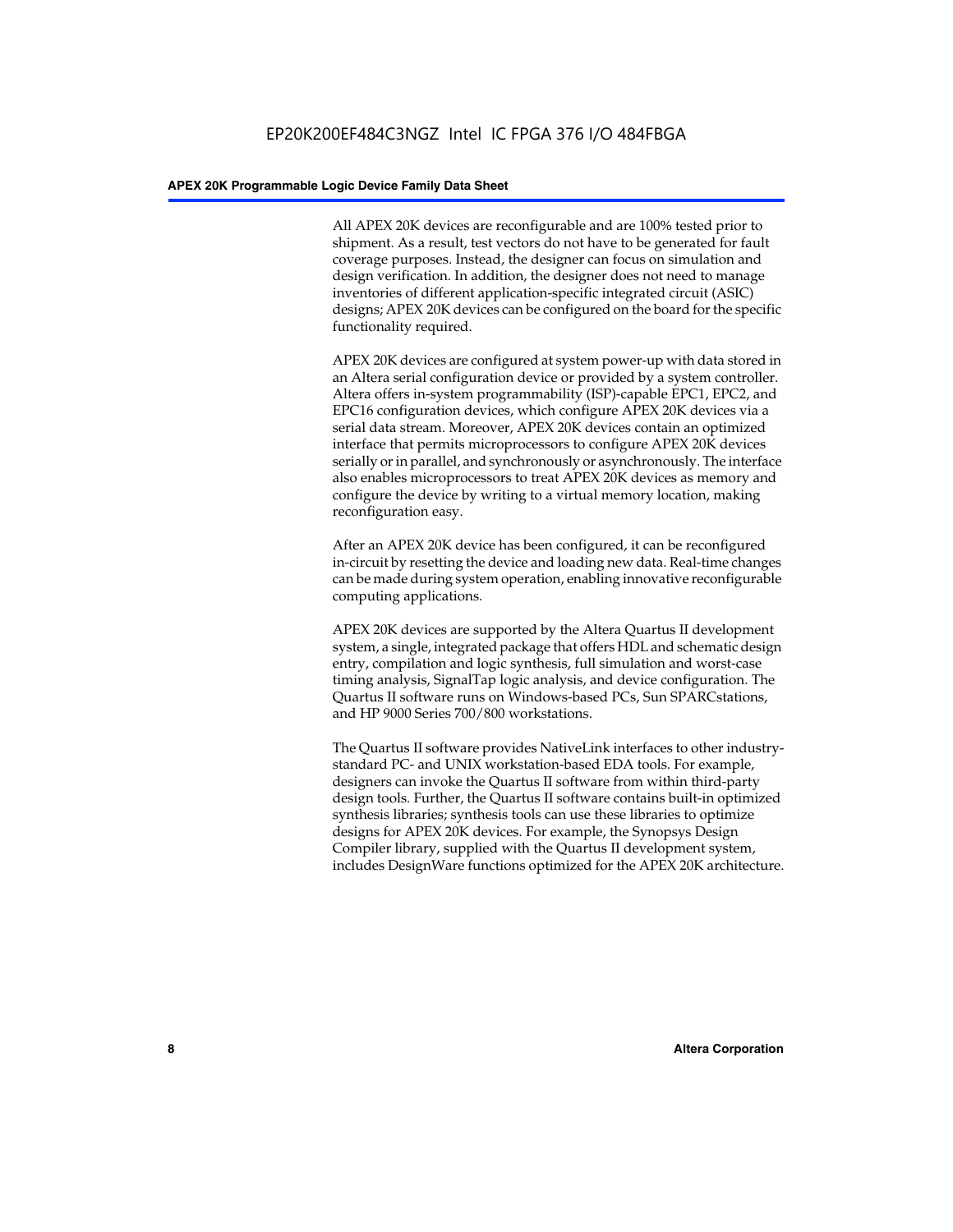| <b>Functional</b><br><b>Description</b> | APEX 20K devices incorporate LUT-based logic, product-term-based<br>logic, and memory into one device. Signal interconnections within<br>APEX 20K devices (as well as to and from device pins) are provided by the<br>FastTrack <sup>®</sup> Interconnect—a series of fast, continuous row and column<br>channels that run the entire length and width of the device.                                                                                                                                                                                                                                                                                                                                                                                              |
|-----------------------------------------|--------------------------------------------------------------------------------------------------------------------------------------------------------------------------------------------------------------------------------------------------------------------------------------------------------------------------------------------------------------------------------------------------------------------------------------------------------------------------------------------------------------------------------------------------------------------------------------------------------------------------------------------------------------------------------------------------------------------------------------------------------------------|
|                                         | Each I/O pin is fed by an I/O element (IOE) located at the end of each row<br>and column of the FastTrack Interconnect. Each IOE contains a<br>bidirectional I/O buffer and a register that can be used as either an input<br>or output register to feed input, output, or bidirectional signals. When<br>used with a dedicated clock pin, these registers provide exceptional<br>performance. IOEs provide a variety of features, such as 3.3-V, 64-bit,<br>66-MHz PCI compliance; JTAG BST support; slew-rate control; and<br>tri-state buffers. APEX 20KE devices offer enhanced I/O support,<br>including support for 1.8-V I/O, 2.5-V I/O, LVCMOS, LVTTL, LVPECL,<br>3.3-V PCI, PCI-X, LVDS, GTL+, SSTL-2, SSTL-3, HSTL, CTT, and 3.3-V<br>AGP I/O standards. |
|                                         | The ESB can implement a variety of memory functions, including CAM,<br>RAM, dual-port RAM, ROM, and FIFO functions. Embedding the<br>memory directly into the die improves performance and reduces die area<br>compared to distributed-RAM implementations. Moreover, the<br>abundance of cascadable ESBs ensures that the APEX 20K device can<br>implement multiple wide memory blocks for high-density designs. The                                                                                                                                                                                                                                                                                                                                              |

ESB's high speed ensures it can implement small memory blocks without any speed penalty. The abundance of ESBs ensures that designers can create as many different-sized memory blocks as the system requires. Figure 1 shows an overview of the APEX 20K device.



#### *Figure 1. APEX 20K Device Block Diagram*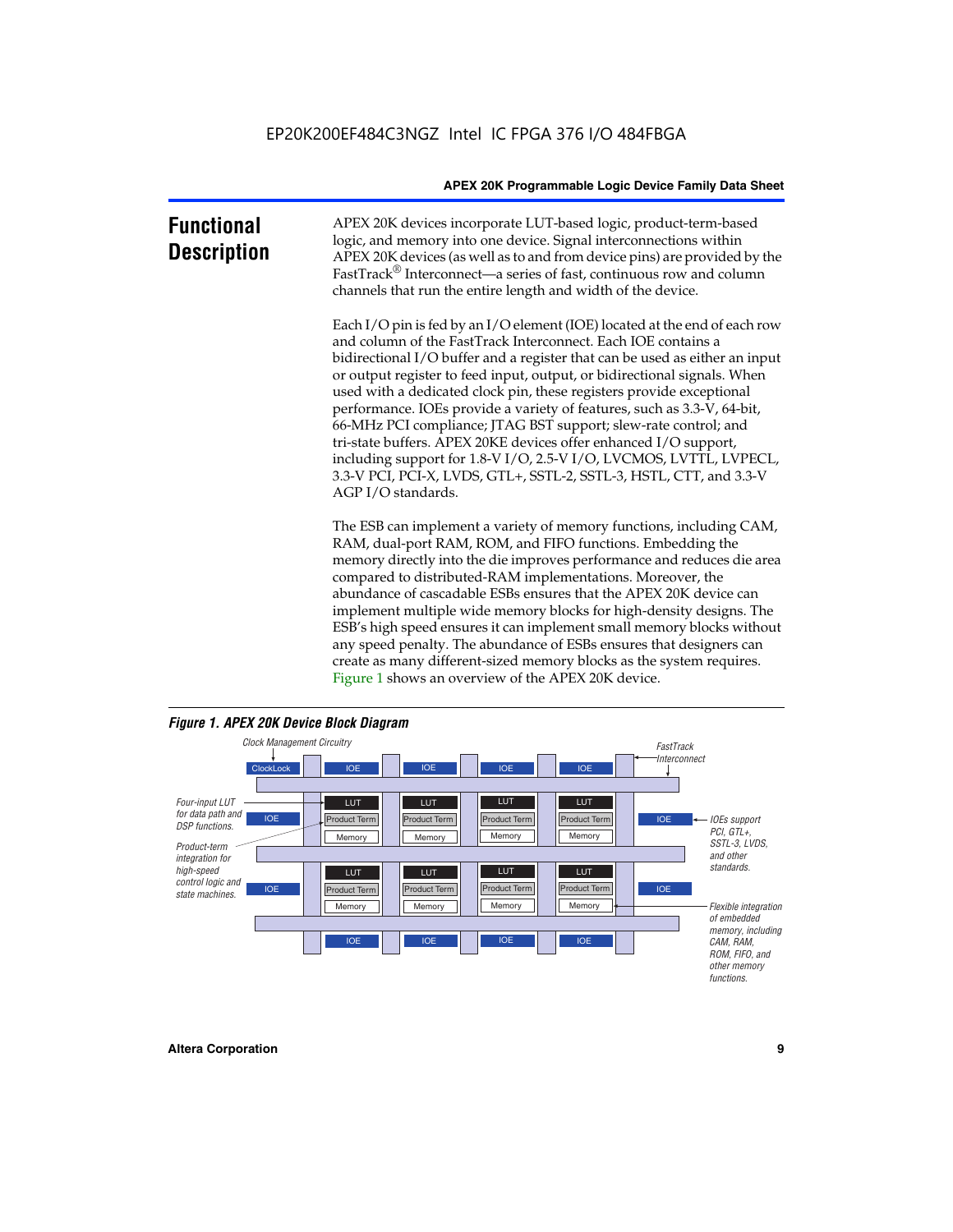APEX 20K devices provide two dedicated clock pins and four dedicated input pins that drive register control inputs. These signals ensure efficient distribution of high-speed, low-skew control signals. These signals use dedicated routing channels to provide short delays and low skews. Four of the dedicated inputs drive four global signals. These four global signals can also be driven by internal logic, providing an ideal solution for a clock divider or internally generated asynchronous clear signals with high fan-out. The dedicated clock pins featured on the APEX 20K devices can also feed logic. The devices also feature ClockLock and ClockBoost clock management circuitry. APEX 20KE devices provide two additional dedicated clock pins, for a total of four dedicated clock pins.

#### **MegaLAB Structure**

APEX 20K devices are constructed from a series of MegaLAB<sup>™</sup> structures. Each MegaLAB structure contains a group of logic array blocks (LABs), one ESB, and a MegaLAB interconnect, which routes signals within the MegaLAB structure. The EP20K30E device has 10 LABs, EP20K60E through EP20K600E devices have 16 LABs, and the EP20K1000E and EP20K1500E devices have 24 LABs. Signals are routed between MegaLAB structures and I/O pins via the FastTrack Interconnect. In addition, edge LABs can be driven by I/O pins through the local interconnect. Figure 2 shows the MegaLAB structure.



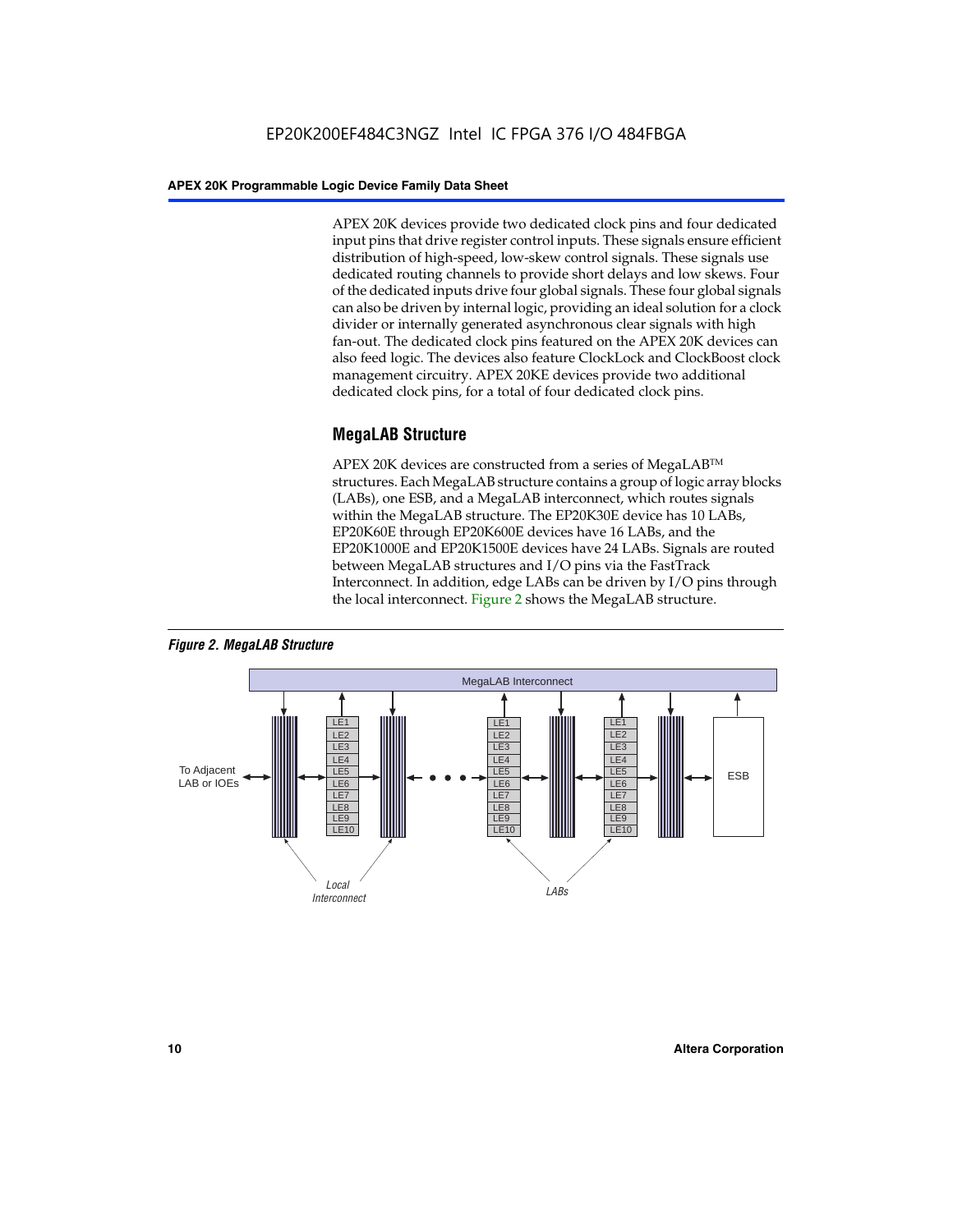#### **Logic Array Block**

Each LAB consists of 10 LEs, the LEs' associated carry and cascade chains, LAB control signals, and the local interconnect. The local interconnect transfers signals between LEs in the same or adjacent LABs, IOEs, or ESBs. The Quartus II Compiler places associated logic within an LAB or adjacent LABs, allowing the use of a fast local interconnect for high performance. Figure 3 shows the APEX 20K LAB.

APEX 20K devices use an interleaved LAB structure. This structure allows each LE to drive two local interconnect areas. This feature minimizes use of the MegaLAB and FastTrack interconnect, providing higher performance and flexibility. Each LE can drive 29 other LEs through the fast local interconnect.

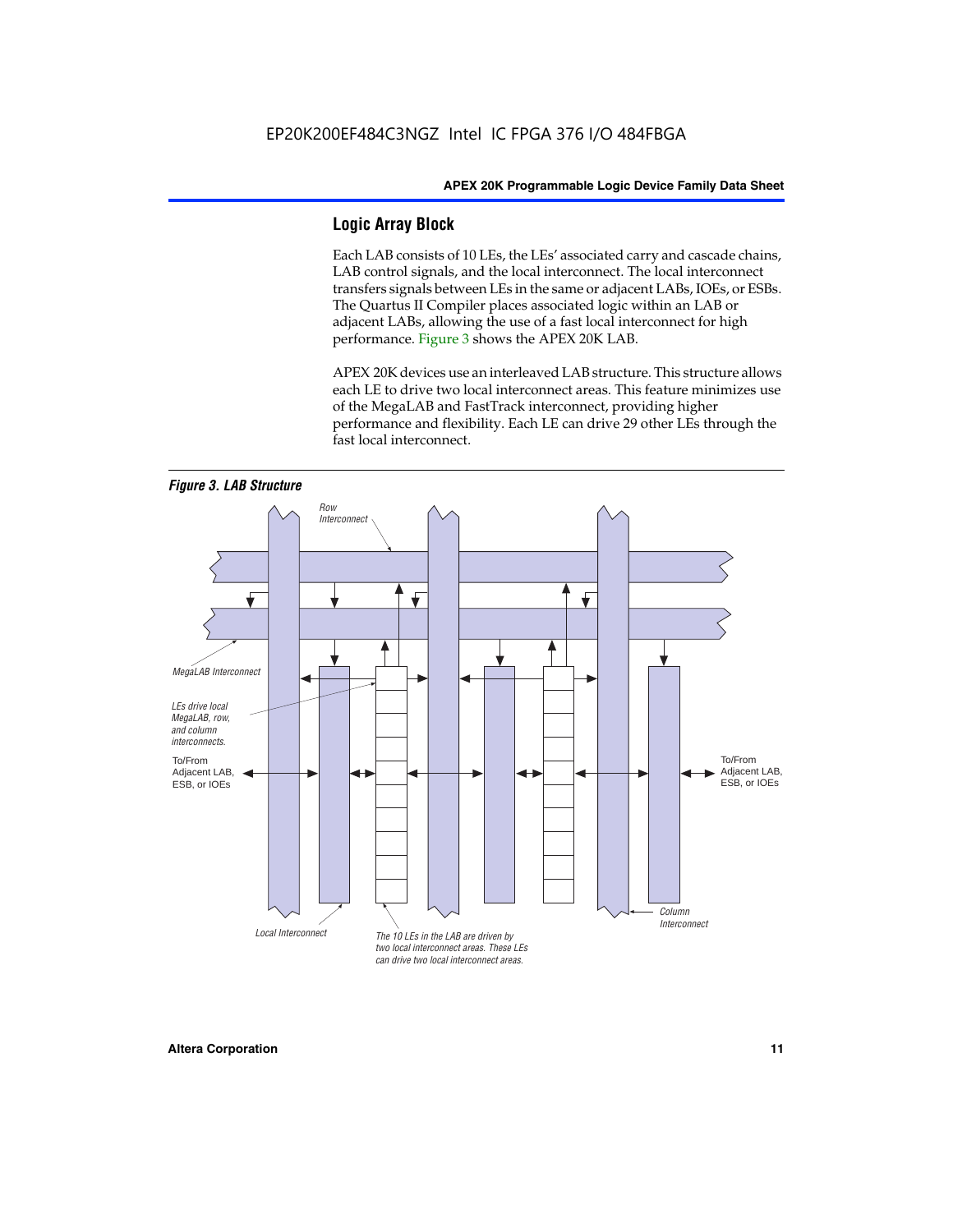Each LAB contains dedicated logic for driving control signals to its LEs and ESBs. The control signals include clock, clock enable, asynchronous clear, asynchronous preset, asynchronous load, synchronous clear, and synchronous load signals. A maximum of six control signals can be used at a time. Although synchronous load and clear signals are generally used when implementing counters, they can also be used with other functions.

Each LAB can use two clocks and two clock enable signals. Each LAB's clock and clock enable signals are linked (e.g., any LE in a particular LAB using CLK1 will also use CLKENA1). LEs with the same clock but different clock enable signals either use both clock signals in one LAB or are placed into separate LABs.

If both the rising and falling edges of a clock are used in a LAB, both LABwide clock signals are used.

The LAB-wide control signals can be generated from the LAB local interconnect, global signals, and dedicated clock pins. The inherent low skew of the FastTrack Interconnect enables it to be used for clock distribution. Figure 4 shows the LAB control signal generation circuit.



#### *Figure 4. LAB Control Signal Generation*

#### *Notes to Figure 4:*

- (1) APEX 20KE devices have four dedicated clocks.
- (2) The LABCLR1 and LABCLR2 signals also control asynchronous load and asynchronous preset for LEs within the LAB.
- (3) The SYNCCLR signal can be generated by the local interconnect or global signals.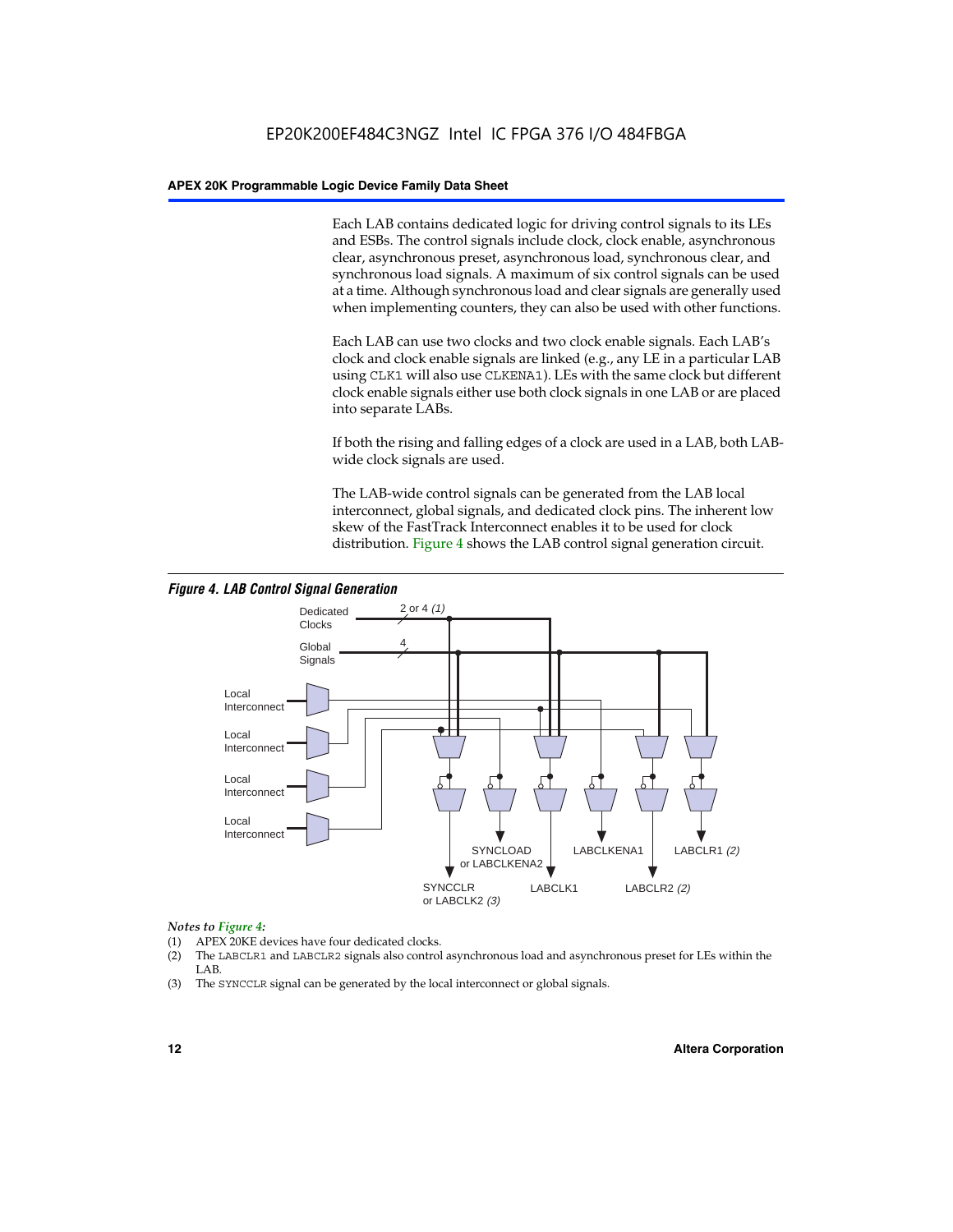#### **Logic Element**

The LE, the smallest unit of logic in the APEX 20K architecture, is compact and provides efficient logic usage. Each LE contains a four-input LUT, which is a function generator that can quickly implement any function of four variables. In addition, each LE contains a programmable register and carry and cascade chains. Each LE drives the local interconnect, MegaLAB interconnect, and FastTrack Interconnect routing structures. See Figure 5.



Each LE's programmable register can be configured for D, T, JK, or SR operation. The register's clock and clear control signals can be driven by global signals, general-purpose I/O pins, or any internal logic. For combinatorial functions, the register is bypassed and the output of the LUT drives the outputs of the LE.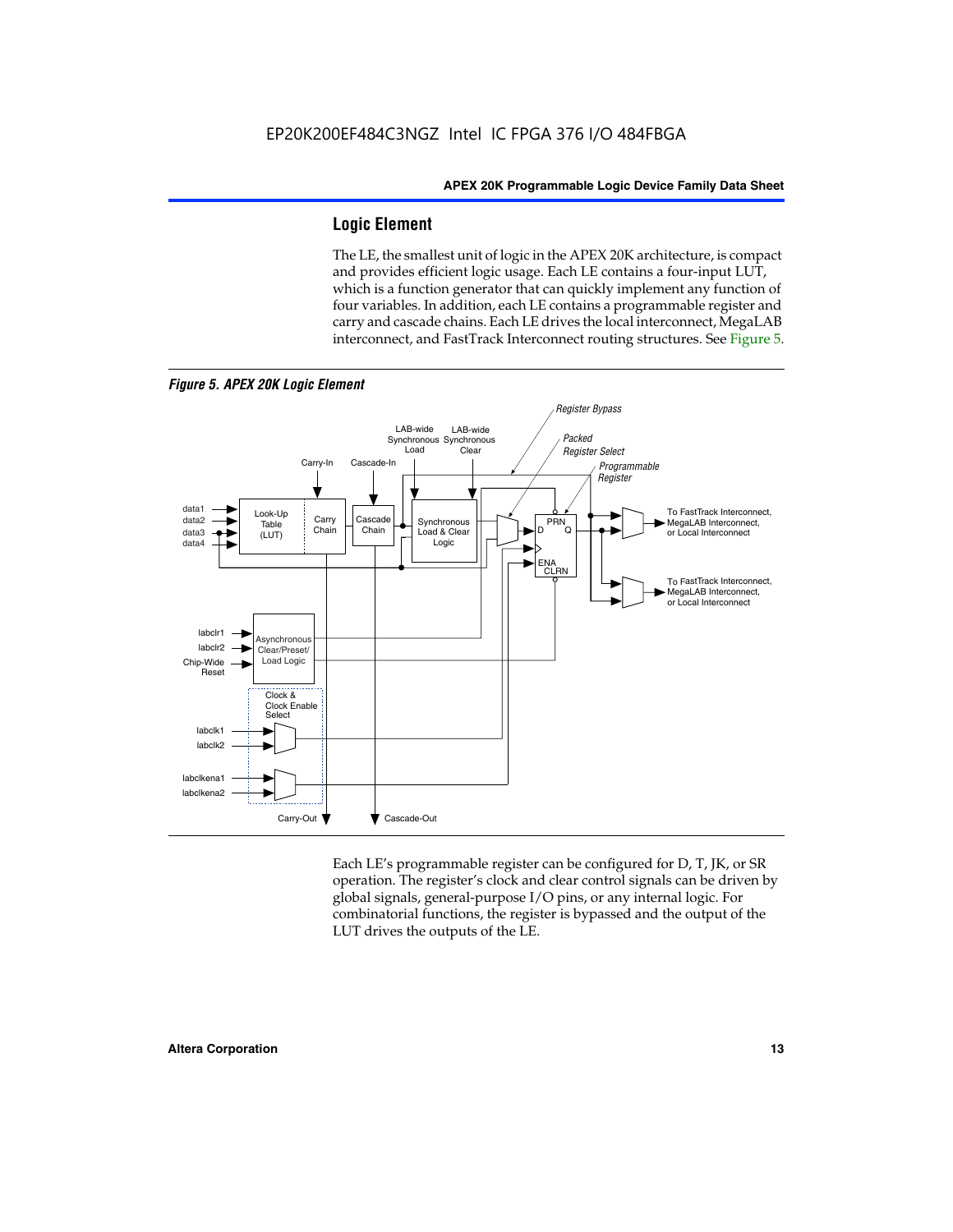Each LE has two outputs that drive the local, MegaLAB, or FastTrack Interconnect routing structure. Each output can be driven independently by the LUT's or register's output. For example, the LUT can drive one output while the register drives the other output. This feature, called register packing, improves device utilization because the register and the LUT can be used for unrelated functions. The LE can also drive out registered and unregistered versions of the LUT output.

The APEX 20K architecture provides two types of dedicated high-speed data paths that connect adjacent LEs without using local interconnect paths: carry chains and cascade chains. A carry chain supports high-speed arithmetic functions such as counters and adders, while a cascade chain implements wide-input functions such as equality comparators with minimum delay. Carry and cascade chains connect LEs 1 through 10 in an LAB and all LABs in the same MegaLAB structure.

#### *Carry Chain*

The carry chain provides a very fast carry-forward function between LEs. The carry-in signal from a lower-order bit drives forward into the higherorder bit via the carry chain, and feeds into both the LUT and the next portion of the carry chain. This feature allows the APEX 20K architecture to implement high-speed counters, adders, and comparators of arbitrary width. Carry chain logic can be created automatically by the Quartus II software Compiler during design processing, or manually by the designer during design entry. Parameterized functions such as library of parameterized modules (LPM) and DesignWare functions automatically take advantage of carry chains for the appropriate functions.

The Quartus II software Compiler creates carry chains longer than ten LEs by linking LABs together automatically. For enhanced fitting, a long carry chain skips alternate LABs in a MegaLAB<sup>™</sup> structure. A carry chain longer than one LAB skips either from an even-numbered LAB to the next evennumbered LAB, or from an odd-numbered LAB to the next oddnumbered LAB. For example, the last LE of the first LAB in the upper-left MegaLAB structure carries to the first LE of the third LAB in the MegaLAB structure.

Figure 6 shows how an *n*-bit full adder can be implemented in *n* + 1 LEs with the carry chain. One portion of the LUT generates the sum of two bits using the input signals and the carry-in signal; the sum is routed to the output of the LE. The register can be bypassed for simple adders or used for accumulator functions. Another portion of the LUT and the carry chain logic generates the carry-out signal, which is routed directly to the carryin signal of the next-higher-order bit. The final carry-out signal is routed to an LE, where it is driven onto the local, MegaLAB, or FastTrack Interconnect routing structures.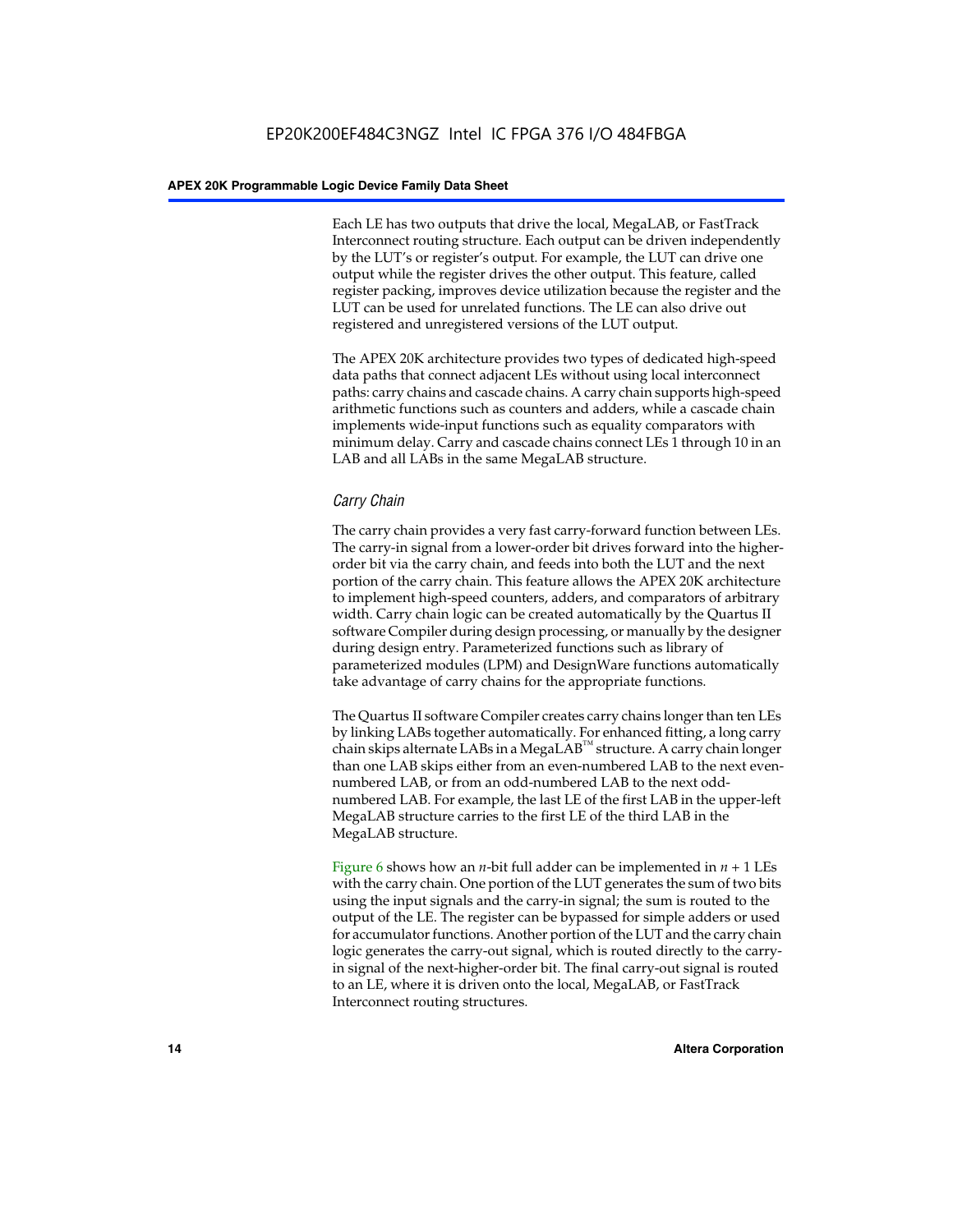

*Figure 6. APEX 20K Carry Chain*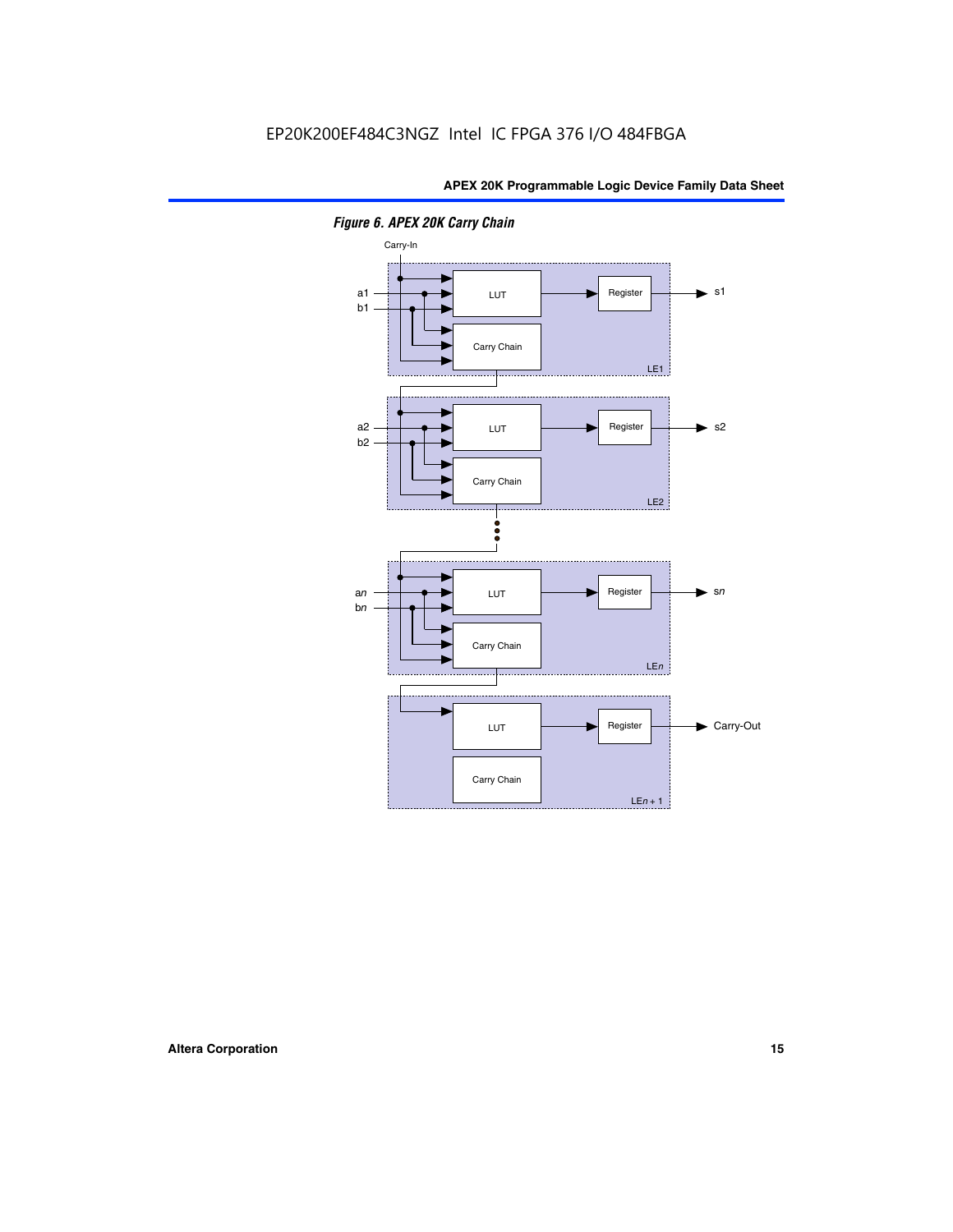#### *Cascade Chain*

With the cascade chain, the APEX 20K architecture can implement functions with a very wide fan-in. Adjacent LUTs can compute portions of a function in parallel; the cascade chain serially connects the intermediate values. The cascade chain can use a logical AND or logical OR (via De Morgan's inversion) to connect the outputs of adjacent LEs. Each additional LE provides four more inputs to the effective width of a function, with a short cascade delay. Cascade chain logic can be created automatically by the Quartus II software Compiler during design processing, or manually by the designer during design entry.

Cascade chains longer than ten LEs are implemented automatically by linking LABs together. For enhanced fitting, a long cascade chain skips alternate LABs in a MegaLAB structure. A cascade chain longer than one LAB skips either from an even-numbered LAB to the next even-numbered LAB, or from an odd-numbered LAB to the next odd-numbered LAB. For example, the last LE of the first LAB in the upper-left MegaLAB structure carries to the first LE of the third LAB in the MegaLAB structure. Figure 7 shows how the cascade function can connect adjacent LEs to form functions with a wide fan-in.



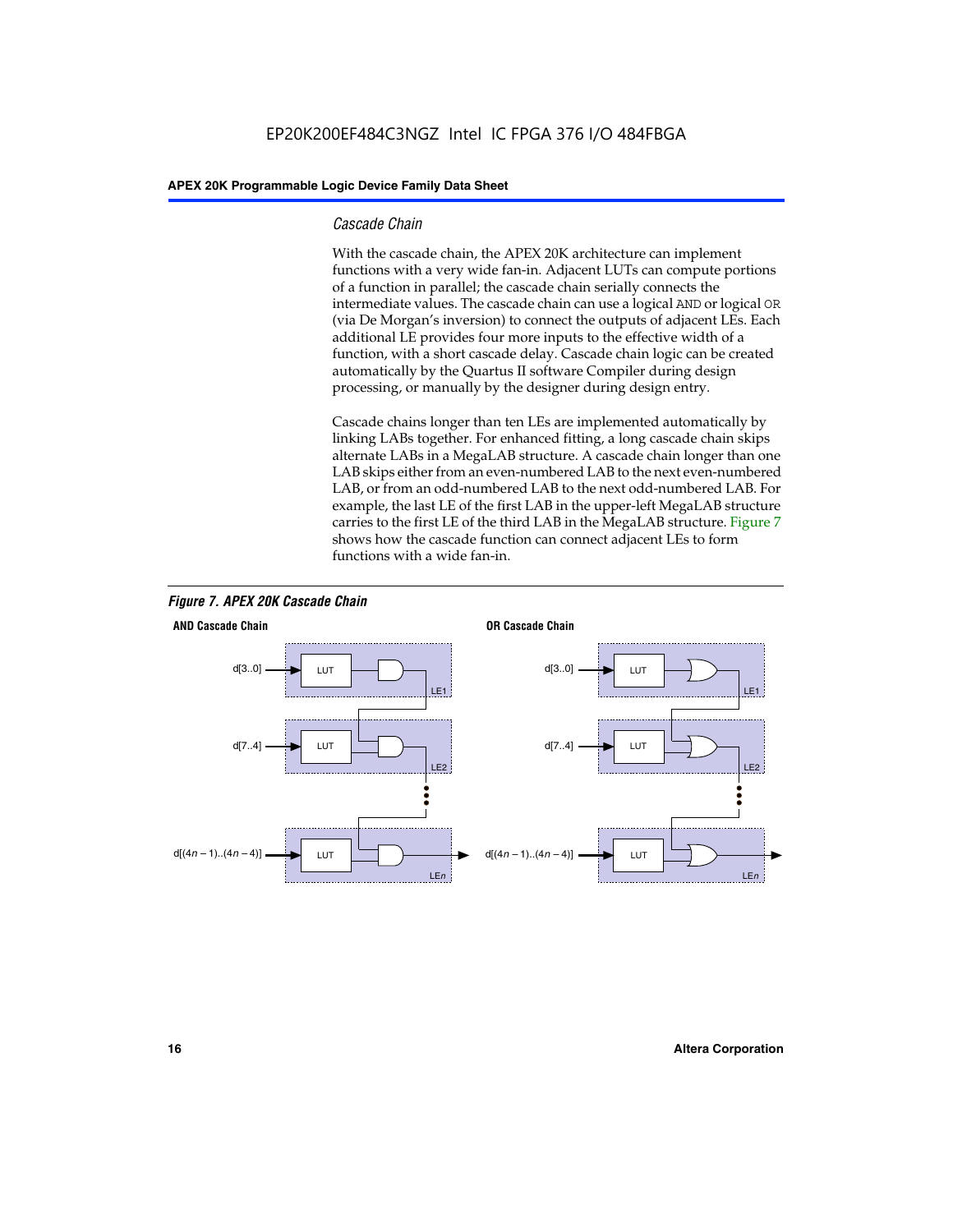#### *LE Operating Modes*

The APEX 20K LE can operate in one of the following three modes:

- Normal mode
- Arithmetic mode
- Counter mode

Each mode uses LE resources differently. In each mode, seven available inputs to the LE—the four data inputs from the LAB local interconnect, the feedback from the programmable register, and the carry-in and cascade-in from the previous LE—are directed to different destinations to implement the desired logic function. LAB-wide signals provide clock, asynchronous clear, asynchronous preset, asynchronous load, synchronous clear, synchronous load, and clock enable control for the register. These LAB-wide signals are available in all LE modes.

The Quartus II software, in conjunction with parameterized functions such as LPM and DesignWare functions, automatically chooses the appropriate mode for common functions such as counters, adders, and multipliers. If required, the designer can also create special-purpose functions that specify which LE operating mode to use for optimal performance. Figure 8 shows the LE operating modes.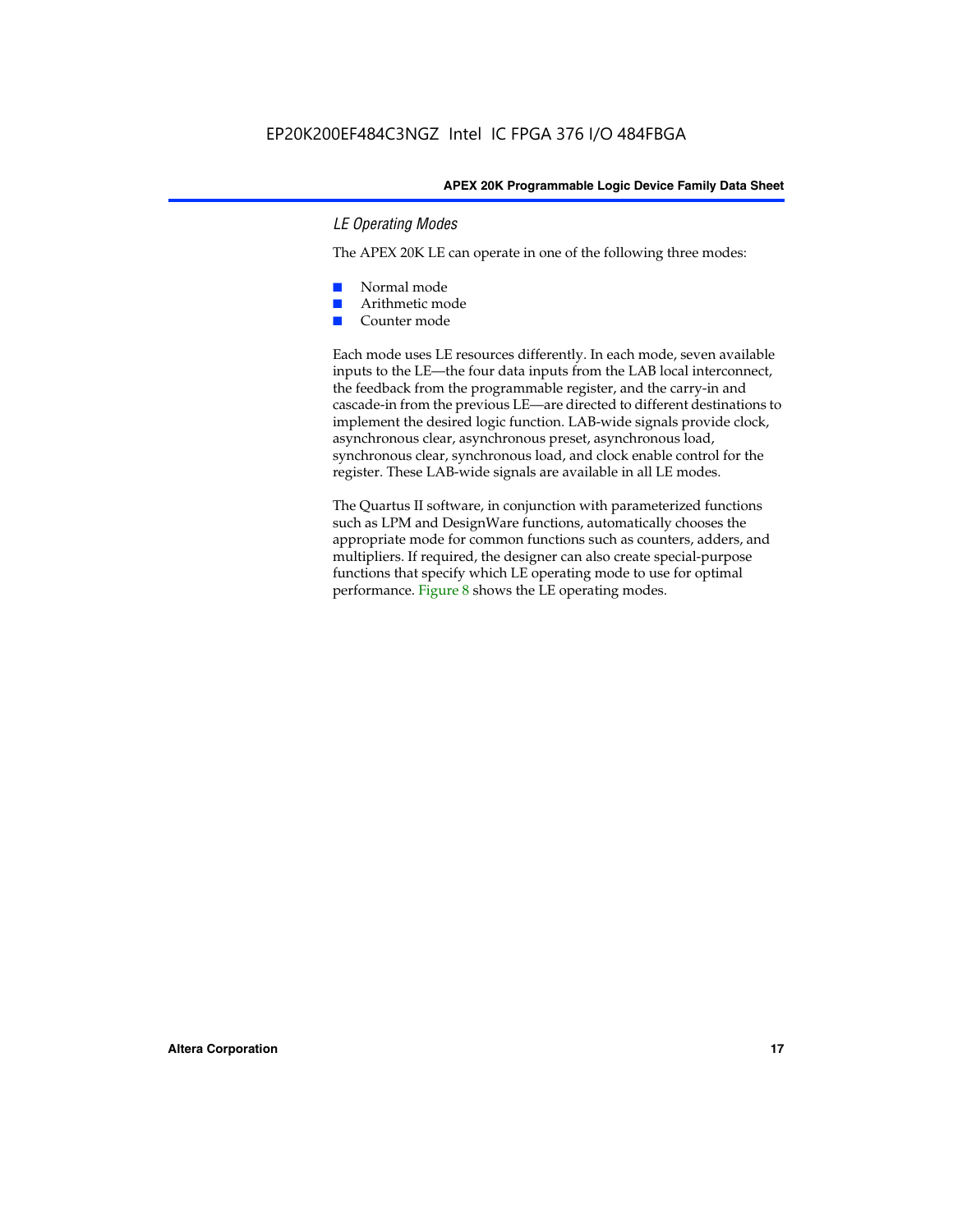#### *Figure 8. APEX 20K LE Operating Modes*



#### *Notes to Figure 8:*

- (1) LEs in normal mode support register packing.
- (2) There are two LAB-wide clock enables per LAB.
- (3) When using the carry-in in normal mode, the packed register feature is unavailable.
- (4) A register feedback multiplexer is available on LE1 of each LAB.
- (5) The DATA1 and DATA2 input signals can supply counter enable, up or down control, or register feedback signals for LEs other than the second LE in an LAB.
- (6) The LAB-wide synchronous clear and LAB wide synchronous load affect all registers in an LAB.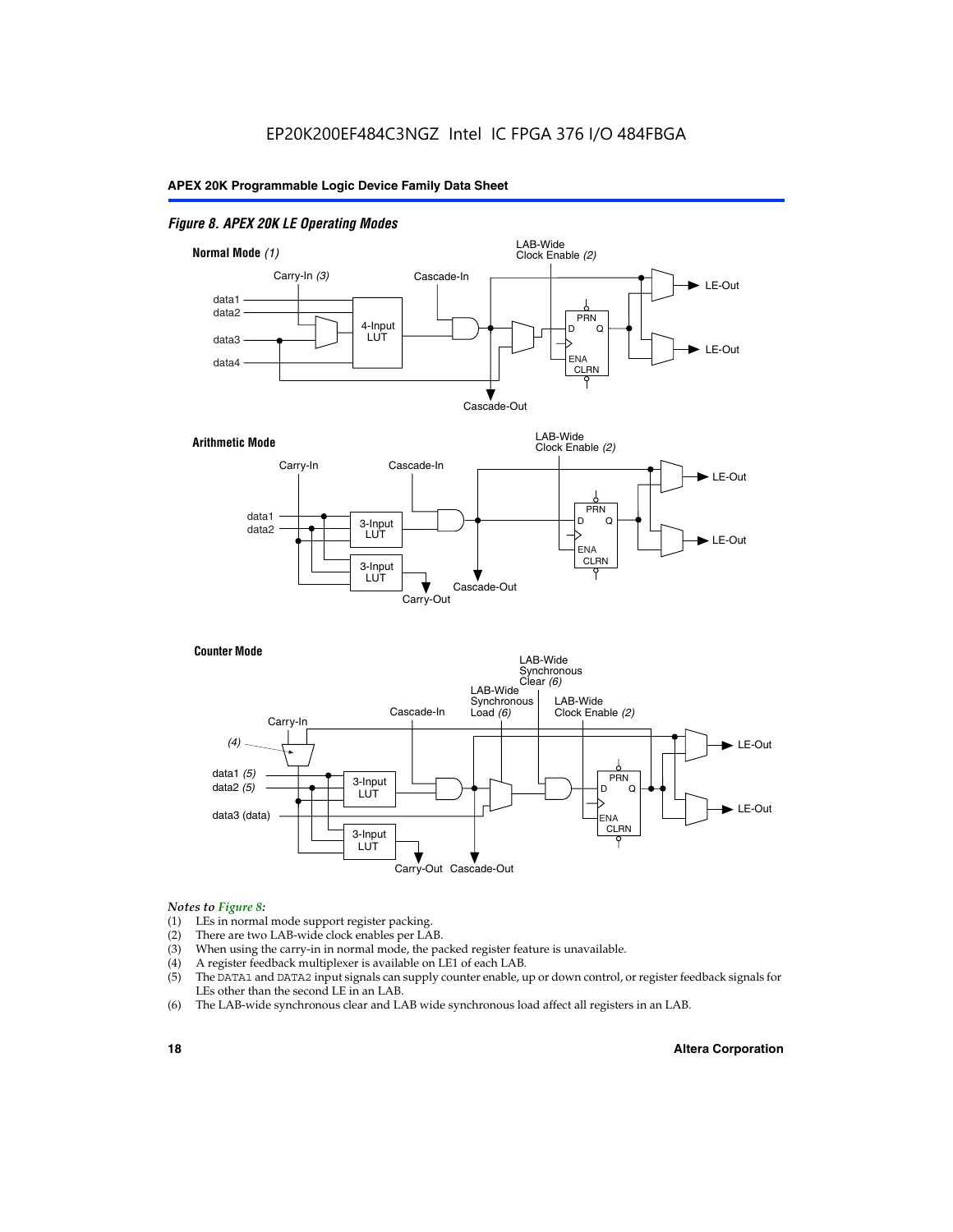#### **Normal Mode**

The normal mode is suitable for general logic applications, combinatorial functions, or wide decoding functions that can take advantage of a cascade chain. In normal mode, four data inputs from the LAB local interconnect and the carry-in are inputs to a four-input LUT. The Quartus II software Compiler automatically selects the carry-in or the DATA3 signal as one of the inputs to the LUT. The LUT output can be combined with the cascade-in signal to form a cascade chain through the cascade-out signal. LEs in normal mode support packed registers.

#### **Arithmetic Mode**

The arithmetic mode is ideal for implementing adders, accumulators, and comparators. An LE in arithmetic mode uses two 3-input LUTs. One LUT computes a three-input function; the other generates a carry output. As shown in Figure 8, the first LUT uses the carry-in signal and two data inputs from the LAB local interconnect to generate a combinatorial or registered output. For example, when implementing an adder, this output is the sum of three signals: DATA1, DATA2, and carry-in. The second LUT uses the same three signals to generate a carry-out signal, thereby creating a carry chain. The arithmetic mode also supports simultaneous use of the cascade chain. LEs in arithmetic mode can drive out registered and unregistered versions of the LUT output.

The Quartus II software implements parameterized functions that use the arithmetic mode automatically where appropriate; the designer does not need to specify how the carry chain will be used.

#### **Counter Mode**

The counter mode offers clock enable, counter enable, synchronous up/down control, synchronous clear, and synchronous load options. The counter enable and synchronous up/down control signals are generated from the data inputs of the LAB local interconnect. The synchronous clear and synchronous load options are LAB-wide signals that affect all registers in the LAB. Consequently, if any of the LEs in an LAB use the counter mode, other LEs in that LAB must be used as part of the same counter or be used for a combinatorial function. The Quartus II software automatically places any registers that are not used by the counter into other LABs.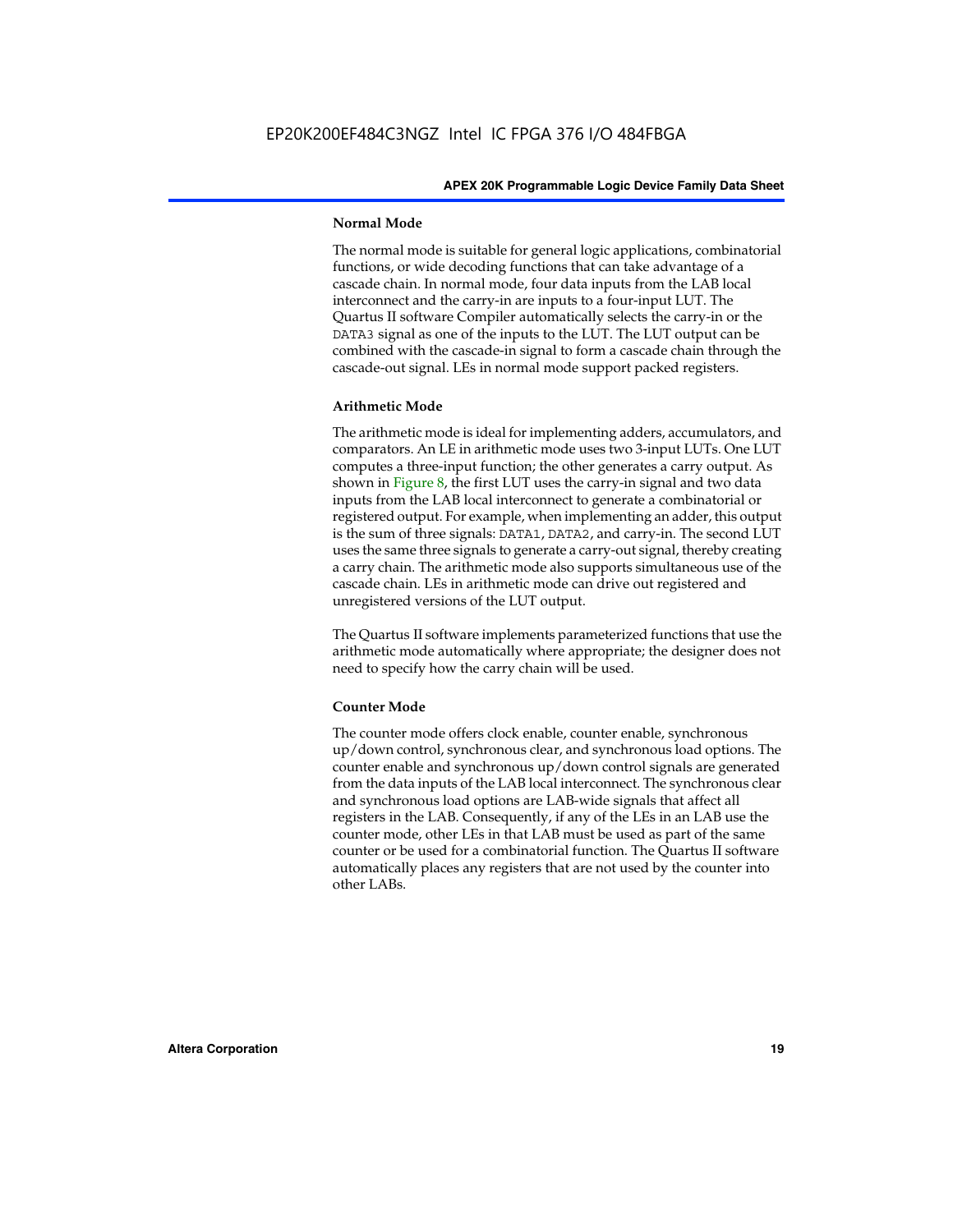The counter mode uses two three-input LUTs: one generates the counter data, and the other generates the fast carry bit. A 2-to-1 multiplexer provides synchronous loading, and another AND gate provides synchronous clearing. If the cascade function is used by an LE in counter mode, the synchronous clear or load overrides any signal carried on the cascade chain. The synchronous clear overrides the synchronous load. LEs in arithmetic mode can drive out registered and unregistered versions of the LUT output.

#### *Clear & Preset Logic Control*

Logic for the register's clear and preset signals is controlled by LAB-wide signals. The LE directly supports an asynchronous clear function. The Quartus II software Compiler can use a NOT-gate push-back technique to emulate an asynchronous preset. Moreover, the Quartus II software Compiler can use a programmable NOT-gate push-back technique to emulate simultaneous preset and clear or asynchronous load. However, this technique uses three additional LEs per register. All emulation is performed automatically when the design is compiled. Registers that emulate simultaneous preset and load will enter an unknown state upon power-up or when the chip-wide reset is asserted.

In addition to the two clear and preset modes, APEX 20K devices provide a chip-wide reset pin (DEV\_CLRn) that resets all registers in the device. Use of this pin is controlled through an option in the Quartus II software that is set before compilation. The chip-wide reset overrides all other control signals. Registers using an asynchronous preset are preset when the chip-wide reset is asserted; this effect results from the inversion technique used to implement the asynchronous preset.

#### **FastTrack Interconnect**

In the APEX 20K architecture, connections between LEs, ESBs, and I/O pins are provided by the FastTrack Interconnect. The FastTrack Interconnect is a series of continuous horizontal and vertical routing channels that traverse the device. This global routing structure provides predictable performance, even in complex designs. In contrast, the segmented routing in FPGAs requires switch matrices to connect a variable number of routing paths, increasing the delays between logic resources and reducing performance.

The FastTrack Interconnect consists of row and column interconnect channels that span the entire device. The row interconnect routes signals throughout a row of MegaLAB structures; the column interconnect routes signals throughout a column of MegaLAB structures. When using the row and column interconnect, an LE, IOE, or ESB can drive any other LE, IOE, or ESB in a device. See Figure 9.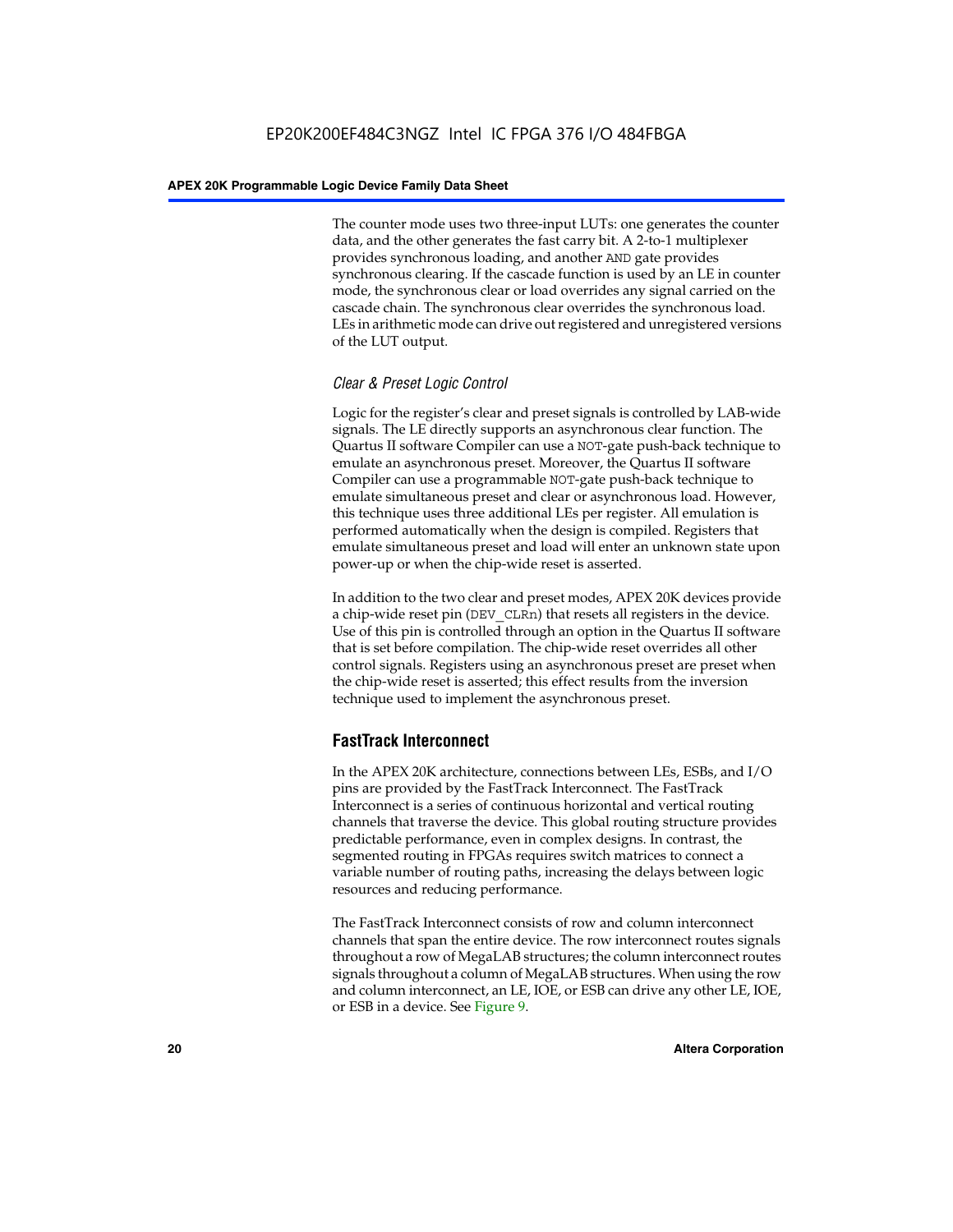



#### *Figure 9. APEX 20K Interconnect Structure*

A row line can be driven directly by LEs, IOEs, or ESBs in that row. Further, a column line can drive a row line, allowing an LE, IOE, or ESB to drive elements in a different row via the column and row interconnect. The row interconnect drives the MegaLAB interconnect to drive LEs, IOEs, or ESBs in a particular MegaLAB structure.

A column line can be directly driven by LEs, IOEs, or ESBs in that column. A column line on a device's left or right edge can also be driven by row IOEs. The column line is used to route signals from one row to another. A column line can drive a row line; it can also drive the MegaLAB interconnect directly, allowing faster connections between rows.

Figure 10 shows how the FastTrack Interconnect uses the local interconnect to drive LEs within MegaLAB structures.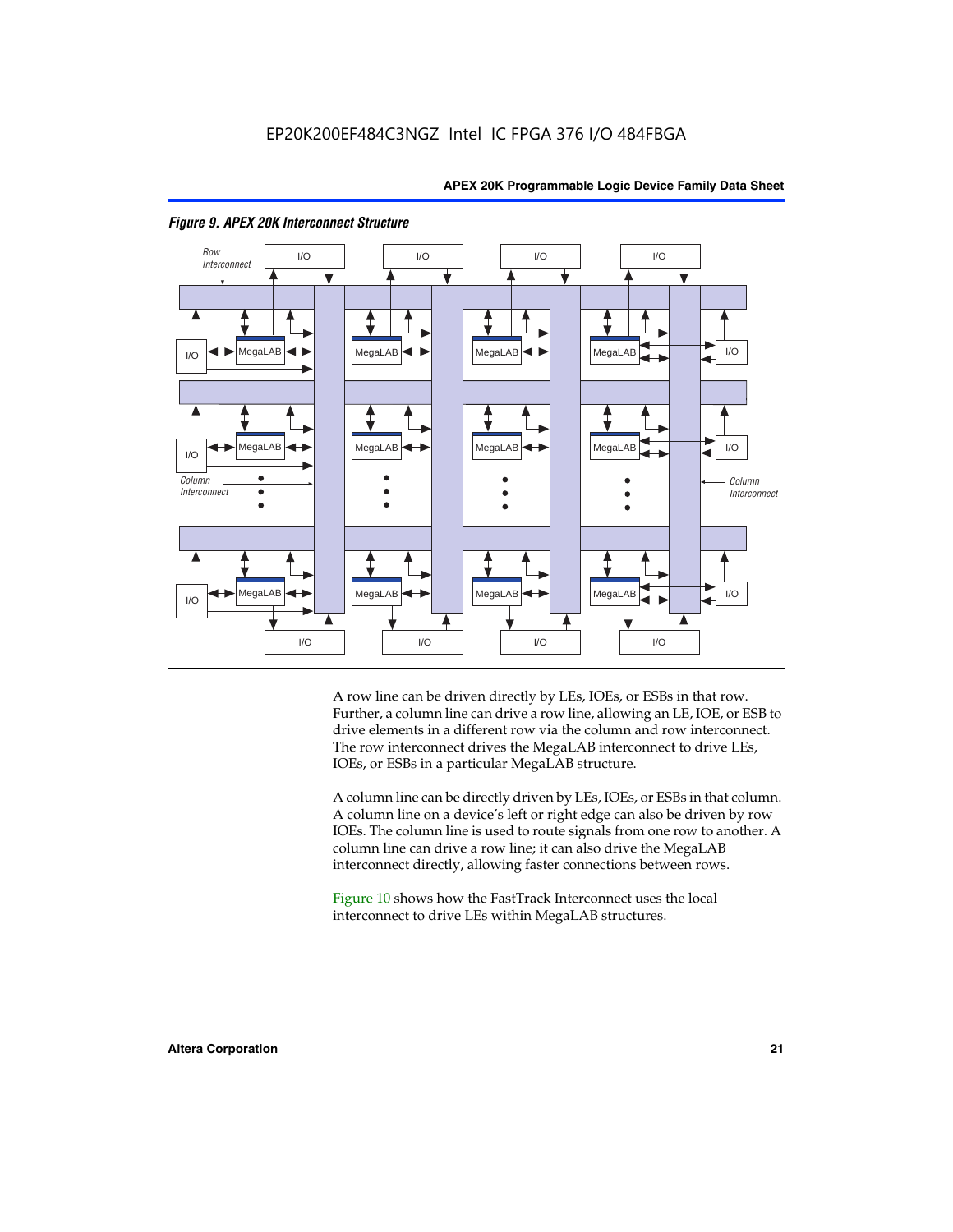

*Figure 10. FastTrack Connection to Local Interconnect*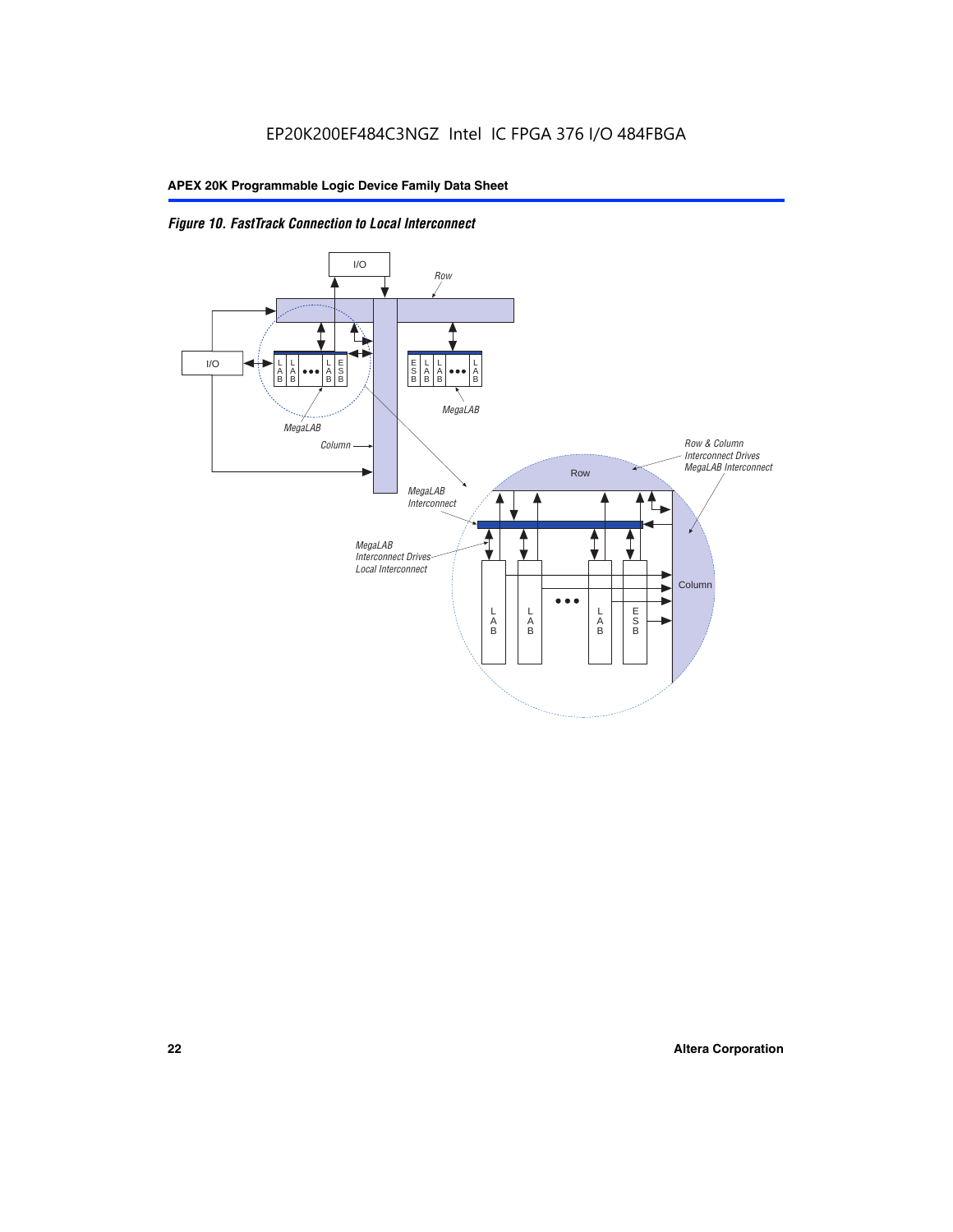Figure 11 shows the intersection of a row and column interconnect, and how these forms of interconnects and LEs drive each other.



*Figure 11. Driving the FastTrack Interconnect*

APEX 20KE devices include an enhanced interconnect structure for faster routing of input signals with high fan-out. Column I/O pins can drive the FastRow<sup>™</sup> interconnect, which routes signals directly into the local interconnect without having to drive through the MegaLAB interconnect. FastRow lines traverse two MegaLAB structures. Also, these pins can drive the local interconnect directly for fast setup times. On EP20K300E and larger devices, the FastRow interconnect drives the two MegaLABs in the top left corner, the two MegaLABs in the top right corner, the two MegaLABS in the bottom left corner, and the two MegaLABs in the bottom right corner. On EP20K200E and smaller devices, FastRow interconnect drives the two MegaLABs on the top and the two MegaLABs on the bottom of the device. On all devices, the FastRow interconnect drives all local interconnect in the appropriate MegaLABs except the local interconnect on the side of the MegaLAB opposite the ESB. Pins using the FastRow interconnect achieve a faster set-up time, as the signal does not need to use a MegaLAB interconnect line to reach the destination LE. Figure 12 shows the FastRow interconnect.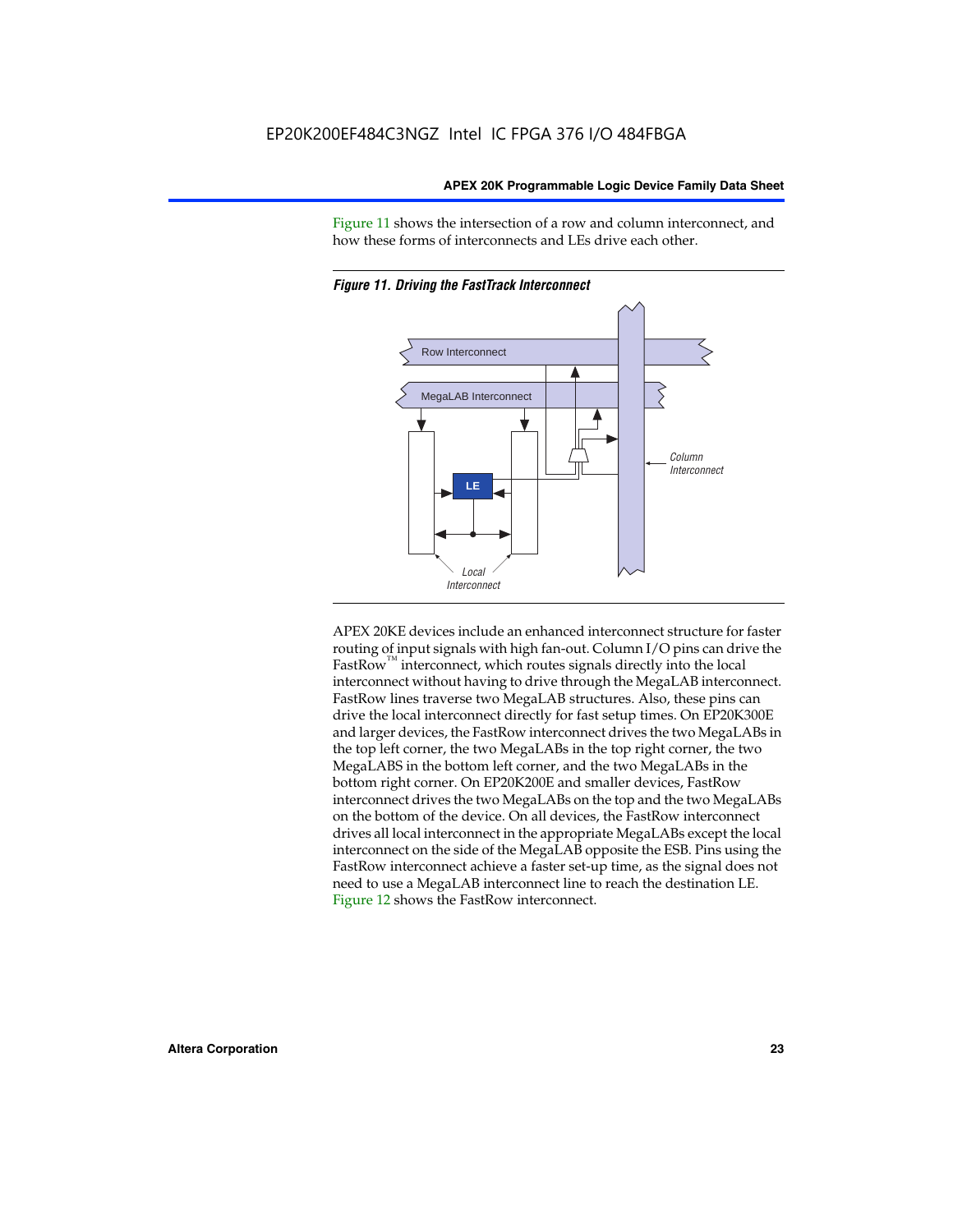

*Figure 12. APEX 20KE FastRow Interconnect*

Table 9 summarizes how various elements of the APEX 20K architecture drive each other.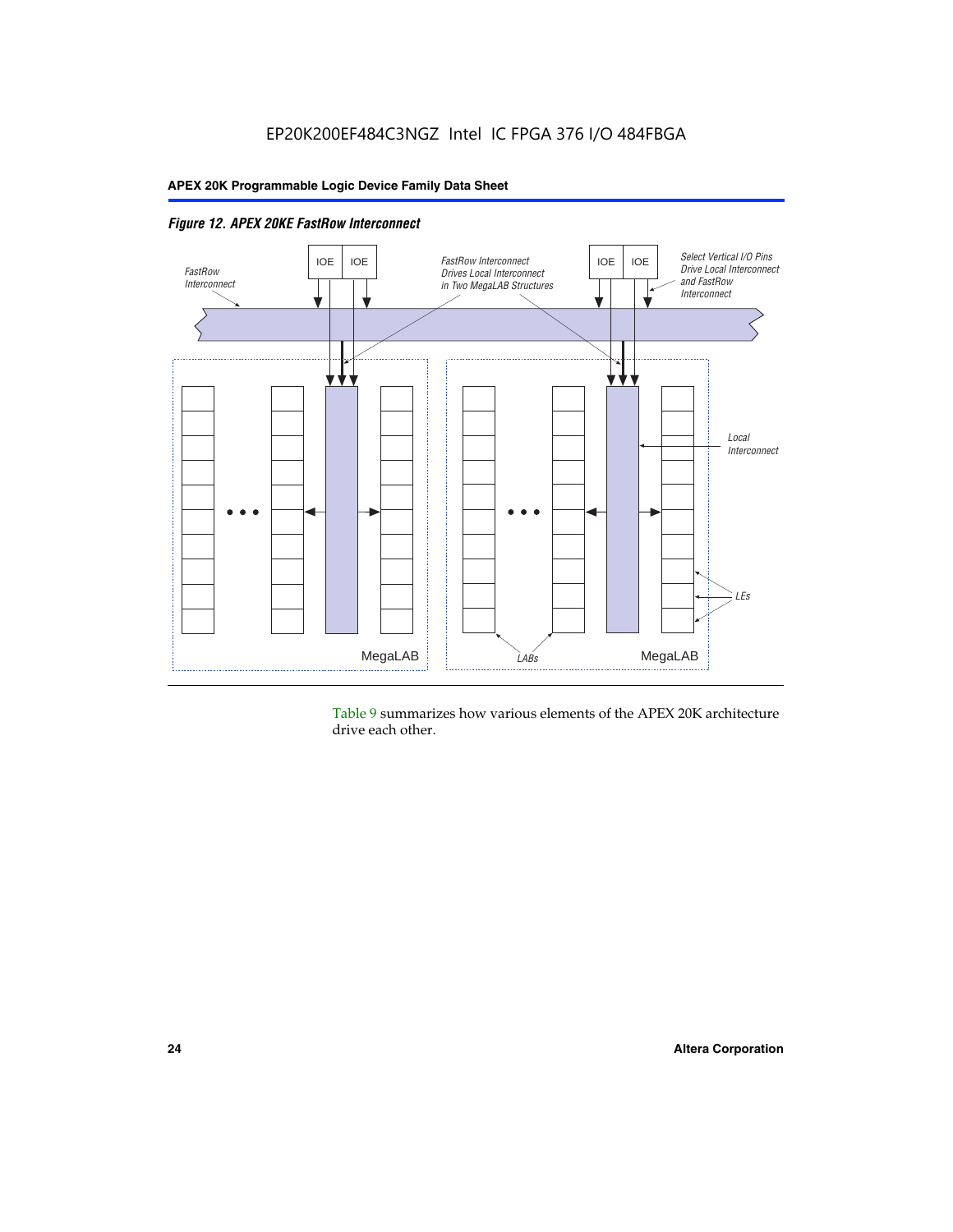| <b>Table 9. APEX 20K Routing Scheme</b> |                    |                      |              |              |                       |                                |                                                       |                                            |                                |
|-----------------------------------------|--------------------|----------------------|--------------|--------------|-----------------------|--------------------------------|-------------------------------------------------------|--------------------------------------------|--------------------------------|
| <b>Source</b>                           | <b>Destination</b> |                      |              |              |                       |                                |                                                       |                                            |                                |
|                                         | Row<br>$I/O P$ in  | Column<br>$I/O P$ in | LE           | <b>ESB</b>   | Local<br>Interconnect | <b>MegaLAB</b><br>Interconnect | <b>Row</b><br><b>FastTrack</b><br><b>Interconnect</b> | Column<br><b>FastTrack</b><br>Interconnect | <b>FastRow</b><br>Interconnect |
| Row I/O Pin                             |                    |                      |              |              | $\checkmark$          | $\checkmark$                   | $\checkmark$                                          | $\checkmark$                               |                                |
| Column I/O<br>Pin                       |                    |                      |              |              |                       |                                |                                                       |                                            | $\checkmark$<br>(1)            |
| LE                                      |                    |                      |              |              | $\checkmark$          | $\checkmark$                   | $\checkmark$                                          | $\checkmark$                               |                                |
| <b>ESB</b>                              |                    |                      |              |              | $\checkmark$          | $\checkmark$                   | $\checkmark$                                          | $\checkmark$                               |                                |
| Local<br>Interconnect                   | $\checkmark$       | $\checkmark$         | $\checkmark$ | $\checkmark$ |                       |                                |                                                       |                                            |                                |
| MegaLAB<br>Interconnect                 |                    |                      |              |              | $\checkmark$          |                                |                                                       |                                            |                                |
| Row<br>FastTrack<br>Interconnect        |                    |                      |              |              |                       | $\checkmark$                   |                                                       | $\checkmark$                               |                                |
| Column<br>FastTrack<br>Interconnect     |                    |                      |              |              |                       | $\checkmark$                   | $\checkmark$                                          |                                            |                                |
| FastRow<br>Interconnect                 |                    |                      |              |              | $\checkmark$<br>(1)   |                                |                                                       |                                            |                                |

#### *Note to Table 9:*

(1) This connection is supported in APEX 20KE devices only.

#### **Product-Term Logic**

The product-term portion of the MultiCore architecture is implemented with the ESB. The ESB can be configured to act as a block of macrocells on an ESB-by-ESB basis. Each ESB is fed by 32 inputs from the adjacent local interconnect; therefore, it can be driven by the MegaLAB interconnect or the adjacent LAB. Also, nine ESB macrocells feed back into the ESB through the local interconnect for higher performance. Dedicated clock pins, global signals, and additional inputs from the local interconnect drive the ESB control signals.

In product-term mode, each ESB contains 16 macrocells. Each macrocell consists of two product terms and a programmable register. Figure 13 shows the ESB in product-term mode.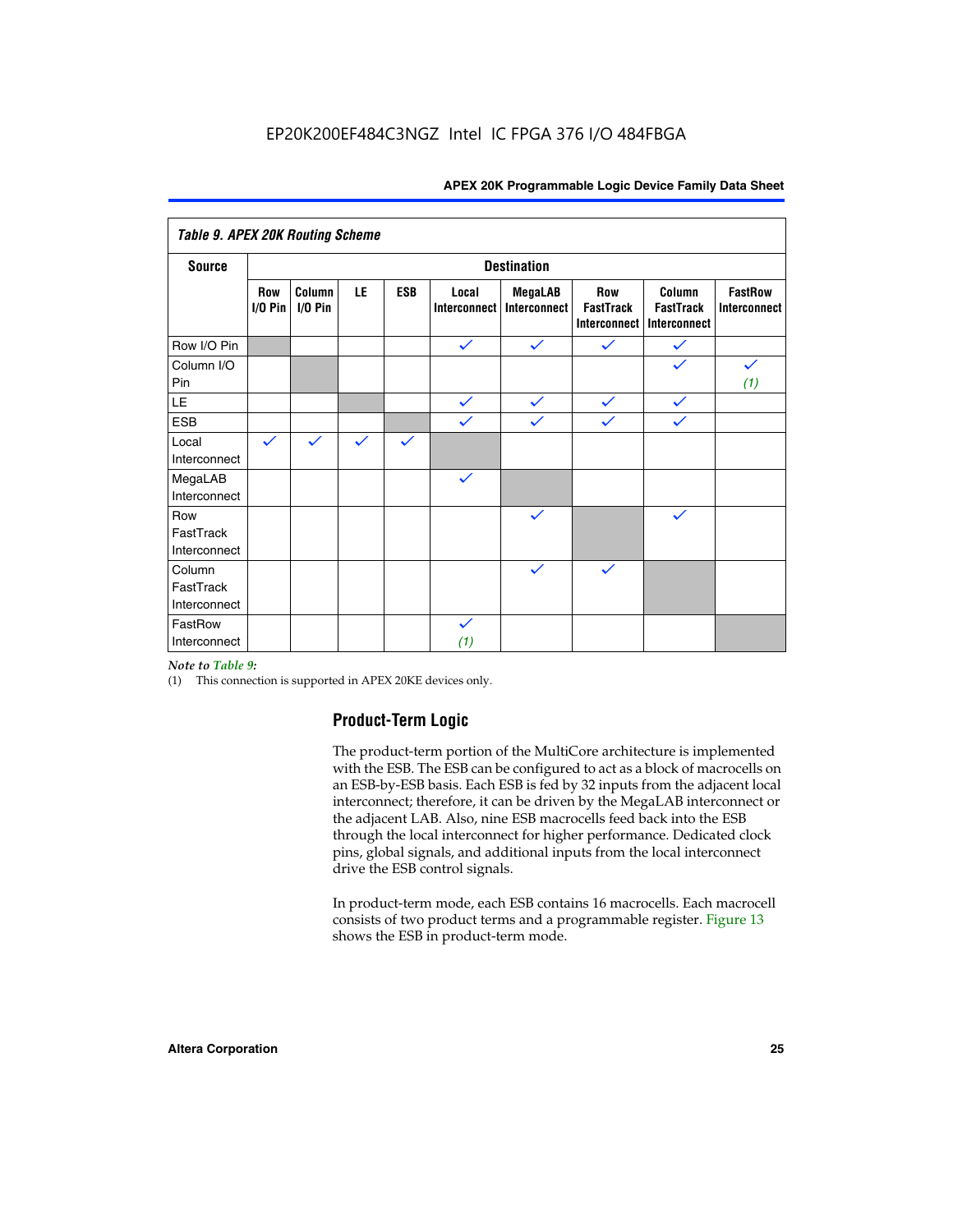#### *Figure 13. Product-Term Logic in ESB*



(1) APEX 20KE devices have four dedicated clocks.

#### *Macrocells*

APEX 20K macrocells can be configured individually for either sequential or combinatorial logic operation. The macrocell consists of three functional blocks: the logic array, the product-term select matrix, and the programmable register.

Combinatorial logic is implemented in the product terms. The productterm select matrix allocates these product terms for use as either primary logic inputs (to the OR and XOR gates) to implement combinatorial functions, or as parallel expanders to be used to increase the logic available to another macrocell. One product term can be inverted; the Quartus II software uses this feature to perform DeMorgan's inversion for more efficient implementation of wide OR functions. The Quartus II software Compiler can use a NOT-gate push-back technique to emulate an asynchronous preset. Figure 14 shows the APEX 20K macrocell.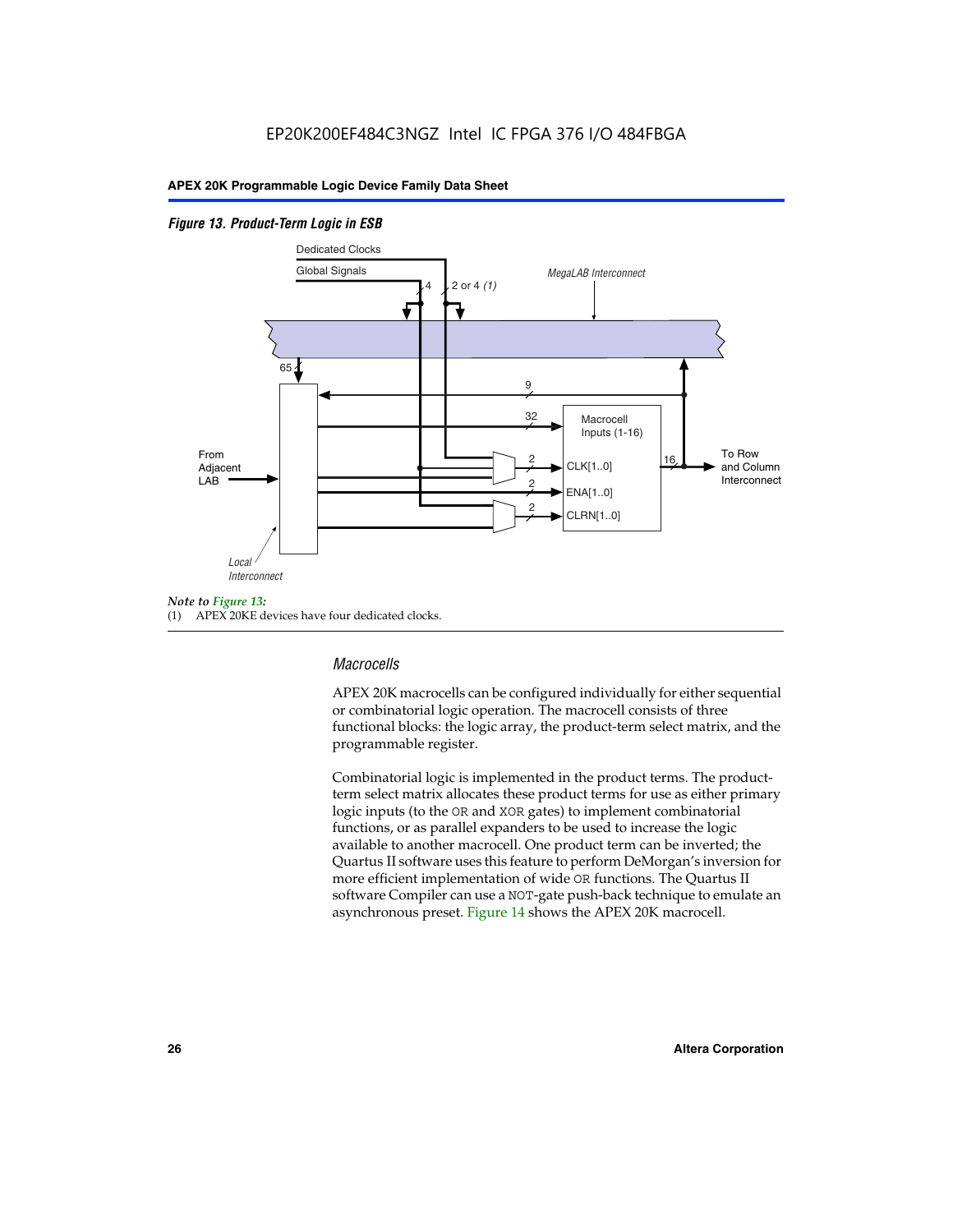

#### *Figure 14. APEX 20K Macrocell*

For registered functions, each macrocell register can be programmed individually to implement D, T, JK, or SR operation with programmable clock control. The register can be bypassed for combinatorial operation. During design entry, the designer specifies the desired register type; the Quartus II software then selects the most efficient register operation for each registered function to optimize resource utilization. The Quartus II software or other synthesis tools can also select the most efficient register operation automatically when synthesizing HDL designs.

Each programmable register can be clocked by one of two ESB-wide clocks. The ESB-wide clocks can be generated from device dedicated clock pins, global signals, or local interconnect. Each clock also has an associated clock enable, generated from the local interconnect. The clock and clock enable signals are related for a particular ESB; any macrocell using a clock also uses the associated clock enable.

If both the rising and falling edges of a clock are used in an ESB, both ESB-wide clock signals are used.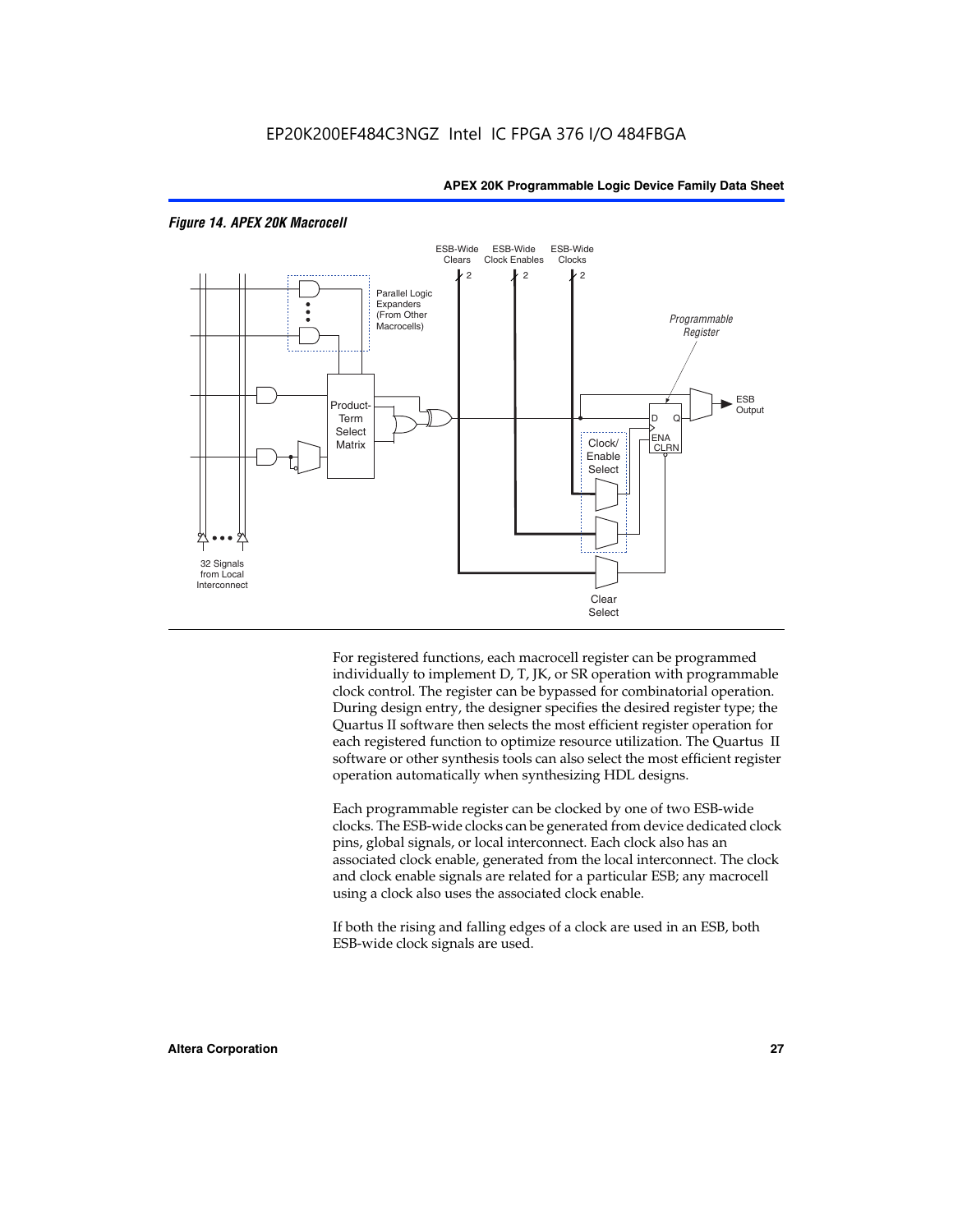The programmable register also supports an asynchronous clear function. Within the ESB, two asynchronous clears are generated from global signals and the local interconnect. Each macrocell can either choose between the two asynchronous clear signals or choose to not be cleared. Either of the two clear signals can be inverted within the ESB. Figure 15 shows the ESB control logic when implementing product-terms.





(1) APEX 20KE devices have four dedicated clocks.

#### *Parallel Expanders*

Parallel expanders are unused product terms that can be allocated to a neighboring macrocell to implement fast, complex logic functions. Parallel expanders allow up to 32 product terms to feed the macrocell OR logic directly, with two product terms provided by the macrocell and 30 parallel expanders provided by the neighboring macrocells in the ESB.

The Quartus II software Compiler can allocate up to 15 sets of up to two parallel expanders per set to the macrocells automatically. Each set of two parallel expanders incurs a small, incremental timing delay. Figure 16 shows the APEX 20K parallel expanders.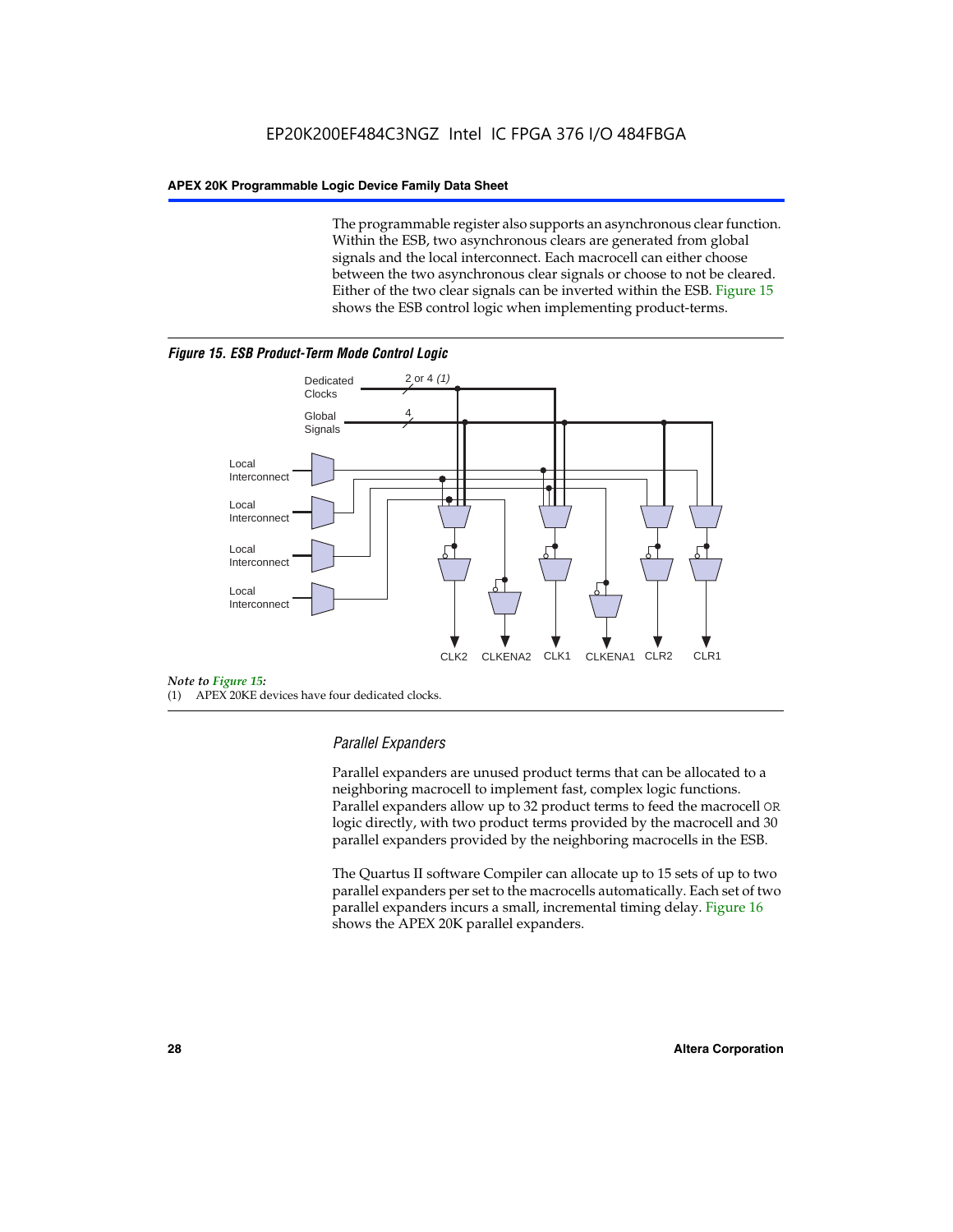



## **Embedded System Block**

The ESB can implement various types of memory blocks, including dual-port RAM, ROM, FIFO, and CAM blocks. The ESB includes input and output registers; the input registers synchronize writes, and the output registers can pipeline designs to improve system performance. The ESB offers a dual-port mode, which supports simultaneous reads and writes at two different clock frequencies. Figure 17 shows the ESB block diagram.



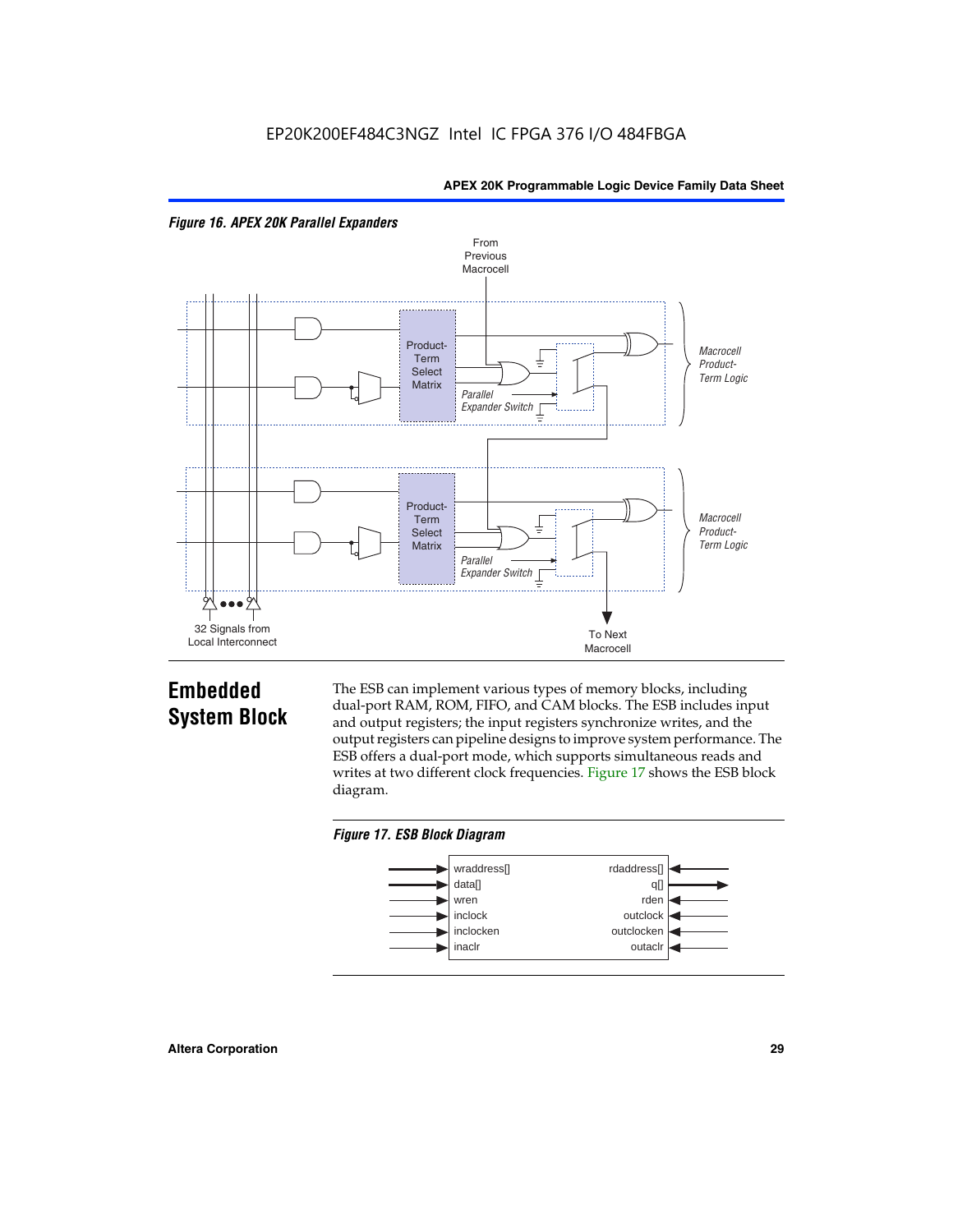ESBs can implement synchronous RAM, which is easier to use than asynchronous RAM. A circuit using asynchronous RAM must generate the RAM write enable (WE) signal, while ensuring that its data and address signals meet setup and hold time specifications relative to the WE signal. In contrast, the ESB's synchronous RAM generates its own WE signal and is self-timed with respect to the global clock. Circuits using the ESB's selftimed RAM must only meet the setup and hold time specifications of the global clock.

ESB inputs are driven by the adjacent local interconnect, which in turn can be driven by the MegaLAB or FastTrack Interconnect. Because the ESB can be driven by the local interconnect, an adjacent LE can drive it directly for fast memory access. ESB outputs drive the MegaLAB and FastTrack Interconnect. In addition, ten ESB outputs, nine of which are unique output lines, drive the local interconnect for fast connection to adjacent LEs or for fast feedback product-term logic.

When implementing memory, each ESB can be configured in any of the following sizes:  $128 \times 16$ ,  $256 \times 8$ ,  $512 \times 4$ ,  $1,024 \times 2$ , or  $2,048 \times 1$ . By combining multiple ESBs, the Quartus II software implements larger memory blocks automatically. For example, two  $128 \times 16$  RAM blocks can be combined to form a  $128 \times 32$  RAM block, and two  $512 \times 4$  RAM blocks can be combined to form a  $512 \times 8$  RAM block. Memory performance does not degrade for memory blocks up to 2,048 words deep. Each ESB can implement a 2,048-word-deep memory; the ESBs are used in parallel, eliminating the need for any external control logic and its associated delays.

To create a high-speed memory block that is more than 2,048 words deep, ESBs drive tri-state lines. Each tri-state line connects all ESBs in a column of MegaLAB structures, and drives the MegaLAB interconnect and row and column FastTrack Interconnect throughout the column. Each ESB incorporates a programmable decoder to activate the tri-state driver appropriately. For instance, to implement 8,192-word-deep memory, four ESBs are used. Eleven address lines drive the ESB memory, and two more drive the tri-state decoder. Depending on which 2,048-word memory page is selected, the appropriate ESB driver is turned on, driving the output to the tri-state line. The Quartus II software automatically combines ESBs with tri-state lines to form deeper memory blocks. The internal tri-state control logic is designed to avoid internal contention and floating lines. See Figure 18.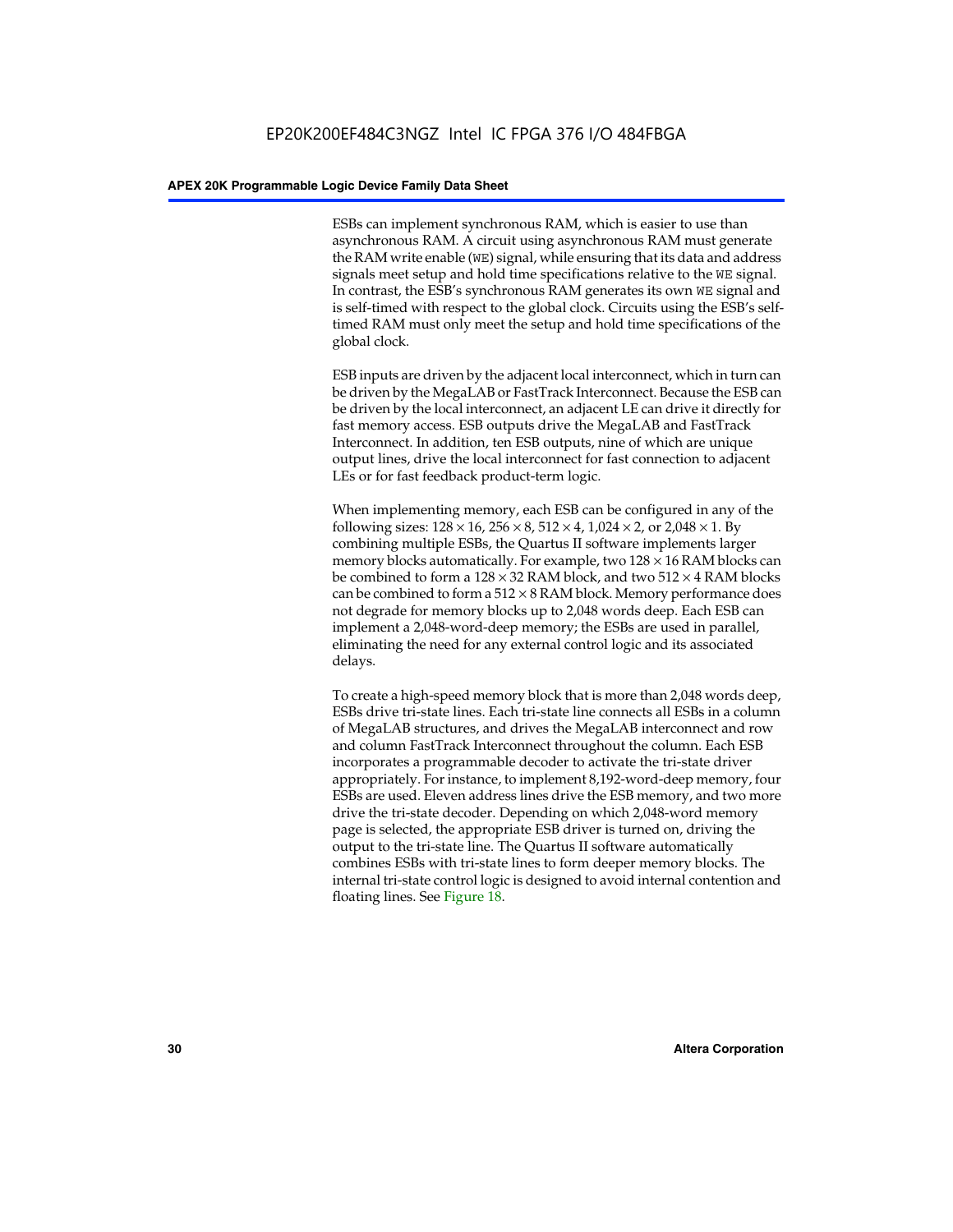

*Figure 18. Deep Memory Block Implemented with Multiple ESBs*

The ESB implements two forms of dual-port memory: read/write clock mode and input/output clock mode. The ESB can also be used for bidirectional, dual-port memory applications in which two ports read or write simultaneously. To implement this type of dual-port memory, two or four ESBs are used to support two simultaneous reads or writes. This functionality is shown in Figure 19.

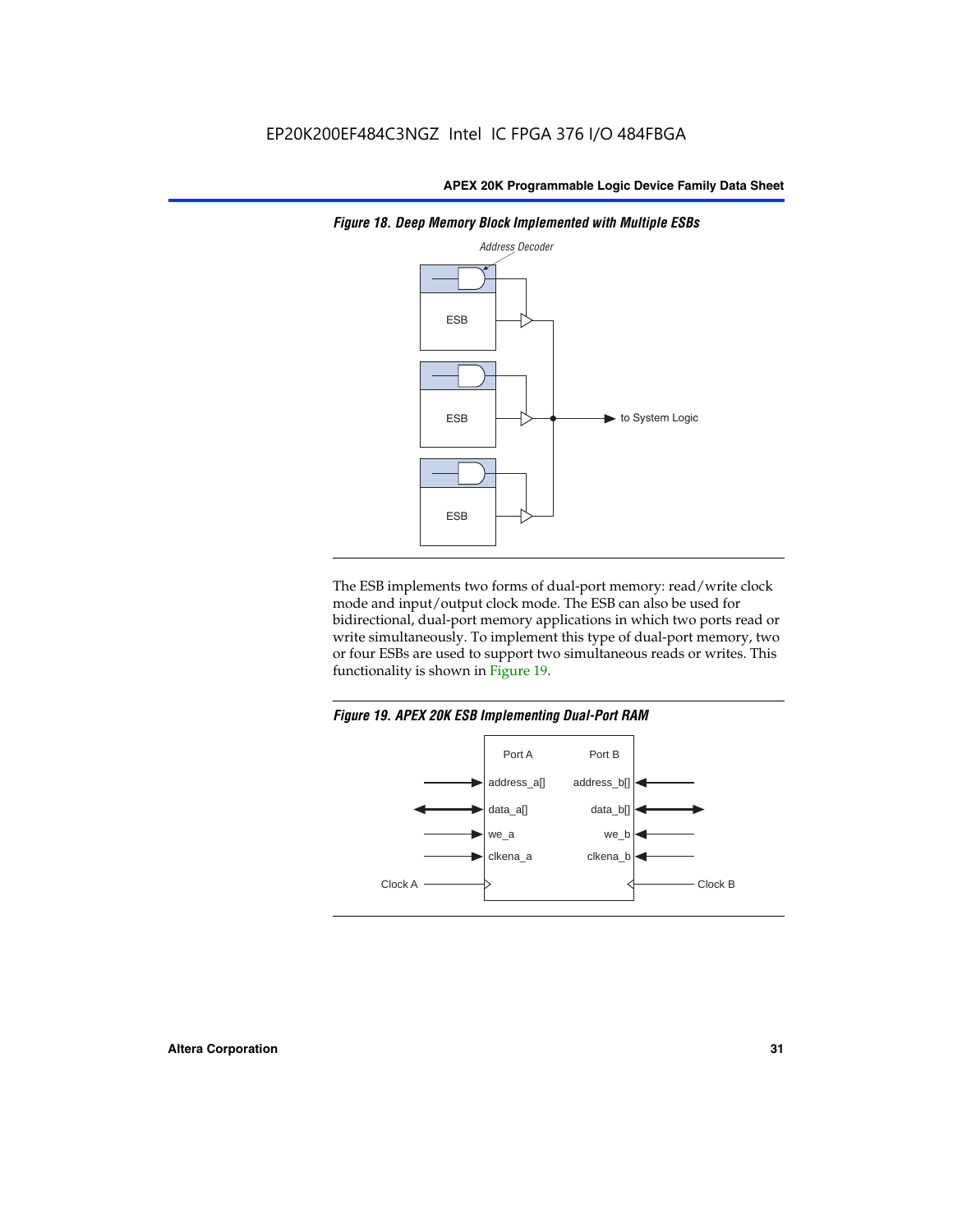#### **Read/Write Clock Mode**

The read/write clock mode contains two clocks. One clock controls all registers associated with writing: data input, WE, and write address. The other clock controls all registers associated with reading: read enable (RE), read address, and data output. The ESB also supports clock enable and asynchronous clear signals; these signals also control the read and write registers independently. Read/write clock mode is commonly used for applications where reads and writes occur at different system frequencies. Figure 20 shows the ESB in read/write clock mode.



### *Notes to Figure 20:*

- (1) All registers can be cleared asynchronously by ESB local interconnect signals, global signals, or the chip-wide reset.
- (2) APEX 20KE devices have four dedicated clocks.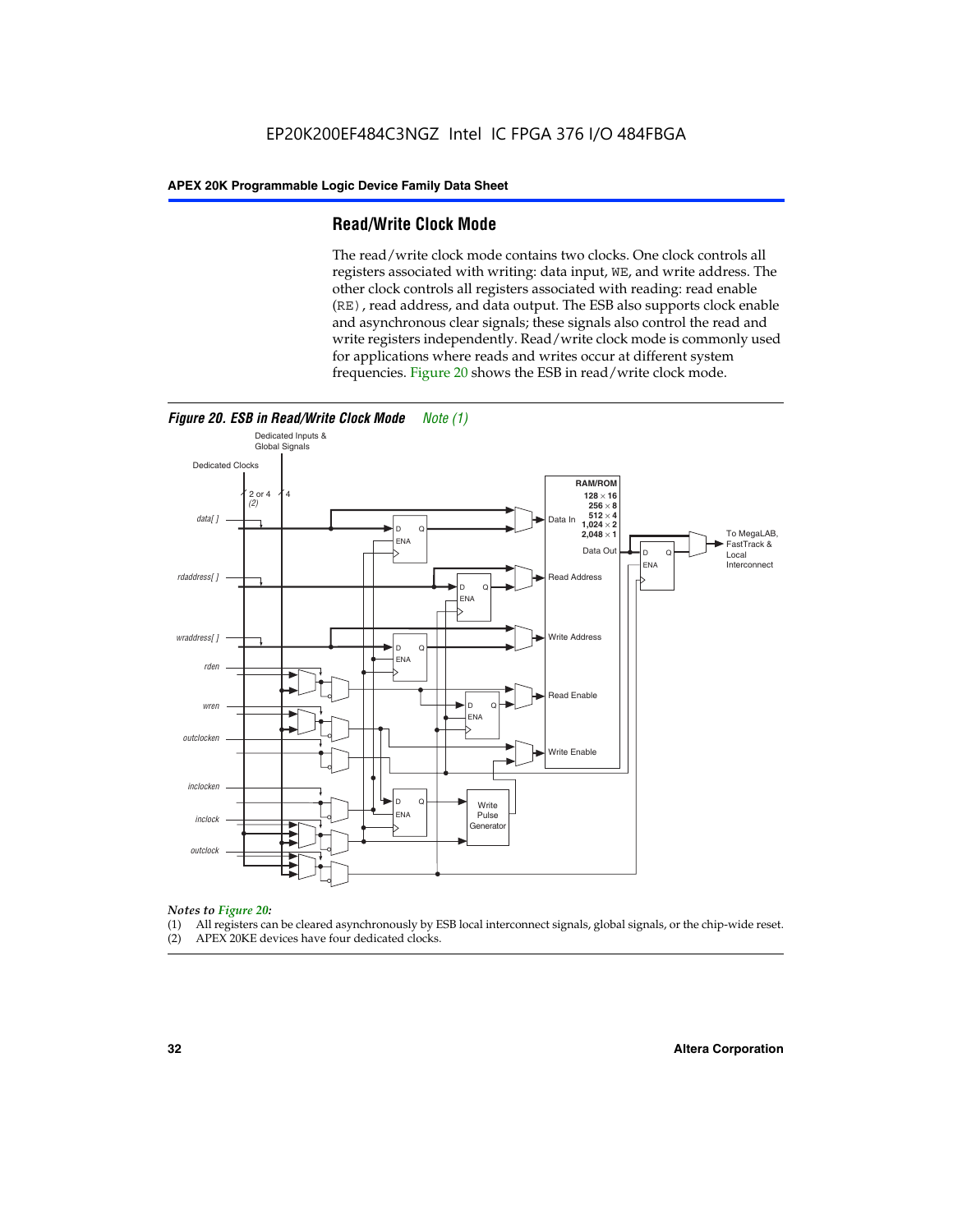#### **Input/Output Clock Mode**

The input/output clock mode contains two clocks. One clock controls all registers for inputs into the ESB: data input, WE, RE, read address, and write address. The other clock controls the ESB data output registers. The ESB also supports clock enable and asynchronous clear signals; these signals also control the reading and writing of registers independently. Input/output clock mode is commonly used for applications where the reads and writes occur at the same system frequency, but require different clock enable signals for the input and output registers. Figure 21 shows the ESB in input/output clock mode.



#### *Figure 21. ESB in Input/Output Clock Mode Note (1)*

#### *Notes to Figure 21:*

(1) All registers can be cleared asynchronously by ESB local interconnect signals, global signals, or the chip-wide reset. (2) APEX 20KE devices have four dedicated clocks.

### **Single-Port Mode**

The APEX 20K ESB also supports a single-port mode, which is used when simultaneous reads and writes are not required. See Figure 22.

#### **Altera Corporation 33**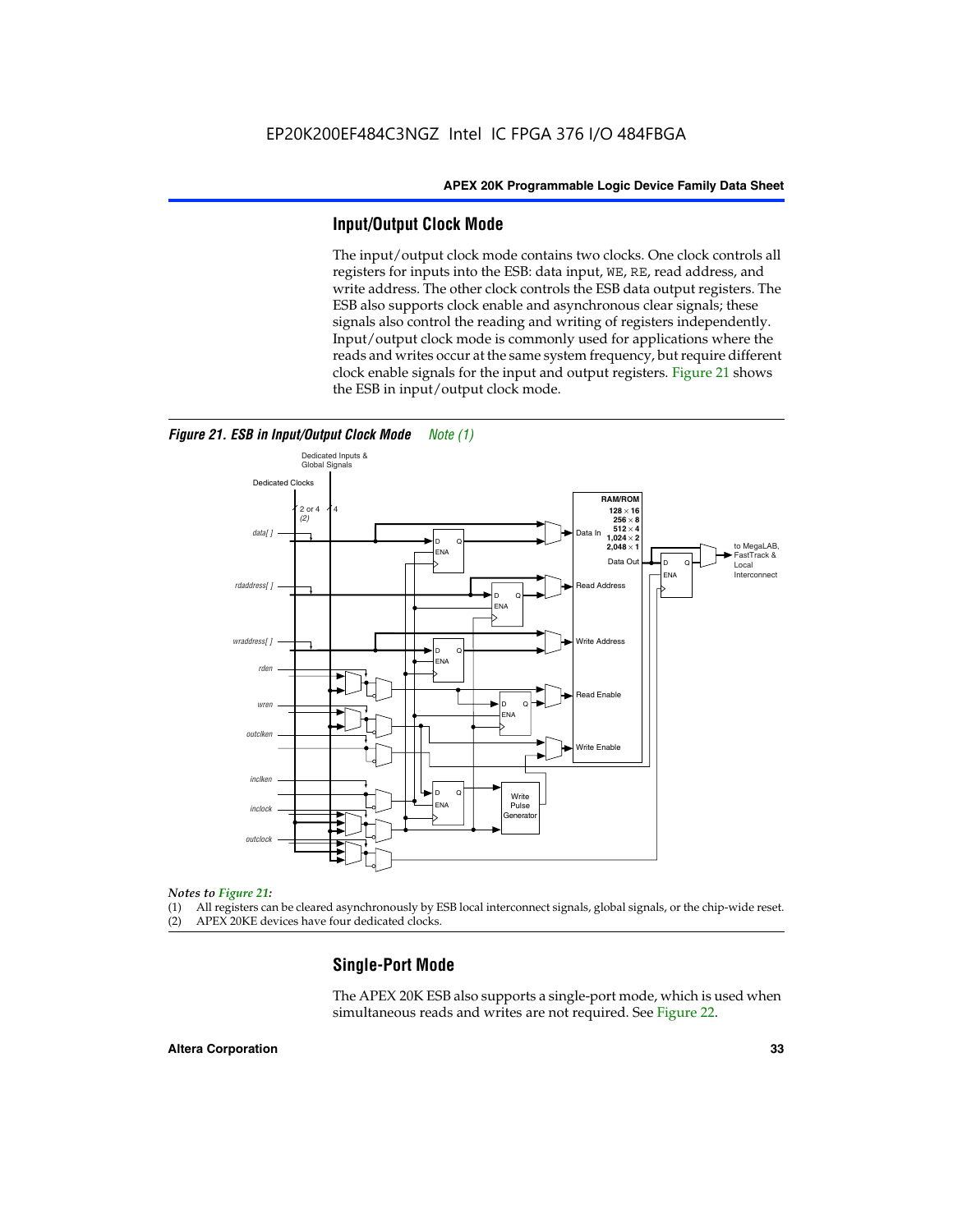#### *Figure 22. ESB in Single-Port Mode Note (1)*



#### *Notes to Figure 22:*

(1) All registers can be asynchronously cleared by ESB local interconnect signals, global signals, or the chip-wide reset.

(2) APEX 20KE devices have four dedicated clocks.

#### **Content-Addressable Memory**

In APEX 20KE devices, the ESB can implement CAM. CAM can be thought of as the inverse of RAM. When read, RAM outputs the data for a given address. Conversely, CAM outputs an address for a given data word. For example, if the data FA12 is stored in address 14, the CAM outputs 14 when FA12 is driven into it.

CAM is used for high-speed search operations. When searching for data within a RAM block, the search is performed serially. Thus, finding a particular data word can take many cycles. CAM searches all addresses in parallel and outputs the address storing a particular word. When a match is found, a match flag is set high. Figure 23 shows the CAM block diagram.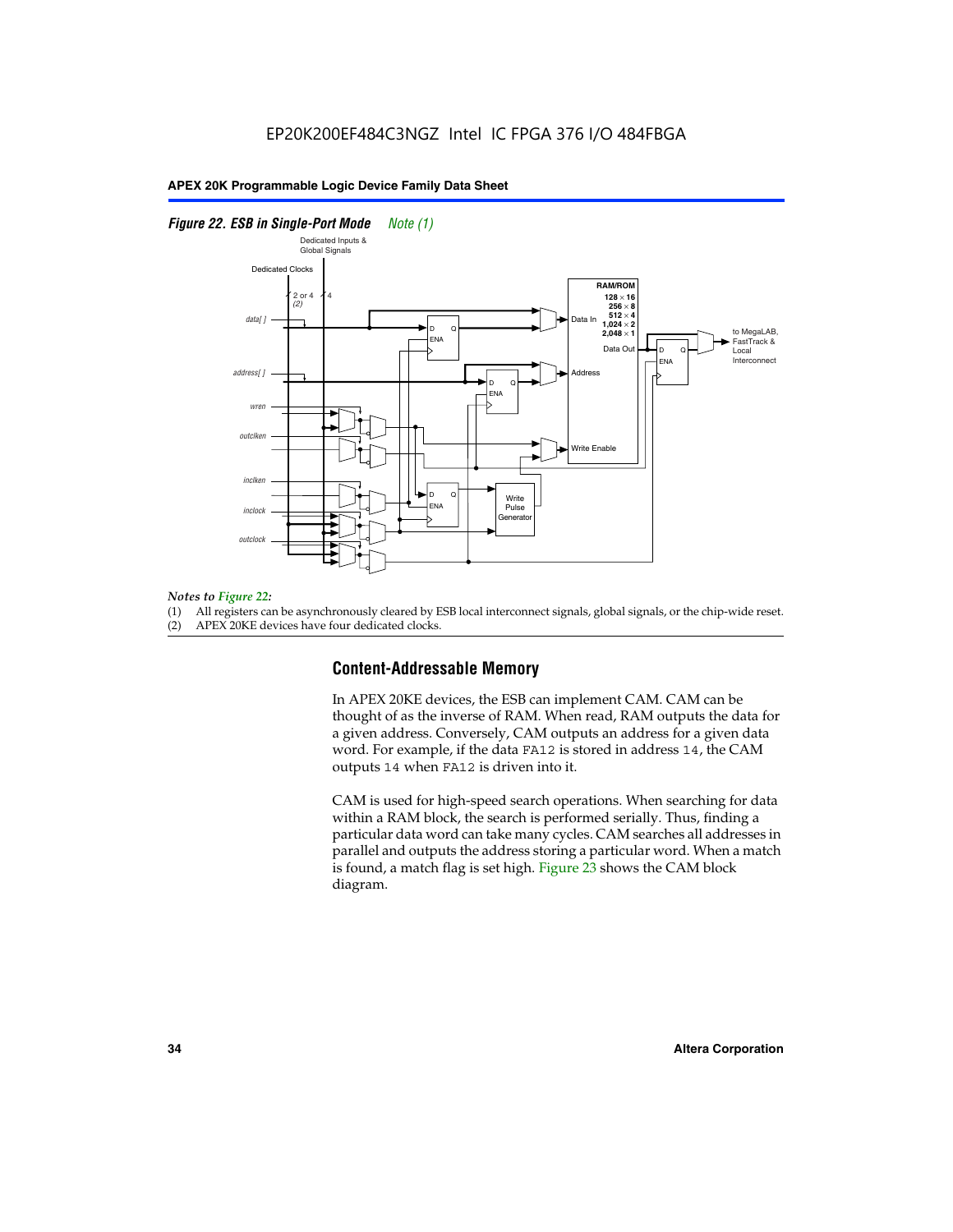

#### *Figure 23. APEX 20KE CAM Block Diagram*

CAM can be used in any application requiring high-speed searches, such as networking, communications, data compression, and cache management.

The APEX 20KE on-chip CAM provides faster system performance than traditional discrete CAM. Integrating CAM and logic into the APEX 20KE device eliminates off-chip and on-chip delays, improving system performance.

When in CAM mode, the ESB implements 32-word, 32-bit CAM. Wider or deeper CAM can be implemented by combining multiple CAMs with some ancillary logic implemented in LEs. The Quartus II software combines ESBs and LEs automatically to create larger CAMs.

CAM supports writing "don't care" bits into words of the memory. The "don't-care" bit can be used as a mask for CAM comparisons; any bit set to "don't-care" has no effect on matches.

The output of the CAM can be encoded or unencoded. When encoded, the ESB outputs an encoded address of the data's location. For instance, if the data is located in address 12, the ESB output is 12. When unencoded, the ESB uses its 16 outputs to show the location of the data over two clock cycles. In this case, if the data is located in address 12, the 12th output line goes high. When using unencoded outputs, two clock cycles are required to read the output because a 16-bit output bus is used to show the status of 32 words.

The encoded output is better suited for designs that ensure duplicate data is not written into the CAM. If duplicate data is written into two locations, the CAM's output will be incorrect. If the CAM may contain duplicate data, the unencoded output is a better solution; CAM with unencoded outputs can distinguish multiple data locations.

CAM can be pre-loaded with data during configuration, or it can be written during system operation. In most cases, two clock cycles are required to write each word into CAM. When "don't-care" bits are used, a third clock cycle is required.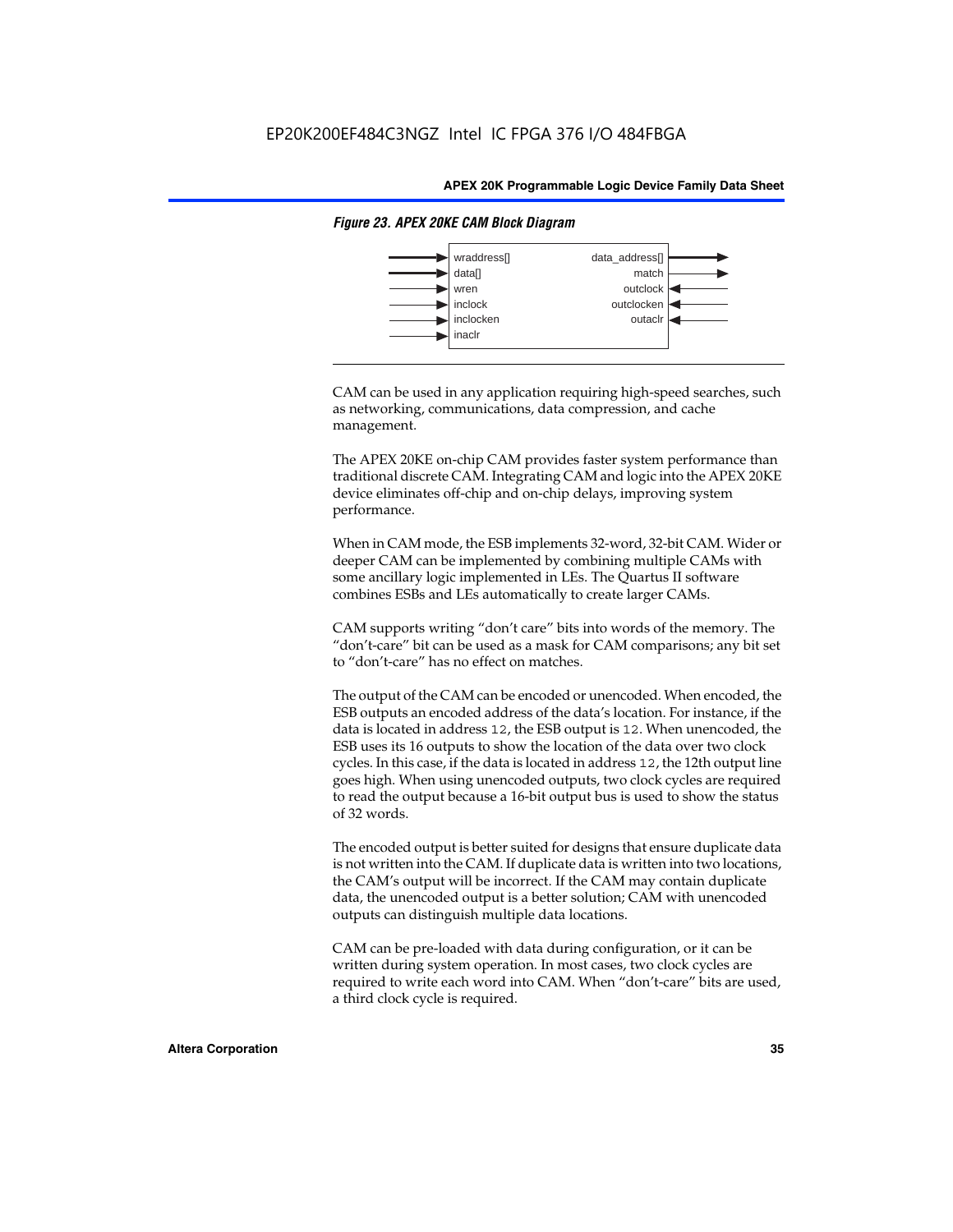

For more information on APEX 20KE devices and CAM, see *Application Note 119 (Implementing High-Speed Search Applications with APEX CAM).*

# **Driving Signals to the ESB**

ESBs provide flexible options for driving control signals. Different clocks can be used for the ESB inputs and outputs. Registers can be inserted independently on the data input, data output, read address, write address, WE, and RE signals. The global signals and the local interconnect can drive the WE and RE signals. The global signals, dedicated clock pins, and local interconnect can drive the ESB clock signals. Because the LEs drive the local interconnect, the LEs can control the WE and RE signals and the ESB clock, clock enable, and asynchronous clear signals. Figure 24 shows the ESB control signal generation logic.





#### *Note to Figure 24:*

(1) APEX 20KE devices have four dedicated clocks.

An ESB is fed by the local interconnect, which is driven by adjacent LEs (for high-speed connection to the ESB) or the MegaLAB interconnect. The ESB can drive the local, MegaLAB, or FastTrack Interconnect routing structure to drive LEs and IOEs in the same MegaLAB structure or anywhere in the device.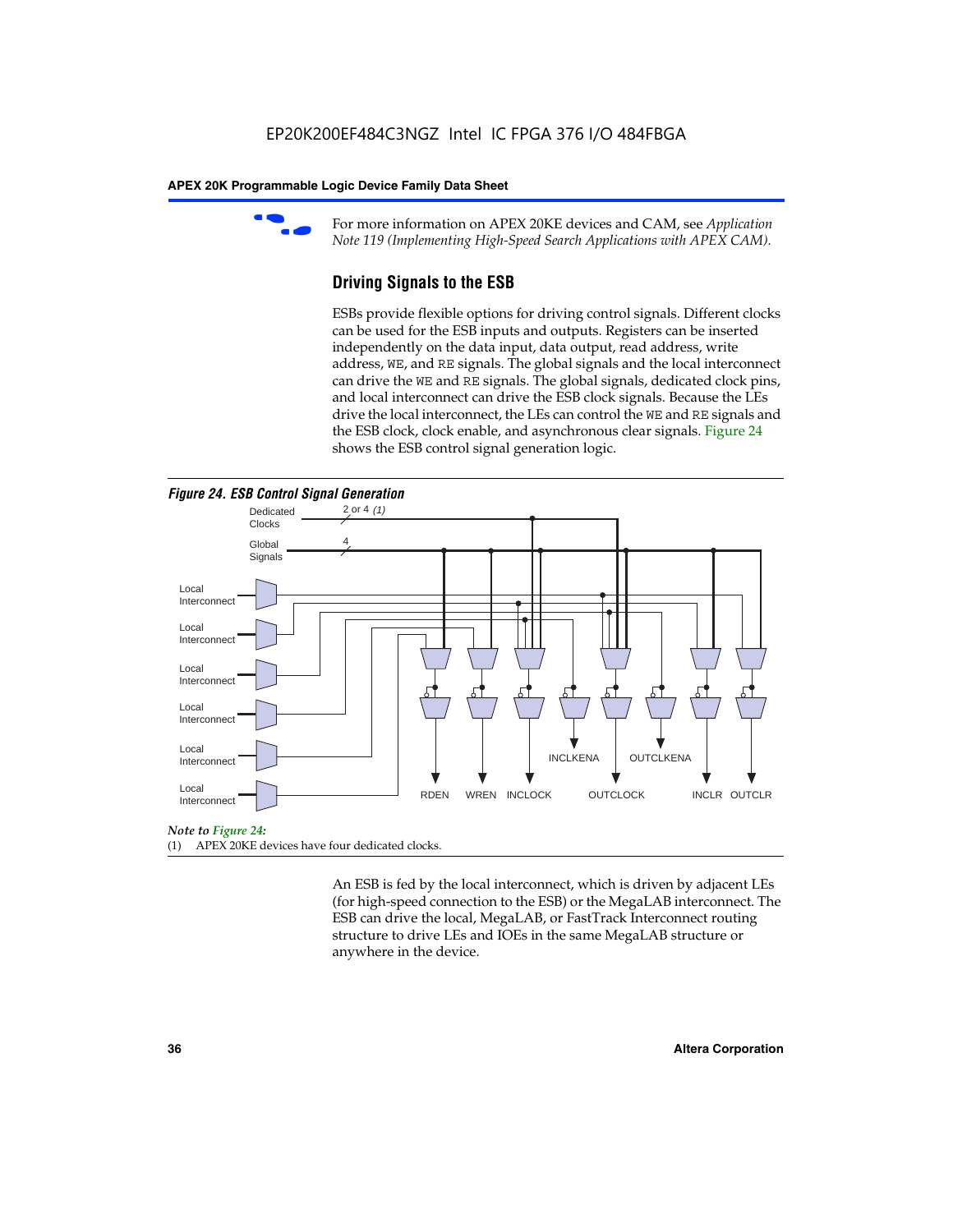# **Implementing Logic in ROM**

In addition to implementing logic with product terms, the ESB can implement logic functions when it is programmed with a read-only pattern during configuration, creating a large LUT. With LUTs, combinatorial functions are implemented by looking up the results, rather than by computing them. This implementation of combinatorial functions can be faster than using algorithms implemented in general logic, a performance advantage that is further enhanced by the fast access times of ESBs. The large capacity of ESBs enables designers to implement complex functions in one logic level without the routing delays associated with linked LEs or distributed RAM blocks. Parameterized functions such as LPM functions can take advantage of the ESB automatically. Further, the Quartus II software can implement portions of a design with ESBs where appropriate.

# **Programmable Speed/Power Control**

APEX 20K ESBs offer a high-speed mode that supports very fast operation on an ESB-by-ESB basis. When high speed is not required, this feature can be turned off to reduce the ESB's power dissipation by up to 50%. ESBs that run at low power incur a nominal timing delay adder. This Turbo  $Bit^{TM}$  option is available for ESBs that implement product-term logic or memory functions. An ESB that is not used will be powered down so that it does not consume DC current.

Designers can program each ESB in the APEX 20K device for either high-speed or low-power operation. As a result, speed-critical paths in the design can run at high speed, while the remaining paths operate at reduced power.

**I/O Structure** The APEX 20K IOE contains a bidirectional I/O buffer and a register that can be used either as an input register for external data requiring fast setup times, or as an output register for data requiring fast clock-to-output performance. IOEs can be used as input, output, or bidirectional pins. For fast bidirectional I/O timing, LE registers using local routing can improve setup times and OE timing. The Quartus II software Compiler uses the programmable inversion option to invert signals from the row and column interconnect automatically where appropriate. Because the APEX 20K IOE offers one output enable per pin, the Quartus II software Compiler can emulate open-drain operation efficiently.

> The APEX 20K IOE includes programmable delays that can be activated to ensure zero hold times, minimum clock-to-output times, input IOE register-to-core register transfers, or core-to-output IOE register transfers. A path in which a pin directly drives a register may require the delay to ensure zero hold time, whereas a path in which a pin drives a register through combinatorial logic may not require the delay.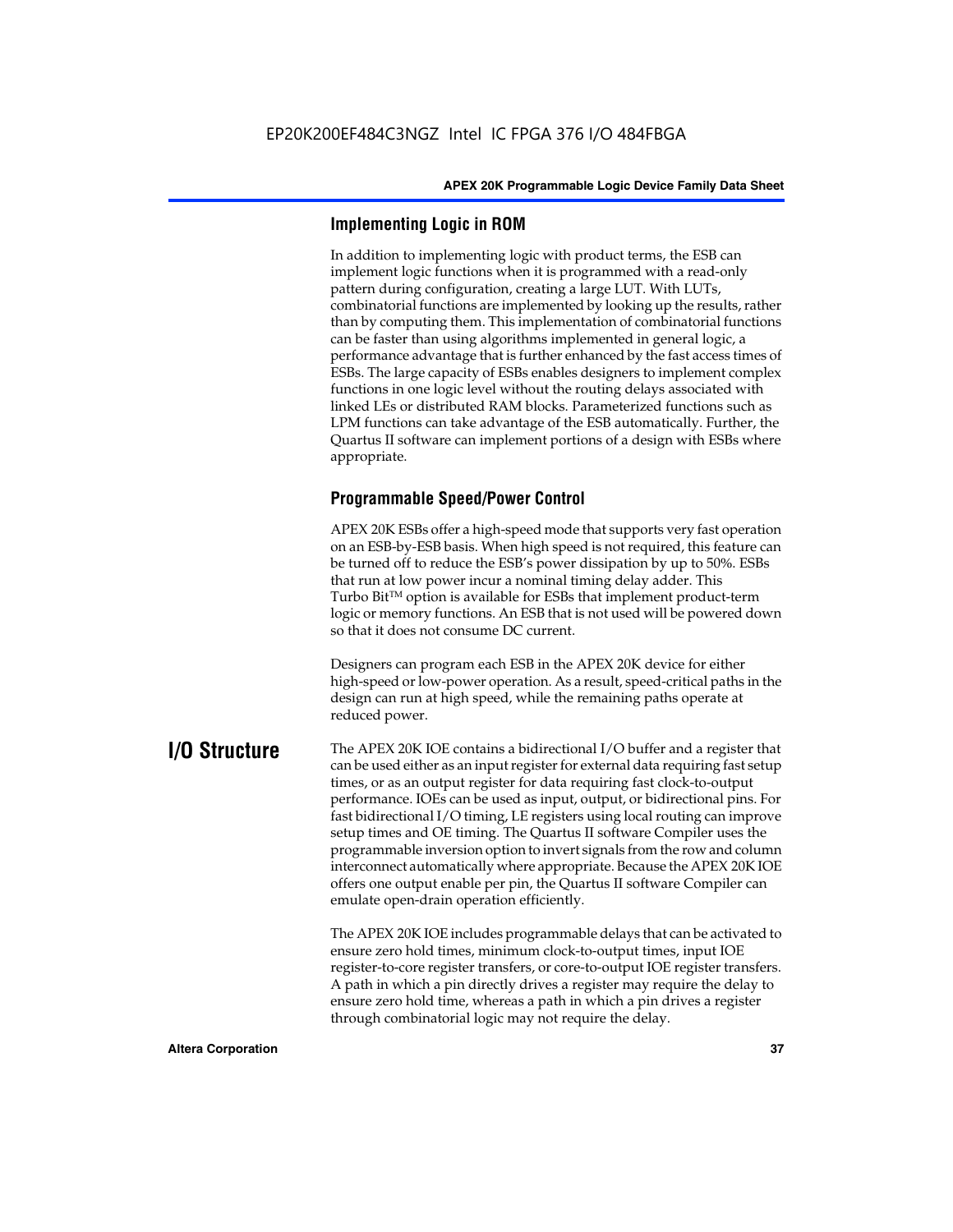Table 10 describes the APEX 20K programmable delays and their logic options in the Quartus II software.

| Table 10. APEX 20K Programmable Delay Chains |                                         |  |  |
|----------------------------------------------|-----------------------------------------|--|--|
| <b>Programmable Delays</b>                   | <b>Quartus II Logic Option</b>          |  |  |
| Input pin to core delay                      | Decrease input delay to internal cells  |  |  |
| Input pin to input register delay            | Decrease input delay to input register  |  |  |
| Core to output register delay                | Decrease input delay to output register |  |  |
| Output register t <sub>co</sub> delay        | Increase delay to output pin            |  |  |

The Quartus II software compiler can program these delays automatically to minimize setup time while providing a zero hold time. Figure 25 shows how fast bidirectional I/Os are implemented in APEX 20K devices.

The register in the APEX 20K IOE can be programmed to power-up high or low after configuration is complete. If it is programmed to power-up low, an asynchronous clear can control the register. If it is programmed to power-up high, the register cannot be asynchronously cleared or preset. This feature is useful for cases where the APEX 20K device controls an active-low input or another device; it prevents inadvertent activation of the input upon power-up.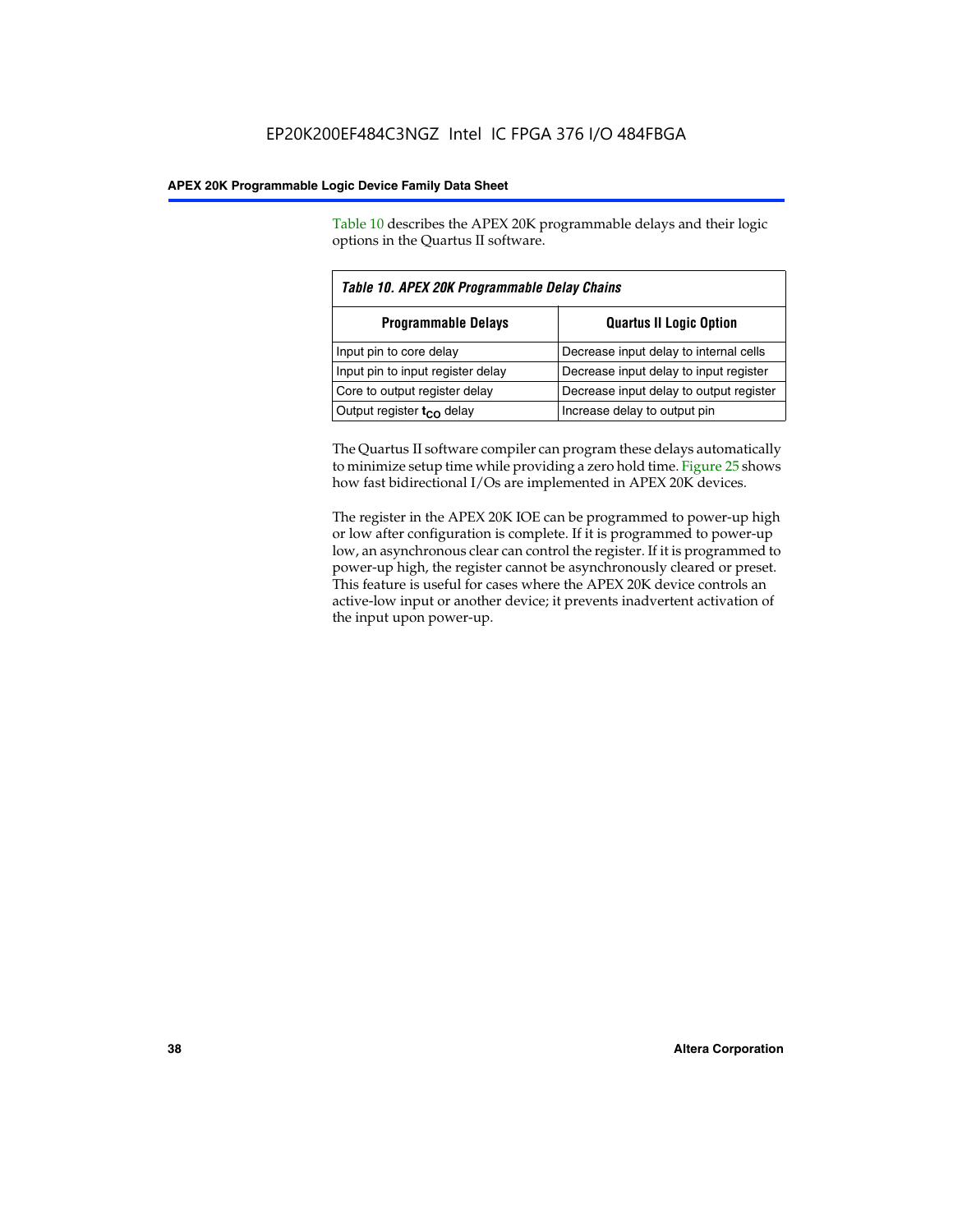

# *Figure 25. APEX 20K Bidirectional I/O Registers Note (1)*



#### **Altera Corporation 39**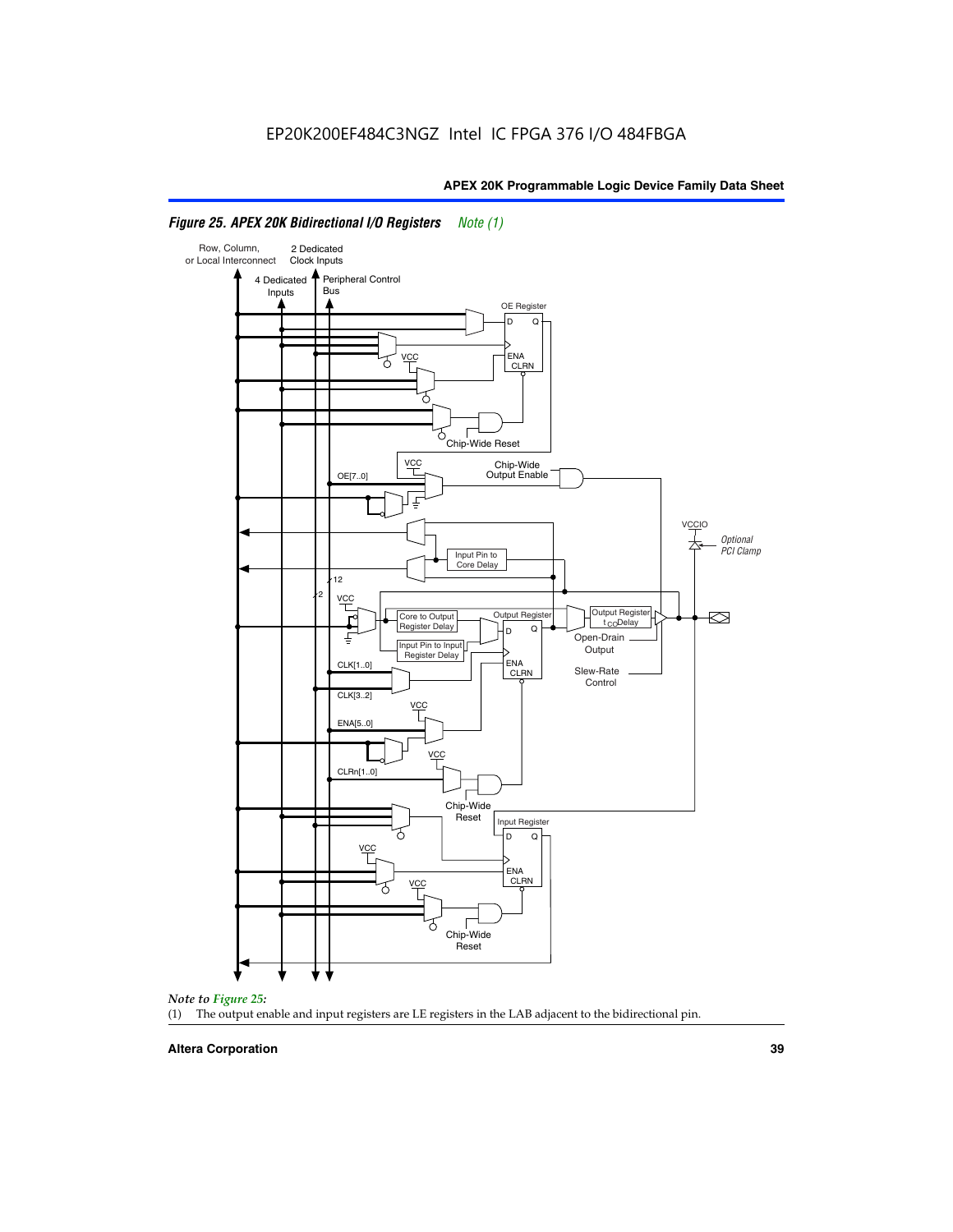APEX 20KE devices include an enhanced IOE, which drives the FastRow interconnect. The FastRow interconnect connects a column I/O pin directly to the LAB local interconnect within two MegaLAB structures. This feature provides fast setup times for pins that drive high fan-outs with complex logic, such as PCI designs. For fast bidirectional I/O timing, LE registers using local routing can improve setup times and OE timing. The APEX 20KE IOE also includes direct support for open-drain operation, giving faster clock-to-output for open-drain signals. Some programmable delays in the APEX 20KE IOE offer multiple levels of delay to fine-tune setup and hold time requirements. The Quartus II software compiler can set these delays automatically to minimize setup time while providing a zero hold time.

Table 11 describes the APEX 20KE programmable delays and their logic options in the Quartus II software.

| Table 11. APEX 20KE Programmable Delay Chains |                                         |  |  |  |
|-----------------------------------------------|-----------------------------------------|--|--|--|
| <b>Programmable Delays</b>                    | <b>Quartus II Logic Option</b>          |  |  |  |
| Input Pin to Core Delay                       | Decrease input delay to internal cells  |  |  |  |
| Input Pin to Input Register Delay             | Decrease input delay to input registers |  |  |  |
| Core to Output Register Delay                 | Decrease input delay to output register |  |  |  |
| Output Register t <sub>CO</sub> Delay         | Increase delay to output pin            |  |  |  |
| <b>Clock Enable Delay</b>                     | Increase clock enable delay             |  |  |  |

The register in the APEX 20KE IOE can be programmed to power-up high or low after configuration is complete. If it is programmed to power-up low, an asynchronous clear can control the register. If it is programmed to power-up high, an asynchronous preset can control the register. Figure 26 shows how fast bidirectional I/O pins are implemented in APEX 20KE devices. This feature is useful for cases where the APEX 20KE device controls an active-low input or another device; it prevents inadvertent activation of the input upon power-up.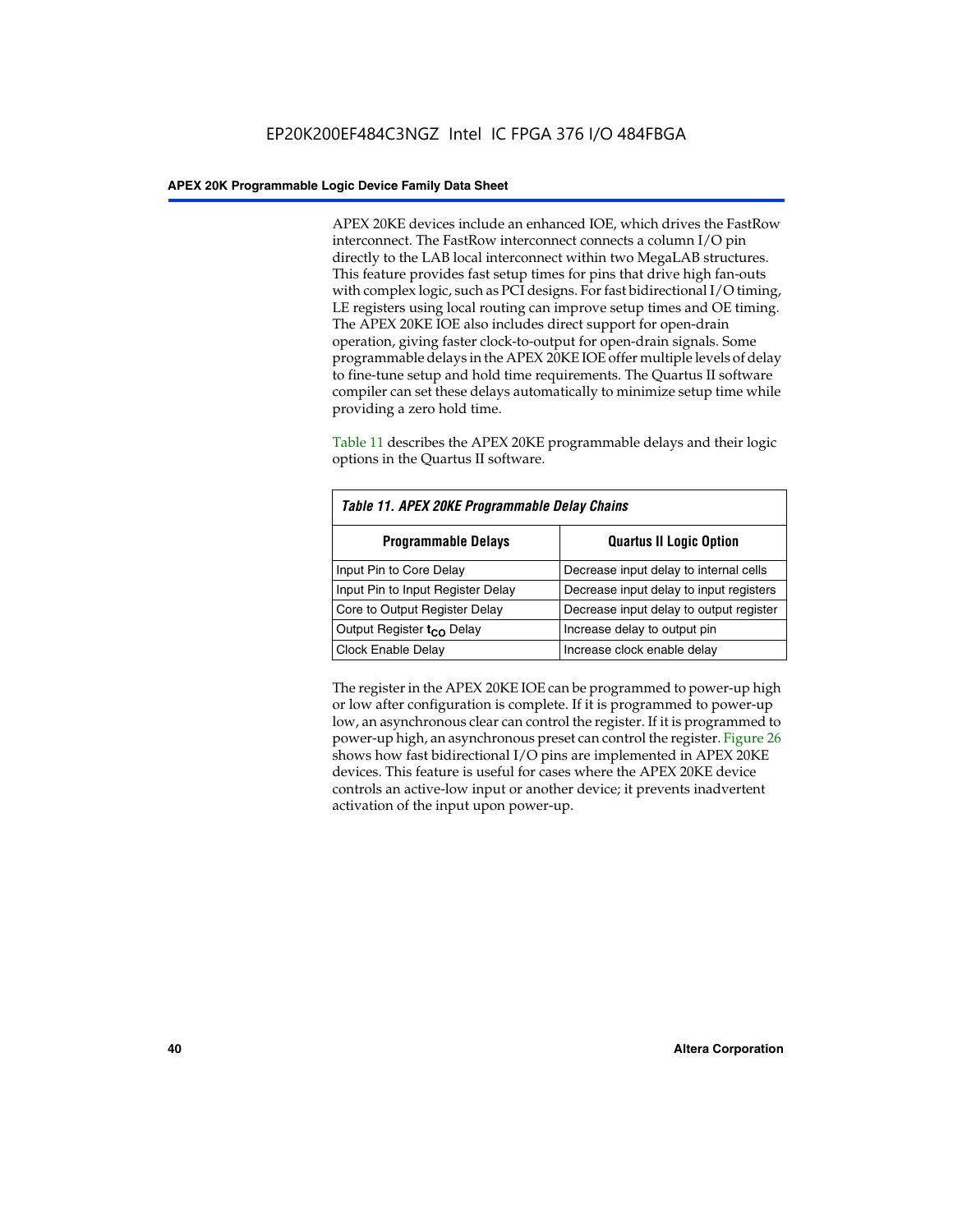#### Row, Column, FastRow, 4 Dedicated or Local Interconnect Clock Inputs Peripheral Control 4 Dedicated **Bus** Inputs OE Register D Q ENA VCC CLRN 7 Chip-Wide Reset YCC Chip-Wide Output Enable OE[7..0] VC Input Pin to **Optional** Core Delay (1) PCI Clamp Input Pin to Core Delay (1) 12 4 **VCC** Output Register **Output Registe**  $\approx$ Core to Output | Output Hegister | Durbut Tropieding | Contput Tropieding | Durbut Tropieding | Output Tropied<br>Register Delay | Durbut Tropieding | Contput Tropieding | Contput Tropieding | O t<sub>CO</sub>Delay  $D$  Q ŧ Open-Drain Input Pin to Input **Output** Register Delay ENA CLK[1..0] CLRN/ Slew-Rate PR<sub>N</sub> Control CLK[3..0] VCC ENA[5..0] Clock Enable Delay (1) VCC CLRn[1..0] Chip-Wide Input Pin to Core Delay (1) Reset Input Register D Q <u>vcc</u> .<br>ENA CLRN **VCC** Chip-Wide Reset

# *Figure 26. APEX 20KE Bidirectional I/O Registers Notes (1), (2)*

#### *Notes to Figure 26:*

- 
- (1) This programmable delay has four settings: off and three levels of delay.<br>(2) The output enable and input registers are LE registers in the LAB adjacer The output enable and input registers are LE registers in the LAB adjacent to the bidirectional pin.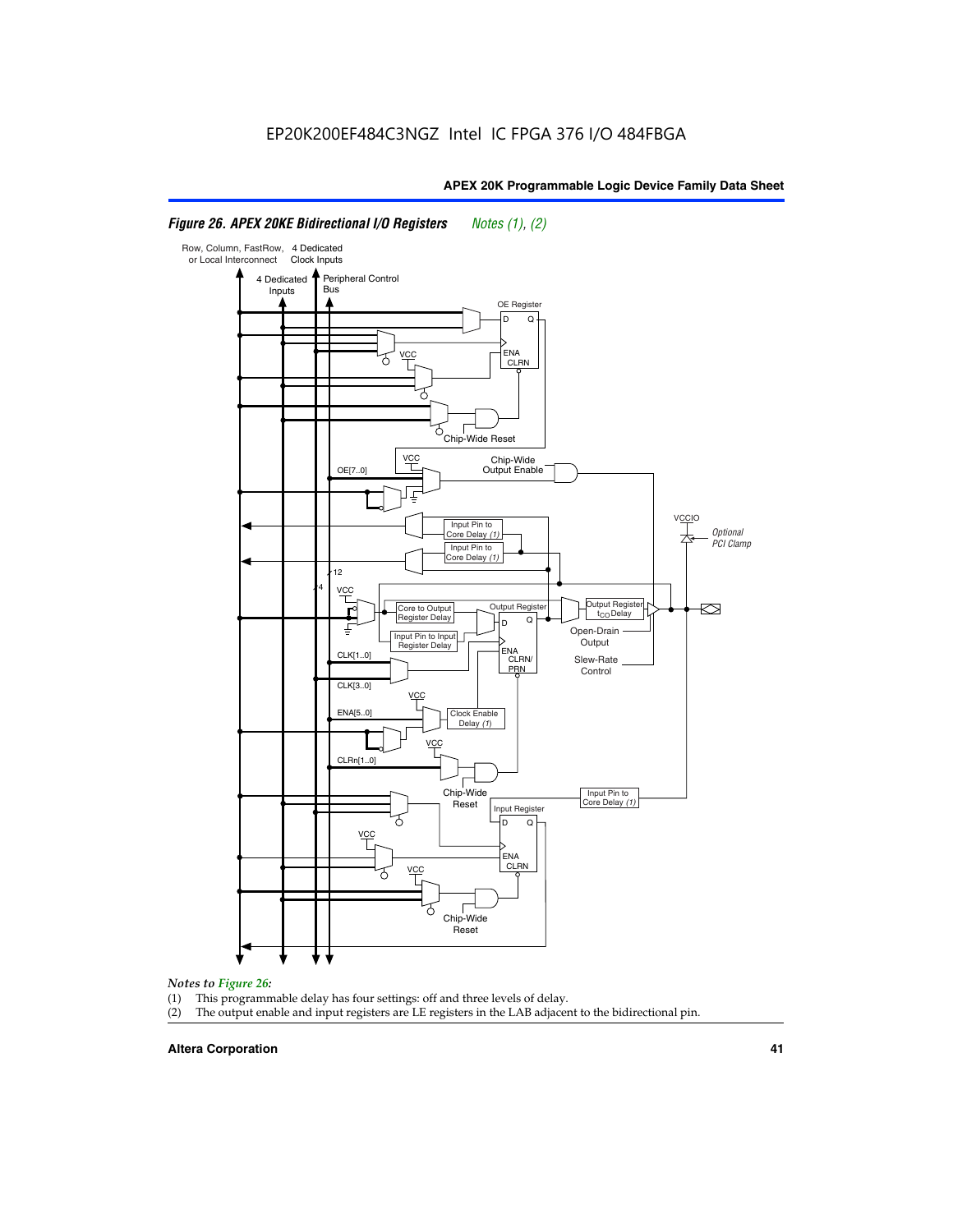Each IOE drives a row, column, MegaLAB, or local interconnect when used as an input or bidirectional pin. A row IOE can drive a local, MegaLAB, row, and column interconnect; a column IOE can drive the column interconnect. Figure 27 shows how a row IOE connects to the interconnect.

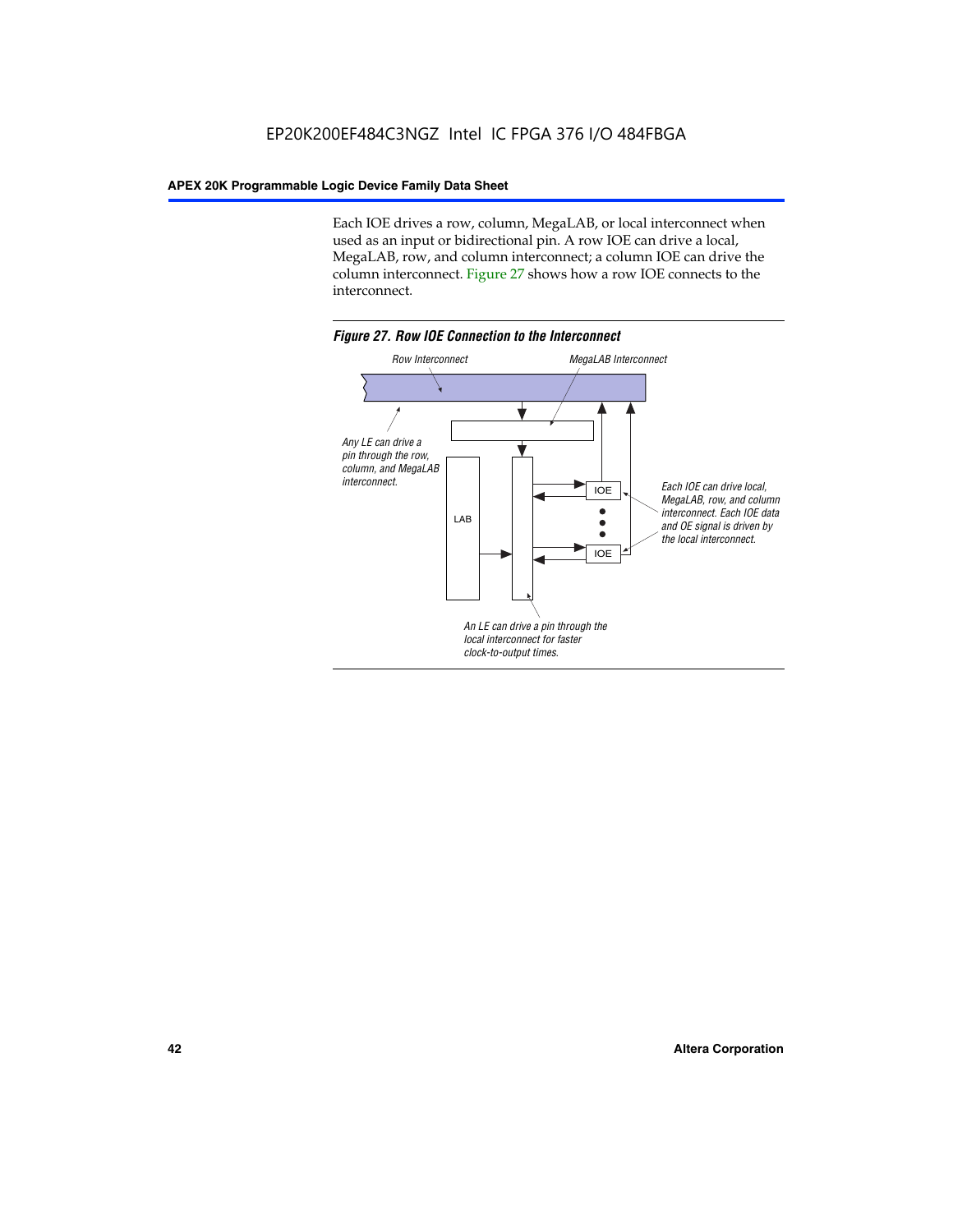Figure 28 shows how a column IOE connects to the interconnect.

# *Figure 28. Column IOE Connection to the Interconnect*



# **Dedicated Fast I/O Pins**

APEX 20KE devices incorporate an enhancement to support bidirectional pins with high internal fanout such as PCI control signals. These pins are called Dedicated Fast I/O pins (FAST1, FAST2, FAST3, and FAST4) and replace dedicated inputs. These pins can be used for fast clock, clear, or high fanout logic signal distribution. They also can drive out. The Dedicated Fast I/O pin data output and tri-state control are driven by local interconnect from the adjacent MegaLAB for high speed.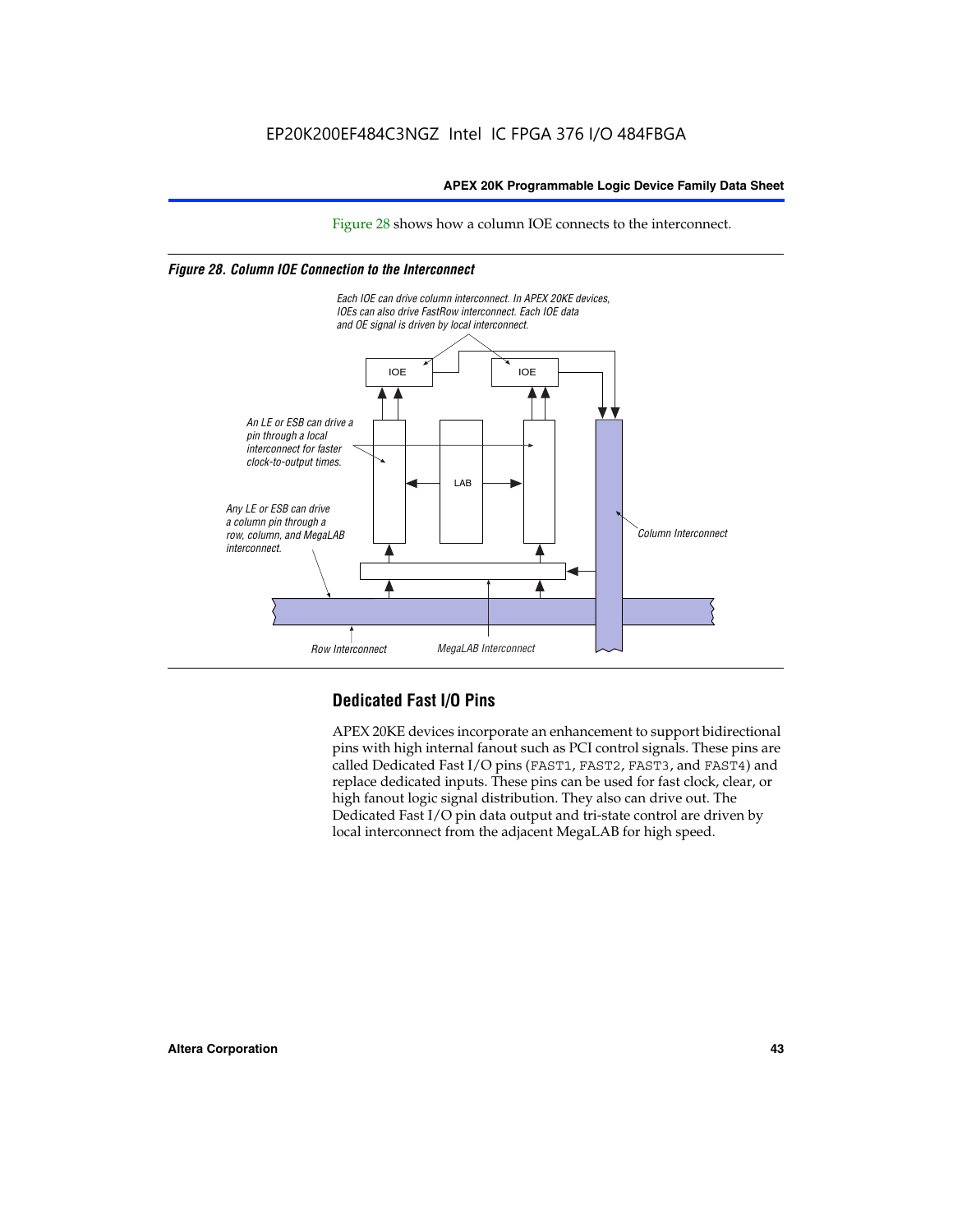# **Advanced I/O Standard Support**

APEX 20KE IOEs support the following I/O standards: LVTTL, LVCMOS, 1.8-V I/O, 2.5-V I/O, 3.3-V PCI, PCI-X, 3.3-V AGP, LVDS, LVPECL, GTL+, CTT, HSTL Class I, SSTL-3 Class I and II, and SSTL-2 Class I and II.



For more information on I/O standards supported by APEX 20KE devices, see *Application Note 117 (Using Selectable I/O Standards in Altera Devices)*.

The APEX 20KE device contains eight I/O banks. In QFP packages, the banks are linked to form four I/O banks. The I/O banks directly support all standards except LVDS and LVPECL. All I/O banks can support LVDS and LVPECL with the addition of external resistors. In addition, one block within a bank contains circuitry to support high-speed True-LVDS and LVPECL inputs, and another block within a particular bank supports high-speed True-LVDS and LVPECL outputs. The LVDS blocks support all of the I/O standards. Each I/O bank has its own VCCIO pins. A single device can support 1.8-V, 2.5-V, and 3.3-V interfaces; each bank can support a different standard independently. Each bank can also use a separate  $V_{\text{REF}}$  level so that each bank can support any of the terminated standards (such as SSTL-3) independently. Within a bank, any one of the terminated standards can be supported. EP20K300E and larger APEX 20KE devices support the LVDS interface for data pins (smaller devices support LVDS clock pins, but not data pins). All EP20K300E and larger devices support the LVDS interface for data pins up to 155 Mbit per channel; EP20K400E devices and larger with an X-suffix on the ordering code add a serializer/deserializer circuit and PLL for higher-speed support.

Each bank can support multiple standards with the same VCCIO for output pins. Each bank can support one voltage-referenced I/O standard, but it can support multiple I/O standards with the same VCCIO voltage level. For example, when VCCIO is 3.3 V, a bank can support LVTTL, LVCMOS, 3.3-V PCI, and SSTL-3 for inputs and outputs.

When the LVDS banks are not used as LVDS I/O banks, they support all of the other I/O standards. Figure 29 shows the arrangement of the APEX 20KE I/O banks.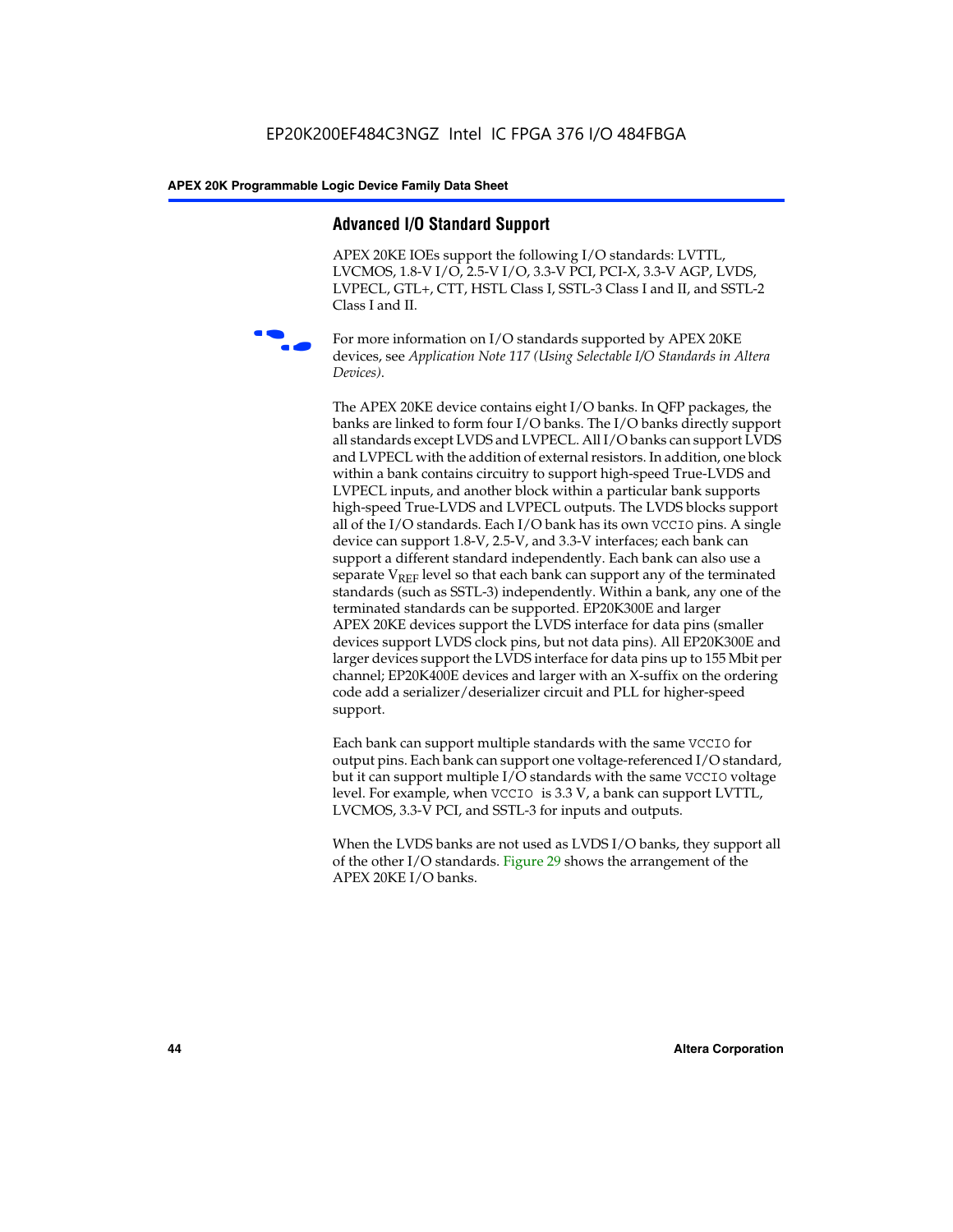

# *Figure 29. APEX 20KE I/O Banks*

#### *Notes to Figure 29:*

- (1) For more information on placing I/O pins in LVDS blocks, refer to the *Guidelines for Using LVDS Blocks* section in *Application Note 120 (Using LVDS in APEX 20KE Devices*).
- (2) If the LVDS input and output blocks are not used for LVDS, they can support all of the I/O standards and can be used as input, output, or bidirectional pins with  $V_{\text{C} \cap \text{O}}$  set to 3.3 V, 2.5 V, or 1.8 V.

# **Power Sequencing & Hot Socketing**

Because APEX 20K and APEX 20KE devices can be used in a mixedvoltage environment, they have been designed specifically to tolerate any possible power-up sequence. Therefore, the  $V_{\text{CCIO}}$  and  $V_{\text{CCINT}}$  power supplies may be powered in any order.

For more information, please refer to the "Power Sequencing Considerations" section in the *Configuring APEX 20KE & APEX 20KC Devices* chapter of the *Configuration Devices Handbook*.

Signals can be driven into APEX 20K devices before and during power-up without damaging the device. In addition, APEX 20K devices do not drive out during power-up. Once operating conditions are reached and the device is configured, APEX 20K and APEX 20KE devices operate as specified by the user.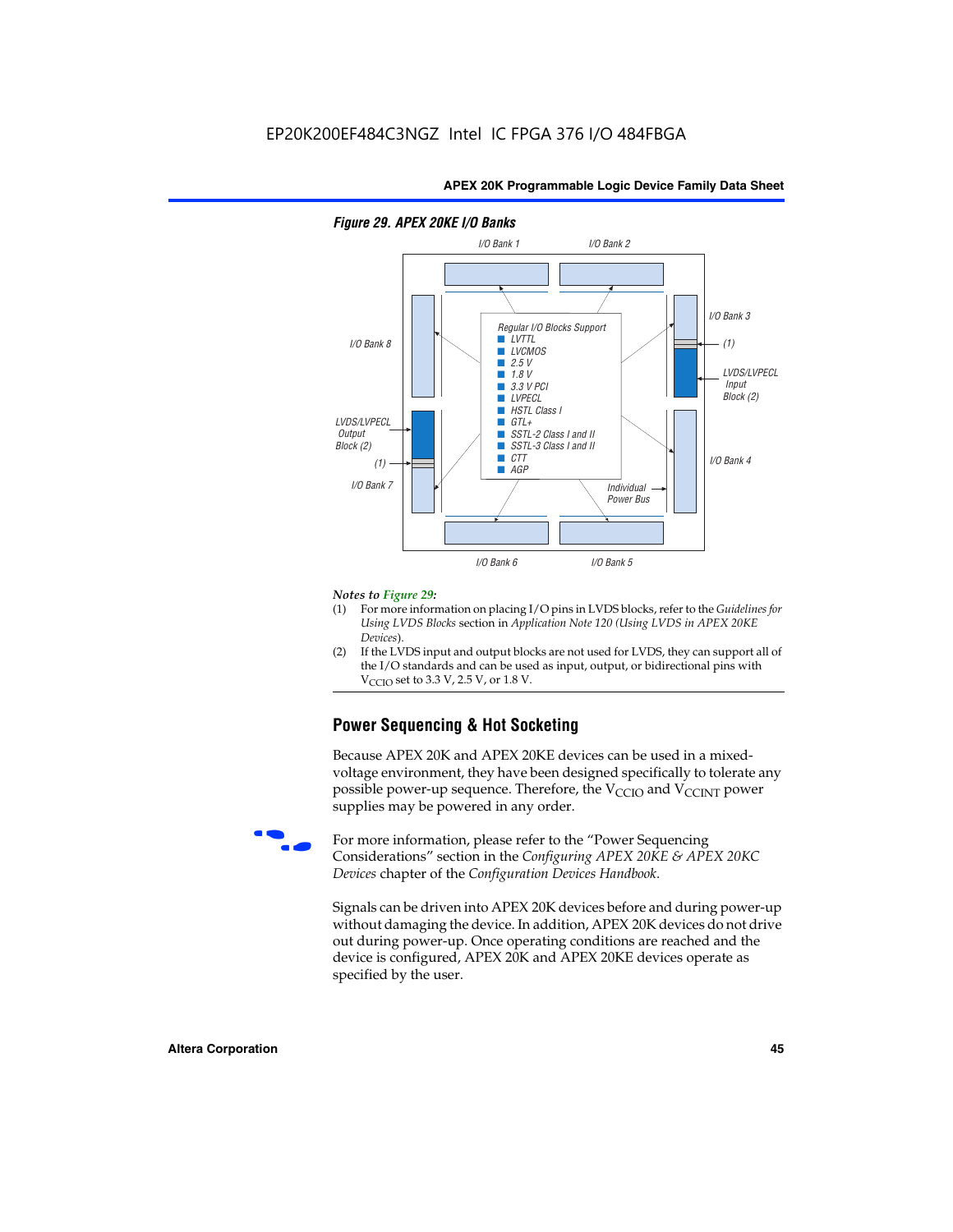Under hot socketing conditions, APEX 20KE devices will not sustain any damage, but the I/O pins will drive out.

# **MultiVolt I/O Interface**

The APEX device architecture supports the MultiVolt I/O interface feature, which allows APEX devices in all packages to interface with systems of different supply voltages. The devices have one set of VCC pins for internal operation and input buffers (VCCINT), and another set for I/O output drivers (VCCIO).

The APEX 20K VCCINT pins must always be connected to a 2.5 V power supply. With a 2.5-V  $V_{\text{CCMT}}$  level, input pins are 2.5-V, 3.3-V, and 5.0-V tolerant. The VCCIO pins can be connected to either a 2.5-V or 3.3-V power supply, depending on the output requirements. When VCCIO pins are connected to a 2.5-V power supply, the output levels are compatible with 2.5-V systems. When the VCCIO pins are connected to a 3.3-V power supply, the output high is 3.3 V and is compatible with 3.3-V or 5.0-V systems.

|                      | Table 12. 5.0-V Tolerant APEX 20K MultiVolt I/O Support |                  |     |     |     |     |
|----------------------|---------------------------------------------------------|------------------|-----|-----|-----|-----|
| $V_{\text{CCIO}}(V)$ | Input Signals (V)<br><b>Output Signals (V)</b>          |                  |     |     |     |     |
|                      | 2.5                                                     | 3.3              | 5.0 | 2.5 | 3.3 | 5.0 |
| 2.5                  |                                                         | $\checkmark$ (1) |     |     |     |     |
| 3.3                  |                                                         |                  |     |     |     |     |

Table 12 summarizes 5.0-V tolerant APEX 20K MultiVolt I/O support.

#### *Notes to Table 12:*

- (1) The PCI clamping diode must be disabled to drive an input with voltages higher than  $V_{CCIO}$ .
- (2) When  $V_{CCIO} = 3.3 V$ , an APEX 20K device can drive a 2.5-V device with 3.3-V tolerant inputs.

Open-drain output pins on 5.0-V tolerant APEX 20K devices (with a pullup resistor to the 5.0-V supply) can drive 5.0-V CMOS input pins that require a  $V_{IH}$  of 3.5 V. When the pin is inactive, the trace will be pulled up to 5.0 V by the resistor. The open-drain pin will only drive low or tri-state; it will never drive high. The rise time is dependent on the value of the pullup resistor and load impedance. The  $I_{OI}$  current specification should be considered when selecting a pull-up resistor.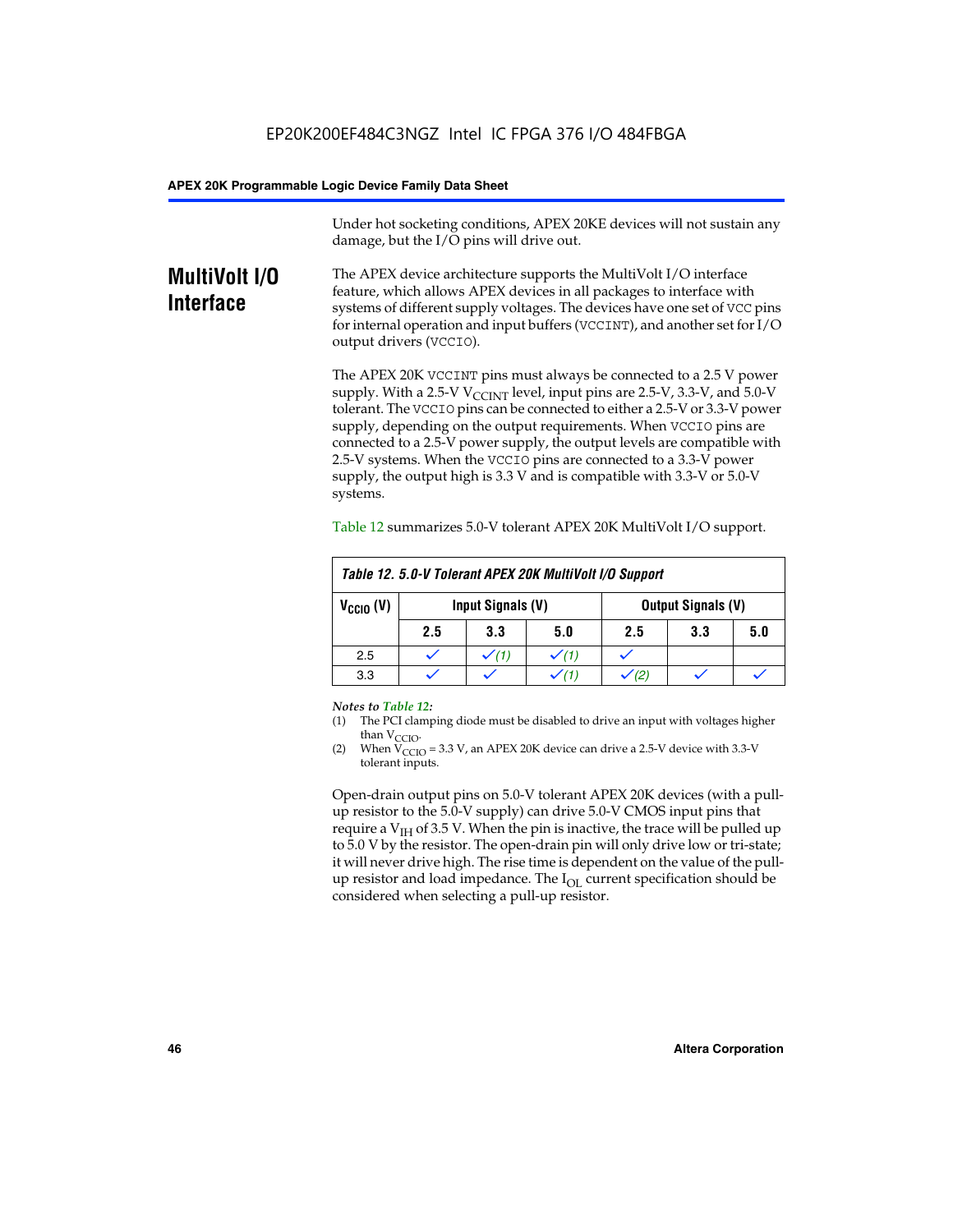APEX 20KE devices also support the MultiVolt I/O interface feature. The APEX 20KE VCCINT pins must always be connected to a 1.8-V power supply. With a 1.8-V  $V_{\text{CCINT}}$  level, input pins are 1.8-V, 2.5-V, and 3.3-V tolerant. The VCCIO pins can be connected to either a 1.8-V, 2.5-V, or 3.3-V power supply, depending on the I/O standard requirements. When the VCCIO pins are connected to a 1.8-V power supply, the output levels are compatible with 1.8-V systems. When VCCIO pins are connected to a 2.5-V power supply, the output levels are compatible with 2.5-V systems. When VCCIO pins are connected to a 3.3-V power supply, the output high is 3.3 V and compatible with 3.3-V or 5.0-V systems. An APEX 20KE device is 5.0-V tolerant with the addition of a resistor.

# Table 13 summarizes APEX 20KE MultiVolt I/O support.

|                      | Table 13. APEX 20KE MultiVolt I/O Support<br>Note (1) |     |                   |     |     |     |                           |     |
|----------------------|-------------------------------------------------------|-----|-------------------|-----|-----|-----|---------------------------|-----|
| $V_{\text{CCIO}}(V)$ |                                                       |     | Input Signals (V) |     |     |     | <b>Output Signals (V)</b> |     |
|                      | 1.8                                                   | 2.5 | 3.3               | 5.0 | 1.8 | 2.5 | 3.3                       | 5.0 |
| 1.8                  |                                                       |     |                   |     |     |     |                           |     |
| 2.5                  |                                                       |     |                   |     |     |     |                           |     |
| 3.3                  |                                                       |     |                   | (2) |     |     | (3)                       |     |

# *Notes to Table 13:*

(1) The PCI clamping diode must be disabled to drive an input with voltages higher than  $V_{CCIO}$ , except for the 5.0-V input case.

(2) An APEX 20KE device can be made 5.0-V tolerant with the addition of an external resistor. You also need a PCI clamp and series resistor.

(3) When  $V_{\text{CCIO}} = 3.3$  V, an APEX 20KE device can drive a 2.5-V device with 3.3-V tolerant inputs.

# **ClockLock & ClockBoost Features**

APEX 20K devices support the ClockLock and ClockBoost clock management features, which are implemented with PLLs. The ClockLock circuitry uses a synchronizing PLL that reduces the clock delay and skew within a device. This reduction minimizes clock-to-output and setup times while maintaining zero hold times. The ClockBoost circuitry, which provides a clock multiplier, allows the designer to enhance device area efficiency by sharing resources within the device. The ClockBoost circuitry allows the designer to distribute a low-speed clock and multiply that clock on-device. APEX 20K devices include a high-speed clock tree; unlike ASICs, the user does not have to design and optimize the clock tree. The ClockLock and ClockBoost features work in conjunction with the APEX 20K device's high-speed clock to provide significant improvements in system performance and band-width. Devices with an X-suffix on the ordering code include the ClockLock circuit.

The ClockLock and ClockBoost features in APEX 20K devices are enabled through the Quartus II software. External devices are not required to use these features.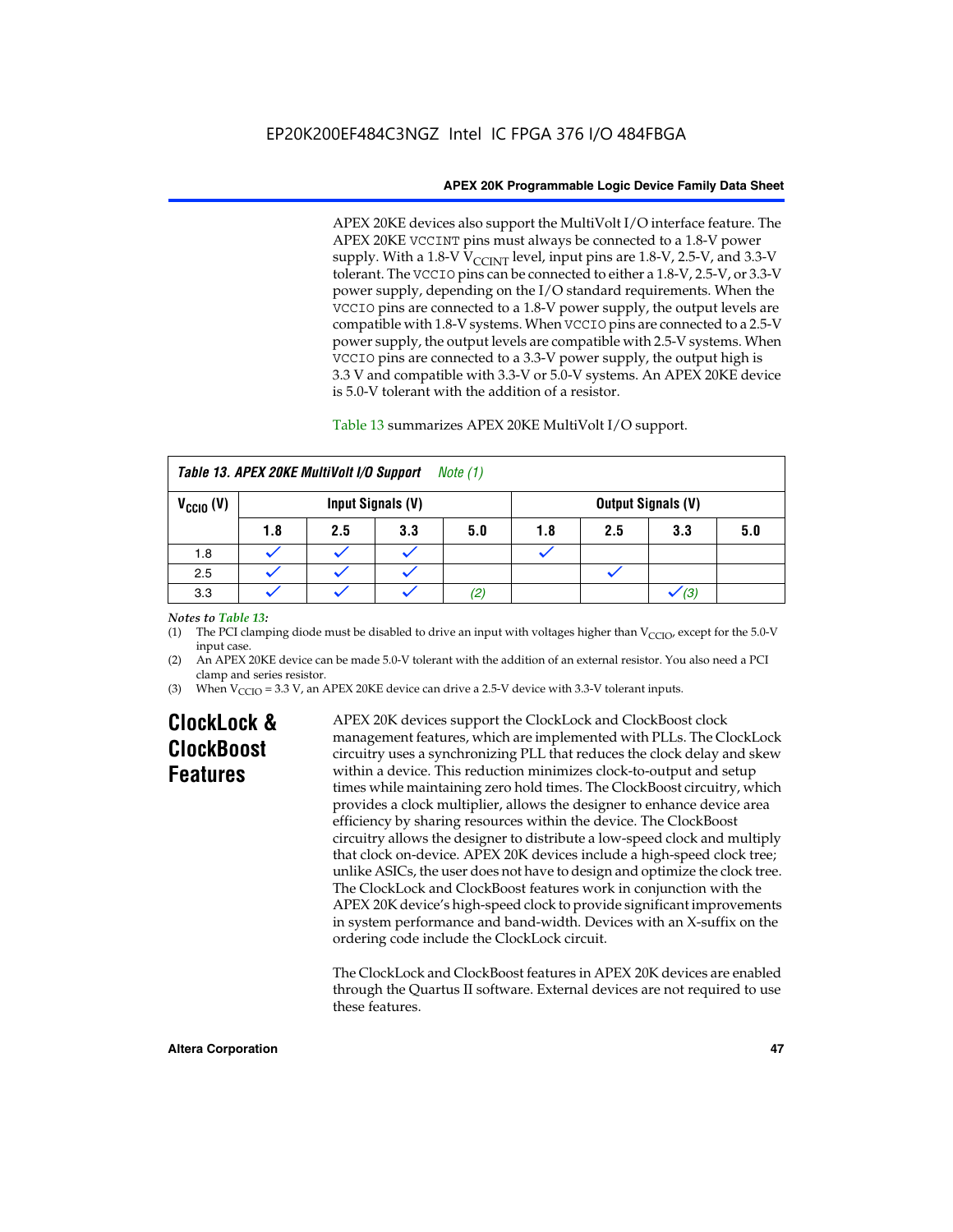For designs that require both a multiplied and non-multiplied clock, the clock trace on the board can be connected to CLK2p. Table 14 shows the combinations supported by the ClockLock and ClockBoost circuitry. The CLK2p pin can feed both the ClockLock and ClockBoost circuitry in the APEX 20K device. However, when both circuits are used, the other clock pin (CLK1p) cannot be used.

| <b>Table 14. Multiplication Factor Combinations</b> |                    |  |
|-----------------------------------------------------|--------------------|--|
| Clock <sub>1</sub>                                  | Clock <sub>2</sub> |  |
| $\times$ 1                                          | ×1                 |  |
| $\times$ 1, $\times$ 2                              | $\times 2$         |  |
| $\times$ 1, $\times$ 2, $\times$ 4                  | ×4                 |  |

# **APEX 20KE ClockLock Feature**

APEX 20KE devices include an enhanced ClockLock feature set. These devices include up to four PLLs, which can be used independently. Two PLLs are designed for either general-purpose use or LVDS use (on devices that support LVDS I/O pins). The remaining two PLLs are designed for general-purpose use. The EP20K200E and smaller devices have two PLLs; the EP20K300E and larger devices have four PLLs.

The following sections describe some of the features offered by the APEX 20KE PLLs.

# *External PLL Feedback*

The ClockLock circuit's output can be driven off-chip to clock other devices in the system; further, the feedback loop of the PLL can be routed off-chip. This feature allows the designer to exercise fine control over the I/O interface between the APEX 20KE device and another high-speed device, such as SDRAM.

# *Clock Multiplication*

The APEX 20KE ClockBoost circuit can multiply or divide clocks by a programmable number. The clock can be multiplied by *m*/(*n* × *k*) or  $m/(n \times v)$ , where *m* and *k* range from 2 to 160, and *n* and *v* range from 1 to 16. Clock multiplication and division can be used for time-domain multiplexing and other functions, which can reduce design LE requirements.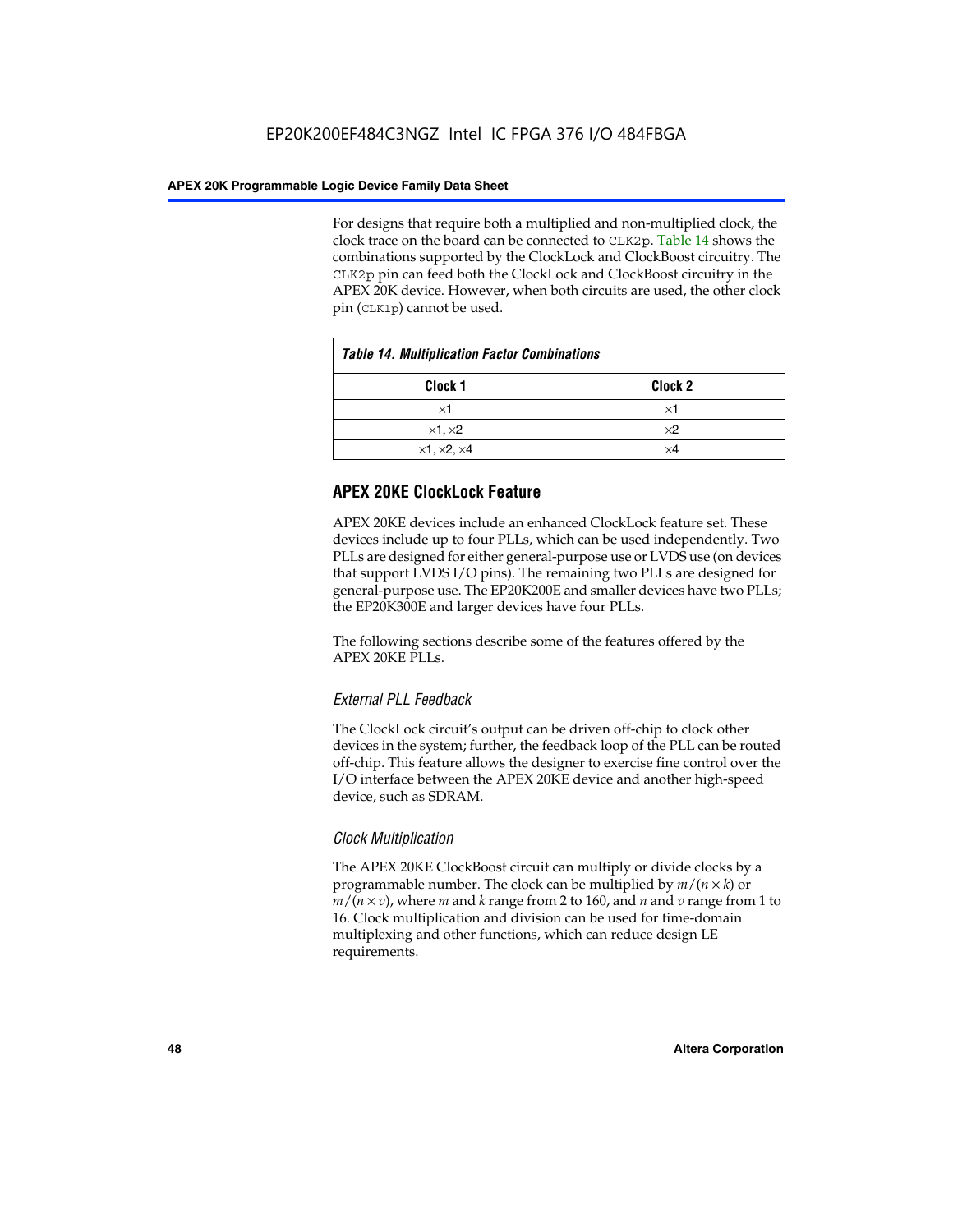# *Clock Phase & Delay Adjustment*

The APEX 20KE ClockShift feature allows the clock phase and delay to be adjusted. The clock phase can be adjusted by 90° steps. The clock delay can be adjusted to increase or decrease the clock delay by an arbitrary amount, up to one clock period.

# *LVDS Support*

Two PLLs are designed to support the LVDS interface. When using LVDS, the I/O clock runs at a slower rate than the data transfer rate. Thus, PLLs are used to multiply the I/O clock internally to capture the LVDS data. For example, an I/O clock may run at 105 MHz to support 840 megabits per second (Mbps) LVDS data transfer. In this example, the PLL multiplies the incoming clock by eight to support the high-speed data transfer. You can use PLLs in EP20K400E and larger devices for high-speed LVDS interfacing.

# *Lock Signals*

The APEX 20KE ClockLock circuitry supports individual LOCK signals. The LOCK signal drives high when the ClockLock circuit has locked onto the input clock. The LOCK signals are optional for each ClockLock circuit; when not used, they are I/O pins.

# **ClockLock & ClockBoost Timing Parameters**

For the ClockLock and ClockBoost circuitry to function properly, the incoming clock must meet certain requirements. If these specifications are not met, the circuitry may not lock onto the incoming clock, which generates an erroneous clock within the device. The clock generated by the ClockLock and ClockBoost circuitry must also meet certain specifications. If the incoming clock meets these requirements during configuration, the APEX 20K ClockLock and ClockBoost circuitry will lock onto the clock during configuration. The circuit will be ready for use immediately after configuration. In APEX 20KE devices, the clock input standard is programmable, so the PLL cannot respond to the clock until the device is configured. The PLL locks onto the input clock as soon as configuration is complete. Figure 30 shows the incoming and generated clock specifications.

 $\mathbb{I} \mathcal{F}$  For more information on ClockLock and ClockBoost circuitry, see *Application Note 115: Using the ClockLock and ClockBoost PLL Features in APEX Devices*.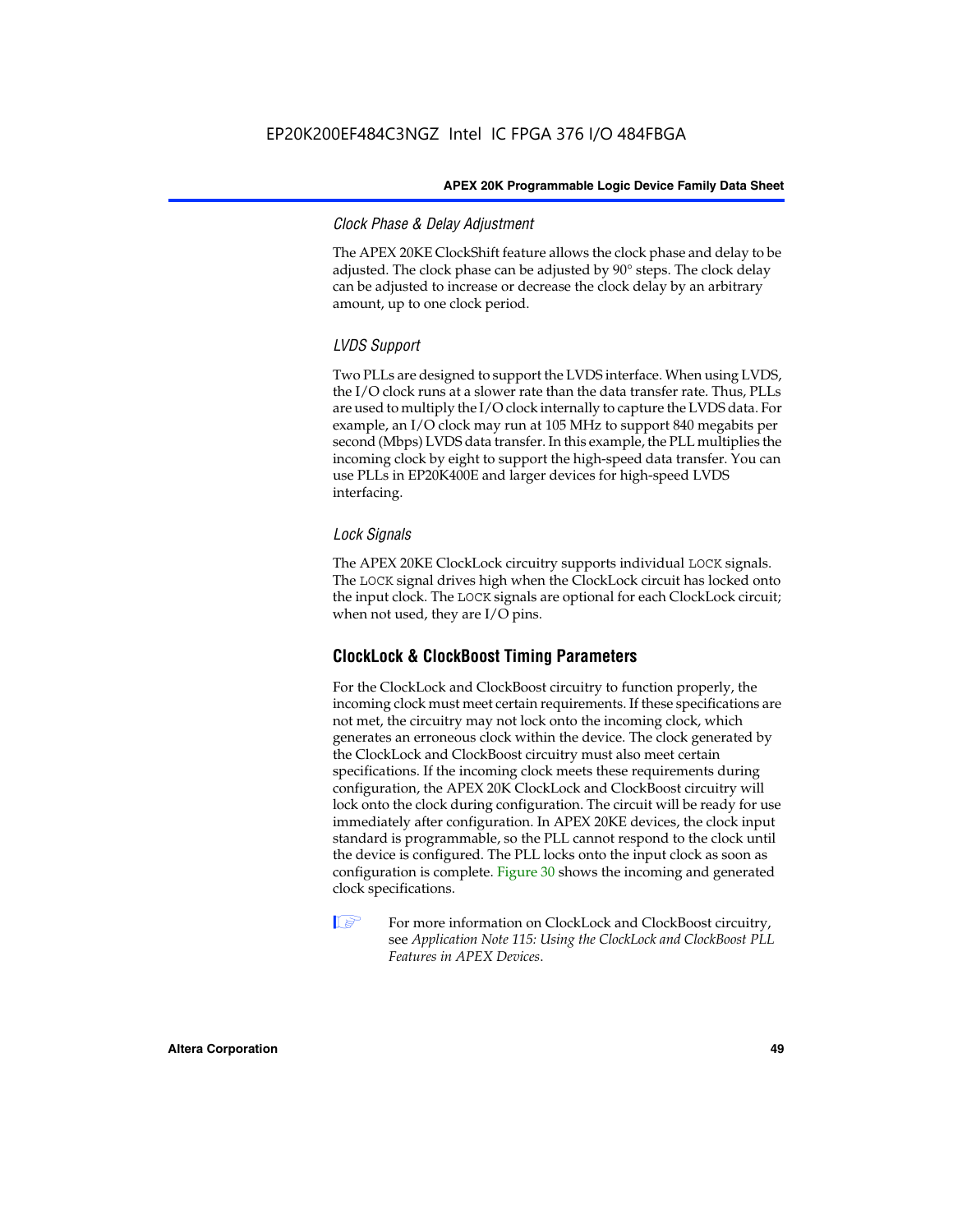

# *Figure 30. Specifications for the Incoming & Generated Clocks Note (1)*

# *Note to Figure 30:*

The tI parameter refers to the nominal input clock period; the tO parameter refers to the nominal output clock period.

Table 15 summarizes the APEX 20K ClockLock and ClockBoost parameters for -1 speed-grade devices.

| <b>Symbol</b>                                                                                                                                       | <b>Parameter</b>                                                           | Min | Max       | <b>Unit</b> |
|-----------------------------------------------------------------------------------------------------------------------------------------------------|----------------------------------------------------------------------------|-----|-----------|-------------|
| $f_{OUT}$                                                                                                                                           | Output frequency                                                           | 25  | 180       | MHz         |
| $f_{CLK1}$ $(1)$                                                                                                                                    | Input clock frequency (ClockBoost clock<br>multiplication factor equals 1) | 25  | 180 $(1)$ | <b>MHz</b>  |
| $f_{CLK2}$                                                                                                                                          | Input clock frequency (ClockBoost clock<br>multiplication factor equals 2) | 16  | 90        | <b>MHz</b>  |
| $f_{CLK4}$                                                                                                                                          | Input clock frequency (ClockBoost clock<br>multiplication factor equals 4) | 10  | 48        | <b>MHz</b>  |
| toutputy                                                                                                                                            | Duty cycle for ClockLock/ClockBoost-generated<br>clock                     | 40  | 60        | %           |
| Input deviation from user specification in the<br><b>f</b> CLKDEV<br>Quartus II software (ClockBoost clock<br>multiplication factor equals 1) $(2)$ |                                                                            |     | 25,000(3) | <b>PPM</b>  |
| $t_{\mathsf{R}}$                                                                                                                                    | Input rise time                                                            |     | 5         | ns          |
| $t_{\mathsf{F}}$                                                                                                                                    | Input fall time                                                            |     | 5         | ns          |
| <sup>t</sup> LOCK                                                                                                                                   | Time required for ClockLock/ClockBoost to<br>acquire lock (4)              |     | 10        | μs          |

 $\mathsf I$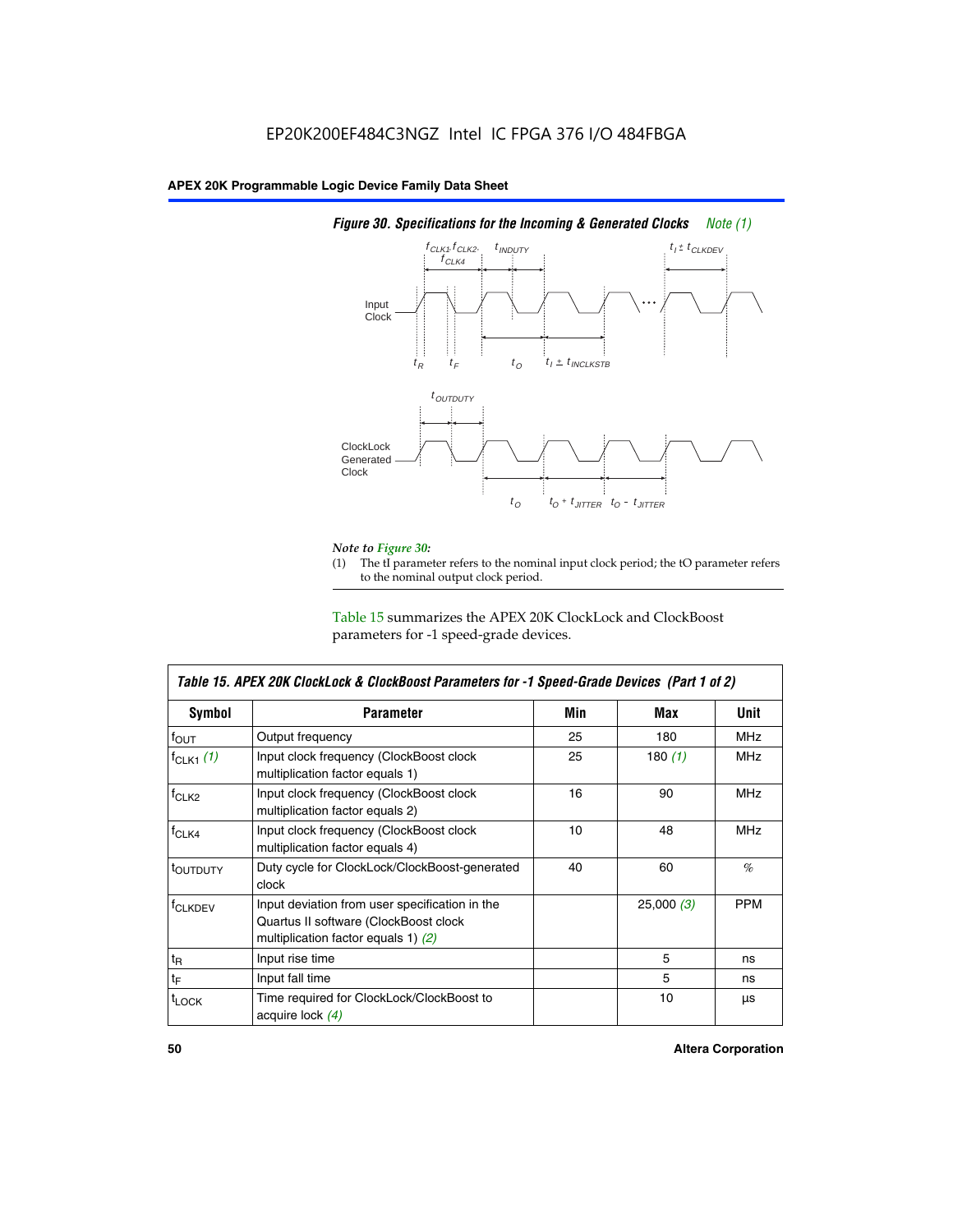| Table 15. APEX 20K ClockLock & ClockBoost Parameters for -1 Speed-Grade Devices (Part 2 of 2) |                                                                     |     |     |      |
|-----------------------------------------------------------------------------------------------|---------------------------------------------------------------------|-----|-----|------|
| <b>Symbol</b>                                                                                 | <b>Parameter</b>                                                    | Min | Max | Unit |
| t <sub>SKEW</sub>                                                                             | Skew delay between related<br>ClockLock/ClockBoost-generated clocks |     | 500 | ps   |
| <b>UITTER</b>                                                                                 | Jitter on ClockLock/ClockBoost-generated clock<br>(5)               |     | 200 | ps   |
| <b>INCLKSTB</b>                                                                               | Input clock stability (measured between adjacent<br>clocks)         |     | 50  | ps   |

*Notes to Table 15:*

- (1) The PLL input frequency range for the EP20K100-1X device for 1x multiplication is 25 MHz to 175 MHz.
- (2) All input clock specifications must be met. The PLL may not lock onto an incoming clock if the clock specifications are not met, creating an erroneous clock within the device.
- (3) During device configuration, the ClockLock and ClockBoost circuitry is configured first. If the incoming clock is supplied during configuration, the ClockLock and ClockBoost circuitry locks during configuration, because the lock time is less than the configuration time.
- (4) The jitter specification is measured under long-term observation.
- (5) If the input clock stability is 100 ps,  $t_{\text{JITTER}}$  is 250 ps.

# Table 16 summarizes the APEX 20K ClockLock and ClockBoost parameters for -2 speed grade devices.

| Symbol                                                                                                                                                    | <b>Parameter</b>                                                           | Min | Max       | Unit       |
|-----------------------------------------------------------------------------------------------------------------------------------------------------------|----------------------------------------------------------------------------|-----|-----------|------------|
| $f_{\text{OUT}}$                                                                                                                                          | Output frequency                                                           | 25  | 170       | <b>MHz</b> |
| Input clock frequency (ClockBoost clock multiplication<br>$r$ CLK1<br>factor equals 1)                                                                    |                                                                            | 25  | 170       | <b>MHz</b> |
| f <sub>CLK2</sub>                                                                                                                                         | Input clock frequency (ClockBoost clock multiplication<br>factor equals 2) |     | 80        | <b>MHz</b> |
| $f_{CLK4}$<br>Input clock frequency (ClockBoost clock multiplication<br>factor equals 4)                                                                  |                                                                            | 10  | 34        | <b>MHz</b> |
| <sup>t</sup> OUTDUTY                                                                                                                                      | Duty cycle for ClockLock/ClockBoost-generated clock                        | 40  | 60        | $\%$       |
| Input deviation from user specification in the Quartus II<br><sup>T</sup> CLKDEV<br>software (ClockBoost clock multiplication factor equals<br>one) $(1)$ |                                                                            |     | 25,000(2) | <b>PPM</b> |
| $t_{\mathsf{R}}$                                                                                                                                          | Input rise time                                                            |     | 5         | ns         |
| $t_F$                                                                                                                                                     | Input fall time                                                            |     | 5         | ns         |
| $t_{\text{LOCK}}$                                                                                                                                         | Time required for ClockLock/ ClockBoost to acquire<br>lock $(3)$           |     | 10        | μs         |
| t <sub>SKEW</sub>                                                                                                                                         | Skew delay between related ClockLock/ ClockBoost-<br>generated clock       | 500 | 500       | ps         |
| <sup>t</sup> JITTER                                                                                                                                       | Jitter on ClockLock/ ClockBoost-generated clock (4)                        |     | 200       | ps         |
| <sup>I</sup> INCLKSTB                                                                                                                                     | Input clock stability (measured between adjacent<br>clocks)                |     | 50        | ps         |

# *Table 16. APEX 20K ClockLock & ClockBoost Parameters for -2 Speed Grade Devices*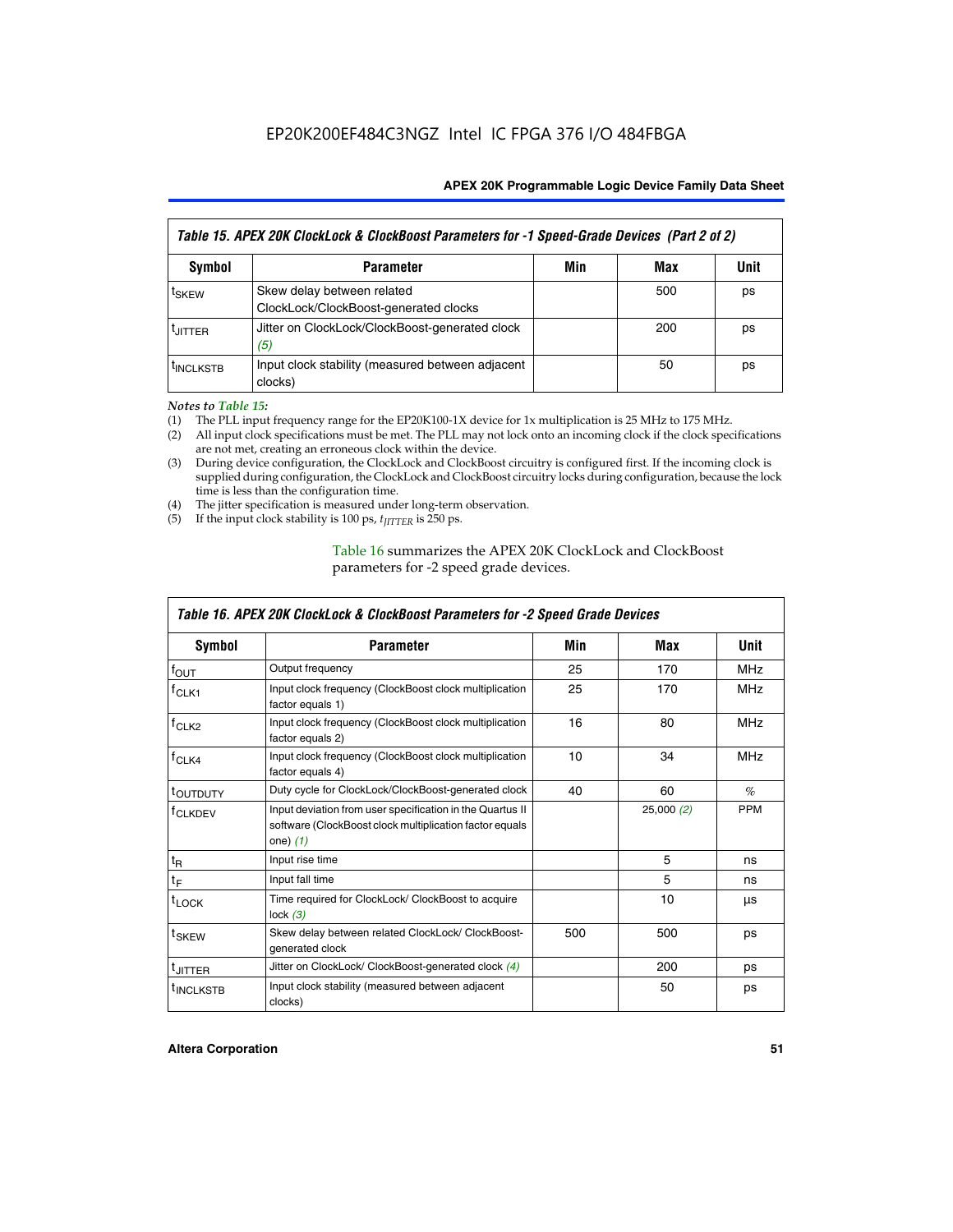- *Notes to Table 16:* (1) To implement the ClockLock and ClockBoost circuitry with the Quartus II software, designers must specify the input frequency. The Quartus II software tunes the PLL in the ClockLock and ClockBoost circuitry to this frequency. The *f<sub>CLKDEV</sub>* parameter specifies how much the incoming clock can differ from the specified frequency during device operation. Simulation does not reflect this parameter.
- (2) Twenty-five thousand parts per million (PPM) equates to 2.5% of input clock period.
- (3) During device configuration, the ClockLock and ClockBoost circuitry is configured before the rest of the device. If the incoming clock is supplied during configuration, the ClockLock and ClockBoost circuitry locks during configuration because the  $t_{LOCK}$  value is less than the time required for configuration.
- (4) The  $t_{\text{ITTTER}}$  specification is measured under long-term observation.

Tables 17 and 18 summarize the ClockLock and ClockBoost parameters for APEX 20KE devices.

|                            | Table 17. APEX 20KE ClockLock & ClockBoost Parameters        |                   | Note (1) |     |                             |                  |
|----------------------------|--------------------------------------------------------------|-------------------|----------|-----|-----------------------------|------------------|
| Symbol                     | <b>Parameter</b>                                             | <b>Conditions</b> | Min      | Typ | Max                         | <b>Unit</b>      |
| $t_{R}$                    | Input rise time                                              |                   |          |     | 5                           | ns               |
| tF                         | Input fall time                                              |                   |          |     | 5                           | ns               |
| <sup>t</sup> INDUTY        | Input duty cycle                                             |                   | 40       |     | 60                          | %                |
| <sup>t</sup> INJITTER      | Input jitter peak-to-peak                                    |                   |          |     | 2% of input<br>period       | peak-to-<br>peak |
| <sup>t</sup> OUTJITTER     | Jitter on ClockLock or ClockBoost-<br>generated clock        |                   |          |     | $0.35%$ of<br>output period | <b>RMS</b>       |
| t <sub>outputy</sub>       | Duty cycle for ClockLock or<br>ClockBoost-generated clock    |                   | 45       |     | 55                          | $\%$             |
| $t_{\text{LOCK}}$ (2), (3) | Time required for ClockLock or<br>ClockBoost to acquire lock |                   |          |     | 40                          | μs               |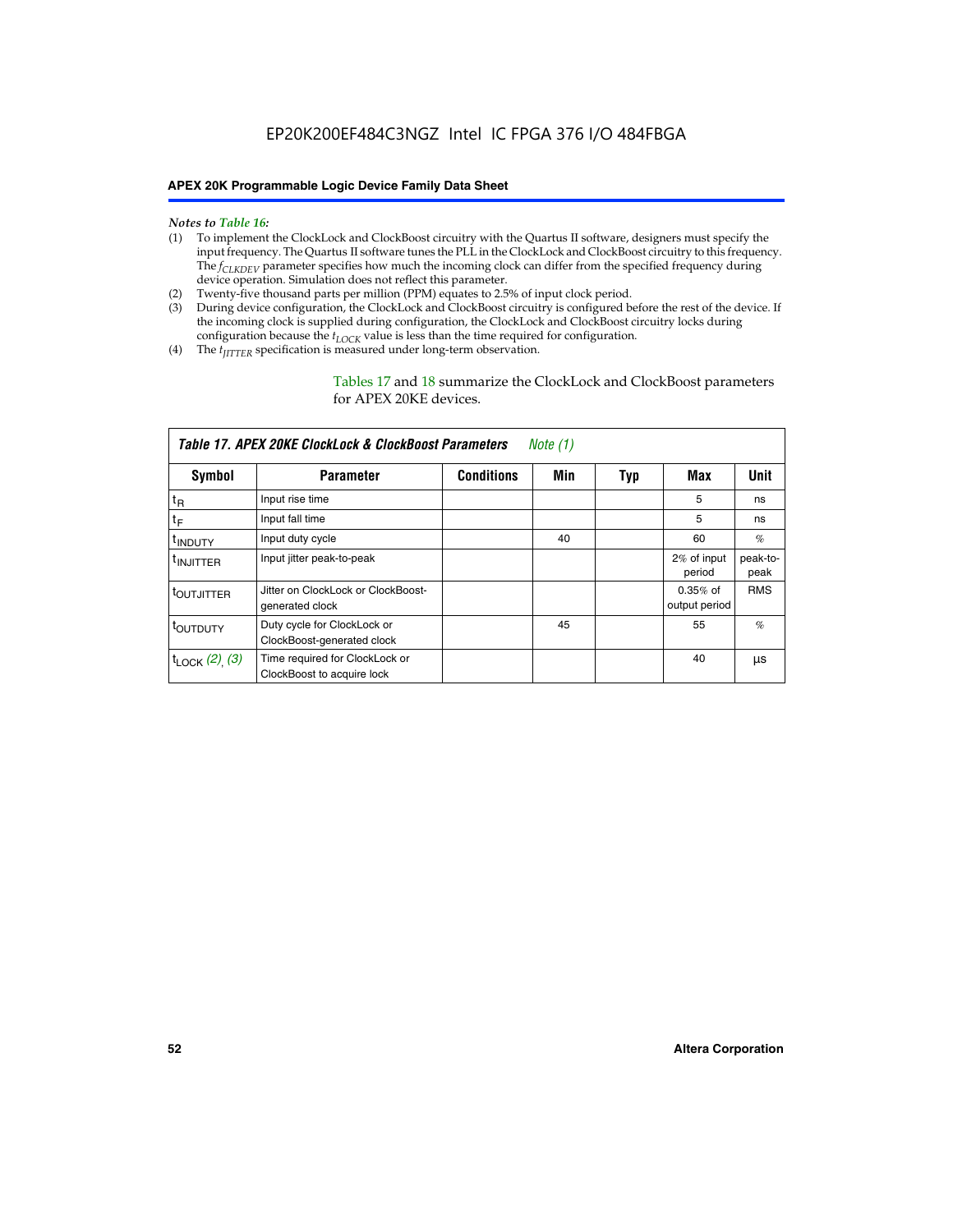| <b>Symbol</b>           | <b>Parameter</b>                                 | I/O Standard      |     | -1X Speed Grade | -2X Speed Grade |     | <b>Units</b> |
|-------------------------|--------------------------------------------------|-------------------|-----|-----------------|-----------------|-----|--------------|
|                         |                                                  |                   |     |                 |                 |     |              |
|                         |                                                  |                   | Min | Max             | Min             | Max |              |
| $f_{VCO}$ $(4)$         | Voltage controlled oscillator<br>operating range |                   | 200 | 500             | 200             | 500 | <b>MHz</b>   |
| f <sub>CLOCK0</sub>     | Clock0 PLL output frequency<br>for internal use  |                   | 1.5 | 335             | 1.5             | 200 | MHz          |
| f <sub>CLOCK1</sub>     | Clock1 PLL output frequency<br>for internal use  |                   | 20  | 335             | 20              | 200 | MHz          |
| f <sub>CLOCK0_EXT</sub> | Output clock frequency for                       | 3.3-V LVTTL       | 1.5 | 245             | 1.5             | 226 | <b>MHz</b>   |
|                         | external clock0 output                           | 2.5-V LVTTL       | 1.5 | 234             | 1.5             | 221 | <b>MHz</b>   |
|                         |                                                  | 1.8-V LVTTL       | 1.5 | 223             | 1.5             | 216 | <b>MHz</b>   |
|                         |                                                  | $GTL+$            | 1.5 | 205             | 1.5             | 193 | <b>MHz</b>   |
|                         |                                                  | SSTL-2 Class<br>L | 1.5 | 158             | 1.5             | 157 | <b>MHz</b>   |
|                         |                                                  | SSTL-2 Class<br>Ш | 1.5 | 142             | 1.5             | 142 | <b>MHz</b>   |
|                         |                                                  | SSTL-3 Class<br>I | 1.5 | 166             | 1.5             | 162 | <b>MHz</b>   |
|                         |                                                  | SSTL-3 Class<br>Ш | 1.5 | 149             | 1.5             | 146 | <b>MHz</b>   |
|                         |                                                  | <b>LVDS</b>       | 1.5 | 420             | 1.5             | 350 | <b>MHz</b>   |
| f <sub>CLOCK1_EXT</sub> | Output clock frequency for                       | 3.3-V LVTTL       | 20  | 245             | 20              | 226 | <b>MHz</b>   |
|                         | external clock1 output                           | 2.5-V LVTTL       | 20  | 234             | 20              | 221 | <b>MHz</b>   |
|                         |                                                  | 1.8-V LVTTL       | 20  | 223             | 20              | 216 | <b>MHz</b>   |
|                         |                                                  | $GTL+$            | 20  | 205             | 20              | 193 | MHz          |
|                         |                                                  | SSTL-2 Class      | 20  | 158             | 20              | 157 | <b>MHz</b>   |
|                         |                                                  | SSTL-2 Class<br>Ш | 20  | 142             | 20              | 142 | <b>MHz</b>   |
|                         |                                                  | SSTL-3 Class      | 20  | 166             | 20              | 162 | <b>MHz</b>   |
|                         |                                                  | SSTL-3 Class<br>Ш | 20  | 149             | 20              | 146 | <b>MHz</b>   |
|                         |                                                  | <b>LVDS</b>       | 20  | 420             | 20              | 350 | MHz          |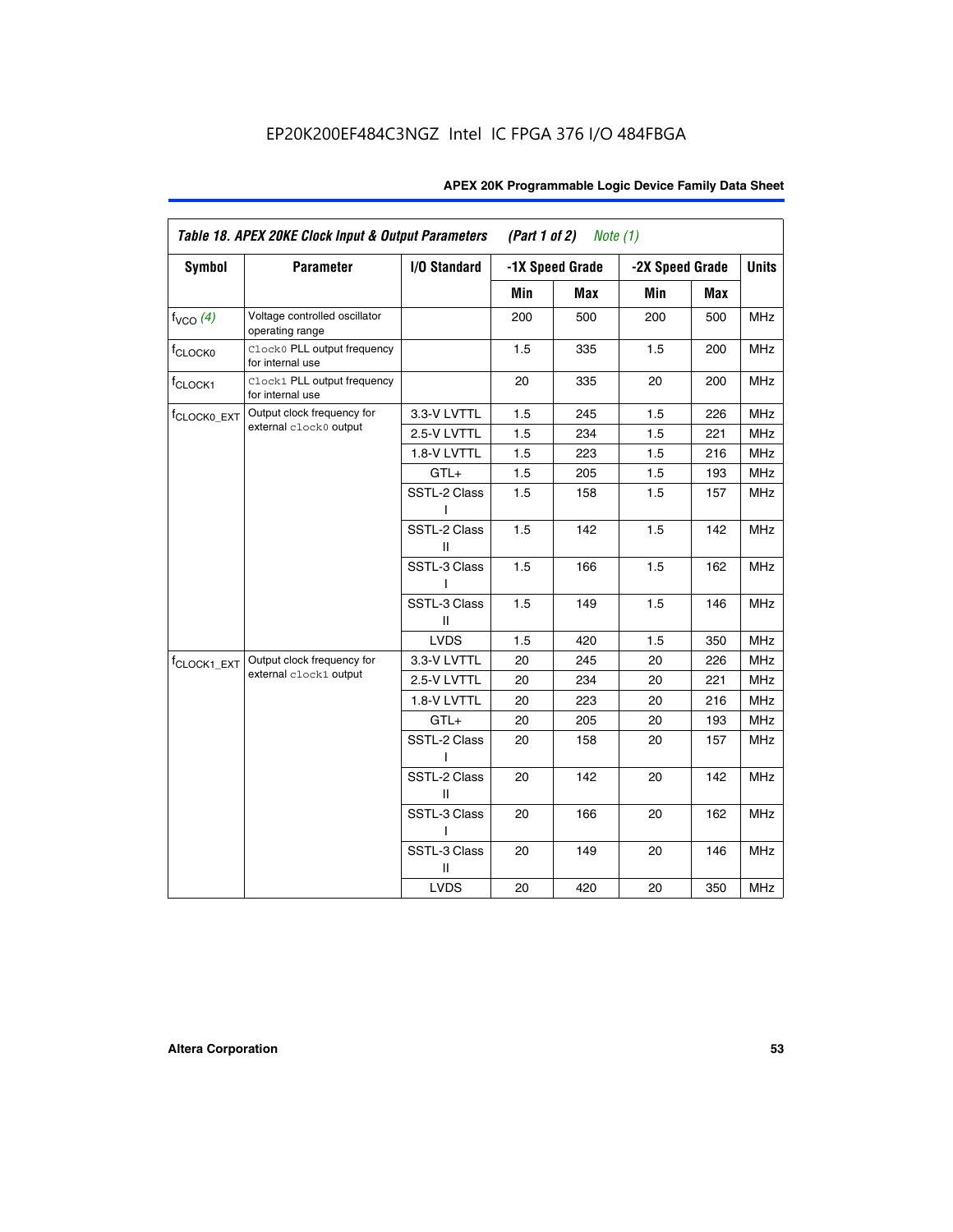|               | Table 18. APEX 20KE Clock Input & Output Parameters<br>(Part 2 of 2)<br>Note $(1)$ |                   |     |                 |     |                 |              |
|---------------|------------------------------------------------------------------------------------|-------------------|-----|-----------------|-----|-----------------|--------------|
| <b>Symbol</b> | <b>Parameter</b>                                                                   | I/O Standard      |     | -1X Speed Grade |     | -2X Speed Grade | <b>Units</b> |
|               |                                                                                    |                   | Min | Max             | Min | Max             |              |
| $f_{IN}$      | Input clock frequency                                                              | 3.3-V LVTTL       | 1.5 | 290             | 1.5 | 257             | <b>MHz</b>   |
|               |                                                                                    | 2.5-V LVTTL       | 1.5 | 281             | 1.5 | 250             | <b>MHz</b>   |
|               |                                                                                    | 1.8-V LVTTL       | 1.5 | 272             | 1.5 | 243             | <b>MHz</b>   |
|               |                                                                                    | $GTL+$            | 1.5 | 303             | 1.5 | 261             | <b>MHz</b>   |
|               |                                                                                    | SSTL-2 Class      | 1.5 | 291             | 1.5 | 253             | <b>MHz</b>   |
|               |                                                                                    | SSTL-2 Class<br>Ш | 1.5 | 291             | 1.5 | 253             | <b>MHz</b>   |
|               |                                                                                    | SSTL-3 Class      | 1.5 | 300             | 1.5 | 260             | <b>MHz</b>   |
|               |                                                                                    | SSTL-3 Class<br>Ш | 1.5 | 300             | 1.5 | 260             | <b>MHz</b>   |
|               |                                                                                    | <b>LVDS</b>       | 1.5 | 420             | 1.5 | 350             | <b>MHz</b>   |

### *Notes to Tables 17 and 18:*

(1) All input clock specifications must be met. The PLL may not lock onto an incoming clock if the clock specifications are not met, creating an erroneous clock within the device.

- (2) The maximum lock time is 40 µs or 2000 input clock cycles, whichever occurs first.
- (3) Before configuration, the PLL circuits are disable and powered down. During configuration, the PLLs are still disabled. The PLLs begin to lock once the device is in the user mode. If the clock enable feature is used, lock begins once the CLKLK\_ENA pin goes high in user mode.
- (4) The PLL VCO operating range is 200 MHz  $\eth$  f<sub>VCO</sub>  $\eth$  840 MHz for LVDS mode.

# **SignalTap Embedded Logic Analyzer**

APEX 20K devices include device enhancements to support the SignalTap embedded logic analyzer. By including this circuitry, the APEX 20K device provides the ability to monitor design operation over a period of time through the IEEE Std. 1149.1 (JTAG) circuitry; a designer can analyze internal logic at speed without bringing internal signals to the I/O pins. This feature is particularly important for advanced packages such as FineLine BGA packages because adding a connection to a pin during the debugging process can be difficult after a board is designed and manufactured.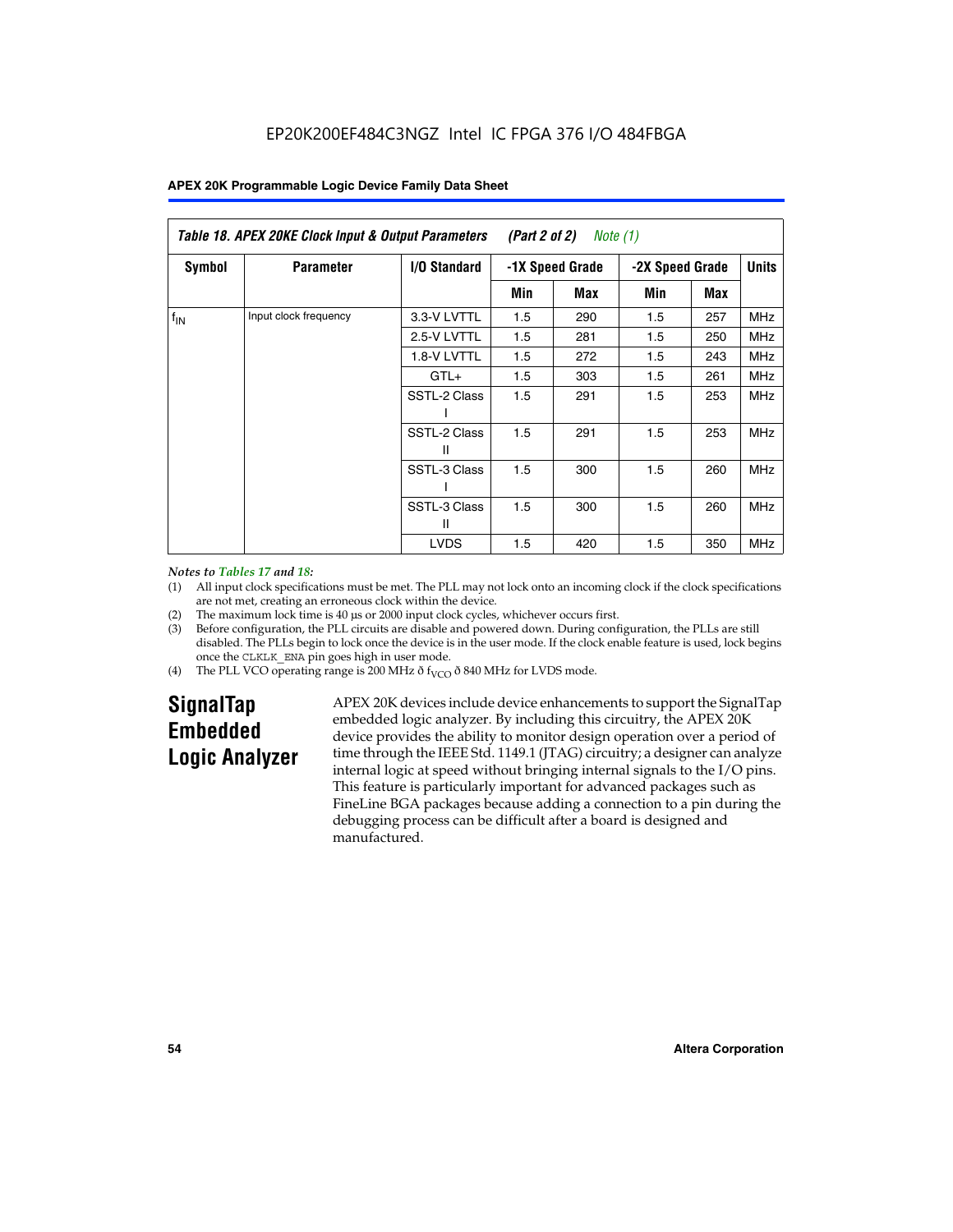# **IEEE Std. 1149.1 (JTAG) Boundary-Scan Support**

Г

All APEX 20K devices provide JTAG BST circuitry that complies with the IEEE Std. 1149.1-1990 specification. JTAG boundary-scan testing can be performed before or after configuration, but not during configuration. APEX 20K devices can also use the JTAG port for configuration with the Quartus II software or with hardware using either Jam Files (**.jam**) or Jam Byte-Code Files (**.jbc**). Finally, APEX 20K devices use the JTAG port to monitor the logic operation of the device with the SignalTap embedded logic analyzer. APEX 20K devices support the JTAG instructions shown in Table 19. Although EP20K1500E devices support the JTAG BYPASS and SignalTap instructions, they do not support boundary-scan testing or the use of the JTAG port for configuration.

| <i><b>Table 19. APEX 20K JTAG Instructions</b></i> |                                                                                                                                                                                                                                            |
|----------------------------------------------------|--------------------------------------------------------------------------------------------------------------------------------------------------------------------------------------------------------------------------------------------|
| <b>JTAG Instruction</b>                            | <b>Description</b>                                                                                                                                                                                                                         |
| SAMPLE/PRELOAD                                     | Allows a snapshot of signals at the device pins to be captured and examined during<br>normal device operation, and permits an initial data pattern to be output at the device<br>pins. Also used by the SignalTap embedded logic analyzer. |
| <b>EXTEST</b>                                      | Allows the external circuitry and board-level interconnections to be tested by forcing a<br>test pattern at the output pins and capturing test results at the input pins.                                                                  |
| BYPASS (1)                                         | Places the 1-bit bypass register between the TDI and TDO pins, which allows the BST<br>data to pass synchronously through selected devices to adjacent devices during<br>normal device operation.                                          |
| <b>USERCODE</b>                                    | Selects the 32-bit USERCODE register and places it between the TDI and TDO pins,<br>allowing the USERCODE to be serially shifted out of TDO.                                                                                               |
| <b>IDCODE</b>                                      | Selects the IDCODE register and places it between TDI and TDO, allowing the<br>IDCODE to be serially shifted out of TDO.                                                                                                                   |
| <b>ICR Instructions</b>                            | Used when configuring an APEX 20K device via the JTAG port with a MasterBlaster™<br>or ByteBlasterMV™ download cable, or when using a Jam File or Jam Byte-Code File<br>via an embedded processor.                                         |
| SignalTap Instructions<br>(1)                      | Monitors internal device operation with the SignalTap embedded logic analyzer.                                                                                                                                                             |

# *Note to Table 19:*

(1) The EP20K1500E device supports the JTAG BYPASS instruction and the SignalTap instructions.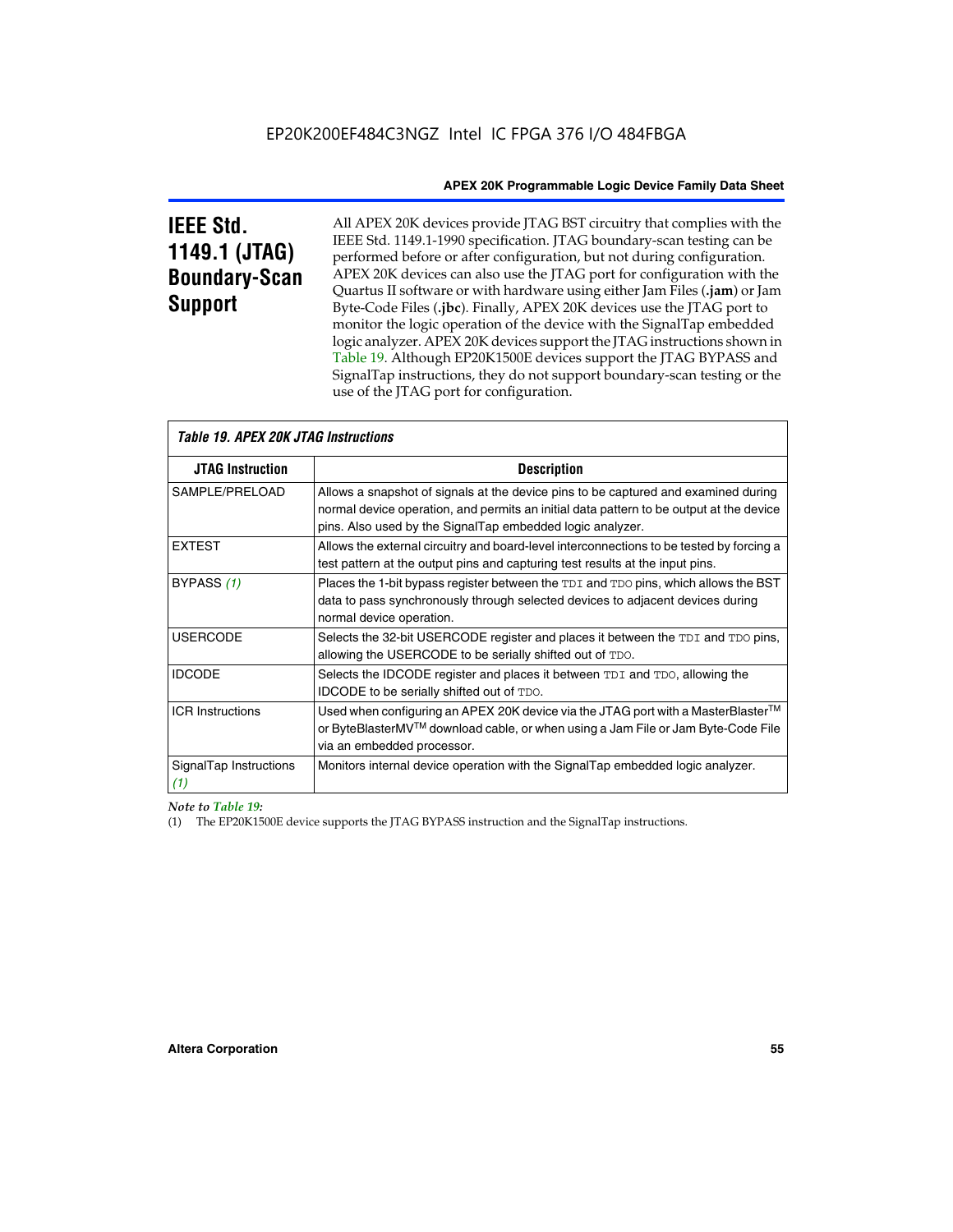The APEX 20K device instruction register length is 10 bits. The APEX 20K device USERCODE register length is 32 bits. Tables 20 and 21 show the boundary-scan register length and device IDCODE information for APEX 20K devices.

| Table 20. APEX 20K Boundary-Scan Register Length |                                      |  |  |  |
|--------------------------------------------------|--------------------------------------|--|--|--|
| <b>Device</b>                                    | <b>Boundary-Scan Register Length</b> |  |  |  |
| EP20K30E                                         | 420                                  |  |  |  |
| EP20K60E                                         | 624                                  |  |  |  |
| EP20K100                                         | 786                                  |  |  |  |
| EP20K100E                                        | 774                                  |  |  |  |
| EP20K160E                                        | 984                                  |  |  |  |
| EP20K200                                         | 1,176                                |  |  |  |
| EP20K200E                                        | 1,164                                |  |  |  |
| EP20K300E                                        | 1,266                                |  |  |  |
| EP20K400                                         | 1,536                                |  |  |  |
| EP20K400E                                        | 1,506                                |  |  |  |
| EP20K600E                                        | 1,806                                |  |  |  |
| EP20K1000E                                       | 2,190                                |  |  |  |
| EP20K1500E                                       | 1 $(1)$                              |  |  |  |

#### *Note to Table 20:*

(1) This device does not support JTAG boundary scan testing.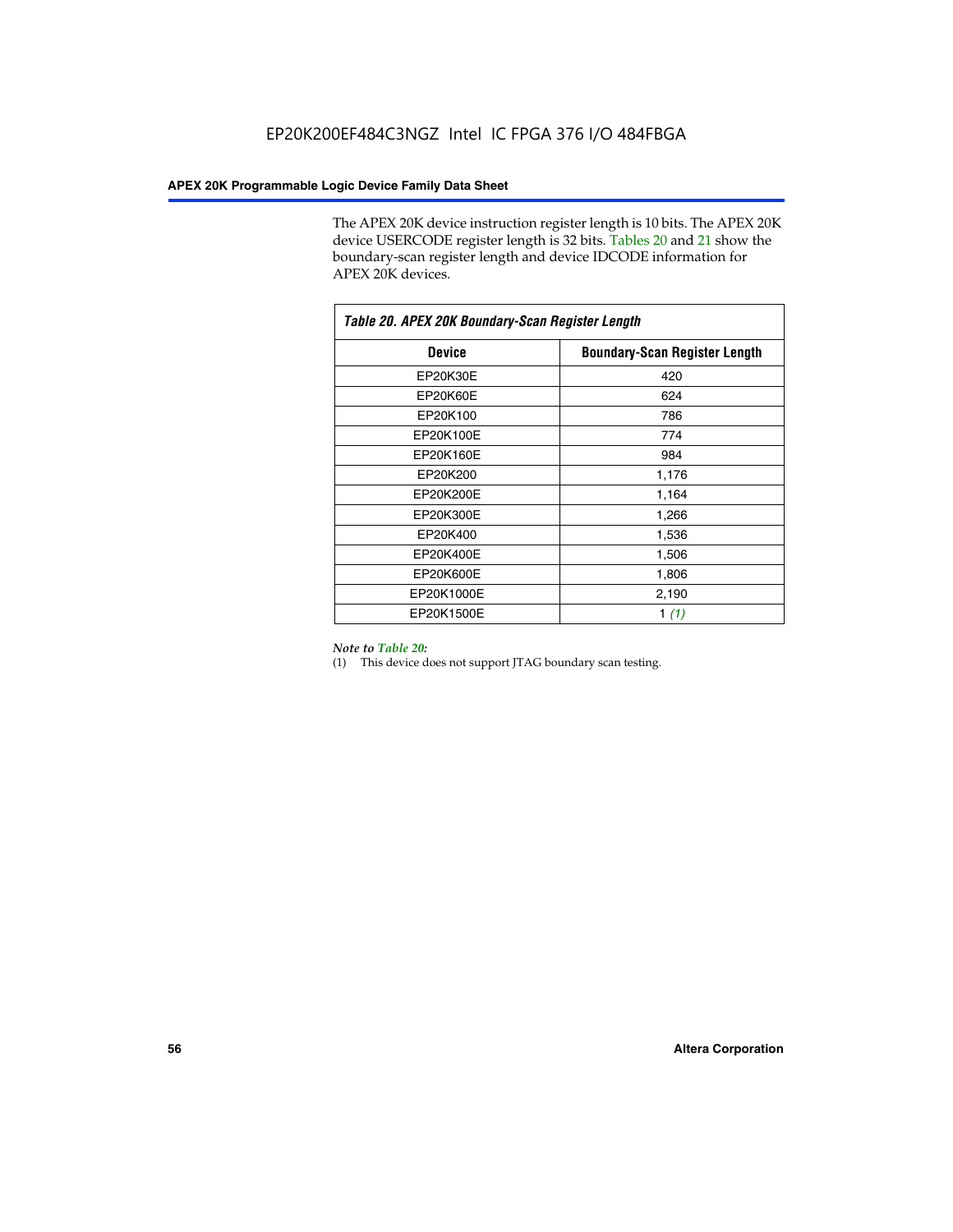| Table 21. 32-Bit APEX 20K Device IDCODE |                            |                                          |                                           |                  |  |  |
|-----------------------------------------|----------------------------|------------------------------------------|-------------------------------------------|------------------|--|--|
| <b>Device</b>                           |                            | <b>IDCODE (32 Bits) <math>(1)</math></b> |                                           |                  |  |  |
|                                         | <b>Version</b><br>(4 Bits) | Part Number (16 Bits)                    | <b>Manufacturer</b><br>Identity (11 Bits) | 1 (1 Bit)<br>(2) |  |  |
| EP20K30E                                | 0000                       | 0000 0011 0000<br>1000                   | 0110 1110<br>000                          | 1                |  |  |
| EP20K60E                                | 0000                       | 0000<br>0110<br>0000<br>1000             | 0110 1110<br>000                          | 1                |  |  |
| EP20K100                                | 0000                       | 0000<br>0100<br>0001 0110                | 000<br>0110 1110                          | 1                |  |  |
| EP20K100E                               | 0000                       | 0001 0000<br>0000<br>1000                | 0110 1110<br>000                          | 1                |  |  |
| EP20K160E                               | 0000                       | 0001 0110<br>0000<br>1000                | 0110 1110<br>000                          | 1                |  |  |
| EP20K200                                | 0000                       | 0000<br>1000<br>0011 0010                | 0110 1110<br>000                          | 1                |  |  |
| EP20K200E                               | 0000                       | 0010<br>0000<br>0000<br>1000             | 0110 1110<br>000                          | 1                |  |  |
| EP20K300E                               | 0000                       | 0011 0000 0000<br>1000                   | 0110 1110<br>000                          | 1                |  |  |
| EP20K400                                | 0000                       | 0110<br>0110<br>0100<br>0001             | 0110 1110<br>000                          | 1                |  |  |
| EP20K400E                               | 0000                       | 0100<br>0000<br>0000<br>1000             | 0110 1110<br>000                          | 1                |  |  |
| EP20K600E                               | 0000                       | 0110<br>0000<br>0000<br>1000             | 0110 1110<br>000                          | 1                |  |  |
| EP20K1000E                              | 0000                       | 0000<br>0000<br>0000<br>1001             | 000<br>0110 1110                          | 1                |  |  |

*Notes to Table 21:*

The most significant bit (MSB) is on the left.

(2) The IDCODE's least significant bit (LSB) is always 1.

# Figure 31 shows the timing requirements for the JTAG signals.



*Figure 31. APEX 20K JTAG Waveforms*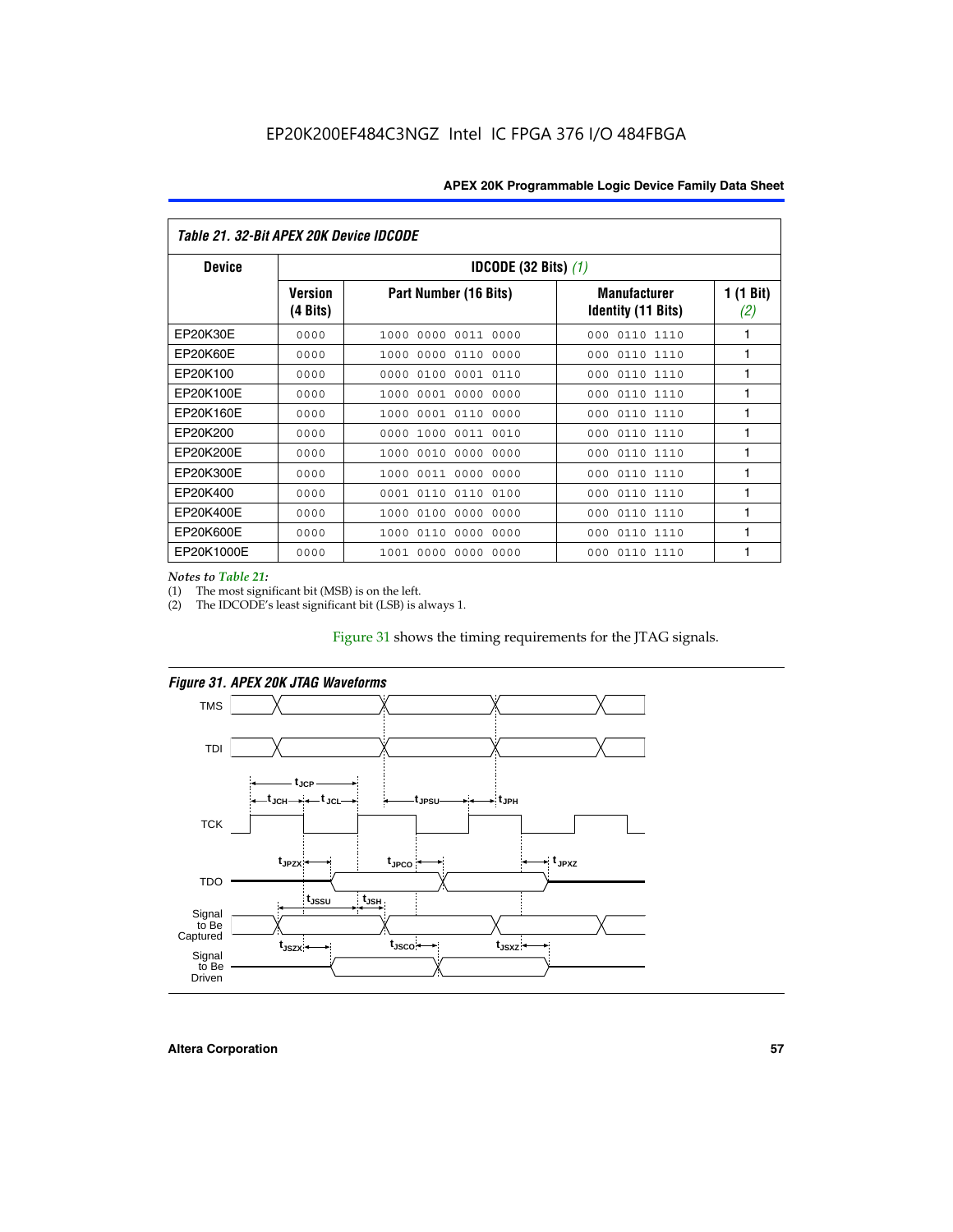Table 22 shows the JTAG timing parameters and values for APEX 20K devices.

|                   | TADIG LL. AF LA LUN JTAU THIIHIY FAIAHIGIGIS & VAIUGS |     |     |      |
|-------------------|-------------------------------------------------------|-----|-----|------|
| Symbol            | Parameter                                             | Min | Max | Unit |
| $t_{JCP}$         | <b>TCK clock period</b>                               | 100 |     | ns   |
| $t_{\text{JCH}}$  | TCK clock high time                                   | 50  |     | ns   |
| $t_{JCL}$         | TCK clock low time                                    | 50  |     | ns   |
| t <sub>JPSU</sub> | JTAG port setup time                                  | 20  |     | ns   |
| $t_{\rm JPH}$     | JTAG port hold time                                   | 45  |     | ns   |
| <sup>t</sup> JPCO | JTAG port clock to output                             |     | 25  | ns   |
| t <sub>JPZX</sub> | JTAG port high impedance to valid output              |     | 25  | ns   |
| t <sub>JPXZ</sub> | JTAG port valid output to high impedance              |     | 25  | ns   |
| tussu             | Capture register setup time                           | 20  |     | ns   |
| $t_{\rm JSH}$     | Capture register hold time                            | 45  |     | ns   |
| t <sub>JSCO</sub> | Update register clock to output                       |     | 35  | ns   |
| t <sub>JSZX</sub> | Update register high impedance to valid output        |     | 35  | ns   |
| t <sub>JSXZ</sub> | Update register valid output to high impedance        |     | 35  | ns   |

*Table 22. APEX 20K JTAG Timing Parameters & Values*

For more information, see the following documents:

- *Application Note 39 (IEEE Std. 1149.1 (JTAG) Boundary-Scan Testing in Altera Devices)*
- Jam Programming & Test Language Specification

**Generic Testing** Each APEX 20K device is functionally tested. Complete testing of each configurable static random access memory (SRAM) bit and all logic functionality ensures 100% yield. AC test measurements for APEX 20K devices are made under conditions equivalent to those shown in Figure 32. Multiple test patterns can be used to configure devices during all stages of the production flow.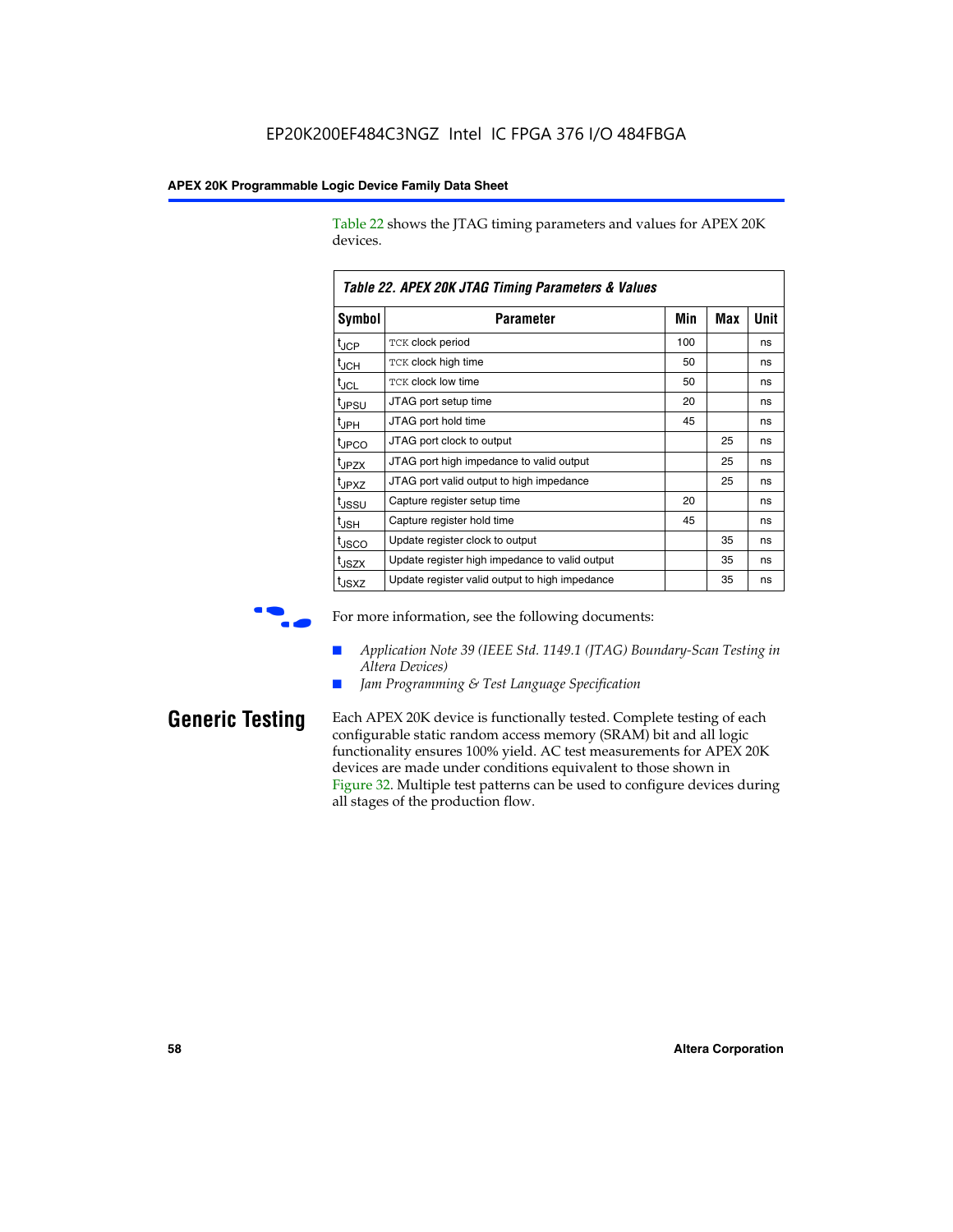

#### *Note to Figure 32:*

(1) Power supply transients can affect AC measurements. Simultaneous transitions of multiple outputs should be avoided for accurate measurement. Threshold tests must not be performed under AC conditions. Large-amplitude, fast-groundcurrent transients normally occur as the device outputs discharge the load capacitances. When these transients flow through the parasitic inductance between the device ground pin and the test system ground, significant reductions in observable noise immunity can result.

# **Operating Conditions**

Tables 23 through 26 provide information on absolute maximum ratings, recommended operating conditions, DC operating conditions, and capacitance for 2.5-V APEX 20K devices.

|                            |                            | TADIG LU. MI LA LUN J.U-V TUIGIAIN DGVILG MUSUNUG MAANNUNI HAUNUS | $100103$ (1), (2) |      |              |
|----------------------------|----------------------------|-------------------------------------------------------------------|-------------------|------|--------------|
| Symbol                     | <b>Parameter</b>           | <b>Conditions</b>                                                 | Min               | Max  | <b>Unit</b>  |
| V <sub>CCINT</sub>         | Supply voltage             | With respect to ground $(3)$                                      | $-0.5$            | 3.6  | v            |
| V <sub>CCIO</sub>          |                            |                                                                   | $-0.5$            | 4.6  | v            |
| $V_{\parallel}$            | DC input voltage           |                                                                   | $-2.0$            | 5.75 | v            |
| $I_{\text{OUT}}$           | DC output current, per pin |                                                                   | $-25$             | 25   | mA           |
| $\intercal_{\texttt{STG}}$ | Storage temperature        | No bias                                                           | $-65$             | 150  | $^{\circ}$ C |
| Т <sub>АМВ</sub>           | Ambient temperature        | Under bias                                                        | $-65$             | 135  | $^{\circ}$ C |
| $T_{\rm J}$                | Junction temperature       | PQFP, RQFP, TQFP, and BGA packages,<br>under bias                 |                   | 135  | $^{\circ}$ C |
|                            |                            | Ceramic PGA packages, under bias                                  |                   | 150  | $^{\circ}$ C |

| <b>Table 23. APEX 20K 5.0-V Tolerant Device Absolute Maximum Ratings</b> Notes (1), (2) |  |
|-----------------------------------------------------------------------------------------|--|
|-----------------------------------------------------------------------------------------|--|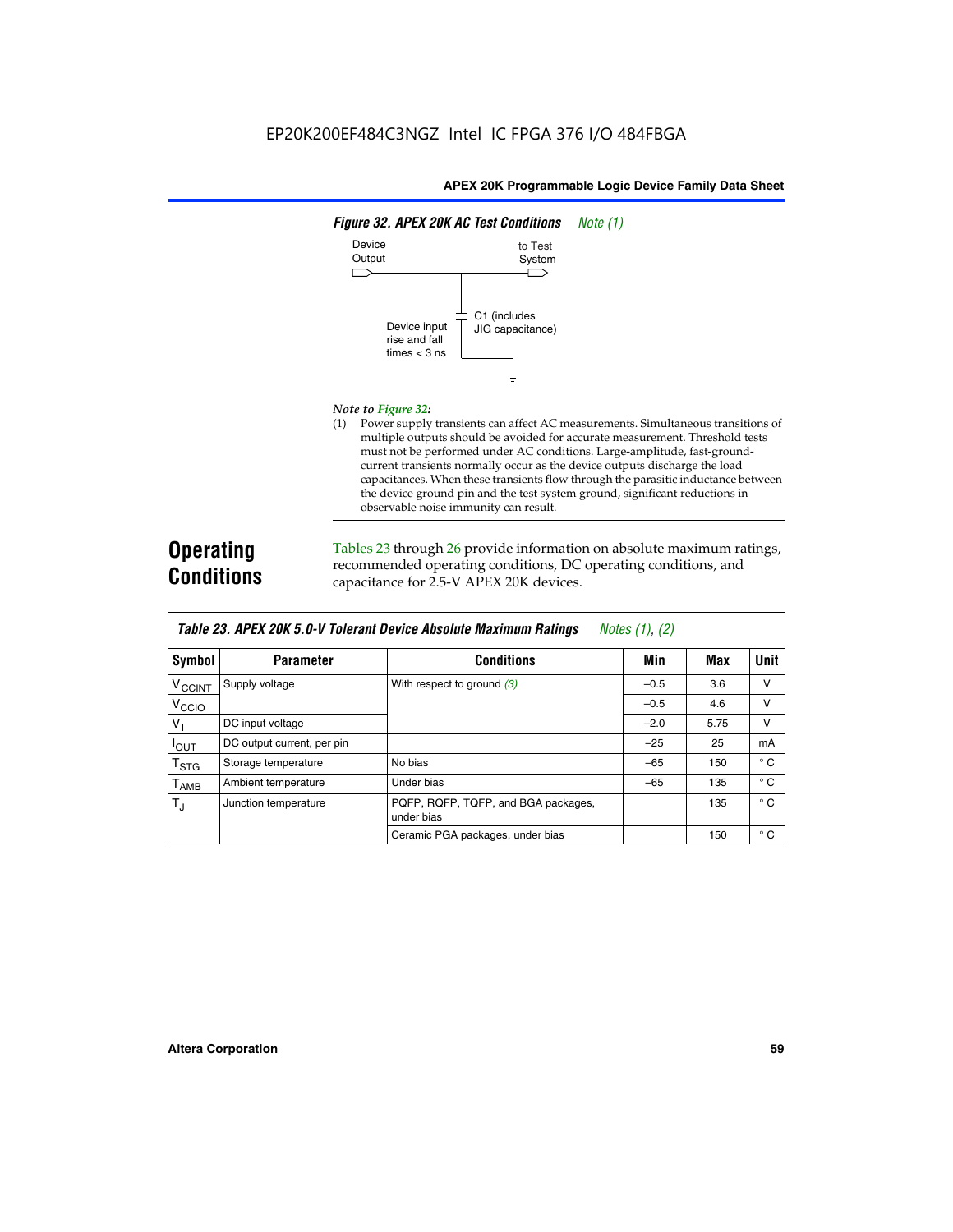# EP20K200EF484C3NGZ Intel IC FPGA 376 I/O 484FBGA

# **APEX 20K Programmable Logic Device Family Data Sheet**

|                          | Table 24. APEX 20K 5.0-V Tolerant Device Recommended Operating Conditions<br>Note $(2)$ |                    |                  |                   |              |
|--------------------------|-----------------------------------------------------------------------------------------|--------------------|------------------|-------------------|--------------|
| <b>Symbol</b>            | <b>Parameter</b>                                                                        | <b>Conditions</b>  | Min              | Max               | <b>Unit</b>  |
| <b>V<sub>CCINT</sub></b> | Supply voltage for internal logic<br>and input buffers                                  | (4), (5)           | 2.375<br>(2.375) | 2.625<br>(2.625)  | $\vee$       |
| V <sub>CCIO</sub>        | Supply voltage for output buffers,<br>3.3-V operation                                   | (4), (5)           | 3.00(3.00)       | 3.60(3.60)        | $\vee$       |
|                          | Supply voltage for output buffers,<br>2.5-V operation                                   | (4), (5)           | 2.375<br>(2.375) | 2.625<br>(2.625)  | $\vee$       |
| $V_1$                    | Input voltage                                                                           | (3), (6)           | $-0.5$           | 5.75              | $\vee$       |
| $V_{\rm O}$              | Output voltage                                                                          |                    | $\Omega$         | V <sub>CCIO</sub> | $\vee$       |
| $T_{\rm J}$              | Junction temperature                                                                    | For commercial use | $\Omega$         | 85                | $^{\circ}$ C |
|                          |                                                                                         | For industrial use | $-40$            | 100               | $^{\circ}$ C |
| $t_{R}$                  | Input rise time                                                                         |                    |                  | 40                | ns           |
| $t_F$                    | Input fall time                                                                         |                    |                  | 40                | ns           |

|                 | Table 25. APEX 20K 5.0-V Tolerant Device DC Operating Conditions (Part 1 of 2) Notes (2), (7), (8) |                                                                                  |                                          |     |                                          |              |  |
|-----------------|----------------------------------------------------------------------------------------------------|----------------------------------------------------------------------------------|------------------------------------------|-----|------------------------------------------|--------------|--|
| Symbol          | <b>Parameter</b>                                                                                   | <b>Conditions</b>                                                                | Min                                      | Typ | Max                                      | Unit         |  |
| $V_{\text{IH}}$ | High-level input voltage                                                                           |                                                                                  | 1.7, $0.5 \times V_{\text{CCIO}}$<br>(9) |     | 5.75                                     | $\vee$       |  |
| $V_{\parallel}$ | Low-level input voltage                                                                            |                                                                                  | $-0.5$                                   |     | 0.8, $0.3 \times V_{\text{CCIO}}$<br>(9) | v            |  |
| $V_{OH}$        | 3.3-V high-level TTL output<br>voltage                                                             | $I_{OH} = -8$ mA DC,<br>$V_{\text{CCIO}} = 3.00 \text{ V} (10)$                  | 2.4                                      |     |                                          | $\vee$       |  |
|                 | 3.3-V high-level CMOS output<br>voltage                                                            | $I_{\text{OH}} = -0.1 \text{ mA DC},$<br>$V_{\text{CCIO}} = 3.00 \text{ V} (10)$ | $V_{\text{CCIO}} - 0.2$                  |     |                                          | $\mathsf{V}$ |  |
|                 | 3.3-V high-level PCI output voltage                                                                | $I_{OH} = -0.5$ mA DC,<br>$V_{\text{CGIO}} = 3.00$ to 3.60 V<br>(10)             | $0.9 \times V_{\text{CCIO}}$             |     |                                          | $\vee$       |  |
|                 | 2.5-V high-level output voltage                                                                    | $I_{\text{OH}} = -0.1 \text{ mA DC},$<br>$V_{\text{CCIO}} = 2.30 V (10)$         | 2.1                                      |     |                                          | $\mathsf{V}$ |  |
|                 |                                                                                                    | $I_{\text{OH}} = -1 \text{ mA DC},$<br>$V_{\text{CCIO}}$ = 2.30 V (10)           | 2.0                                      |     |                                          | $\vee$       |  |
|                 |                                                                                                    | $I_{OH} = -2$ mA DC,<br>$V_{\text{CCIO}} = 2.30 V (10)$                          | 1.7                                      |     |                                          | v            |  |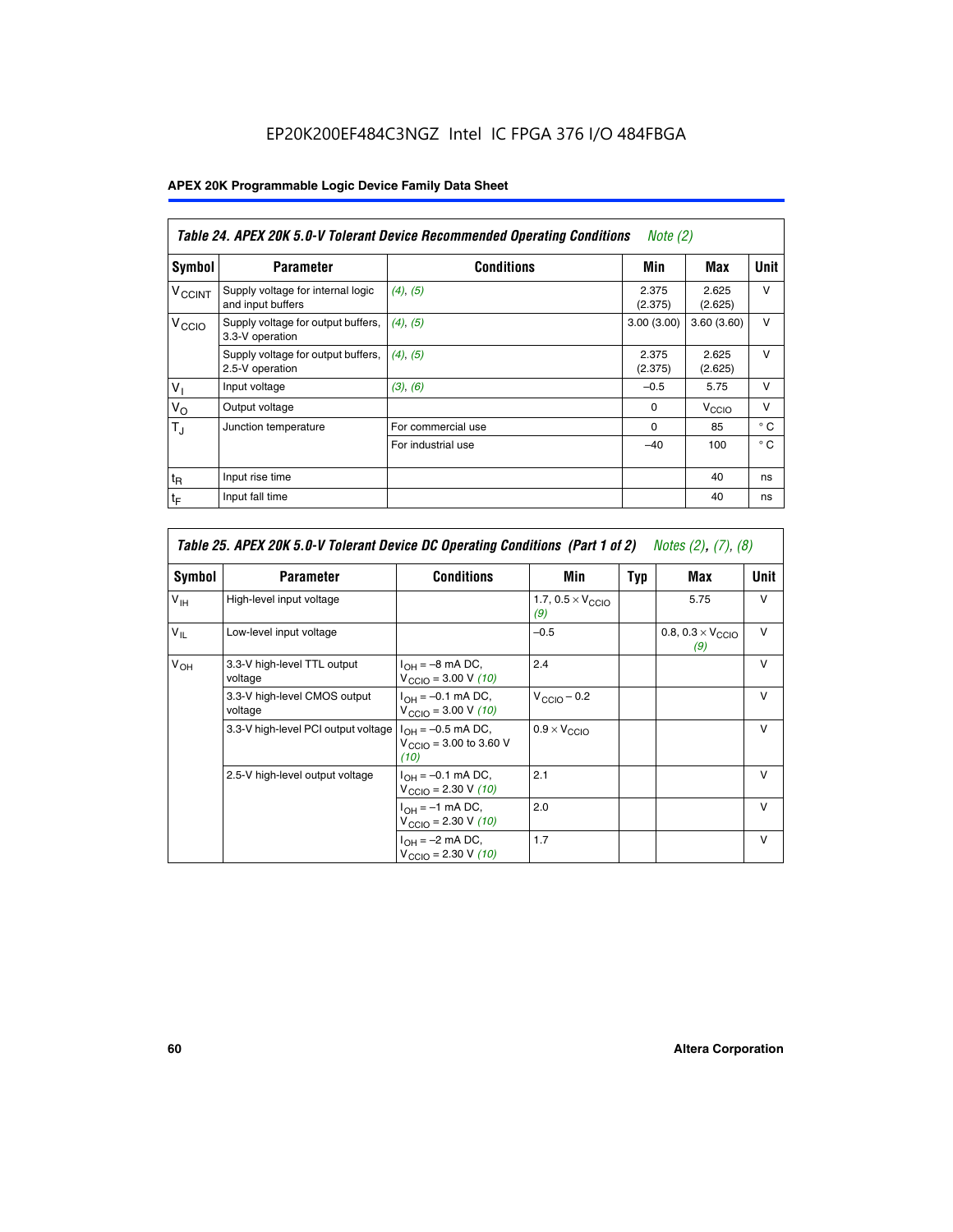|                   | Table 25. APEX 20K 5.0-V Tolerant Device DC Operating Conditions (Part 2 of 2) Notes (2), (7), (8) |                                                                                    |       |     |                              |        |
|-------------------|----------------------------------------------------------------------------------------------------|------------------------------------------------------------------------------------|-------|-----|------------------------------|--------|
| Symbol            | <b>Parameter</b>                                                                                   | <b>Conditions</b>                                                                  | Min   | Typ | Max                          | Unit   |
| $V_{OL}$          | 3.3-V low-level TTL output voltage                                                                 | $I_{\Omega}$ = 12 mA DC,<br>$V_{\text{CCIO}} = 3.00 V (11)$                        |       |     | 0.45                         | $\vee$ |
|                   | 3.3-V low-level CMOS output<br>voltage                                                             | $I_{\Omega} = 0.1$ mA DC,<br>$V_{\text{CCIO}} = 3.00 V (11)$                       |       |     | 0.2                          | $\vee$ |
|                   | 3.3-V low-level PCI output voltage                                                                 | $I_{\Omega I}$ = 1.5 mA DC,<br>$V_{CClO}$ = 3.00 to 3.60 V<br>(11)                 |       |     | $0.1 \times V_{\text{CCLO}}$ | $\vee$ |
|                   | 2.5-V low-level output voltage                                                                     | $I_{\Omega} = 0.1$ mA DC,<br>$V_{\text{CCIO}} = 2.30 V (11)$                       |       |     | 0.2                          | $\vee$ |
|                   |                                                                                                    | $I_{\Omega}$ = 1 mA DC,<br>$V_{\text{CCIO}} = 2.30 V (11)$                         |       |     | 0.4                          | $\vee$ |
|                   |                                                                                                    | $I_{\Omega}$ = 2 mA DC,<br>$V_{\text{CCIO}} = 2.30 V (11)$                         |       |     | 0.7                          | $\vee$ |
| ı,                | Input pin leakage current                                                                          | $V_1 = 5.75$ to $-0.5$ V                                                           | $-10$ |     | 10                           | μA     |
| $I_{OZ}$          | Tri-stated I/O pin leakage current                                                                 | $V_O = 5.75$ to $-0.5$ V                                                           | $-10$ |     | 10                           | μA     |
| $I_{CC0}$         | $V_{CC}$ supply current (standby)<br>(All ESBs in power-down mode)                                 | $V_1$ = ground, no load, no<br>toggling inputs, -1 speed<br>grade $(12)$           |       | 10  |                              | mA     |
|                   |                                                                                                    | $V_1$ = ground, no load, no<br>toggling inputs,<br>$-2$ , $-3$ speed grades $(12)$ |       | 5   |                              | mA     |
| R <sub>CONF</sub> | Value of I/O pin pull-up resistor                                                                  | $V_{\text{CCIO}} = 3.0 V (13)$                                                     | 20    |     | 50                           | W      |
|                   | before and during configuration                                                                    | $V_{\text{CCIO}} = 2.375 V (13)$                                                   | 30    |     | 80                           | W      |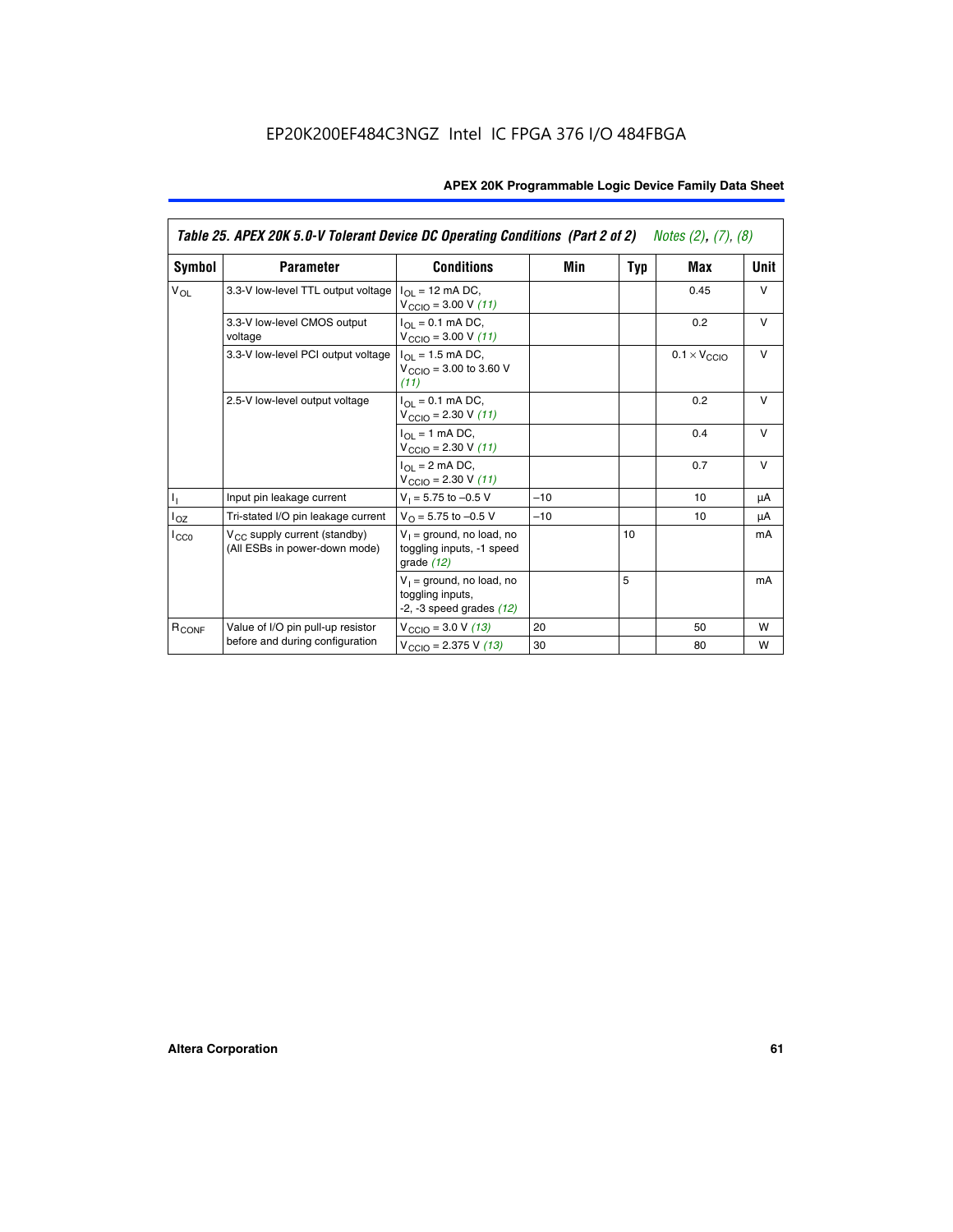| Table 26. APEX 20K 5.0-V Tolerant Device Capacitance<br>Notes (2), (14) |                                             |                                     |     |     |      |
|-------------------------------------------------------------------------|---------------------------------------------|-------------------------------------|-----|-----|------|
| Symbol                                                                  | <b>Parameter</b>                            | <b>Conditions</b>                   | Min | Max | Unit |
| $C_{IN}$                                                                | Input capacitance                           | $V_{1N} = 0 V$ , f = 1.0 MHz        |     | 8   | pF   |
| $C_{\text{INCLK}}$                                                      | Input capacitance on dedicated<br>clock pin | $V_{IN} = 0 V$ , f = 1.0 MHz        |     | 12  | pF   |
| $C_{OUT}$                                                               | Output capacitance                          | $V_{\text{OUT}} = 0 V, f = 1.0 MHz$ |     | 8   | pF   |

#### *Notes to Tables 23 through 26:*

- (1) See the *Operating Requirements for Altera Devices Data Sheet*.
- (2) All APEX 20K devices are 5.0-V tolerant.
- (3) Minimum DC input is –0.5 V. During transitions, the inputs may undershoot to –2.0 V or overshoot to 5.75 V for input currents less than 100 mA and periods shorter than 20 ns.
- (4) Numbers in parentheses are for industrial-temperature-range devices.
- (5) Maximum  $V_{CC}$  rise time is 100 ms, and  $V_{CC}$  must rise monotonically.<br>(6) All pins, including dedicated inputs, clock I/O, and JTAG pins, may b
- All pins, including dedicated inputs, clock I/O, and JTAG pins, may be driven before  $V_{\text{CCINT}}$  and  $V_{\text{CCIO}}$  are powered.
- (7) Typical values are for  $T_A = 25^\circ$  C, V<sub>CCINT</sub> = 2.5 V, and V<sub>CCIO</sub> = 2.5 or 3.3 V.<br>(8) These values are specified in the APEX 20K device recommended operat
- These values are specified in the APEX 20K device recommended operating conditions, shown in Table 26 on page 62.
- (9) The APEX 20K input buffers are compatible with 2.5-V and 3.3-V (LVTTL and LVCMOS) signals. Additionally, the input buffers are 3.3-V PCI compliant when  $V_{\text{CCIO}}$  and  $V_{\text{CCINI}}$  meet the relationship shown in Figure 33 on page 68.
- (10) The  $I<sub>OH</sub>$  parameter refers to high-level TTL, PCI or CMOS output current.
- (11) The I<sub>OL</sub> parameter refers to low-level TTL, PCI, or CMOS output current. This parameter applies to open-drain pins as well as output pins.
- (12) This value is specified for normal device operation. The value may vary during power-up.
- (13) Pin pull-up resistance values will be lower if an external source drives the pin higher than  $V_{\text{CCIO}}$ .
- (14) Capacitance is sample-tested only.

Tables 27 through 30 provide information on absolute maximum ratings, recommended operating conditions, DC operating conditions, and capacitance for 1.8-V APEX 20KE devices.

|                           | Table 27. APEX 20KE Device Absolute Maximum Ratings<br>Note (1) |                                                   |        |     |              |  |
|---------------------------|-----------------------------------------------------------------|---------------------------------------------------|--------|-----|--------------|--|
| Symbol                    | <b>Parameter</b>                                                | <b>Conditions</b>                                 | Min    | Max | Unit I       |  |
| $V_{\text{CCINT}}$        | Supply voltage                                                  | With respect to ground $(2)$                      | $-0.5$ | 2.5 | v            |  |
| V <sub>CCIO</sub>         |                                                                 |                                                   | $-0.5$ | 4.6 | v            |  |
| $V_{1}$                   | DC input voltage                                                |                                                   | $-0.5$ | 4.6 | v            |  |
| $I_{\text{OUT}}$          | DC output current, per pin                                      |                                                   | $-25$  | 25  | mA           |  |
| $\mathsf{T}_{\text{STG}}$ | Storage temperature                                             | No bias                                           | $-65$  | 150 | $^{\circ}$ C |  |
| Т <sub>АМВ</sub>          | Ambient temperature                                             | Under bias                                        | $-65$  | 135 | $^{\circ}$ C |  |
| $\mathsf{T}_{\text{d}}$   | Junction temperature                                            | PQFP, RQFP, TQFP, and BGA packages,<br>under bias |        | 135 | $^{\circ}$ C |  |
|                           |                                                                 | Ceramic PGA packages, under bias                  |        | 150 | $^{\circ}$ C |  |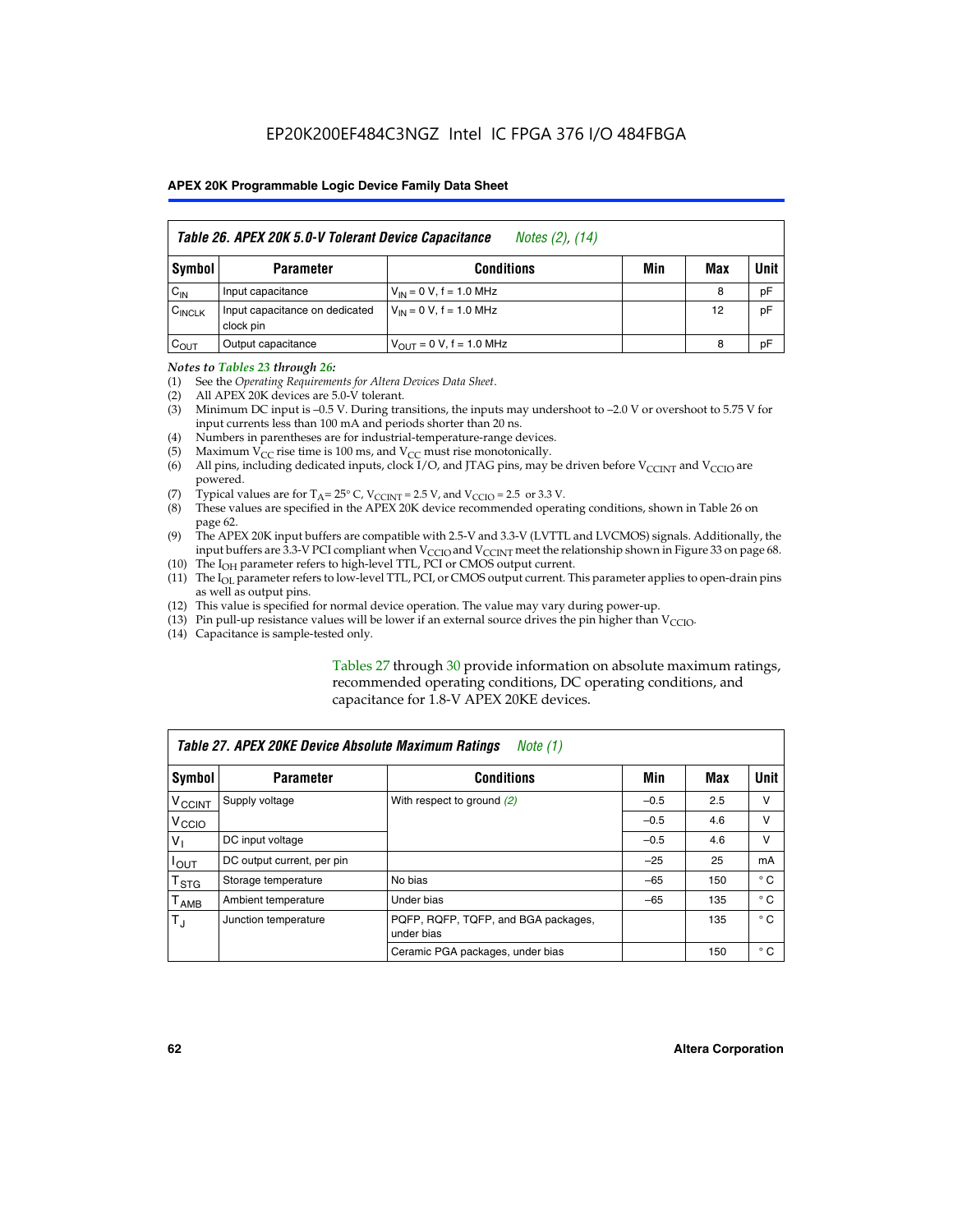|                          | <b>Table 28. APEX 20KE Device Recommended Operating Conditions</b> |                    |                  |                   |              |
|--------------------------|--------------------------------------------------------------------|--------------------|------------------|-------------------|--------------|
| <b>Symbol</b>            | <b>Parameter</b>                                                   | <b>Conditions</b>  | Min              | Max               | <b>Unit</b>  |
| <b>V<sub>CCINT</sub></b> | Supply voltage for internal logic and<br>input buffers             | (3), (4)           | 1.71(1.71)       | 1.89(1.89)        | $\vee$       |
| V <sub>CCIO</sub>        | Supply voltage for output buffers, 3.3-V<br>operation              | (3), (4)           | 3.00(3.00)       | 3.60(3.60)        | V            |
|                          | Supply voltage for output buffers, 2.5-V<br>operation              | (3), (4)           | 2.375<br>(2.375) | 2.625<br>(2.625)  | $\vee$       |
|                          | Supply voltage for output buffers, 1.8-V<br>operation              | (3), (4)           | 1.71(1.71)       | 1.89(1.89)        | V            |
| $V_1$                    | Input voltage                                                      | (5), (6)           | $-0.5$           | 4.0               | $\vee$       |
| $V_{\rm O}$              | Output voltage                                                     |                    | $\Omega$         | V <sub>CCIO</sub> | v            |
| $T_{\rm J}$              | Junction temperature                                               | For commercial use | $\Omega$         | 85                | $^{\circ}$ C |
|                          |                                                                    | For industrial use | $-40$            | 100               | $^{\circ}$ C |
| $t_{R}$                  | Input rise time                                                    |                    |                  | 40                | ns           |
| $t_{\mathsf{F}}$         | Input fall time                                                    |                    |                  | 40                | ns           |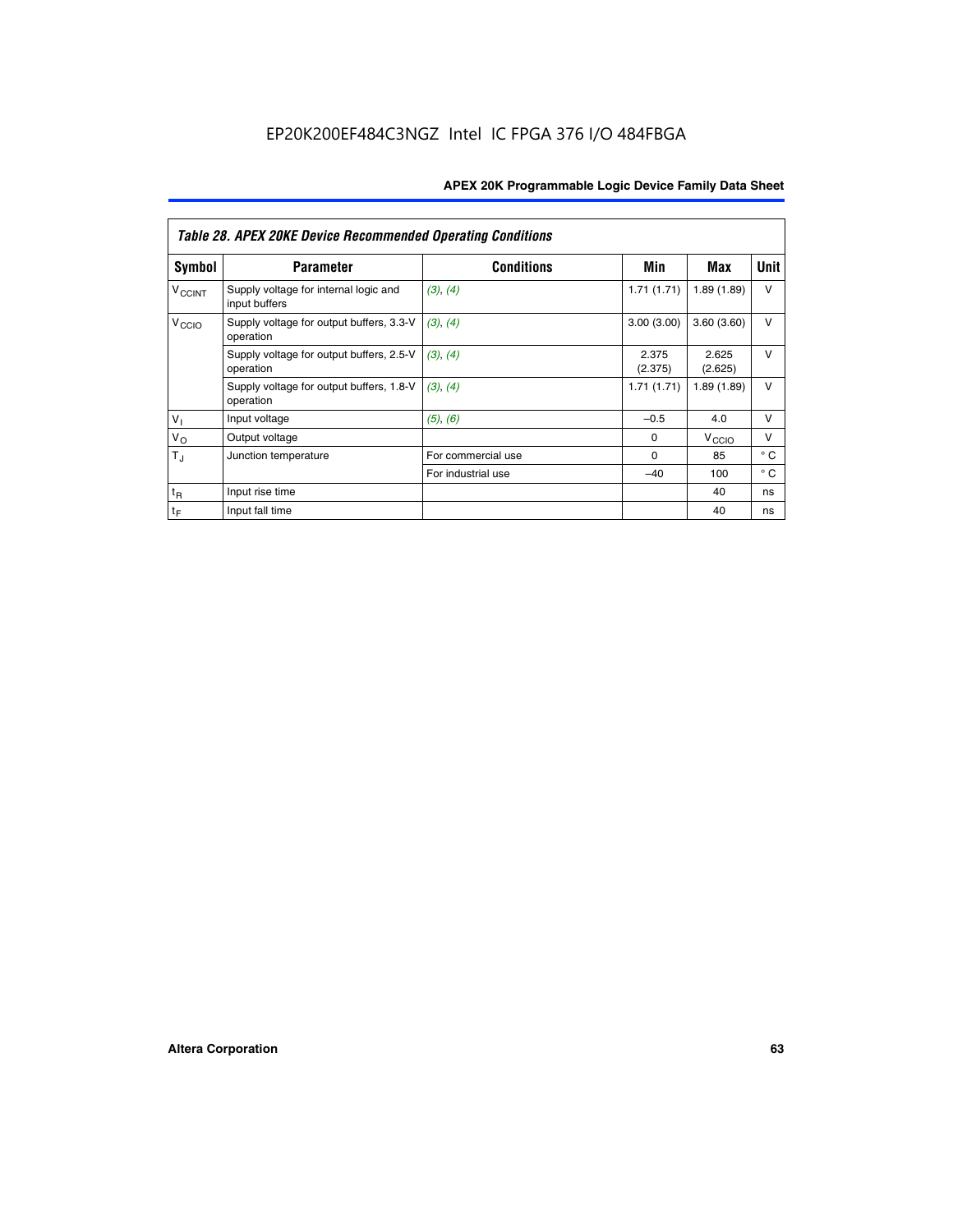# EP20K200EF484C3NGZ Intel IC FPGA 376 I/O 484FBGA

# **APEX 20K Programmable Logic Device Family Data Sheet**

| Symbol                     | <b>Parameter</b>                                                   | <b>Conditions</b>                                                                        | Min                                       | <b>Typ</b> | Max                                       | Unit      |
|----------------------------|--------------------------------------------------------------------|------------------------------------------------------------------------------------------|-------------------------------------------|------------|-------------------------------------------|-----------|
| $V_{\text{IH}}$            | High-level LVTTL, CMOS, or 3.3-V<br>PCI input voltage              |                                                                                          | 1.7, $0.5 \times V_{\text{CCIO}}$<br>(10) |            | 4.1                                       | V         |
| $\mathsf{V}_{\mathsf{IL}}$ | Low-level LVTTL, CMOS, or 3.3-V<br>PCI input voltage               |                                                                                          | $-0.5$                                    |            | 0.8, $0.3 \times V_{\text{CCIO}}$<br>(10) | $\vee$    |
| $V_{OH}$                   | 3.3-V high-level LVTTL output<br>voltage                           | $I_{OH} = -12$ mA DC,<br>$V_{\text{CCIO}} = 3.00 V (11)$                                 | 2.4                                       |            |                                           | v         |
|                            | 3.3-V high-level LVCMOS output<br>voltage                          | $I_{OH} = -0.1$ mA DC,<br>$V_{\text{CCIO}} = 3.00 V (11)$                                | $V_{\text{CCIO}} - 0.2$                   |            |                                           | V         |
|                            | 3.3-V high-level PCI output voltage $ I_{OH} = -0.5$ mA DC,        | $V_{\text{CCIO}} = 3.00$ to 3.60 V<br>(11)                                               | $0.9 \times V_{\text{CCIO}}$              |            |                                           | $\vee$    |
|                            | 2.5-V high-level output voltage                                    | $I_{OH} = -0.1$ mA DC,<br>$V_{\text{CCIO}} = 2.30 V (11)$                                | 2.1                                       |            |                                           | v         |
|                            |                                                                    | $I_{OH} = -1$ mA DC,<br>$V_{\text{CCIO}} = 2.30 V (11)$                                  | 2.0                                       |            |                                           | v         |
|                            |                                                                    | $I_{OH} = -2$ mA DC,<br>$V_{\text{CCIO}}$ = 2.30 V (11)                                  | 1.7                                       |            |                                           | V         |
| $V_{OL}$                   | 3.3-V low-level LVTTL output<br>voltage                            | $I_{\Omega}$ = 12 mA DC,<br>$V_{\text{CCIO}}$ = 3.00 V (12)                              |                                           |            | 0.4                                       | ν         |
|                            | 3.3-V low-level LVCMOS output<br>voltage                           | $I_{\Omega} = 0.1$ mA DC,<br>$V_{\text{CCIO}} = 3.00 V (12)$                             |                                           |            | 0.2                                       | $\vee$    |
|                            | 3.3-V low-level PCI output voltage                                 | $I_{\Omega}$ = 1.5 mA DC,<br>$V_{\text{CGIQ}} = 3.00 \text{ to } 3.60 \text{ V}$<br>(12) |                                           |            | $0.1 \times V_{\text{CCIO}}$              | v         |
|                            | 2.5-V low-level output voltage                                     | $I_{OL} = 0.1$ mA DC,<br>$V_{\text{CCIO}}$ = 2.30 V (12)                                 |                                           |            | 0.2                                       | v         |
|                            |                                                                    | $I_{\Omega}$ = 1 mA DC,<br>$V_{\text{CCIO}} = 2.30 V (12)$                               |                                           |            | 0.4                                       | ν         |
|                            |                                                                    | $I_{OL}$ = 2 mA DC,<br>$V_{\text{CCIO}} = 2.30 V (12)$                                   |                                           |            | 0.7                                       | v         |
| т,                         | Input pin leakage current                                          | $V_1 = 4.1$ to -0.5 V (13)                                                               | $-10$                                     |            | 10                                        | μA        |
| $I_{OZ}$                   | Tri-stated I/O pin leakage current                                 | $V_{\Omega}$ = 4.1 to -0.5 V (13)                                                        | $-10$                                     |            | 10                                        | μA        |
| $I_{CC0}$                  | $V_{CC}$ supply current (standby)<br>(All ESBs in power-down mode) | $V_1$ = ground, no load, no<br>toggling inputs, -1 speed<br>grade                        |                                           | 10         |                                           | mA        |
|                            |                                                                    | $V_1$ = ground, no load, no<br>toggling inputs,<br>-2, -3 speed grades                   |                                           | 5          |                                           | mA        |
| R <sub>CONF</sub>          | Value of I/O pin pull-up resistor                                  | $V_{\text{CCIO}} = 3.0 V (14)$                                                           | 20                                        |            | 50                                        | $k\Omega$ |
|                            | before and during configuration                                    | $V_{\text{CCIO}} = 2.375 V (14)$                                                         | 30                                        |            | 80                                        | kΩ        |
|                            |                                                                    | $V_{\text{CCIO}} = 1.71 V (14)$                                                          | 60                                        |            | 150                                       | kΩ        |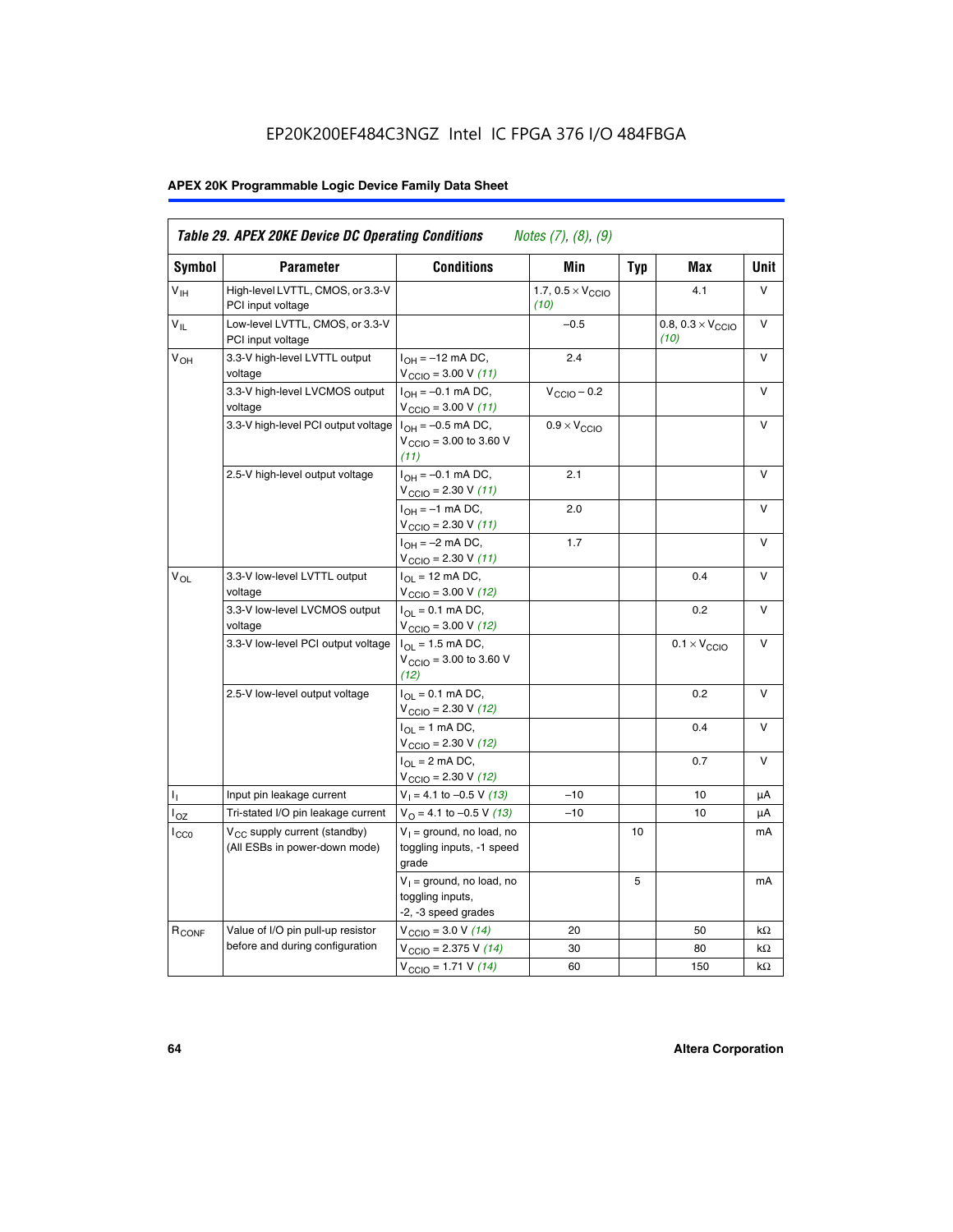**1 For DC Operating Specifications on APEX 20KE I/O standards,** please refer to *Application Note 117 (Using Selectable I/O Standards in Altera Devices).*

| Table 30. APEX 20KE Device Capacitance<br><i>Note</i> (15) |                                             |                                |     |     |      |  |
|------------------------------------------------------------|---------------------------------------------|--------------------------------|-----|-----|------|--|
| Symbol                                                     | <b>Parameter</b>                            | <b>Conditions</b>              | Min | Max | Unit |  |
| $C_{IN}$                                                   | Input capacitance                           | $V_{IN} = 0 V$ , f = 1.0 MHz   |     | 8   | рF   |  |
| $C_{\text{INCLK}}$                                         | Input capacitance on<br>dedicated clock pin | $V_{IN} = 0 V$ , f = 1.0 MHz   |     | 12  | pF   |  |
| $C_{\text{OUT}}$                                           | Output capacitance                          | $V_{OUIT} = 0 V$ , f = 1.0 MHz |     | 8   | рF   |  |

- *Notes to Tables 27 through 30:* (1) See the *Operating Requirements for Altera Devices Data Sheet*.
- (2) Minimum DC input is –0.5 V. During transitions, the inputs may undershoot to –2.0 V or overshoot to 5.75 V for input currents less than 100 mA and periods shorter than 20 ns.
- (3) Numbers in parentheses are for industrial-temperature-range devices.
- (4) Maximum  $V_{CC}$  rise time is 100 ms, and  $V_{CC}$  must rise monotonically.<br>(5) Minimum DC input is -0.5 V. During transitions, the inputs may und
- Minimum DC input is  $-0.5$  V. During transitions, the inputs may undershoot to  $-2.0$  V or overshoot to the voltage shown in the following table based on input duty cycle for input currents less than 100 mA. The overshoot is dependent upon duty cycle of the signal. The DC case is equivalent to 100% duty cycle.

| Vin  | Max. Duty Cycle |
|------|-----------------|
| 4.0V | 100% (DC)       |
| 4.1  | 90%             |
| 4.2  | 50%             |
| 4.3  | 30%             |
| . .  |                 |

- 4.4  $17\%$ <br>4.5  $10\%$
- 10%
- (6) All pins, including dedicated inputs, clock, I/O, and JTAG pins, may be driven before  $V_{\text{CCINT}}$  and  $V_{\text{CCIO}}$  are powered.
- (7) Typical values are for  $T_A = 25^\circ$  C, V<sub>CCINT</sub> = 1.8 V, and V<sub>CCIO</sub> = 1.8 V, 2.5 V or 3.3 V.
- (8) These values are specified under the APEX 20KE device recommended operating conditions, shown in Table 24 on page 60.
- (9) Refer to *Application Note 117 (Using Selectable I/O Standards in Altera Devices)* for the V<sub>IH</sub>, V<sub>IL</sub>, V<sub>OH</sub>, V<sub>OL</sub>, and I<sub>I</sub> parameters when VCCIO = 1.8 V.
- (10) The APEX 20KE input buffers are compatible with 1.8-V, 2.5-V and 3.3-V (LVTTL and LVCMOS) signals. Additionally, the input buffers are 3.3-V PCI compliant. Input buffers also meet specifications for GTL+, CTT, AGP, SSTL-2, SSTL-3, and HSTL.
- (11) The  $I_{OH}$  parameter refers to high-level TTL, PCI, or CMOS output current.
- (12) The I<sub>OL</sub> parameter refers to low-level TTL, PCI, or CMOS output current. This parameter applies to open-drain pins as well as output pins.
- (13) This value is specified for normal device operation. The value may vary during power-up.
- (14) Pin pull-up resistance values will be lower if an external source drives the pin higher than  $V_{CCIO}$ .
- (15) Capacitance is sample-tested only.

Figure 33 shows the relationship between  $V_{\text{CCIO}}$  and  $V_{\text{CCINT}}$  for 3.3-V PCI compliance on APEX 20K devices.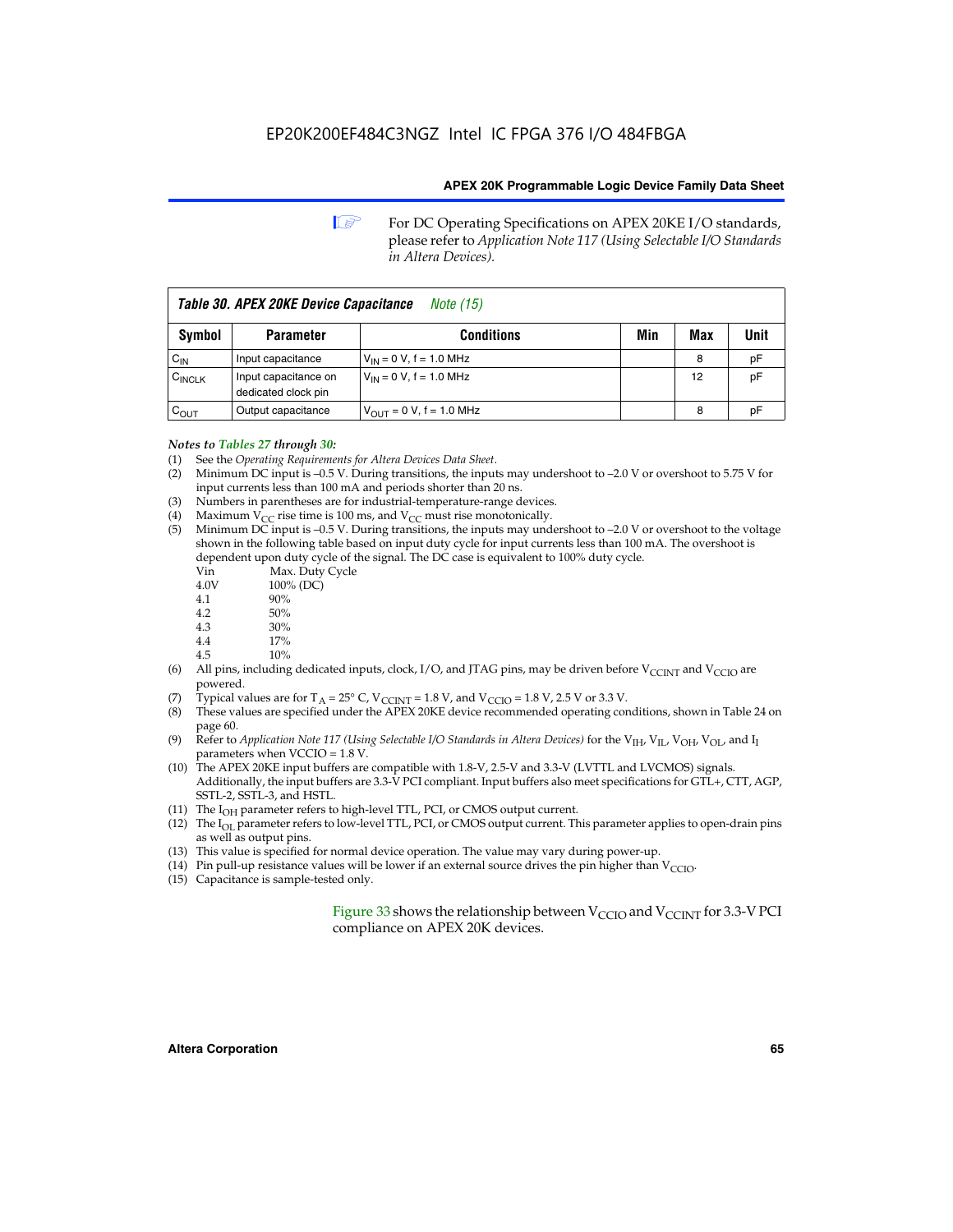

Figure 34 shows the typical output drive characteristics of APEX 20K devices with 3.3-V and 2.5-V V<sub>CCIO</sub>. The output driver is compatible with the 3.3-V *PCI Local Bus Specification, Revision 2.2* (when VCCIO pins are connected to 3.3 V). 5-V tolerant APEX 20K devices in the -1 speed grade are 5-V PCI compliant over all operating conditions.

*Figure 34. Output Drive Characteristics of APEX 20K Device Note (1)*





**66 Altera Corporation**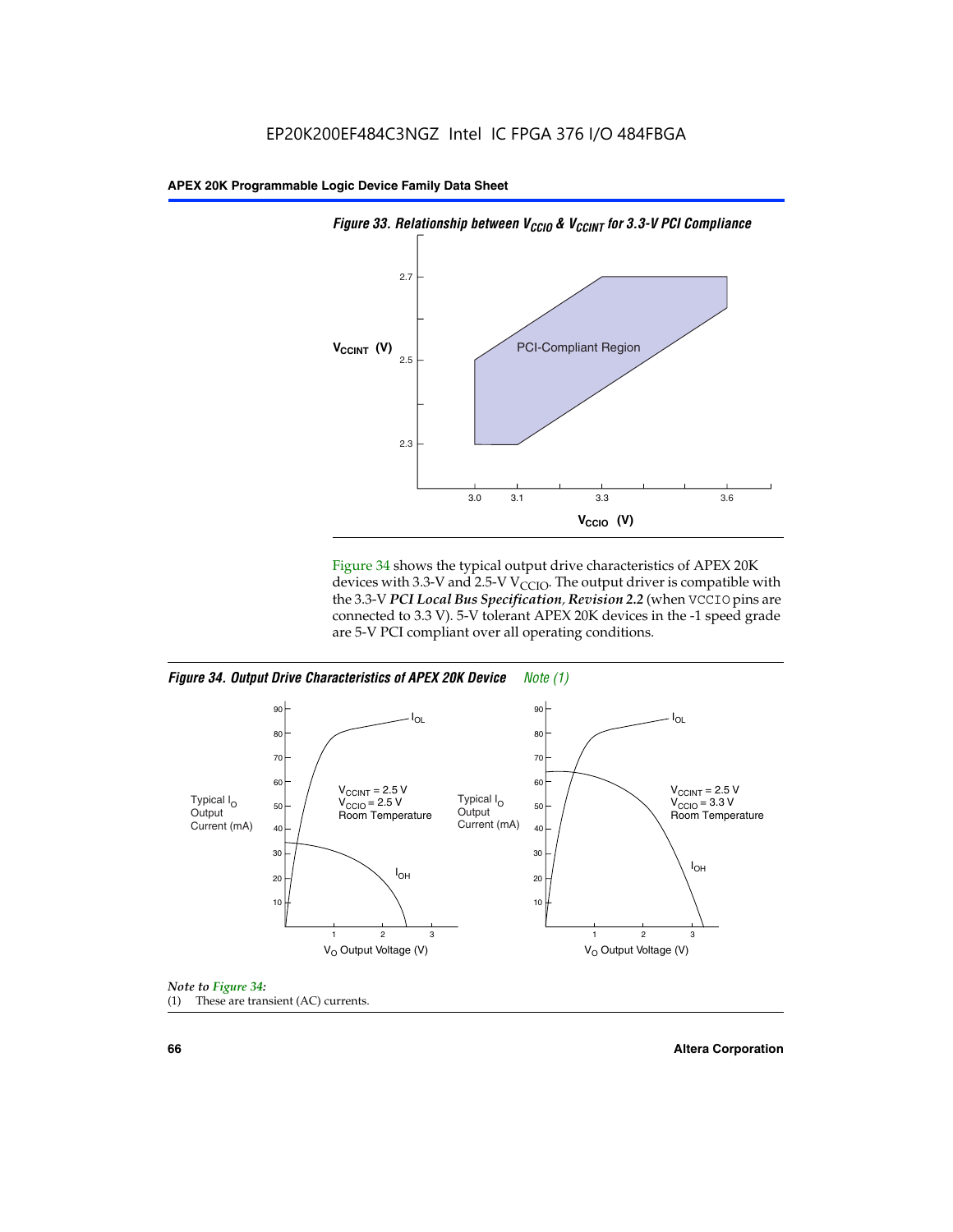

Figure 35 shows the output drive characteristics of APEX 20KE devices.

**Timing Model** The high-performance FastTrack and MegaLAB interconnect routing resources ensure predictable performance, accurate simulation, and accurate timing analysis. This predictable performance contrasts with that of FPGAs, which use a segmented connection scheme and therefore have unpredictable performance.

*Note to Figure 35:* (1) These are transient (AC) currents.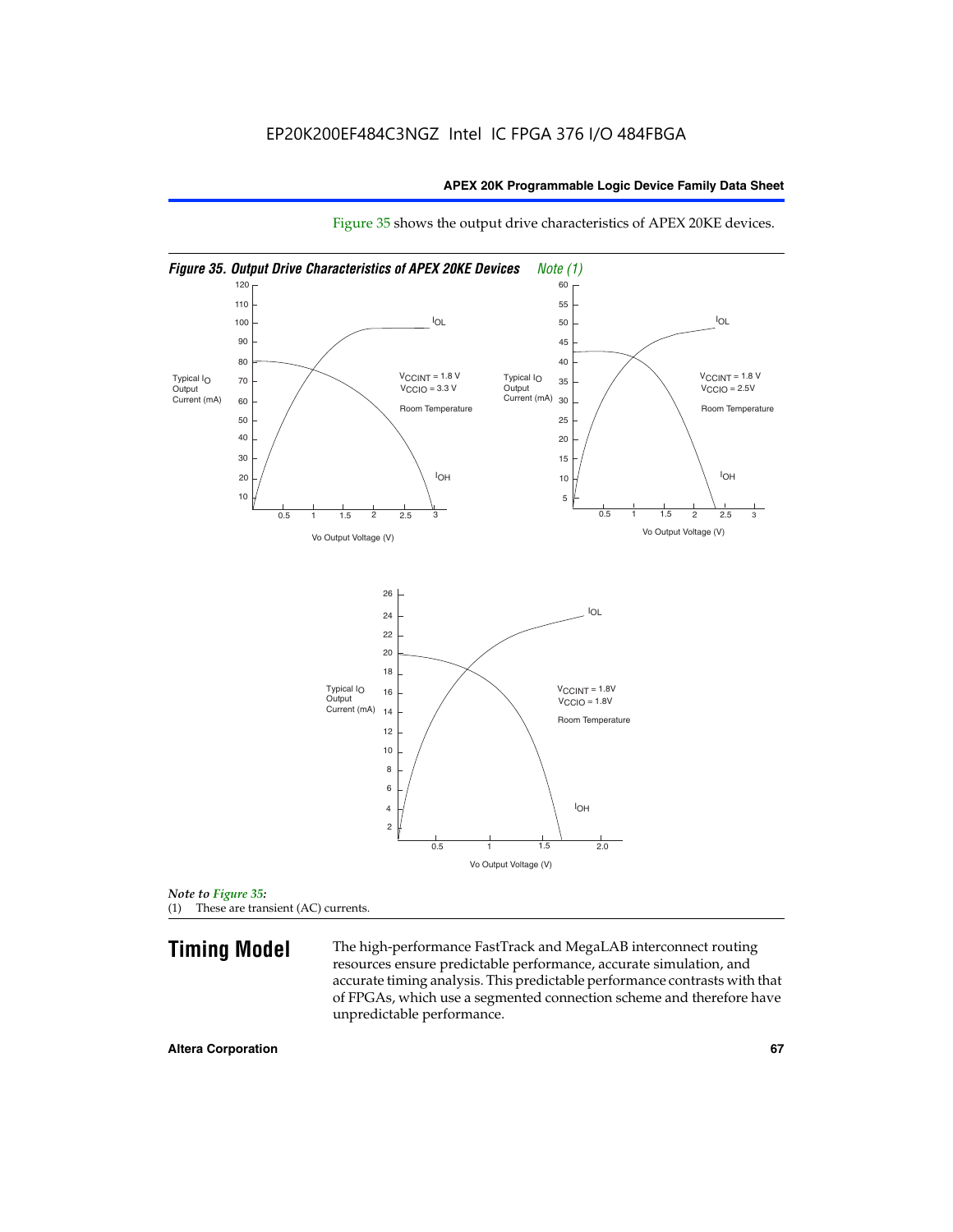All specifications are always representative of worst-case supply voltage and junction temperature conditions. All output-pin-timing specifications are reported for maximum driver strength.

Figure  $36$  shows the  $f_{MAX}$  timing model for APEX 20K devices.



Figure 37 shows the  $f_{MAX}$  timing model for APEX 20KE devices. These parameters can be used to estimate  $f_{MAX}$  for multiple levels of logic. Quartus II software timing analysis should be used for more accurate timing information.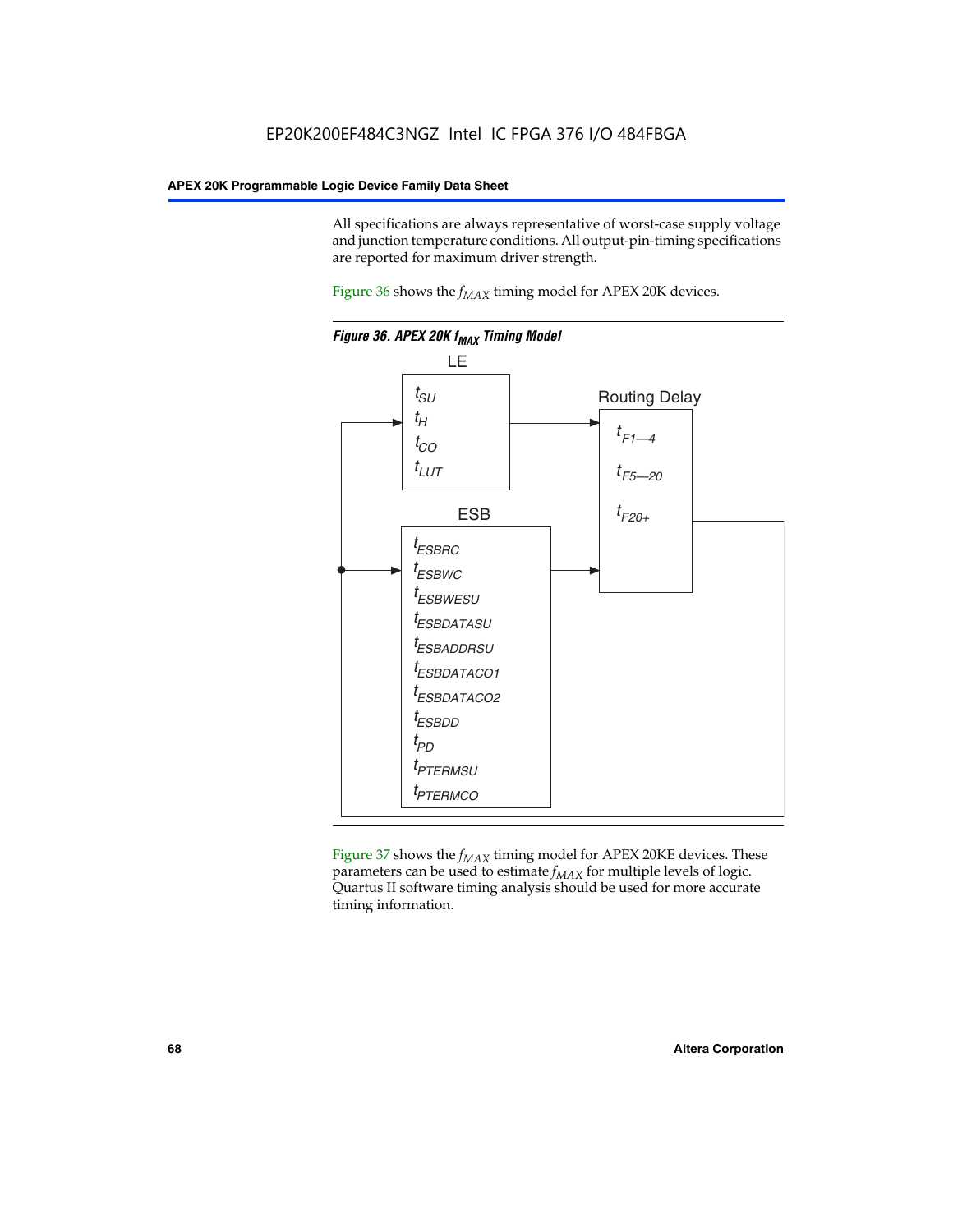

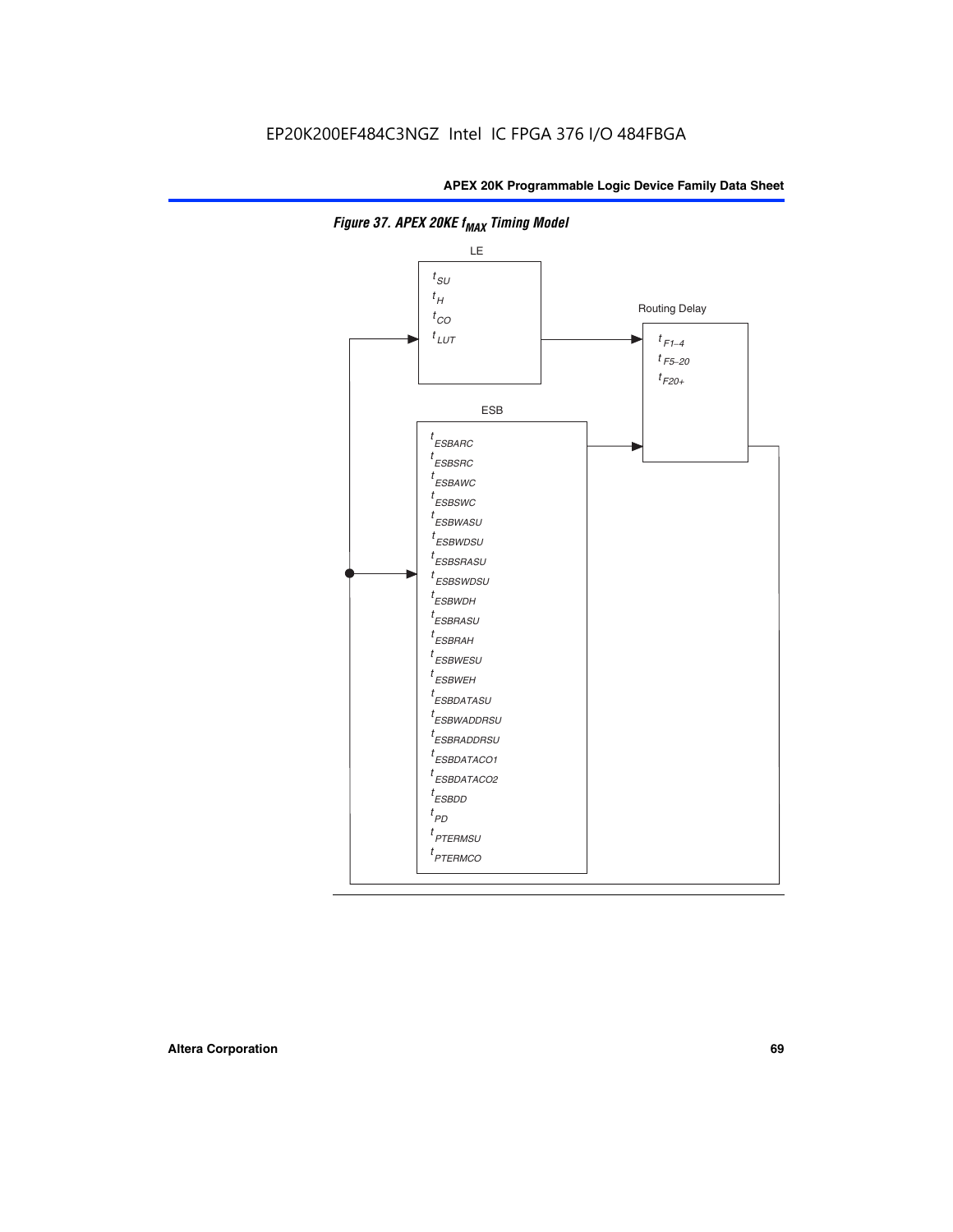Figures 38 and 39 show the asynchronous and synchronous timing waveforms, respectively, for the ESB macroparameters in Table 31.



*Figure 38. ESB Asynchronous Timing Waveforms*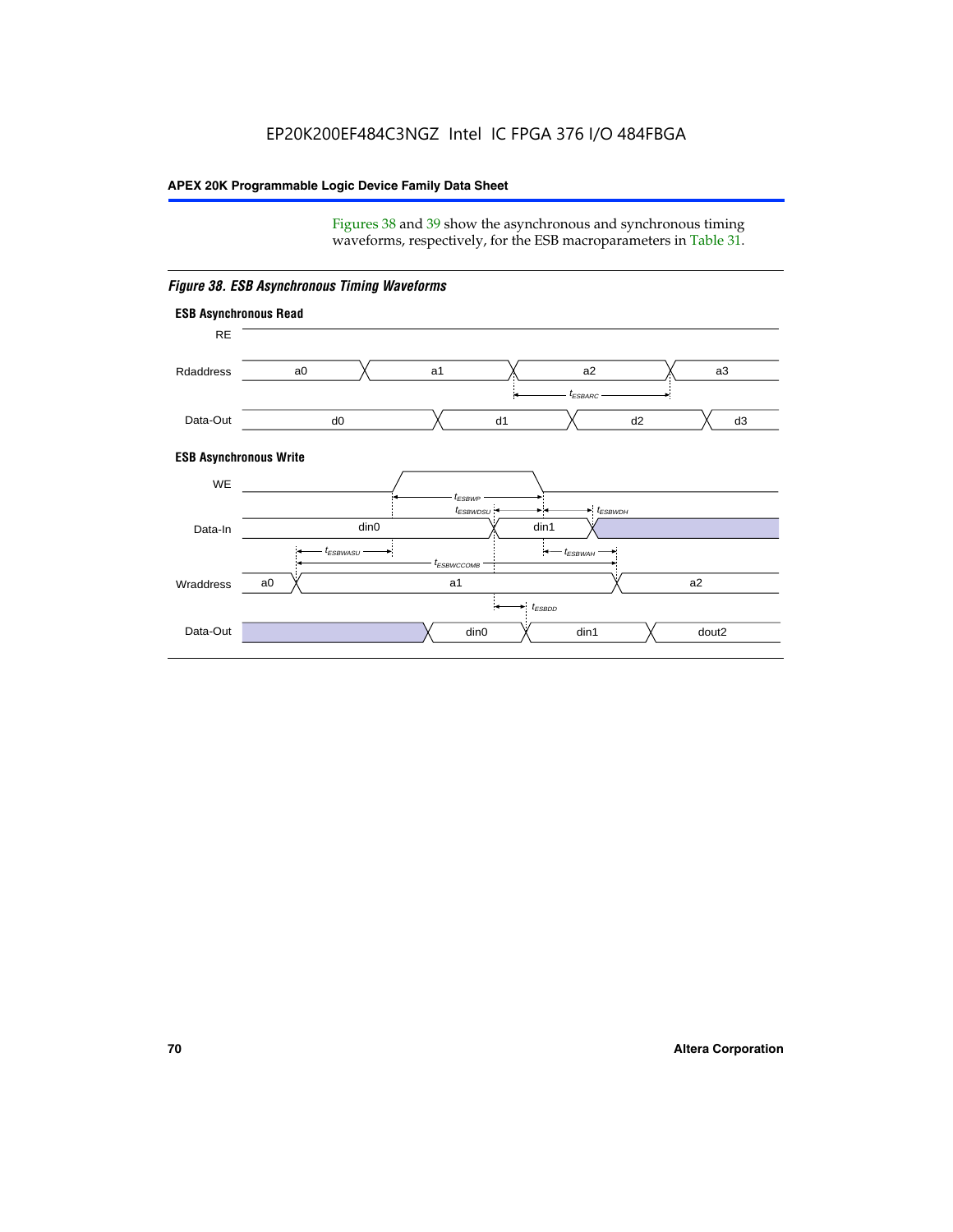# EP20K200EF484C3NGZ Intel IC FPGA 376 I/O 484FBGA

# **APEX 20K Programmable Logic Device Family Data Sheet**



# *Figure 39. ESB Synchronous Timing Waveforms*

# **ESB Synchronous Write (ESB Output Registers Used)**



Figure 40 shows the timing model for bidirectional I/O pin timing.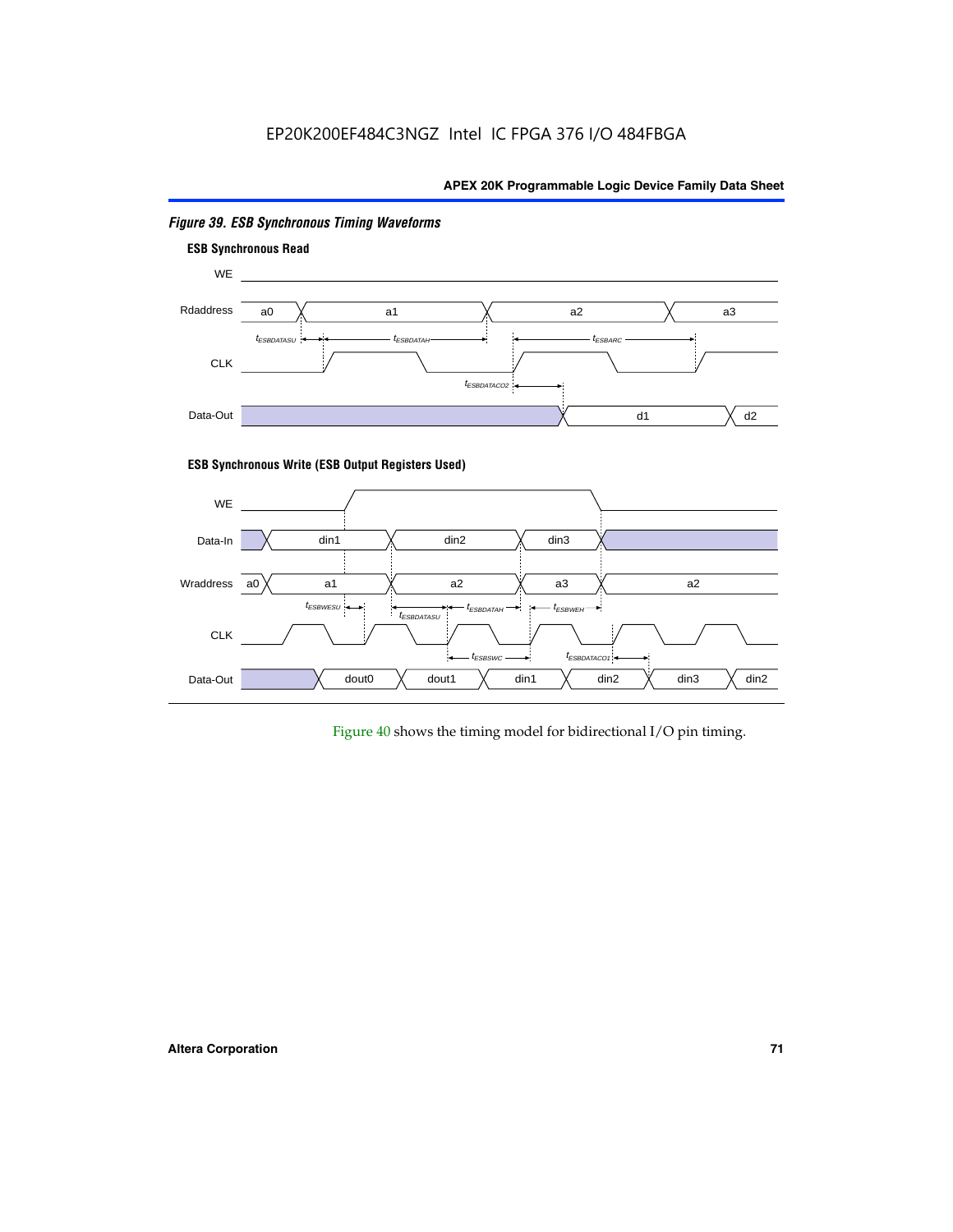

### *Figure 40. Synchronous Bidirectional Pin External Timing*

# *Notes to Figure 40:*

- The output enable and input registers are LE registers in the LAB adjacent to a bidirectional row pin. The output enable register is set with "Output Enable Routing= Signal-Pin" option in the Quartus II software.
- (2) The LAB adjacent input register is set with "Decrease Input Delay to Internal Cells= Off". This maintains a zero hold time for lab adjacent registers while giving a fast, position independent setup time. A faster setup time with zero hold time is possible by setting "Decrease Input Delay to Internal Cells= ON" and moving the input register farther away from the bidirectional pin. The exact position where zero hold occurs with the minimum setup time, varies with device density and speed grade.

Table 31 describes the  $f_{MAX}$  timing parameters shown in Figure 36 on page 68.

| Table 31. APEX 20K f <sub>MAX</sub> Timing Parameters<br>(Part 1 of 2) |                                                                |  |  |  |  |
|------------------------------------------------------------------------|----------------------------------------------------------------|--|--|--|--|
| Symbol                                                                 | <b>Parameter</b>                                               |  |  |  |  |
| $t_{\text{SU}}$                                                        | LE register setup time before clock                            |  |  |  |  |
| $t_H$                                                                  | LE register hold time after clock                              |  |  |  |  |
| $t_{CO}$                                                               | LE register clock-to-output delay                              |  |  |  |  |
| t <sub>LUT</sub>                                                       | LUT delay for data-in                                          |  |  |  |  |
| <sup>t</sup> ESBRC                                                     | ESB Asynchronous read cycle time                               |  |  |  |  |
| <sup>t</sup> ESBWC                                                     | ESB Asynchronous write cycle time                              |  |  |  |  |
| <sup>t</sup> ESBWESU                                                   | ESB WE setup time before clock when using input register       |  |  |  |  |
| <sup>t</sup> ESBDATASU                                                 | ESB data setup time before clock when using input register     |  |  |  |  |
| <sup>t</sup> ESBDATAH                                                  | ESB data hold time after clock when using input register       |  |  |  |  |
| <sup>t</sup> ESBADDRSU                                                 | ESB address setup time before clock when using input registers |  |  |  |  |
| ESBDATACO1                                                             | ESB clock-to-output delay when using output registers          |  |  |  |  |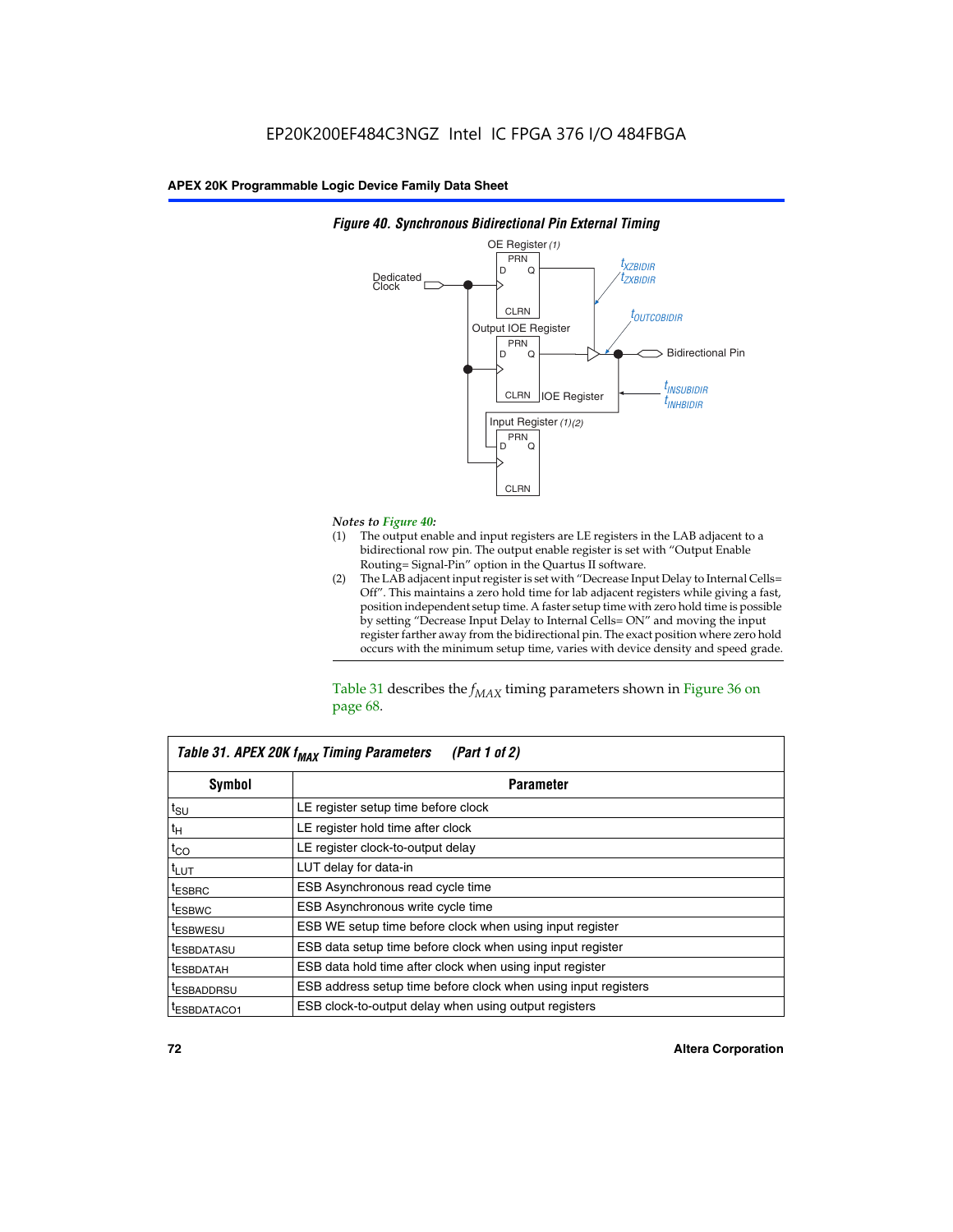| Table 31. APEX 20K f <sub>MAX</sub> Timing Parameters<br>(Part 2 of 2) |                                                    |  |  |  |  |
|------------------------------------------------------------------------|----------------------------------------------------|--|--|--|--|
| Symbol                                                                 | <b>Parameter</b>                                   |  |  |  |  |
| <sup>t</sup> ESBDATACO2                                                | ESB clock-to-output delay without output registers |  |  |  |  |
| <sup>t</sup> ESBDD                                                     | ESB data-in to data-out delay for RAM mode         |  |  |  |  |
| t <sub>PD</sub>                                                        | ESB macrocell input to non-registered output       |  |  |  |  |
| <sup>t</sup> PTERMSU                                                   | ESB macrocell register setup time before clock     |  |  |  |  |
| <sup>t</sup> PTERMCO                                                   | ESB macrocell register clock-to-output delay       |  |  |  |  |
| $t_{F1-4}$                                                             | Fanout delay using local interconnect              |  |  |  |  |
| $t_{F5-20}$                                                            | Fanout delay using MegaLab Interconnect            |  |  |  |  |
| $t_{F20+}$                                                             | Fanout delay using FastTrack Interconnect          |  |  |  |  |
| $t_{CH}$                                                               | Minimum clock high time from clock pin             |  |  |  |  |
| $t_{CL}$                                                               | Minimum clock low time from clock pin              |  |  |  |  |
| $t_{CLRP}$                                                             | LE clear pulse width                               |  |  |  |  |
| t <sub>PREP</sub>                                                      | LE preset pulse width                              |  |  |  |  |
| <sup>t</sup> ESBCH                                                     | Clock high time                                    |  |  |  |  |
| <sup>t</sup> ESBCL                                                     | Clock low time                                     |  |  |  |  |
| <sup>t</sup> ESBWP                                                     | Write pulse width                                  |  |  |  |  |
| <sup>t</sup> ESBRP                                                     | Read pulse width                                   |  |  |  |  |

## Tables 32 and 33 describe APEX 20K external timing parameters.

| Table 32. APEX 20K External Timing Parameters<br>Note (1) |                                                         |  |  |  |  |
|-----------------------------------------------------------|---------------------------------------------------------|--|--|--|--|
| Symbol                                                    | <b>Clock Parameter</b>                                  |  |  |  |  |
| <sup>t</sup> insu                                         | Setup time with global clock at IOE register            |  |  |  |  |
| $t_{\mathsf{INH}}$                                        | Hold time with global clock at IOE register             |  |  |  |  |
| toutco                                                    | Clock-to-output delay with global clock at IOE register |  |  |  |  |

| Table 33. APEX 20K External Bidirectional Timing Parameters<br>Note (1) |                                                                                                |              |  |  |  |
|-------------------------------------------------------------------------|------------------------------------------------------------------------------------------------|--------------|--|--|--|
| Symbol<br><b>Conditions</b><br><b>Parameter</b>                         |                                                                                                |              |  |  |  |
| <sup>I</sup> INSUBIDIR                                                  | Setup time for bidirectional pins with global clock at same-row or same-<br>column LE register |              |  |  |  |
| <sup>t</sup> INHBIDIR                                                   | Hold time for bidirectional pins with global clock at same-row or same-<br>column LE register  |              |  |  |  |
| <sup>t</sup> OUTCOBIDIR                                                 | Clock-to-output delay for bidirectional pins with global clock at IOE<br>register              | $C1 = 10 pF$ |  |  |  |
| <sup>T</sup> XZBIDIR                                                    | Synchronous IOE output buffer disable delay                                                    | $C1 = 10 pF$ |  |  |  |
| <sup>I</sup> ZXBIDIR                                                    | Synchronous IOE output buffer enable delay, slow slew rate $=$ off                             | $C1 = 10 pF$ |  |  |  |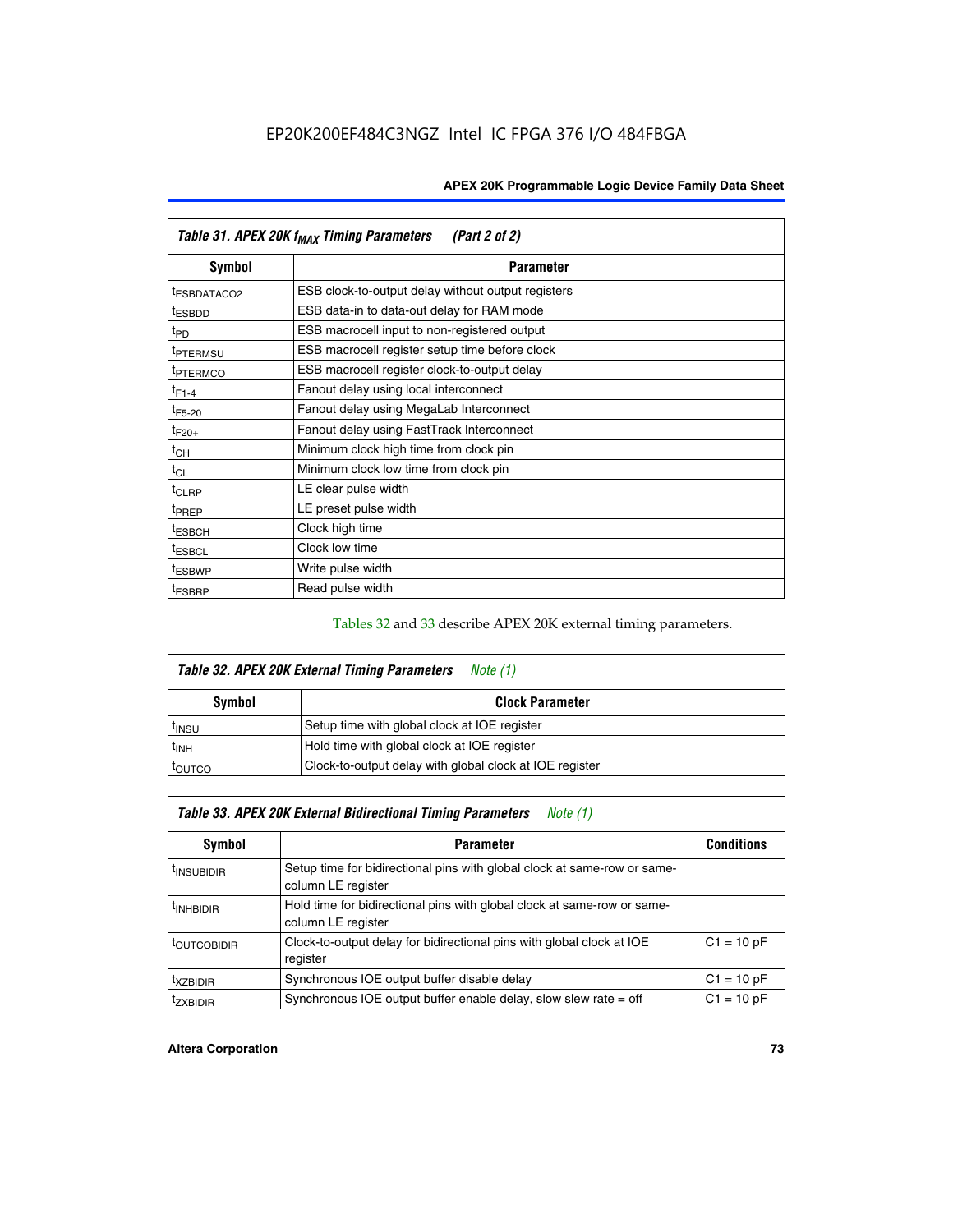$\mathbf{r}$ 

#### *Note to Tables 32 and 33:*

(1) These timing parameters are sample-tested only.

Tables 34 through 37 show APEX 20KE LE, ESB, routing, and functional timing microparameters for the  $f_{MAX}$  timing model.

| <b>Table 34. APEX 20KE LE Timing Microparameters</b> |                                     |  |  |  |
|------------------------------------------------------|-------------------------------------|--|--|--|
| Symbol<br><b>Parameter</b>                           |                                     |  |  |  |
| t <sub>SU</sub>                                      | LE register setup time before clock |  |  |  |
| $t_H$                                                | LE register hold time after clock   |  |  |  |
| $t_{CO}$                                             | LE register clock-to-output delay   |  |  |  |
|                                                      | LUT delay for data-in to data-out   |  |  |  |

| Table 35. APEX 20KE ESB Timing Microparameters |                                                                        |  |  |  |
|------------------------------------------------|------------------------------------------------------------------------|--|--|--|
| Symbol                                         | <b>Parameter</b>                                                       |  |  |  |
| t <sub>ESBARC</sub>                            | ESB Asynchronous read cycle time                                       |  |  |  |
| <sup>t</sup> ESBSRC                            | <b>ESB Synchronous read cycle time</b>                                 |  |  |  |
| t <sub>ESBAWC</sub>                            | ESB Asynchronous write cycle time                                      |  |  |  |
| t <sub>ESBSWC</sub>                            | ESB Synchronous write cycle time                                       |  |  |  |
| tESBWASU                                       | ESB write address setup time with respect to WE                        |  |  |  |
| <sup>t</sup> ESBWAH                            | ESB write address hold time with respect to WE                         |  |  |  |
| t <sub>ESBWDSU</sub>                           | ESB data setup time with respect to WE                                 |  |  |  |
| <sup>t</sup> ESBWDH                            | ESB data hold time with respect to WE                                  |  |  |  |
| tESBRASU                                       | ESB read address setup time with respect to RE                         |  |  |  |
| t <sub>ESBRAH</sub>                            | ESB read address hold time with respect to RE                          |  |  |  |
| <sup>t</sup> ESBWESU                           | ESB WE setup time before clock when using input register               |  |  |  |
| <sup>t</sup> ESBWEH                            | ESB WE hold time after clock when using input register                 |  |  |  |
| <sup>t</sup> ESBDATASU                         | ESB data setup time before clock when using input register             |  |  |  |
| t <sub>ESBDATAH</sub>                          | ESB data hold time after clock when using input register               |  |  |  |
| <sup>t</sup> ESBWADDRSU                        | ESB write address setup time before clock when using input             |  |  |  |
|                                                | registers                                                              |  |  |  |
| tESBRADDRSU                                    | ESB read address setup time before clock when using input<br>registers |  |  |  |
| t <sub>ESBDATACO1</sub>                        | ESB clock-to-output delay when using output registers                  |  |  |  |
| t <sub>ESBDATACO2</sub>                        | ESB clock-to-output delay without output registers                     |  |  |  |
| $t_{ESBDD}$                                    | ESB data-in to data-out delay for RAM mode                             |  |  |  |
| $t_{PD}$                                       | ESB Macrocell input to non-registered output                           |  |  |  |
| t <sub>PTERMSU</sub>                           | ESB Macrocell register setup time before clock                         |  |  |  |
| t <sub>PTERMCO</sub>                           | ESB Macrocell register clock-to-output delay                           |  |  |  |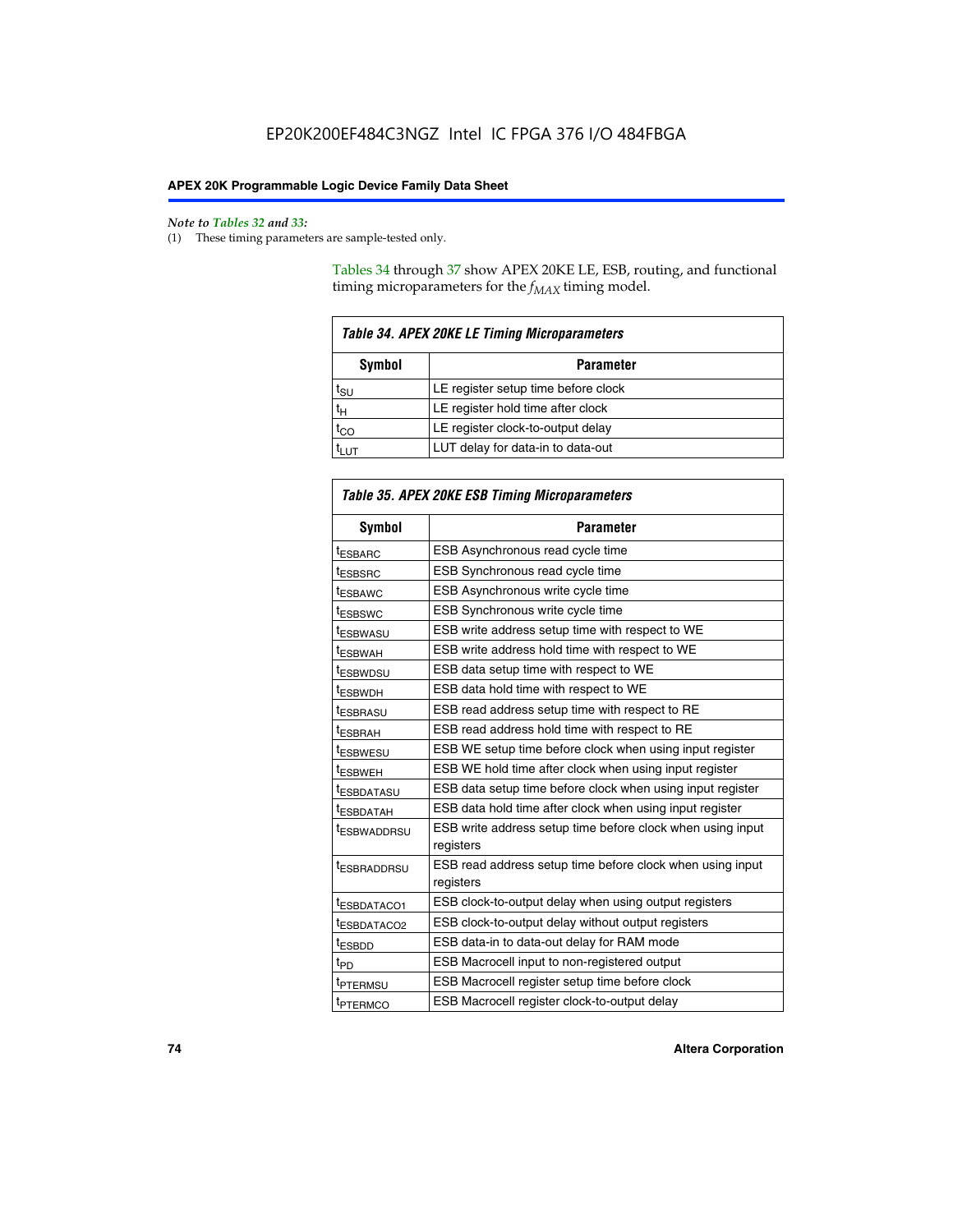| Table 36. APEX 20KE Routing Timing Microparameters<br>Note (1) |                                                    |  |  |  |
|----------------------------------------------------------------|----------------------------------------------------|--|--|--|
| Symbol<br><b>Parameter</b>                                     |                                                    |  |  |  |
| $t_{F1-4}$                                                     | Fanout delay using Local Interconnect              |  |  |  |
| $t_{F5-20}$                                                    | Fanout delay estimate using MegaLab Interconnect   |  |  |  |
| t <sub>F20+</sub>                                              | Fanout delay estimate using FastTrack Interconnect |  |  |  |

#### *Note to Table 36:*

(1) These parameters are worst-case values for typical applications. Post-compilation timing simulation and timing analysis are required to determine actual worst-case performance.

| Symbol        | <b>Parameter</b>                       |  |  |  |  |  |
|---------------|----------------------------------------|--|--|--|--|--|
| <b>TCH</b>    | Minimum clock high time from clock pin |  |  |  |  |  |
| <b>TCL</b>    | Minimum clock low time from clock pin  |  |  |  |  |  |
| <b>TCLRP</b>  | LE clear Pulse Width                   |  |  |  |  |  |
| <b>TPREP</b>  | LE preset pulse width                  |  |  |  |  |  |
| <b>TESBCH</b> | Clock high time for ESB                |  |  |  |  |  |
| <b>TESBCL</b> | Clock low time for ESB                 |  |  |  |  |  |
| <b>TESBWP</b> | Write pulse width                      |  |  |  |  |  |
| <b>TESBRP</b> | Read pulse width                       |  |  |  |  |  |

### *Table 37. APEX 20KE Functional Timing Microparameters*

Tables 38 and 39 describe the APEX 20KE external timing parameters.

| Table 38. APEX 20KE External Timing Parameters<br><i>Note</i> $(1)$ |                                                                                |              |  |  |  |  |
|---------------------------------------------------------------------|--------------------------------------------------------------------------------|--------------|--|--|--|--|
| <b>Clock Parameter</b><br><b>Conditions</b><br>Symbol               |                                                                                |              |  |  |  |  |
| <sup>t</sup> insu                                                   | Setup time with global clock at IOE input register                             |              |  |  |  |  |
| $t_{\text{INH}}$                                                    | Hold time with global clock at IOE input register                              |              |  |  |  |  |
| t <sub>outco</sub>                                                  | Clock-to-output delay with global clock at IOE output register<br>$C1 = 10 pF$ |              |  |  |  |  |
| <sup>t</sup> INSUPLL                                                | Setup time with PLL clock at IOE input register                                |              |  |  |  |  |
| <sup>t</sup> INHPLL                                                 | Hold time with PLL clock at IOE input register                                 |              |  |  |  |  |
| <b><i>LOUTCOPLL</i></b>                                             | Clock-to-output delay with PLL clock at IOE output register                    | $C1 = 10 pF$ |  |  |  |  |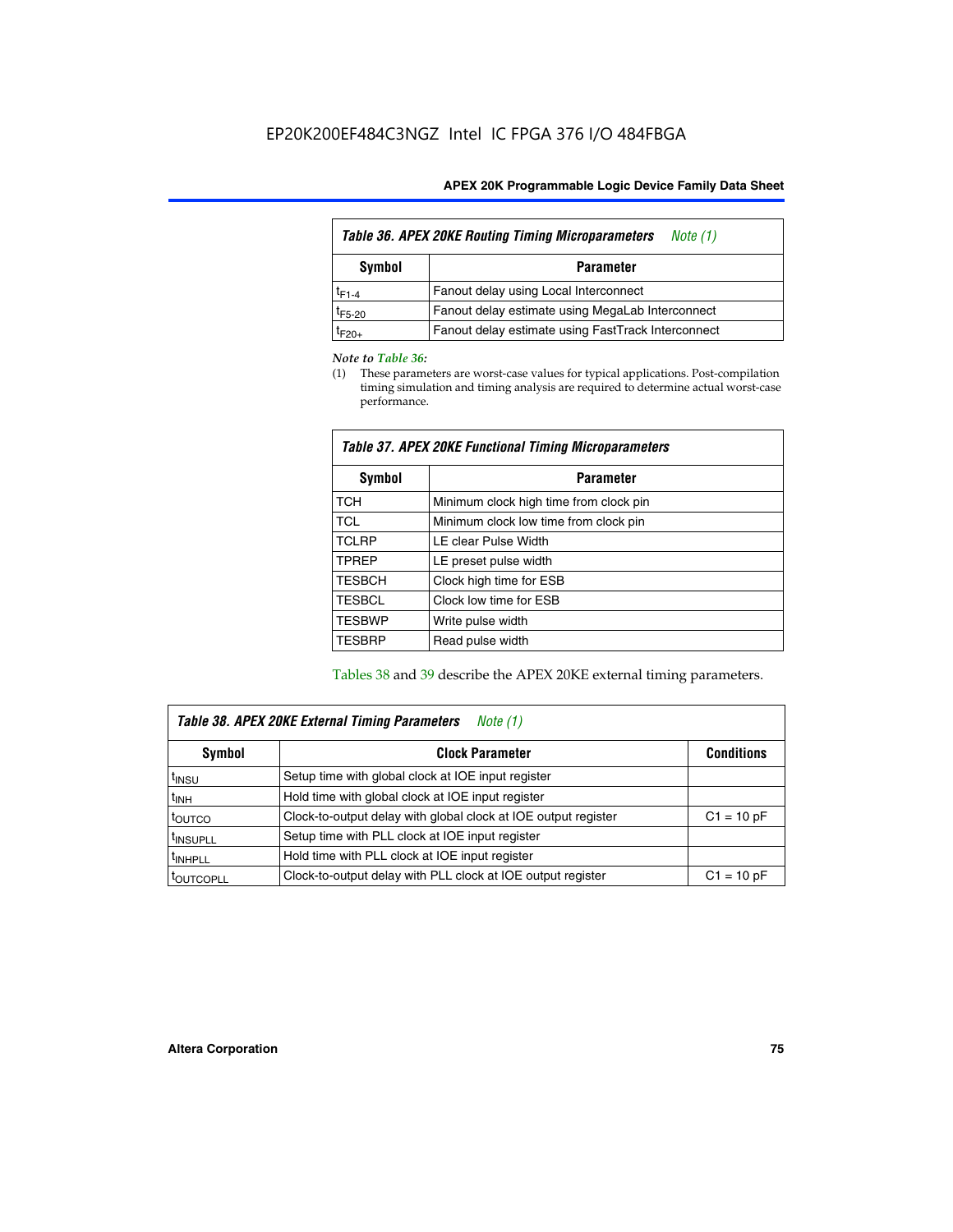| <b>Table 39. APEX 20KE External Bidirectional Timing Parameters</b><br>Note (1) |                                                                                                          |                   |  |  |  |  |
|---------------------------------------------------------------------------------|----------------------------------------------------------------------------------------------------------|-------------------|--|--|--|--|
| Symbol                                                                          | <b>Parameter</b>                                                                                         | <b>Conditions</b> |  |  |  |  |
| <sup>t</sup> INSUBIDIR                                                          | Setup time for bidirectional pins with global clock at LAB adjacent Input<br>Register                    |                   |  |  |  |  |
| <sup>t</sup> INHBIDIR                                                           | Hold time for bidirectional pins with global clock at LAB adjacent Input<br>Register                     |                   |  |  |  |  |
| <sup>t</sup> OUTCOBIDIR                                                         | $C1 = 10 pF$<br>Clock-to-output delay for bidirectional pins with global clock at IOE output<br>register |                   |  |  |  |  |
| <sup>t</sup> xzbidir                                                            | $C1 = 10 pF$<br>Synchronous Output Enable Register to output buffer disable delay                        |                   |  |  |  |  |
| <sup>t</sup> zxbidir                                                            | Synchronous Output Enable Register output buffer enable delay<br>$C1 = 10 pF$                            |                   |  |  |  |  |
| <sup>I</sup> INSUBIDIRPLL                                                       | Setup time for bidirectional pins with PLL clock at LAB adjacent Input<br>Register                       |                   |  |  |  |  |
| <sup>t</sup> INHBIDIRPLL                                                        | Hold time for bidirectional pins with PLL clock at LAB adjacent Input<br>Register                        |                   |  |  |  |  |
| <sup>t</sup> OUTCOBIDIRPLL                                                      | Clock-to-output delay for bidirectional pins with PLL clock at IOE output<br>register                    | $C1 = 10 pF$      |  |  |  |  |
| <sup>t</sup> XZBIDIRPLL                                                         | Synchronous Output Enable Register to output buffer disable delay with<br><b>PLL</b>                     | $C1 = 10 pF$      |  |  |  |  |
| <sup>I</sup> ZXBIDIRPLL                                                         | Synchronous Output Enable Register output buffer enable delay with PLL                                   | $C1 = 10 pF$      |  |  |  |  |

*Note to Tables 38 and 39:*

(1) These timing parameters are sample-tested only.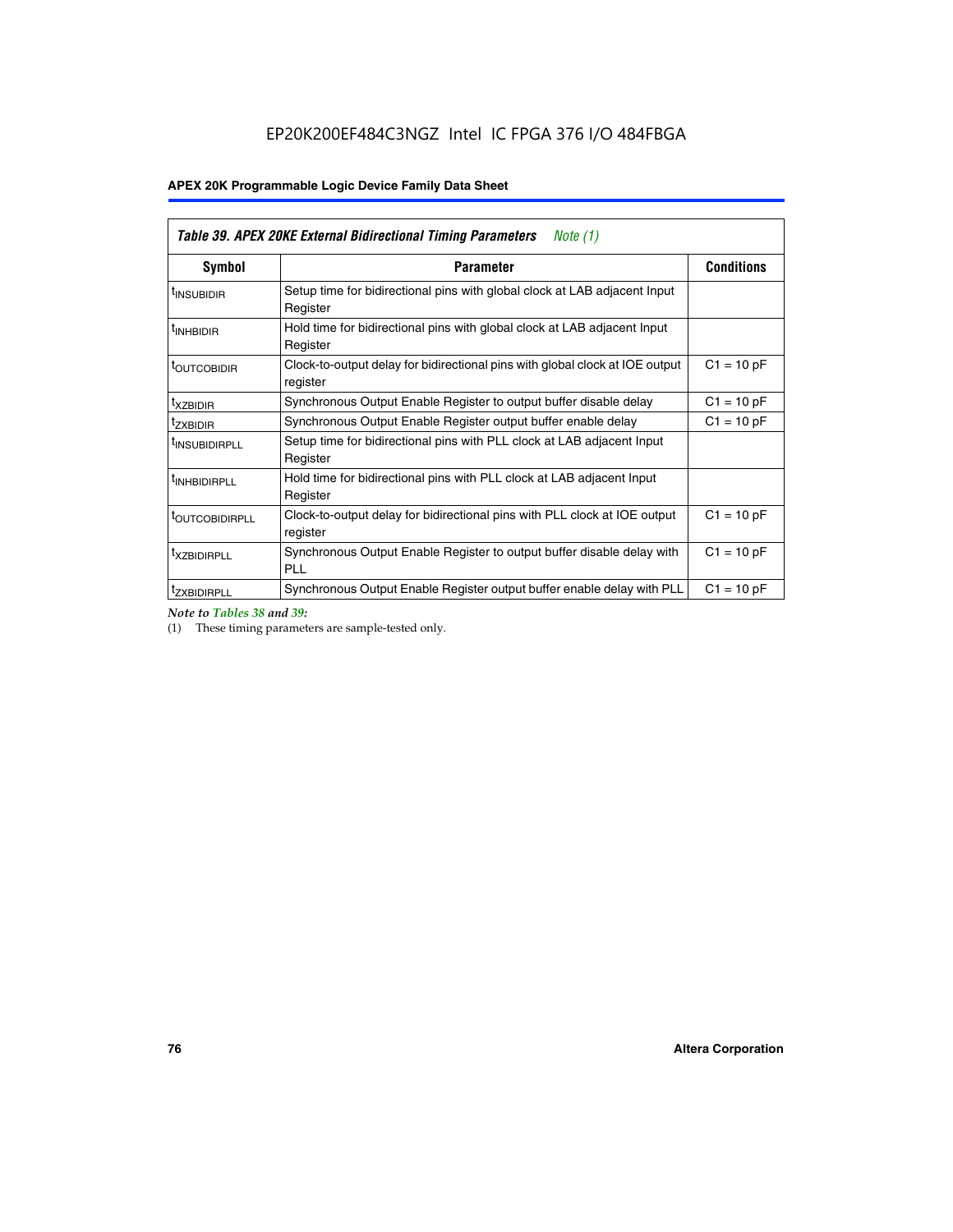Tables 40 through 42 show the **f<sub>MAX</sub>** timing parameters for EP20K100, EP20K200, and EP20K400 APEX 20K devices.

| Table 40. EP20K100 f <sub>MAX</sub> Timing Parameters |                |     |                |     |                |     |              |
|-------------------------------------------------------|----------------|-----|----------------|-----|----------------|-----|--------------|
| <b>Symbol</b>                                         | -1 Speed Grade |     | -2 Speed Grade |     | -3 Speed Grade |     | <b>Units</b> |
|                                                       | Min            | Max | Min            | Max | Min            | Max |              |
| t <sub>su</sub>                                       | 0.5            |     | 0.6            |     | 0.8            |     | ns           |
| $t_H$                                                 | 0.7            |     | 0.8            |     | 1.0            |     | ns           |
| $t_{CO}$                                              |                | 0.3 |                | 0.4 |                | 0.5 | ns           |
| $t_{LUT}$                                             |                | 0.8 |                | 1.0 |                | 1.3 | ns           |
| t <sub>ESBRC</sub>                                    |                | 1.7 |                | 2.1 |                | 2.4 | ns           |
| <sup>t</sup> ESBWC                                    |                | 5.7 |                | 6.9 |                | 8.1 | ns           |
| <sup>t</sup> ESBWESU                                  | 3.3            |     | 3.9            |     | 4.6            |     | ns           |
| <sup>t</sup> ESBDATASU                                | 2.2            |     | 2.7            |     | 3.1            |     | ns           |
| <sup>t</sup> ESBDATAH                                 | 0.6            |     | 0.8            |     | 0.9            |     | ns           |
| t <sub>ESBADDRSU</sub>                                | 2.4            |     | 2.9            |     | 3.3            |     | ns           |
| <sup>t</sup> ESBDATACO1                               |                | 1.3 |                | 1.6 |                | 1.8 | ns           |
| t <sub>ESBDATACO2</sub>                               |                | 2.6 |                | 3.1 |                | 3.6 | ns           |
| t <sub>ESBDD</sub>                                    |                | 2.5 |                | 3.3 |                | 3.6 | ns           |
| t <sub>PD</sub>                                       |                | 2.5 |                | 3.0 |                | 3.6 | ns           |
| <sup>t</sup> PTERMSU                                  | 2.3            |     | 2.6            |     | 3.2            |     | ns           |
| t <sub>PTERMCO</sub>                                  |                | 1.5 |                | 1.8 |                | 2.1 | ns           |
| $t_{F1-4}$                                            |                | 0.5 |                | 0.6 |                | 0.7 | ns           |
| $t_{F5-20}$                                           |                | 1.6 |                | 1.7 |                | 1.8 | ns           |
| $t_{F20+}$                                            |                | 2.2 |                | 2.2 |                | 2.3 | ns           |
| $t_{\mathsf{CH}}$                                     | 2.0            |     | 2.5            |     | 3.0            |     | ns           |
| $t_{CL}$                                              | 2.0            |     | 2.5            |     | 3.0            |     | ns           |
| t <sub>CLRP</sub>                                     | 0.3            |     | 0.4            |     | 0.4            |     | ns           |
| t <sub>PREP</sub>                                     | 0.5            |     | 0.5            |     | 0.5            |     | ns           |
| <sup>t</sup> ESBCH                                    | 2.0            |     | 2.5            |     | 3.0            |     | ns           |
| <b><i>LESBCL</i></b>                                  | 2.0            |     | 2.5            |     | 3.0            |     | ns           |
| t <sub>ESBWP</sub>                                    | 1.6            |     | 1.9            |     | 2.2            |     | ns           |
| t <sub>ESBRP</sub>                                    | 1.0            |     | 1.3            |     | 1.4            |     | ns           |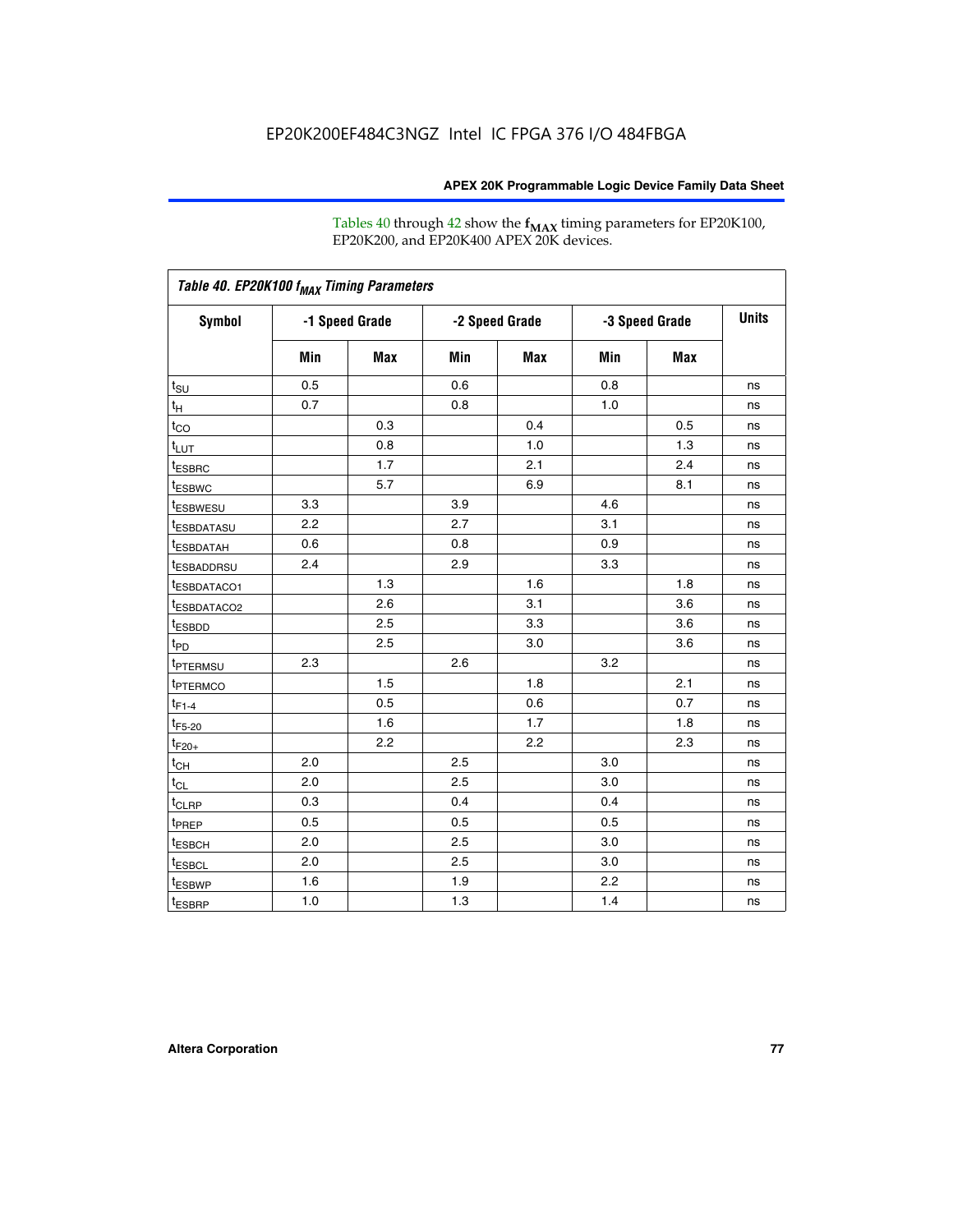| Table 41. EP20K200 f <sub>MAX</sub> Timing Parameters |                |     |                |            |                |     |              |
|-------------------------------------------------------|----------------|-----|----------------|------------|----------------|-----|--------------|
| <b>Symbol</b>                                         | -1 Speed Grade |     | -2 Speed Grade |            | -3 Speed Grade |     | <b>Units</b> |
|                                                       | Min            | Max | Min            | <b>Max</b> | Min            | Max |              |
| $t_{\text{SU}}$                                       | 0.5            |     | 0.6            |            | 0.8            |     | ns           |
| $t_H$                                                 | 0.7            |     | 0.8            |            | 1.0            |     | ns           |
| $t_{CO}$                                              |                | 0.3 |                | 0.4        |                | 0.5 | ns           |
| $t_{LUT}$                                             |                | 0.8 |                | 1.0        |                | 1.3 | ns           |
| t <sub>ESBRC</sub>                                    |                | 1.7 |                | 2.1        |                | 2.4 | ns           |
| t <sub>ESBWC</sub>                                    |                | 5.7 |                | 6.9        |                | 8.1 | ns           |
| t <sub>ESBWESU</sub>                                  | 3.3            |     | 3.9            |            | 4.6            |     | ns           |
| t <sub>esbdatasu</sub>                                | 2.2            |     | 2.7            |            | 3.1            |     | ns           |
| t <sub>ESBDATAH</sub>                                 | 0.6            |     | 0.8            |            | 0.9            |     | ns           |
| t <sub>ESBADDRSU</sub>                                | 2.4            |     | 2.9            |            | 3.3            |     | ns           |
| <u>t<sub>ESBDATACO1</sub></u>                         |                | 1.3 |                | 1.6        |                | 1.8 | ns           |
| <sup>t</sup> ESBDATACO2                               |                | 2.6 |                | 3.1        |                | 3.6 | ns           |
| t <sub>ESBDD</sub>                                    |                | 2.5 |                | 3.3        |                | 3.6 | ns           |
| t <sub>PD</sub>                                       |                | 2.5 |                | 3.0        |                | 3.6 | ns           |
| t <sub>PTERMSU</sub>                                  | 2.3            |     | 2.7            |            | 3.2            |     | ns           |
| t <sub>PTERMCO</sub>                                  |                | 1.5 |                | 1.8        |                | 2.1 | ns           |
| $t_{F1-4}$                                            |                | 0.5 |                | 0.6        |                | 0.7 | ns           |
| $t_{F5-20}$                                           |                | 1.6 |                | 1.7        |                | 1.8 | ns           |
| $t_{F20+}$                                            |                | 2.2 |                | 2.2        |                | 2.3 | ns           |
| $\textnormal{t}_{\textnormal{CH}}$                    | 2.0            |     | 2.5            |            | 3.0            |     | ns           |
| $t_{CL}$                                              | 2.0            |     | 2.5            |            | 3.0            |     | ns           |
| t <sub>CLRP</sub>                                     | 0.3            |     | 0.4            |            | 0.4            |     | ns           |
| t <sub>PREP</sub>                                     | 0.4            |     | 0.5            |            | 0.5            |     | ns           |
| t <sub>ESBCH</sub>                                    | 2.0            |     | 2.5            |            | 3.0            |     | ns           |
| t <sub>ESBCL</sub>                                    | 2.0            |     | 2.5            |            | 3.0            |     | ns           |
| t <sub>ESBWP</sub>                                    | 1.6            |     | 1.9            |            | 2.2            |     | ns           |
| t <sub>ESBRP</sub>                                    | 1.0            |     | 1.3            |            | 1.4            |     | ns           |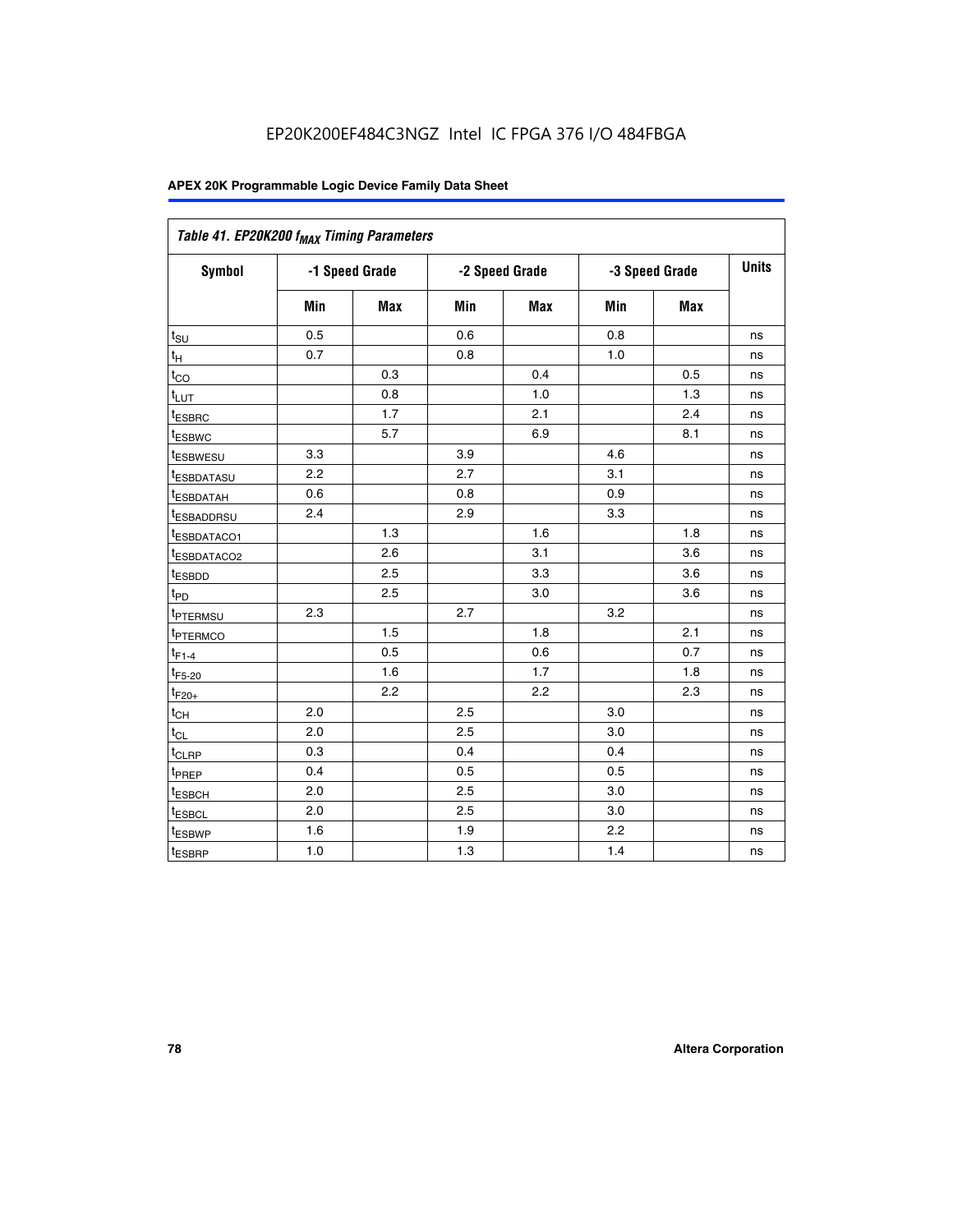|                         | Table 42. EP20K400 f <sub>MAX</sub> Timing Parameters |                |     |                |     |                |              |  |  |  |  |
|-------------------------|-------------------------------------------------------|----------------|-----|----------------|-----|----------------|--------------|--|--|--|--|
| <b>Symbol</b>           |                                                       | -1 Speed Grade |     | -2 Speed Grade |     | -3 Speed Grade | <b>Units</b> |  |  |  |  |
|                         | Min                                                   | <b>Max</b>     | Min | Max            | Min | <b>Max</b>     |              |  |  |  |  |
| $t_{\text{SU}}$         | 0.1                                                   |                | 0.3 |                | 0.6 |                | ns           |  |  |  |  |
| $t_{\mathsf{H}}$        | 0.5                                                   |                | 0.8 |                | 0.9 |                | ns           |  |  |  |  |
| $t_{CO}$                |                                                       | 0.1            |     | 0.4            |     | 0.6            | ns           |  |  |  |  |
| t <sub>LUT</sub>        |                                                       | 1.0            |     | 1.2            |     | 1.4            | ns           |  |  |  |  |
| <sup>t</sup> ESBRC      |                                                       | 1.7            |     | 2.1            |     | 2.4            | ns           |  |  |  |  |
| t <sub>ESBWC</sub>      |                                                       | 5.7            |     | 6.9            |     | 8.1            | ns           |  |  |  |  |
| t <sub>ESBWESU</sub>    | 3.3                                                   |                | 3.9 |                | 4.6 |                | ns           |  |  |  |  |
| <sup>t</sup> ESBDATASU  | 2.2                                                   |                | 2.7 |                | 3.1 |                | ns           |  |  |  |  |
| <sup>t</sup> ESBDATAH   | 0.6                                                   |                | 0.8 |                | 0.9 |                | ns           |  |  |  |  |
| <sup>t</sup> ESBADDRSU  | 2.4                                                   |                | 2.9 |                | 3.3 |                | ns           |  |  |  |  |
| IESBDATACO1             |                                                       | 1.3            |     | 1.6            |     | 1.8            | ns           |  |  |  |  |
| <sup>t</sup> ESBDATACO2 |                                                       | 2.5            |     | 3.1            |     | 3.6            | ns           |  |  |  |  |
| t <sub>ESBDD</sub>      |                                                       | 2.5            |     | 3.3            |     | 3.6            | ns           |  |  |  |  |
| $t_{PD}$                |                                                       | 2.5            |     | 3.1            |     | 3.6            | ns           |  |  |  |  |
| t <sub>PTERMSU</sub>    | 1.7                                                   |                | 2.1 |                | 2.4 |                | ns           |  |  |  |  |
| t <sub>PTERMCO</sub>    |                                                       | 1.0            |     | 1.2            |     | 1.4            | ns           |  |  |  |  |
| $t_{F1-4}$              |                                                       | 0.4            |     | 0.5            |     | 0.6            | ns           |  |  |  |  |
| $t_{F5-20}$             |                                                       | 2.6            |     | 2.8            |     | 2.9            | ns           |  |  |  |  |
| $t_{F20+}$              |                                                       | 3.7            |     | 3.8            |     | 3.9            | ns           |  |  |  |  |
| $t_{CH}$                | 2.0                                                   |                | 2.5 |                | 3.0 |                | ns           |  |  |  |  |
| $t_{CL}$                | 2.0                                                   |                | 2.5 |                | 3.0 |                | ns           |  |  |  |  |
| t <sub>CLRP</sub>       | 0.5                                                   |                | 0.6 |                | 0.8 |                | ns           |  |  |  |  |
| t <sub>PREP</sub>       | 0.5                                                   |                | 0.5 |                | 0.5 |                | ns           |  |  |  |  |
| t <sub>ESBCH</sub>      | 2.0                                                   |                | 2.5 |                | 3.0 |                | ns           |  |  |  |  |
| t <sub>ESBCL</sub>      | 2.0                                                   |                | 2.5 |                | 3.0 |                | ns           |  |  |  |  |
| t <sub>ESBWP</sub>      | 1.5                                                   |                | 1.9 |                | 2.2 |                | ns           |  |  |  |  |
| t <sub>ESBRP</sub>      | 1.0                                                   |                | 1.2 |                | 1.4 |                | ns           |  |  |  |  |

Tables 43 through 48 show the I/O external and external bidirectional timing parameter values for EP20K100, EP20K200, and EP20K400 APEX 20K devices.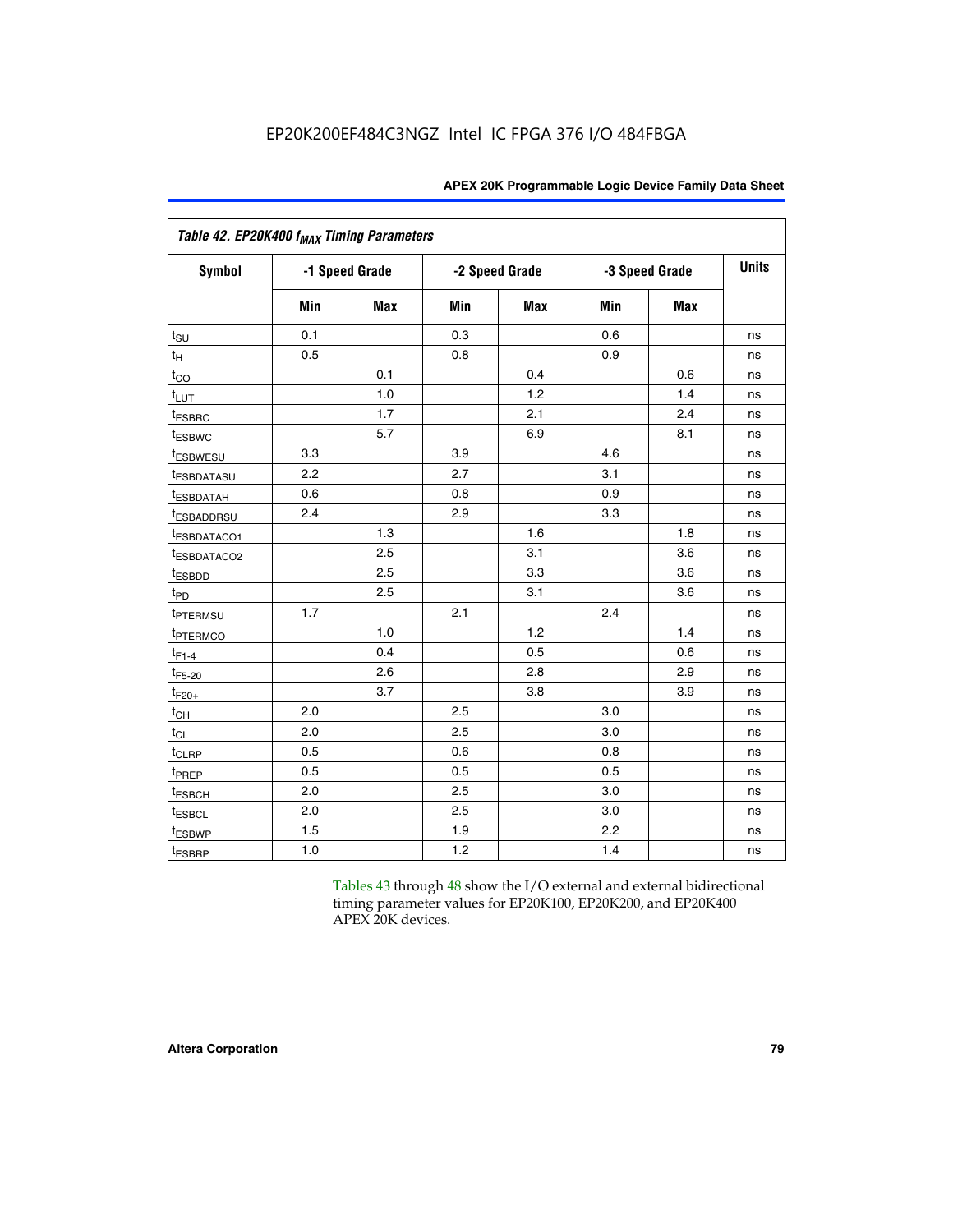| Table 43. EP20K100 External Timing Parameters |     |                |     |                |     |                |    |  |  |  |  |
|-----------------------------------------------|-----|----------------|-----|----------------|-----|----------------|----|--|--|--|--|
| Symbol                                        |     | -1 Speed Grade |     | -2 Speed Grade |     | -3 Speed Grade |    |  |  |  |  |
|                                               | Min | <b>Max</b>     | Min | <b>Max</b>     | Min | <b>Max</b>     |    |  |  |  |  |
| $t_{INSU}$ (1)                                | 2.3 |                | 2.8 |                | 3.2 |                | ns |  |  |  |  |
| $t_{INH}$ (1)                                 | 0.0 |                | 0.0 |                | 0.0 |                | ns |  |  |  |  |
| $t_{\text{OUTCO}}(1)$                         | 2.0 | 4.5            | 2.0 | 4.9            | 2.0 | 6.6            | ns |  |  |  |  |
| $t_{INSU}$ (2)                                | 1.1 |                | 1.2 |                |     |                | ns |  |  |  |  |
| $t_{INH}$ (2)                                 | 0.0 |                | 0.0 |                |     |                | ns |  |  |  |  |
| $t_{\text{OUTCO}}(2)$                         | 0.5 | 2.7            | 0.5 | 3.1            |     | 4.8            | ns |  |  |  |  |

| <b>Table 44. EP20K100 External Bidirectional Timing Parameters</b> |     |                |     |                |     |                |    |
|--------------------------------------------------------------------|-----|----------------|-----|----------------|-----|----------------|----|
| Symbol                                                             |     | -1 Speed Grade |     | -2 Speed Grade |     | -3 Speed Grade |    |
|                                                                    | Min | Max            | Min | Max            | Min | Max            |    |
| $t_{\text{INSUBIDIR}}(1)$                                          | 2.3 |                | 2.8 |                | 3.2 |                | ns |
| $t_{INHBIDIR}$ (1)                                                 | 0.0 |                | 0.0 |                | 0.0 |                | ns |
| <sup>t</sup> OUTCOBIDIR<br>(1)                                     | 2.0 | 4.5            | 2.0 | 4.9            | 2.0 | 6.6            | ns |
| $t_{XZBIDIR}$ (1)                                                  |     | 5.0            |     | 5.9            |     | 6.9            | ns |
| $t_{ZXBIDIR}$ (1)                                                  |     | 5.0            |     | 5.9            |     | 6.9            | ns |
| $t_{INSUBIDIR}$ (2)                                                | 1.0 |                | 1.2 |                |     |                | ns |
| $t_{INHBIDIR}$ (2)                                                 | 0.0 |                | 0.0 |                |     |                | ns |
| <sup>t</sup> OUTCOBIDIR<br>(2)                                     | 0.5 | 2.7            | 0.5 | 3.1            |     |                | ns |
| $t_{XZBIDIR}$ (2)                                                  |     | 4.3            |     | 5.0            |     |                | ns |
| $t_{ZXBIDIR}$ (2)                                                  |     | 4.3            |     | 5.0            |     |                | ns |

| Table 45. EP20K200 External Timing Parameters |     |                |     |                |     |                |    |  |  |  |  |
|-----------------------------------------------|-----|----------------|-----|----------------|-----|----------------|----|--|--|--|--|
| Symbol                                        |     | -1 Speed Grade |     | -2 Speed Grade |     | -3 Speed Grade |    |  |  |  |  |
|                                               | Min | Max            | Min | <b>Max</b>     | Min | <b>Max</b>     |    |  |  |  |  |
| $t_{INSU}$ (1)                                | 1.9 |                | 2.3 |                | 2.6 |                | ns |  |  |  |  |
| $t_{INH}$ (1)                                 | 0.0 |                | 0.0 |                | 0.0 |                | ns |  |  |  |  |
| $t_{\text{OUTCO}}(1)$                         | 2.0 | 4.6            | 2.0 | 5.6            | 2.0 | 6.8            | ns |  |  |  |  |
| $t_{INSU}$ (2)                                | 1.1 |                | 1.2 |                |     |                | ns |  |  |  |  |
| $t_{INH}$ (2)                                 | 0.0 |                | 0.0 |                |     |                | ns |  |  |  |  |
| $t_{\text{OUTCO}}$ (2)                        | 0.5 | 2.7            | 0.5 | 3.1            |     |                | ns |  |  |  |  |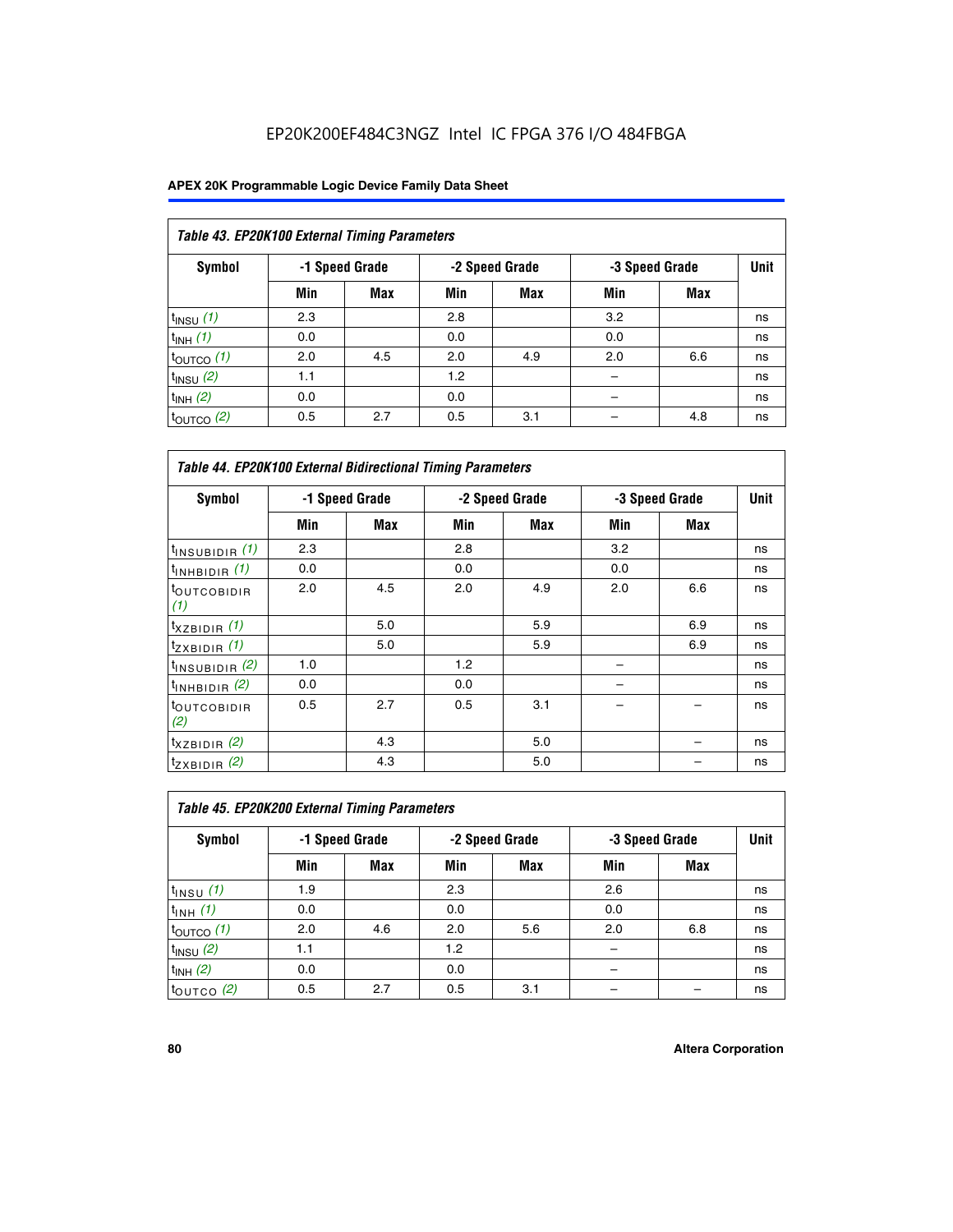| Table 46. EP20K200 External Bidirectional Timing Parameters |     |                |     |                |     |                |             |
|-------------------------------------------------------------|-----|----------------|-----|----------------|-----|----------------|-------------|
| Symbol                                                      |     | -1 Speed Grade |     | -2 Speed Grade |     | -3 Speed Grade | <b>Unit</b> |
|                                                             | Min | Max            | Min | <b>Max</b>     | Min | <b>Max</b>     |             |
| $t_{INSUBIDIR}$ (1)                                         | 1.9 |                | 2.3 |                | 2.6 |                | ns          |
| $t_{INHBIDIR}$ (1)                                          | 0.0 |                | 0.0 |                | 0.0 |                | ns          |
| $t_{\text{OUTCOBIDIR}}(1)$                                  | 2.0 | 4.6            | 2.0 | 5.6            | 2.0 | 6.8            | ns          |
| $t_{XZBIDIR}$ (1)                                           |     | 5.0            |     | 5.9            |     | 6.9            | ns          |
| $t_{ZXBIDIR}$ (1)                                           |     | 5.0            |     | 5.9            |     | 6.9            | ns          |
| $t_{INSUBIDIR}$ (2)                                         | 1.1 |                | 1.2 |                |     |                | ns          |
| $t_{INHBIDIR}$ (2)                                          | 0.0 |                | 0.0 |                |     |                | ns          |
| $t_{\text{OUTCOBIDIR}}$ (2)                                 | 0.5 | 2.7            | 0.5 | 3.1            |     |                | ns          |
| $t_{XZBIDIR}$ (2)                                           |     | 4.3            |     | 5.0            |     |                | ns          |
| $t_{ZXBIDIR}$ (2)                                           |     | 4.3            |     | 5.0            |     |                | ns          |

## *Table 47. EP20K400 External Timing Parameters*

| Symbol                |     | -1 Speed Grade |     | -2 Speed Grade |     | -3 Speed Grade |    |
|-----------------------|-----|----------------|-----|----------------|-----|----------------|----|
|                       | Min | <b>Max</b>     | Min | <b>Max</b>     | Min | <b>Max</b>     |    |
| $t_{INSU}$ (1)        | 1.4 |                | 1.8 |                | 2.0 |                | ns |
| $t_{INH}$ (1)         | 0.0 |                | 0.0 |                | 0.0 |                | ns |
| $t_{\text{OUTCO}}(1)$ | 2.0 | 4.9            | 2.0 | 6.1            | 2.0 | 7.0            | ns |
| $t_{INSU}$ (2)        | 0.4 |                | 1.0 |                |     |                | ns |
| $t_{INH}$ (2)         | 0.0 |                | 0.0 |                | -   |                | ns |
| $t_{\text{OUTCO}}(2)$ | 0.5 | 3.1            | 0.5 | 4.1            |     |                | ns |

*Table 48. EP20K400 External Bidirectional Timing Parameters*

| Symbol                      | -1 Speed Grade |     | -2 Speed Grade |     |     | -3 Speed Grade | <b>Unit</b> |
|-----------------------------|----------------|-----|----------------|-----|-----|----------------|-------------|
|                             | Min            | Max | Min            | Max | Min | Max            |             |
| $t_{\text{INSUBIDIR}}(1)$   | 1.4            |     | 1.8            |     | 2.0 |                | ns          |
| $t_{INHBIDIR}$ (1)          | 0.0            |     | 0.0            |     | 0.0 |                | ns          |
| $t_{\text{OUTCOBIDIR}}(1)$  | 2.0            | 4.9 | 2.0            | 6.1 | 2.0 | 7.0            | ns          |
| $t_{XZBIDIR}$ (1)           |                | 7.3 |                | 8.9 |     | 10.3           | ns          |
| $t_{ZXBIDIR}$ (1)           |                | 7.3 |                | 8.9 |     | 10.3           | ns          |
| $t_{\text{INSUBIDIR}}(2)$   | 0.5            |     | 1.0            |     |     |                | ns          |
| $t_{INHBIDIR}$ (2)          | 0.0            |     | 0.0            |     |     |                | ns          |
| $t_{\text{OUTCOBIDIR}}$ (2) | 0.5            | 3.1 | 0.5            | 4.1 |     |                | ns          |
| $t_{XZBIDIR}$ (2)           |                | 6.2 |                | 7.6 |     |                | ns          |
| $t_{ZXBIDIR}$ (2)           |                | 6.2 |                | 7.6 |     |                | ns          |

#### **Altera Corporation 81**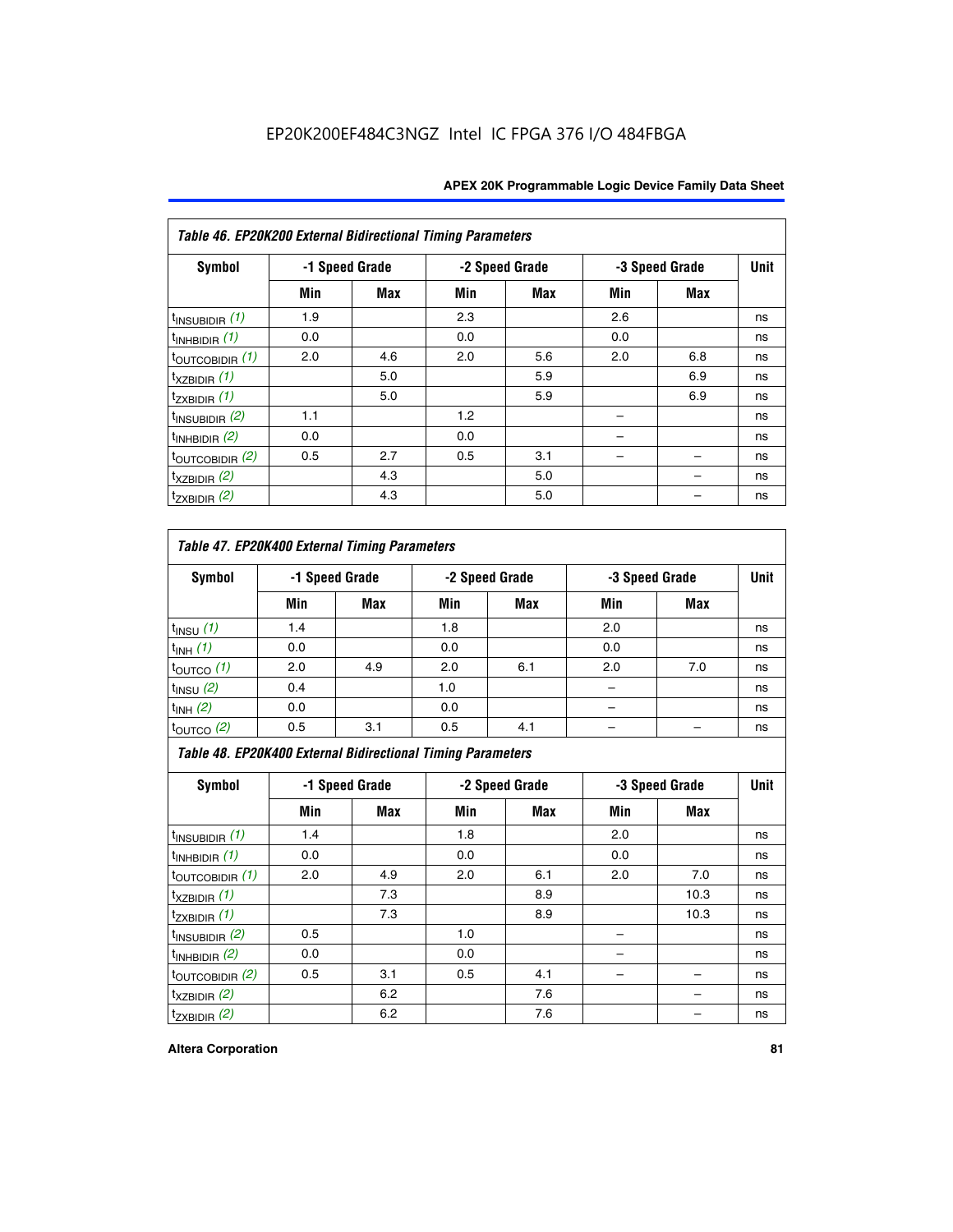#### *Notes to Tables 43 through 48:*

- (1) This parameter is measured without using ClockLock or ClockBoost circuits.
- (2) This parameter is measured using ClockLock or ClockBoost circuits.

Tables 49 through 54 describe  $f_{MAX}$  LE Timing Microparameters,  $f_{MAX}$ ESB Timing Microparameters, *f<sub>MAX</sub>* Routing Delays, Minimum Pulse Width Timing Parameters, External Timing Parameters, and External Bidirectional Timing Parameters for EP20K30E APEX 20KE devices.

| Table 49. EP20K30E f <sub>MAX</sub> LE Timing Microparameters |      |      |      |      |      |      |    |  |  |  |  |
|---------------------------------------------------------------|------|------|------|------|------|------|----|--|--|--|--|
| Symbol                                                        |      | -1   |      | -2   |      | -3   |    |  |  |  |  |
|                                                               | Min  | Max  | Min  | Max  | Min  | Max  |    |  |  |  |  |
| $t_{\text{SU}}$                                               | 0.01 |      | 0.02 |      | 0.02 |      | ns |  |  |  |  |
| $t_H$                                                         | 0.11 |      | 0.16 |      | 0.23 |      | ns |  |  |  |  |
| $t_{CO}$                                                      |      | 0.32 |      | 0.45 |      | 0.67 | ns |  |  |  |  |
| $t_{LUT}$                                                     |      | 0.85 |      | 1.20 |      | 1.77 | ns |  |  |  |  |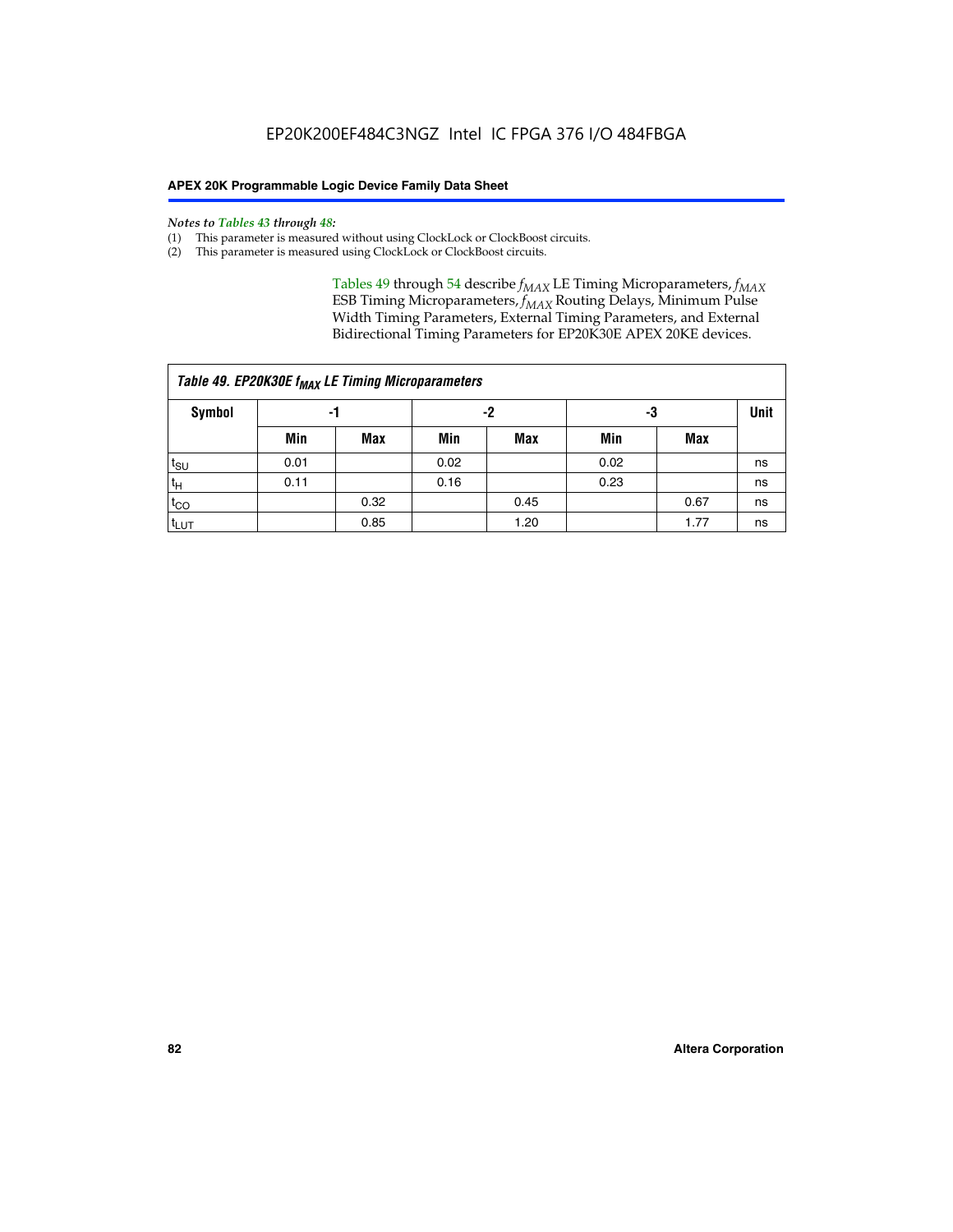| Table 50. EP20K30E f <sub>MAX</sub> ESB Timing Microparameters |      |            |      |            |      |            |             |
|----------------------------------------------------------------|------|------------|------|------------|------|------------|-------------|
| Symbol                                                         |      | -1         |      | $-2$       |      | -3         | <b>Unit</b> |
|                                                                | Min  | <b>Max</b> | Min  | <b>Max</b> | Min  | <b>Max</b> |             |
| <sup>t</sup> ESBARC                                            |      | 2.03       |      | 2.86       |      | 4.24       | ns          |
| <sup>t</sup> ESBSRC                                            |      | 2.58       |      | 3.49       |      | 5.02       | ns          |
| <sup>t</sup> ESBAWC                                            |      | 3.88       |      | 5.45       |      | 8.08       | ns          |
| t <sub>ESBSWC</sub>                                            |      | 4.08       |      | 5.35       |      | 7.48       | ns          |
| <sup>t</sup> ESBWASU                                           | 1.77 |            | 2.49 |            | 3.68 |            | ns          |
| <sup>t</sup> ESBWAH                                            | 0.00 |            | 0.00 |            | 0.00 |            | ns          |
| <sup>t</sup> ESBWDSU                                           | 1.95 |            | 2.74 |            | 4.05 |            | ns          |
| <sup>t</sup> ESBWDH                                            | 0.00 |            | 0.00 |            | 0.00 |            | ns          |
| <sup>t</sup> ESBRASU                                           | 1.96 |            | 2.75 |            | 4.07 |            | ns          |
| <sup>t</sup> ESBRAH                                            | 0.00 |            | 0.00 |            | 0.00 |            | ns          |
| <i>t</i> <sub>ESBWESU</sub>                                    | 1.80 |            | 2.73 |            | 4.28 |            | ns          |
| <sup>I</sup> ESBWEH                                            | 0.00 |            | 0.00 |            | 0.00 |            | ns          |
| t <sub>ESBDATASU</sub>                                         | 0.07 |            | 0.48 |            | 1.17 |            | ns          |
| <b>ESBDATAH</b>                                                | 0.13 |            | 0.13 |            | 0.13 |            | ns          |
| <sup>t</sup> ESBWADDRSU                                        | 0.30 |            | 0.80 |            | 1.64 |            | ns          |
| <sup>I</sup> ESBRADDRSU                                        | 0.37 |            | 0.90 |            | 1.78 |            | ns          |
| ESBDATACO1                                                     |      | 1.11       |      | 1.32       |      | 1.67       | ns          |
| <sup>t</sup> ESBDATACO2                                        |      | 2.65       |      | 3.73       |      | 5.53       | ns          |
| <sup>t</sup> ESBDD                                             |      | 3.88       |      | 5.45       |      | 8.08       | ns          |
| $t_{\text{PD}}$                                                |      | 1.91       |      | 2.69       |      | 3.98       | ns          |
| <sup>t</sup> PTERMSU                                           | 1.04 |            | 1.71 |            | 2.82 |            | ns          |
| t <sub>PTERMCO</sub>                                           |      | 1.13       |      | 1.34       |      | 1.69       | ns          |

## **Table 51. EP20K30E f<sub>MAX</sub> Routing Delays**

| Symbol      | - 1 |            | -2  |            | -3  |            | Unit |
|-------------|-----|------------|-----|------------|-----|------------|------|
|             | Min | <b>Max</b> | Min | <b>Max</b> | Min | <b>Max</b> |      |
| $t_{F1-4}$  |     | 0.24       |     | 0.27       |     | 0.31       | ns   |
| $t_{F5-20}$ |     | 1.03       |     | 1.14       |     | 1.30       | ns   |
| $t_{F20+}$  |     | 1.42       |     | 1.54       |     | 1.77       | ns   |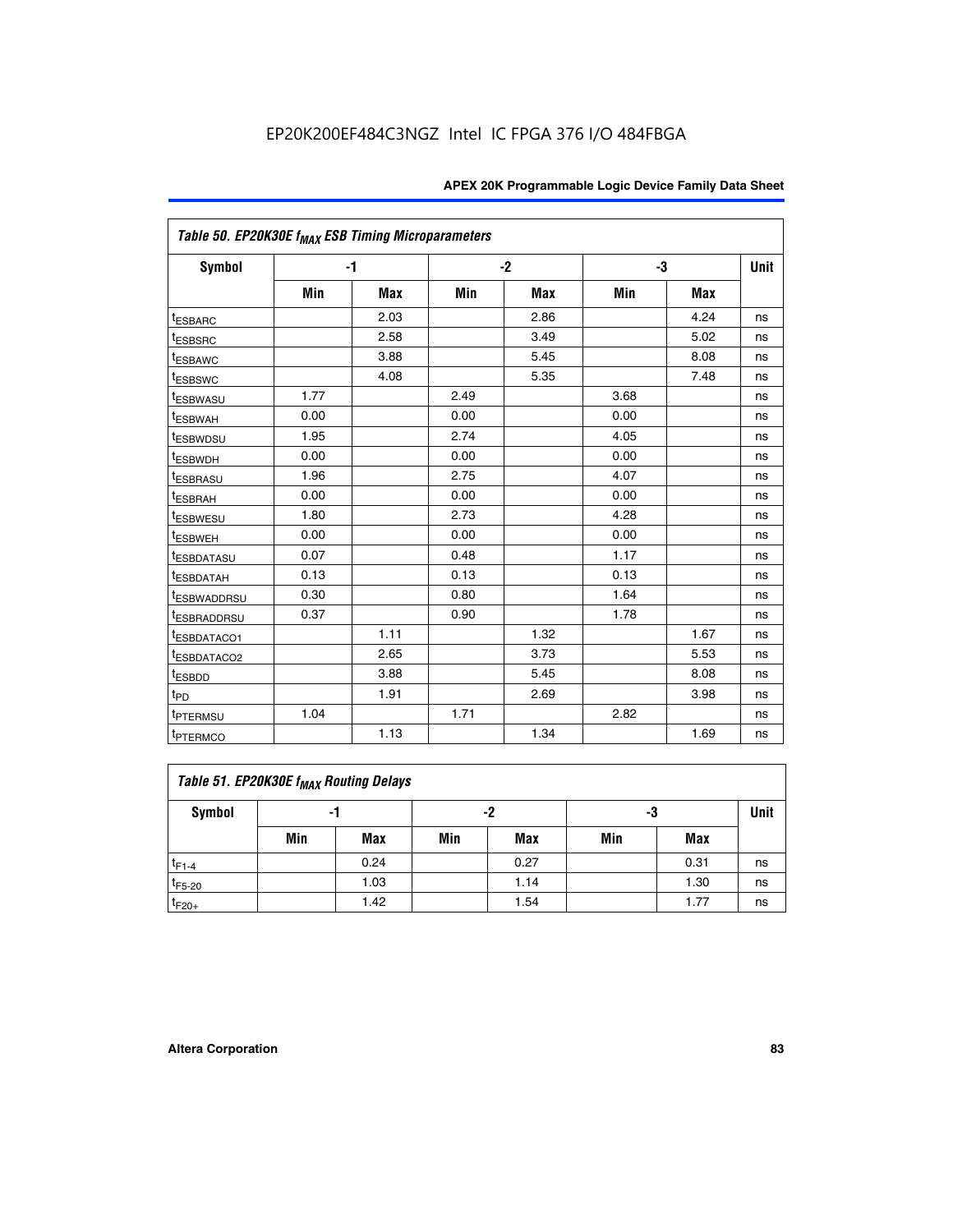### **APEX 20K Programmable Logic Device Family Data Sheet**

|                    | Table 52. EP20K30E Minimum Pulse Width Timing Parameters |            |      |            |      |            |    |  |  |  |  |  |
|--------------------|----------------------------------------------------------|------------|------|------------|------|------------|----|--|--|--|--|--|
| <b>Symbol</b>      | -1                                                       |            |      | $-2$       | -3   |            |    |  |  |  |  |  |
|                    | Min                                                      | <b>Max</b> | Min  | <b>Max</b> | Min  | <b>Max</b> |    |  |  |  |  |  |
| $t_{CH}$           | 0.55                                                     |            | 0.78 |            | 1.15 |            | ns |  |  |  |  |  |
| $t_{CL}$           | 0.55                                                     |            | 0.78 |            | 1.15 |            | ns |  |  |  |  |  |
| $t_{CLRP}$         | 0.22                                                     |            | 0.31 |            | 0.46 |            | ns |  |  |  |  |  |
| <sup>t</sup> PREP  | 0.22                                                     |            | 0.31 |            | 0.46 |            | ns |  |  |  |  |  |
| <sup>t</sup> ESBCH | 0.55                                                     |            | 0.78 |            | 1.15 |            | ns |  |  |  |  |  |
| <sup>t</sup> ESBCL | 0.55                                                     |            | 0.78 |            | 1.15 |            | ns |  |  |  |  |  |
| <sup>t</sup> ESBWP | 1.43                                                     |            | 2.01 |            | 2.97 |            | ns |  |  |  |  |  |
| <sup>t</sup> ESBRP | 1.15                                                     |            | 1.62 |            | 2.39 |            | ns |  |  |  |  |  |

| Table 53. EP20K30E External Timing Parameters |      |            |      |            |                |            |             |  |  |  |  |
|-----------------------------------------------|------|------------|------|------------|----------------|------------|-------------|--|--|--|--|
| <b>Symbol</b>                                 | -1   |            |      | -2         | -3             |            | <b>Unit</b> |  |  |  |  |
|                                               | Min  | <b>Max</b> | Min  | <b>Max</b> | Min            | <b>Max</b> |             |  |  |  |  |
| $t_{INSU}$                                    | 2.02 |            | 2.13 |            | 2.24           |            | ns          |  |  |  |  |
| $t_{\rm INH}$                                 | 0.00 |            | 0.00 |            | 0.00           |            | ns          |  |  |  |  |
| toutco                                        | 2.00 | 4.88       | 2.00 | 5.36       | 2.00           | 5.88       | ns          |  |  |  |  |
| <sup>t</sup> INSUPLL                          | 2.11 |            | 2.23 |            |                |            | ns          |  |  |  |  |
| <sup>t</sup> INHPLL                           | 0.00 |            | 0.00 |            | $\blacksquare$ |            | ns          |  |  |  |  |
| <b>LOUTCOPLL</b>                              | 0.50 | 2.60       | 0.50 | 2.88       | -              |            | ns          |  |  |  |  |

| Table 54. EP20K30E External Bidirectional Timing Parameters |      |      |      |            |      |            |             |  |  |  |  |
|-------------------------------------------------------------|------|------|------|------------|------|------------|-------------|--|--|--|--|
| Symbol                                                      |      | -1   |      | $-2$       |      | -3         | <b>Unit</b> |  |  |  |  |
|                                                             | Min  | Max  | Min  | <b>Max</b> | Min  | <b>Max</b> |             |  |  |  |  |
| <sup>t</sup> INSUBIDIR                                      | 1.85 |      | 1.77 |            | 1.54 |            | ns          |  |  |  |  |
| <b>INHBIDIR</b>                                             | 0.00 |      | 0.00 |            | 0.00 |            | ns          |  |  |  |  |
| <b>LOUTCOBIDIR</b>                                          | 2.00 | 4.88 | 2.00 | 5.36       | 2.00 | 5.88       | ns          |  |  |  |  |
| <sup>T</sup> XZBIDIR                                        |      | 7.48 |      | 8.46       |      | 9.83       | ns          |  |  |  |  |
| <sup>I</sup> ZXBIDIR                                        |      | 7.48 |      | 8.46       |      | 9.83       | ns          |  |  |  |  |
| <sup>t</sup> INSUBIDIRPLL                                   | 4.12 |      | 4.24 |            |      |            | ns          |  |  |  |  |
| <sup>I</sup> INHBIDIRPLL                                    | 0.00 |      | 0.00 |            |      |            | ns          |  |  |  |  |
| <b>LOUTCOBIDIRPLL</b>                                       | 0.50 | 2.60 | 0.50 | 2.88       |      |            | ns          |  |  |  |  |
| <sup>I</sup> XZBIDIRPLL                                     |      | 5.21 |      | 5.99       |      |            | ns          |  |  |  |  |
| <sup>T</sup> ZXBIDIRPLL                                     |      | 5.21 |      | 5.99       |      |            | ns          |  |  |  |  |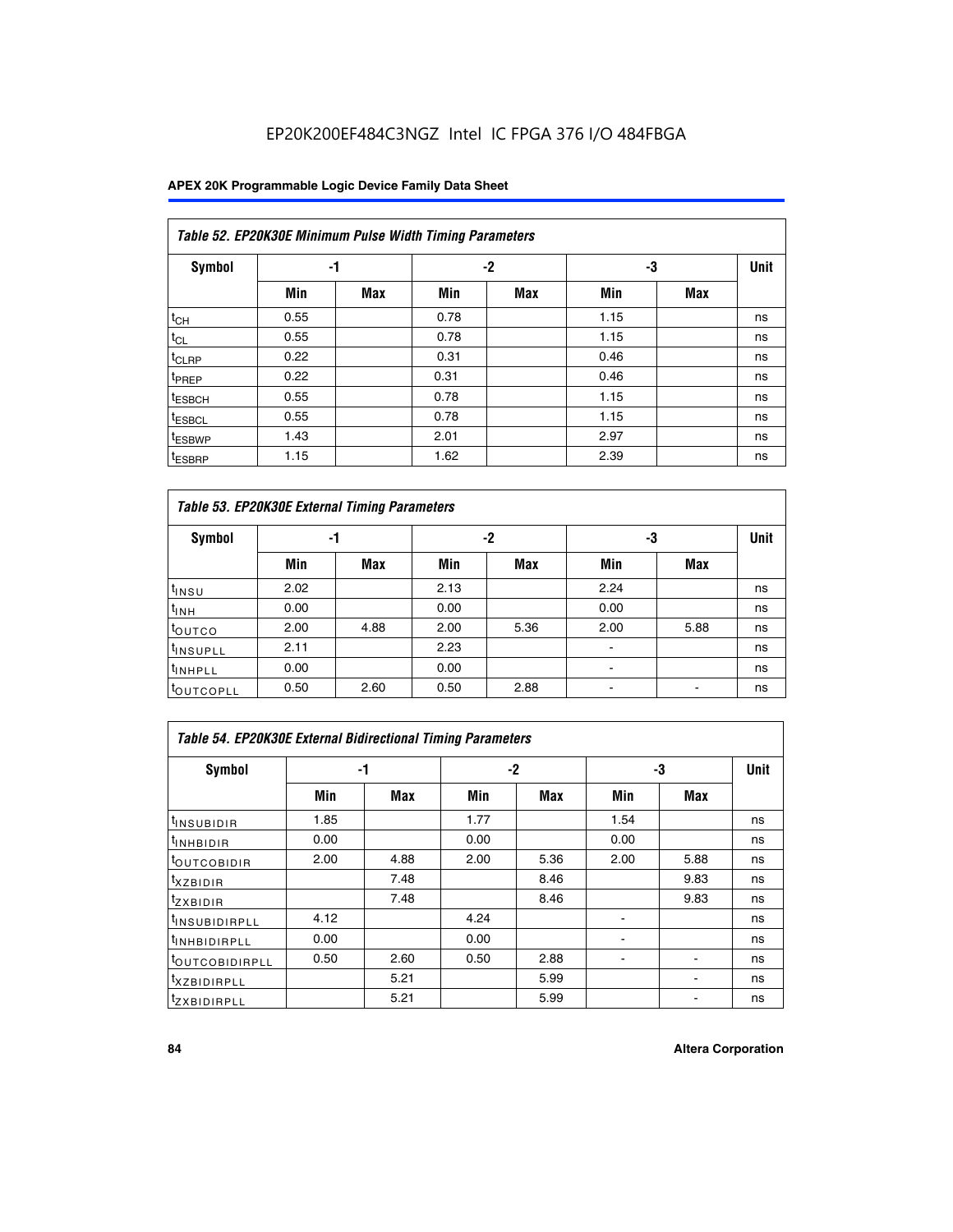Tables 55 through 60 describe *f<sub>MAX</sub>* LE Timing Microparameters, *f<sub>MAX</sub>* ESB Timing Microparameters, *f<sub>MAX</sub>* Routing Delays, Minimum Pulse Width Timing Parameters, External Timing Parameters, and External Bidirectional Timing Parameters for EP20K60E APEX 20KE devices.

| Table 55. EP20K60E f <sub>MAX</sub> LE Timing Microparameters |      |      |      |      |      |      |    |  |  |  |  |
|---------------------------------------------------------------|------|------|------|------|------|------|----|--|--|--|--|
| <b>Symbol</b>                                                 |      | -1   |      | -2   |      | -3   |    |  |  |  |  |
|                                                               | Min  | Max  | Min  | Max  | Min  | Max  |    |  |  |  |  |
| $t_{\text{SU}}$                                               | 0.17 |      | 0.15 |      | 0.16 |      | ns |  |  |  |  |
| $t_H$                                                         | 0.32 |      | 0.33 |      | 0.39 |      | ns |  |  |  |  |
| $t_{CO}$                                                      |      | 0.29 |      | 0.40 |      | 0.60 | ns |  |  |  |  |
| t <sub>lut</sub>                                              |      | 0.77 |      | 1.07 |      | 1.59 | ns |  |  |  |  |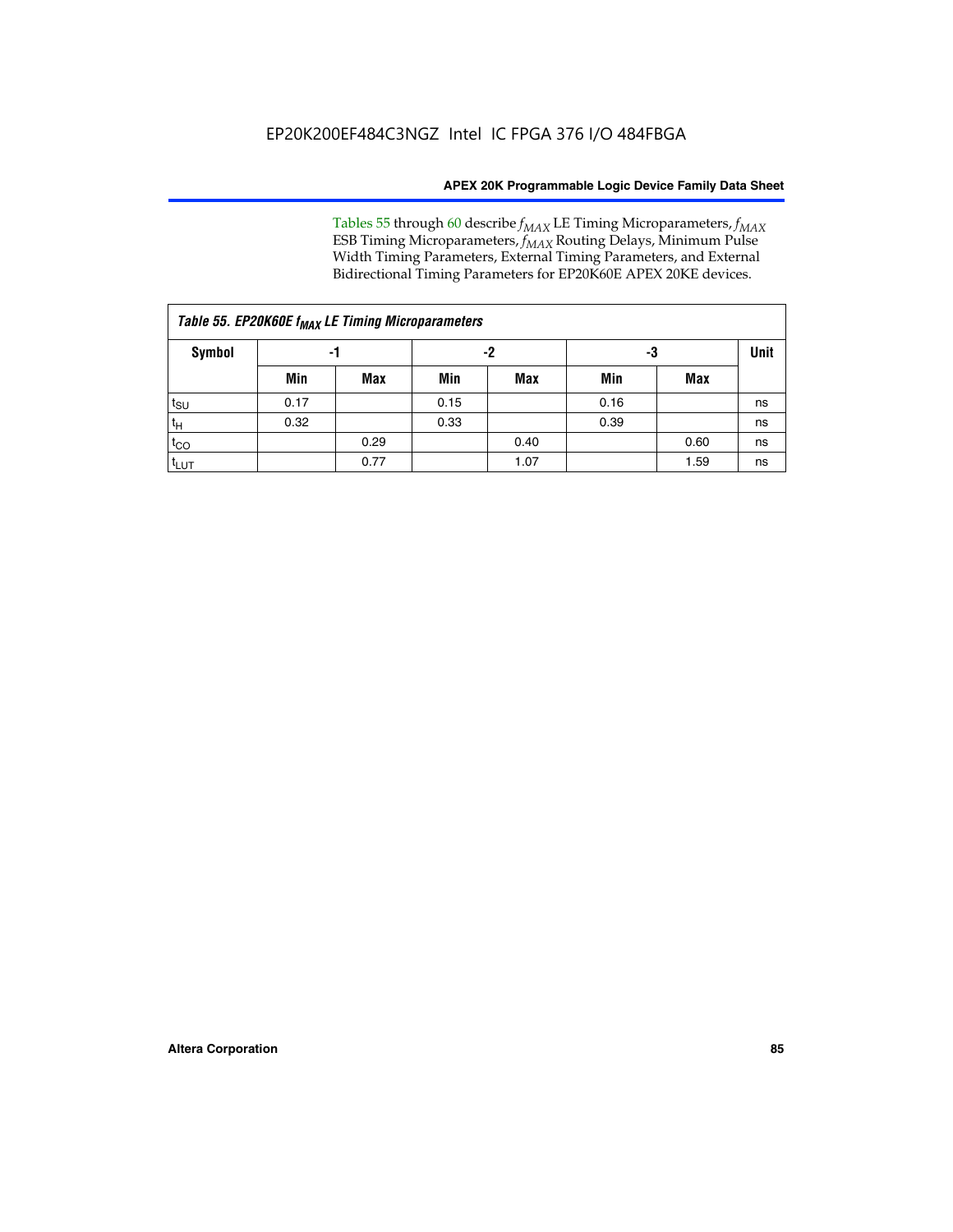| Table 56. EP20K60E f <sub>MAX</sub> ESB Timing Microparameters |      |            |      |            |      |            |      |
|----------------------------------------------------------------|------|------------|------|------------|------|------------|------|
| <b>Symbol</b>                                                  |      | $-1$       |      | $-2$       |      | -3         | Unit |
|                                                                | Min  | <b>Max</b> | Min  | <b>Max</b> | Min  | <b>Max</b> |      |
| <sup>t</sup> ESBARC                                            |      | 1.83       |      | 2.57       |      | 3.79       | ns   |
| t <sub>ESBSRC</sub>                                            |      | 2.46       |      | 3.26       |      | 4.61       | ns   |
| <sup>t</sup> ESBAWC                                            |      | 3.50       |      | 4.90       |      | 7.23       | ns   |
| t <sub>ESBSWC</sub>                                            |      | 3.77       |      | 4.90       |      | 6.79       | ns   |
| <sup>t</sup> ESBWASU                                           | 1.59 |            | 2.23 |            | 3.29 |            | ns   |
| <sup>t</sup> ESBWAH                                            | 0.00 |            | 0.00 |            | 0.00 |            | ns   |
| t <sub>ESBWDSU</sub>                                           | 1.75 |            | 2.46 |            | 3.62 |            | ns   |
| t <sub>ESBWDH</sub>                                            | 0.00 |            | 0.00 |            | 0.00 |            | ns   |
| t <sub>ESBRASU</sub>                                           | 1.76 |            | 2.47 |            | 3.64 |            | ns   |
| <sup>t</sup> ESBRAH                                            | 0.00 |            | 0.00 |            | 0.00 |            | ns   |
| t <sub>ESBWESU</sub>                                           | 1.68 |            | 2.49 |            | 3.87 |            | ns   |
| <sup>t</sup> ESBWEH                                            | 0.00 |            | 0.00 |            | 0.00 |            | ns   |
| <sup>t</sup> ESBDATASU                                         | 0.08 |            | 0.43 |            | 1.04 |            | ns   |
| <sup>t</sup> ESBDATAH                                          | 0.13 |            | 0.13 |            | 0.13 |            | ns   |
| <sup>t</sup> ESBWADDRSU                                        | 0.29 |            | 0.72 |            | 1.46 |            | ns   |
| <sup>t</sup> ESBRADDRSU                                        | 0.36 |            | 0.81 |            | 1.58 |            | ns   |
| <sup>I</sup> ESBDATACO1                                        |      | 1.06       |      | 1.24       |      | 1.55       | ns   |
| t <sub>ESBDATACO2</sub>                                        |      | 2.39       |      | 3.35       |      | 4.94       | ns   |
| <sup>t</sup> ESBDD                                             |      | 3.50       |      | 4.90       |      | 7.23       | ns   |
| t <sub>PD</sub>                                                |      | 1.72       |      | 2.41       |      | 3.56       | ns   |
| t <sub>PTERMSU</sub>                                           | 0.99 |            | 1.56 |            | 2.55 |            | ns   |
| t <sub>PTERMCO</sub>                                           |      | 1.07       |      | 1.26       |      | 1.08       | ns   |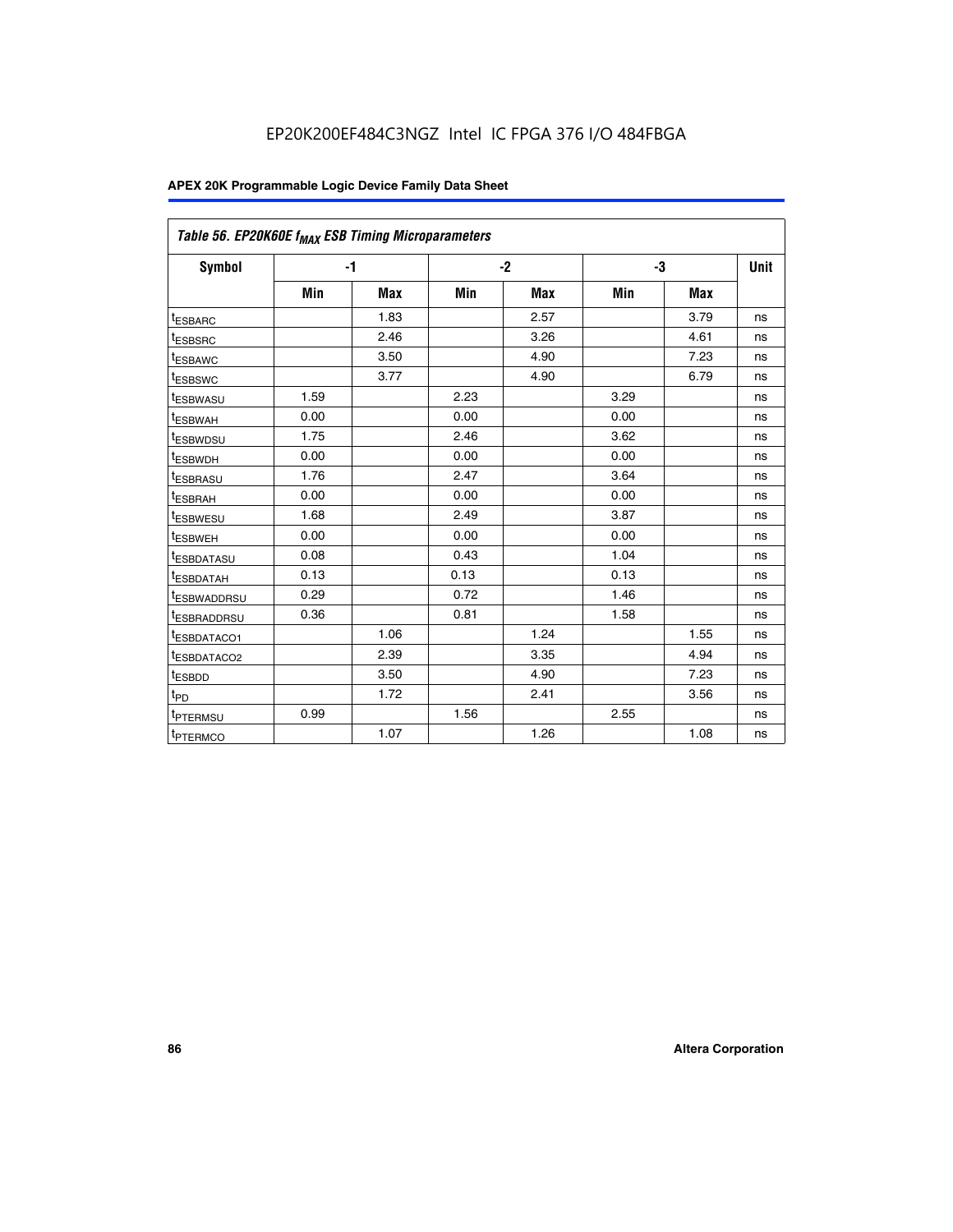| Table 57. EP20K60E f <sub>MAX</sub> Routing Delays |     |      |     |            |     |      |             |  |  |  |
|----------------------------------------------------|-----|------|-----|------------|-----|------|-------------|--|--|--|
| Symbol                                             |     | -1   |     | -2         | -3  |      | <b>Unit</b> |  |  |  |
|                                                    | Min | Max  | Min | <b>Max</b> | Min | Max  |             |  |  |  |
| $t_{F1-4}$                                         |     | 0.24 |     | 0.26       |     | 0.30 | ns          |  |  |  |
| $t_{F5-20}$                                        |     | 1.45 |     | 1.58       |     | 1.79 | ns          |  |  |  |
| $t_{F20+}$                                         |     | 1.96 |     | 2.14       |     | 2.45 | ns          |  |  |  |

|                    | Table 58. EP20K60E Minimum Pulse Width Timing Parameters |            |      |     |      |     |             |
|--------------------|----------------------------------------------------------|------------|------|-----|------|-----|-------------|
| Symbol             |                                                          | -1         |      | -2  |      | -3  | <b>Unit</b> |
|                    | Min                                                      | <b>Max</b> | Min  | Max | Min  | Max |             |
| $t_{CH}$           | 2.00                                                     |            | 2.50 |     | 2.75 |     | ns          |
| $t_{CL}$           | 2.00                                                     |            | 2.50 |     | 2.75 |     | ns          |
| $t_{CLRP}$         | 0.20                                                     |            | 0.28 |     | 0.41 |     | ns          |
| t <sub>PREP</sub>  | 0.20                                                     |            | 0.28 |     | 0.41 |     | ns          |
| <sup>t</sup> ESBCH | 2.00                                                     |            | 2.50 |     | 2.75 |     | ns          |
| <sup>t</sup> ESBCL | 2.00                                                     |            | 2.50 |     | 2.75 |     | ns          |
| <sup>t</sup> ESBWP | 1.29                                                     |            | 1.80 |     | 2.66 |     | ns          |
| <sup>t</sup> ESBRP | 1.04                                                     |            | 1.45 |     | 2.14 |     | ns          |

|                      | <b>Table 59. EP20K60E External Timing Parameters</b> |      |      |      |      |      |    |  |  |  |  |  |
|----------------------|------------------------------------------------------|------|------|------|------|------|----|--|--|--|--|--|
| Symbol               | -2<br>-3<br>-1                                       |      |      | Unit |      |      |    |  |  |  |  |  |
|                      | Min                                                  | Max  | Min  | Max  | Min  | Max  |    |  |  |  |  |  |
| $t_{INSU}$           | 2.03                                                 |      | 2.12 |      | 2.23 |      | ns |  |  |  |  |  |
| $t_{INH}$            | 0.00                                                 |      | 0.00 |      | 0.00 |      | ns |  |  |  |  |  |
| toutco               | 2.00                                                 | 4.84 | 2.00 | 5.31 | 2.00 | 5.81 | ns |  |  |  |  |  |
| <sup>t</sup> INSUPLL | 1.12                                                 |      | 1.15 |      | ۰    |      | ns |  |  |  |  |  |
| <sup>t</sup> INHPLL  | 0.00                                                 |      | 0.00 |      | ۰    |      | ns |  |  |  |  |  |
| <b>COUTCOPLL</b>     | 0.50                                                 | 3.37 | 0.50 | 3.69 |      |      | ns |  |  |  |  |  |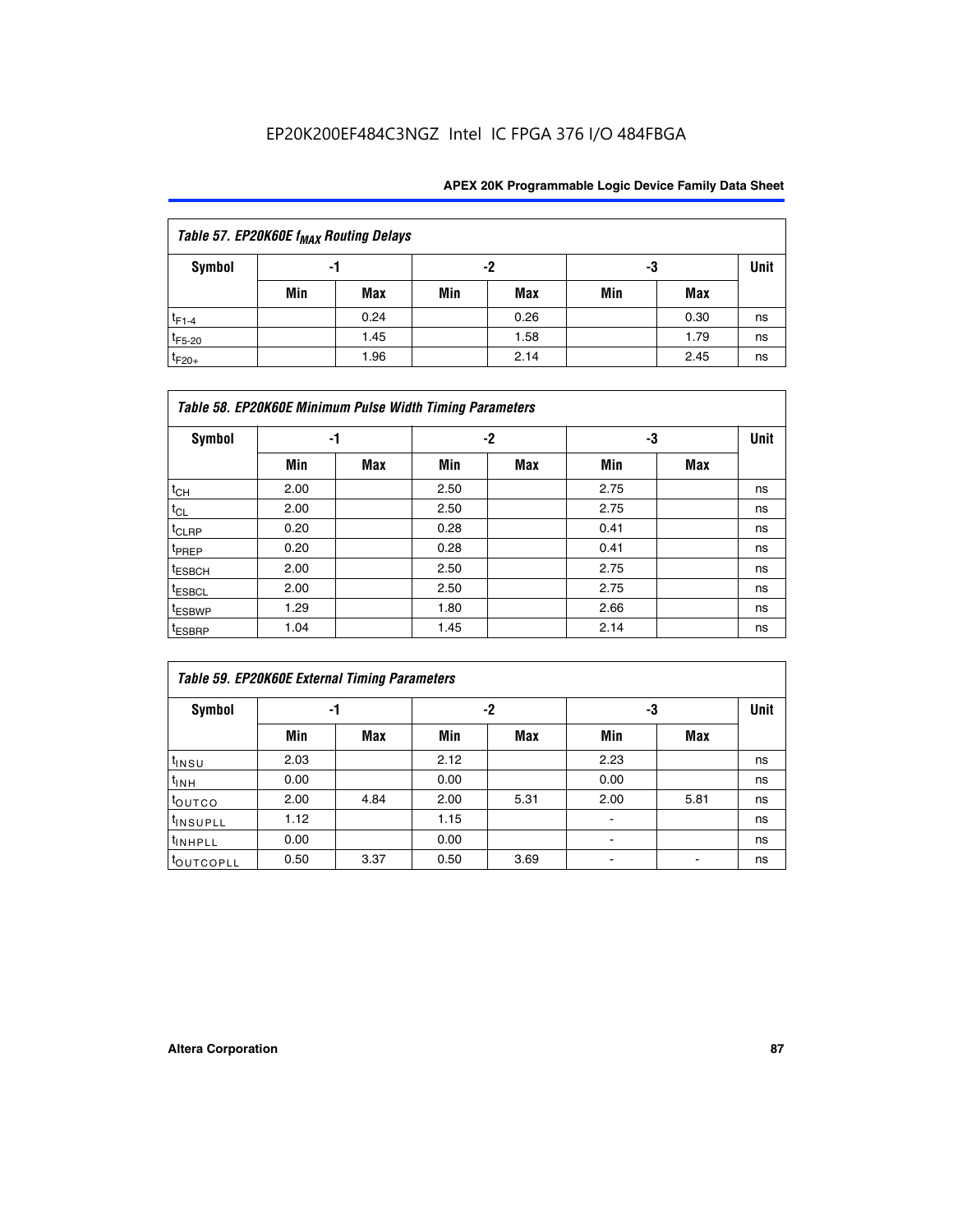| Table 60. EP20K60E External Bidirectional Timing Parameters |      |      |      |      |      |      |             |
|-------------------------------------------------------------|------|------|------|------|------|------|-------------|
| Symbol                                                      | -1   |      |      | $-2$ |      | -3   | <b>Unit</b> |
|                                                             | Min  | Max  | Min  | Max  | Min  | Max  |             |
| t <sub>INSUBIDIR</sub>                                      | 2.77 |      | 2.91 |      | 3.11 |      | ns          |
| $t_{\rm INHBIDIR}$                                          | 0.00 |      | 0.00 |      | 0.00 |      | ns          |
| <sup>t</sup> OUTCOBIDIR                                     | 2.00 | 4.84 | 2.00 | 5.31 | 2.00 | 5.81 | ns          |
| $t_{XZBIDIR}$                                               |      | 6.47 |      | 7.44 |      | 8.65 | ns          |
| <sup>t</sup> zxbidir                                        |      | 6.47 |      | 7.44 |      | 8.65 | ns          |
| <sup>t</sup> INSUBIDIRPLL                                   | 3.44 |      | 3.24 |      |      |      | ns          |
| <sup>t</sup> INHBIDIRPLL                                    | 0.00 |      | 0.00 |      |      |      | ns          |
| <b><i>LOUTCOBIDIRPLL</i></b>                                | 0.50 | 3.37 | 0.50 | 3.69 |      |      | ns          |
| <sup>t</sup> XZBIDIRPLL                                     |      | 5.00 |      | 5.82 |      |      | ns          |
| <sup>I</sup> ZXBIDIRPLL                                     |      | 5.00 |      | 5.82 |      |      | ns          |

Tables 61 through 66 describe  $f_{MAX}$  LE Timing Microparameters, *fMAX* ESB Timing Microparameters, *fMAX* Routing Delays, Minimum Pulse Width Timing Parameters, External Timing Parameters, and External Bidirectional Timing Parameters for EP20K100E APEX 20KE devices.

| Table 61. EP20K100E f <sub>MAX</sub> LE Timing Microparameters |      |      |      |            |      |            |             |  |  |  |  |
|----------------------------------------------------------------|------|------|------|------------|------|------------|-------------|--|--|--|--|
| <b>Symbol</b>                                                  |      | -1   |      | -2         |      | -3         | <b>Unit</b> |  |  |  |  |
|                                                                | Min  | Max  | Min  | <b>Max</b> | Min  | <b>Max</b> |             |  |  |  |  |
| $t_{\text{SU}}$                                                | 0.25 |      | 0.25 |            | 0.25 |            | ns          |  |  |  |  |
| tμ                                                             | 0.25 |      | 0.25 |            | 0.25 |            | ns          |  |  |  |  |
| $t_{CO}$                                                       |      | 0.28 |      | 0.28       |      | 0.34       | ns          |  |  |  |  |
| t <sub>LUT</sub>                                               |      | 0.80 |      | 0.95       |      | 1.13       | ns          |  |  |  |  |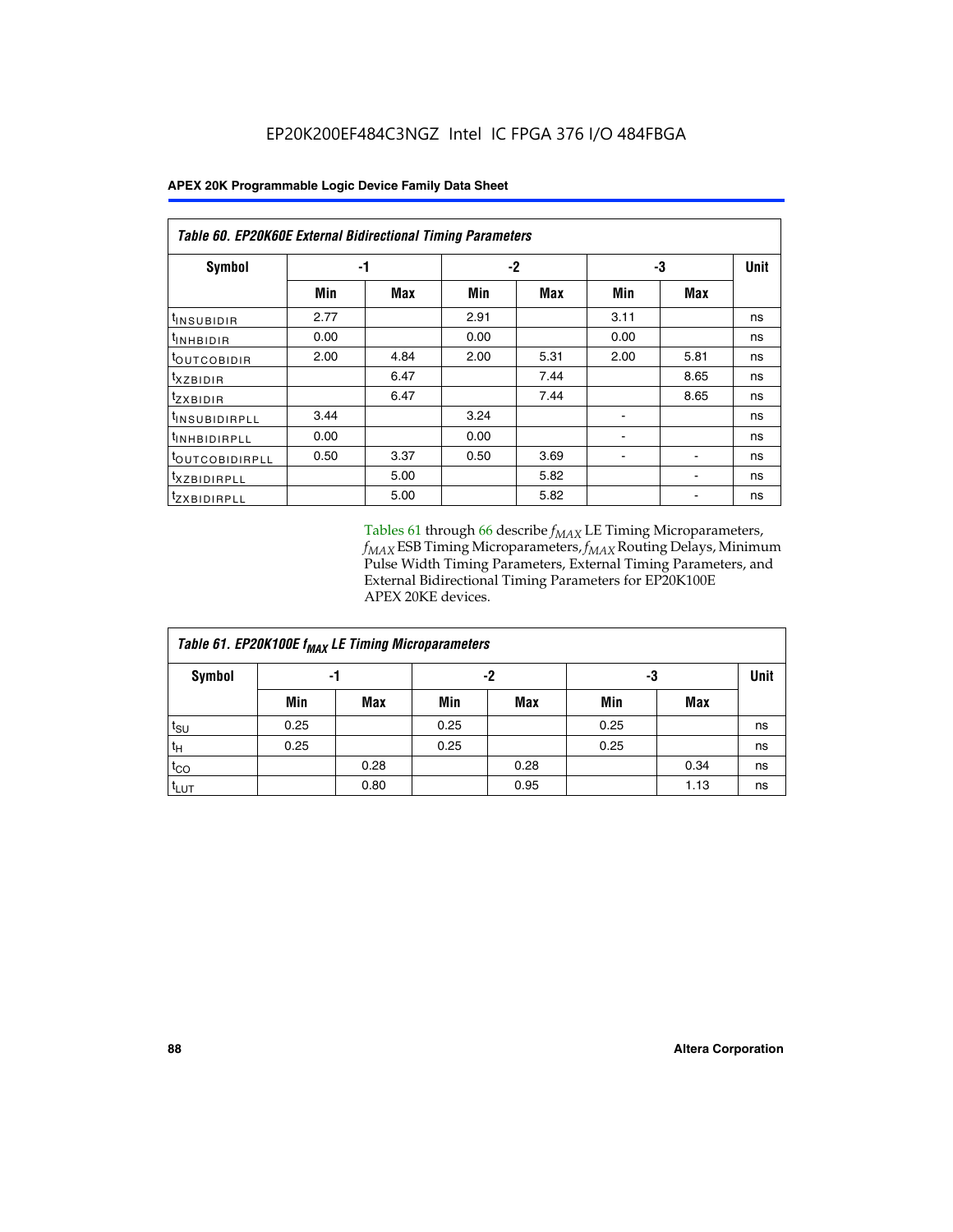| Table 62. EP20K100E f <sub>MAX</sub> ESB Timing Microparameters |         |            |         |      |         |            |             |
|-----------------------------------------------------------------|---------|------------|---------|------|---------|------------|-------------|
| <b>Symbol</b>                                                   |         | $-1$       |         | $-2$ |         | -3         | <b>Unit</b> |
|                                                                 | Min     | <b>Max</b> | Min     | Max  | Min     | <b>Max</b> |             |
| <sup>t</sup> ESBARC                                             |         | 1.61       |         | 1.84 |         | 1.97       | ns          |
| <sup>t</sup> ESBSRC                                             |         | 2.57       |         | 2.97 |         | 3.20       | ns          |
| <sup>t</sup> ESBAWC                                             |         | 0.52       |         | 4.09 |         | 4.39       | ns          |
| <sup>t</sup> ESBSWC                                             |         | 3.17       |         | 3.78 |         | 4.09       | ns          |
| <sup>t</sup> ESBWASU                                            | 0.56    |            | 6.41    |      | 0.63    |            | ns          |
| <sup>t</sup> ESBWAH                                             | 0.48    |            | 0.54    |      | 0.55    |            | ns          |
| <sup>t</sup> ESBWDSU                                            | 0.71    |            | 0.80    |      | 0.81    |            | ns          |
| t <sub>ESBWDH</sub>                                             | .048    |            | 0.54    |      | 0.55    |            | ns          |
| <sup>t</sup> ESBRASU                                            | 1.57    |            | 1.75    |      | 1.87    |            | ns          |
| t <sub>ESBRAH</sub>                                             | 0.00    |            | 0.00    |      | 0.20    |            | ns          |
| <b>ESBWESU</b>                                                  | 1.54    |            | 1.72    |      | 1.80    |            | ns          |
| t <sub>ESBWEH</sub>                                             | 0.00    |            | 0.00    |      | 0.00    |            | ns          |
| <sup>t</sup> ESBDATASU                                          | $-0.16$ |            | $-0.20$ |      | $-0.20$ |            | ns          |
| <sup>t</sup> ESBDATAH                                           | 0.13    |            | 0.13    |      | 0.13    |            | ns          |
| <sup>t</sup> ESBWADDRSU                                         | 0.12    |            | 0.08    |      | 0.13    |            | ns          |
| <sup>t</sup> ESBRADDRSU                                         | 0.17    |            | 0.15    |      | 0.19    |            | ns          |
| ESBDATACO1                                                      |         | 1.20       |         | 1.39 |         | 1.52       | ns          |
| <sup>t</sup> ESBDATACO2                                         |         | 2.54       |         | 2.99 |         | 3.22       | ns          |
| <sup>t</sup> ESBDD                                              |         | 3.06       |         | 3.56 |         | 3.85       | ns          |
| $t_{\mathsf{PD}}$                                               |         | 1.73       |         | 2.02 |         | 2.20       | ns          |
| t <sub>PTERMSU</sub>                                            | 1.11    |            | 1.26    |      | 1.38    |            | ns          |
| <sup>t</sup> PTERMCO                                            |         | 1.19       |         | 1.40 |         | 1.08       | ns          |

| Table 63. EP20K100E f <sub>MAX</sub> Routing Delays |     |      |     |            |     |      |    |  |  |  |
|-----------------------------------------------------|-----|------|-----|------------|-----|------|----|--|--|--|
| Symbol                                              |     | -1   |     | -2         |     | -3   |    |  |  |  |
|                                                     | Min | Max  | Min | <b>Max</b> | Min | Max  |    |  |  |  |
| $t_{F1-4}$                                          |     | 0.24 |     | 0.27       |     | 0.29 | ns |  |  |  |
| $t_{F5-20}$                                         |     | 1.04 |     | 1.26       |     | 1.52 | ns |  |  |  |
| $t_{F20+}$                                          |     | 1.12 |     | 1.36       |     | 1.86 | ns |  |  |  |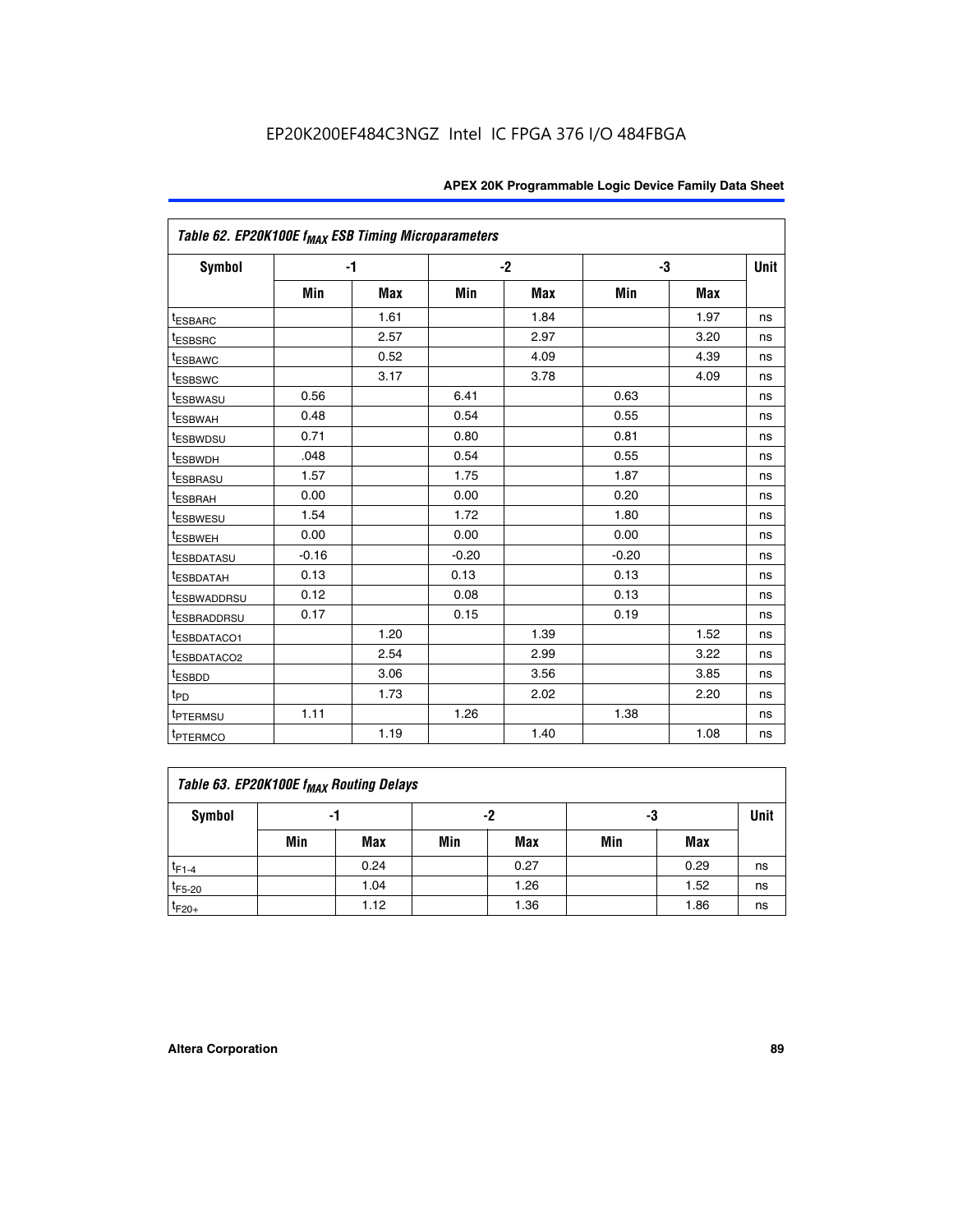### **APEX 20K Programmable Logic Device Family Data Sheet**

|                    | Table 64. EP20K100E Minimum Pulse Width Timing Parameters |            |      |            |      |            |             |  |  |  |  |  |
|--------------------|-----------------------------------------------------------|------------|------|------------|------|------------|-------------|--|--|--|--|--|
| <b>Symbol</b>      | -1                                                        |            |      | -2         | -3   |            | <b>Unit</b> |  |  |  |  |  |
|                    | Min                                                       | <b>Max</b> | Min  | <b>Max</b> | Min  | <b>Max</b> |             |  |  |  |  |  |
| $t_{CH}$           | 2.00                                                      |            | 2.00 |            | 2.00 |            | ns          |  |  |  |  |  |
| $t_{CL}$           | 2.00                                                      |            | 2.00 |            | 2.00 |            | ns          |  |  |  |  |  |
| $t_{CLRP}$         | 0.20                                                      |            | 0.20 |            | 0.20 |            | ns          |  |  |  |  |  |
| <sup>t</sup> PREP  | 0.20                                                      |            | 0.20 |            | 0.20 |            | ns          |  |  |  |  |  |
| <sup>t</sup> ESBCH | 2.00                                                      |            | 2.00 |            | 2.00 |            | ns          |  |  |  |  |  |
| <sup>t</sup> ESBCL | 2.00                                                      |            | 2.00 |            | 2.00 |            | ns          |  |  |  |  |  |
| <sup>t</sup> ESBWP | 1.29                                                      |            | 1.53 |            | 1.66 |            | ns          |  |  |  |  |  |
| <sup>t</sup> ESBRP | 1.11                                                      |            | 1.29 |            | 1.41 |            | ns          |  |  |  |  |  |

|                      | Table 65. EP20K100E External Timing Parameters |            |      |            |                          |            |             |  |  |  |  |  |
|----------------------|------------------------------------------------|------------|------|------------|--------------------------|------------|-------------|--|--|--|--|--|
| <b>Symbol</b>        | -1                                             |            |      | -2         | -3                       |            | <b>Unit</b> |  |  |  |  |  |
|                      | Min                                            | <b>Max</b> | Min  | <b>Max</b> | Min                      | <b>Max</b> |             |  |  |  |  |  |
| t <sub>INSU</sub>    | 2.23                                           |            | 2.32 |            | 2.43                     |            | ns          |  |  |  |  |  |
| $t_{\rm INH}$        | 0.00                                           |            | 0.00 |            | 0.00                     |            | ns          |  |  |  |  |  |
| toutco               | 2.00                                           | 4.86       | 2.00 | 5.35       | 2.00                     | 5.84       | ns          |  |  |  |  |  |
| <sup>t</sup> INSUPLL | 1.58                                           |            | 1.66 |            |                          |            | ns          |  |  |  |  |  |
| <sup>t</sup> INHPLL  | 0.00                                           |            | 0.00 |            | $\overline{\phantom{a}}$ |            | ns          |  |  |  |  |  |
| <b>LOUTCOPLL</b>     | 0.50                                           | 2.96       | 0.50 | 3.29       | -                        |            | ns          |  |  |  |  |  |

| Table 66. EP20K100E External Bidirectional Timing Parameters |      |      |      |      |      |            |      |  |  |  |  |
|--------------------------------------------------------------|------|------|------|------|------|------------|------|--|--|--|--|
| Symbol                                                       |      | -1   |      | $-2$ |      | -3         | Unit |  |  |  |  |
|                                                              | Min  | Max  | Min  | Max  | Min  | <b>Max</b> |      |  |  |  |  |
| <sup>t</sup> INSUBIDIR                                       | 2.74 |      | 2.96 |      | 3.19 |            | ns   |  |  |  |  |
| <b>TINHBIDIR</b>                                             | 0.00 |      | 0.00 |      | 0.00 |            | ns   |  |  |  |  |
| <b>LOUTCOBIDIR</b>                                           | 2.00 | 4.86 | 2.00 | 5.35 | 2.00 | 5.84       | ns   |  |  |  |  |
| <sup>T</sup> XZBIDIR                                         |      | 5.00 |      | 5.48 |      | 5.89       | ns   |  |  |  |  |
| $I_{Z}$ XBIDIR                                               |      | 5.00 |      | 5.48 |      | 5.89       | ns   |  |  |  |  |
| <sup>t</sup> INSUBIDIRPLL                                    | 4.64 |      | 5.03 |      |      |            | ns   |  |  |  |  |
| <sup>I</sup> INHBIDIRPLL                                     | 0.00 |      | 0.00 |      |      |            | ns   |  |  |  |  |
| <b><i>COUTCOBIDIRPLL</i></b>                                 | 0.50 | 2.96 | 0.50 | 3.29 |      |            | ns   |  |  |  |  |
| <sup>I</sup> XZBIDIRPLL                                      |      | 3.10 |      | 3.42 |      |            | ns   |  |  |  |  |
| <sup>I</sup> ZXBIDIRPLL                                      |      | 3.10 |      | 3.42 |      |            | ns   |  |  |  |  |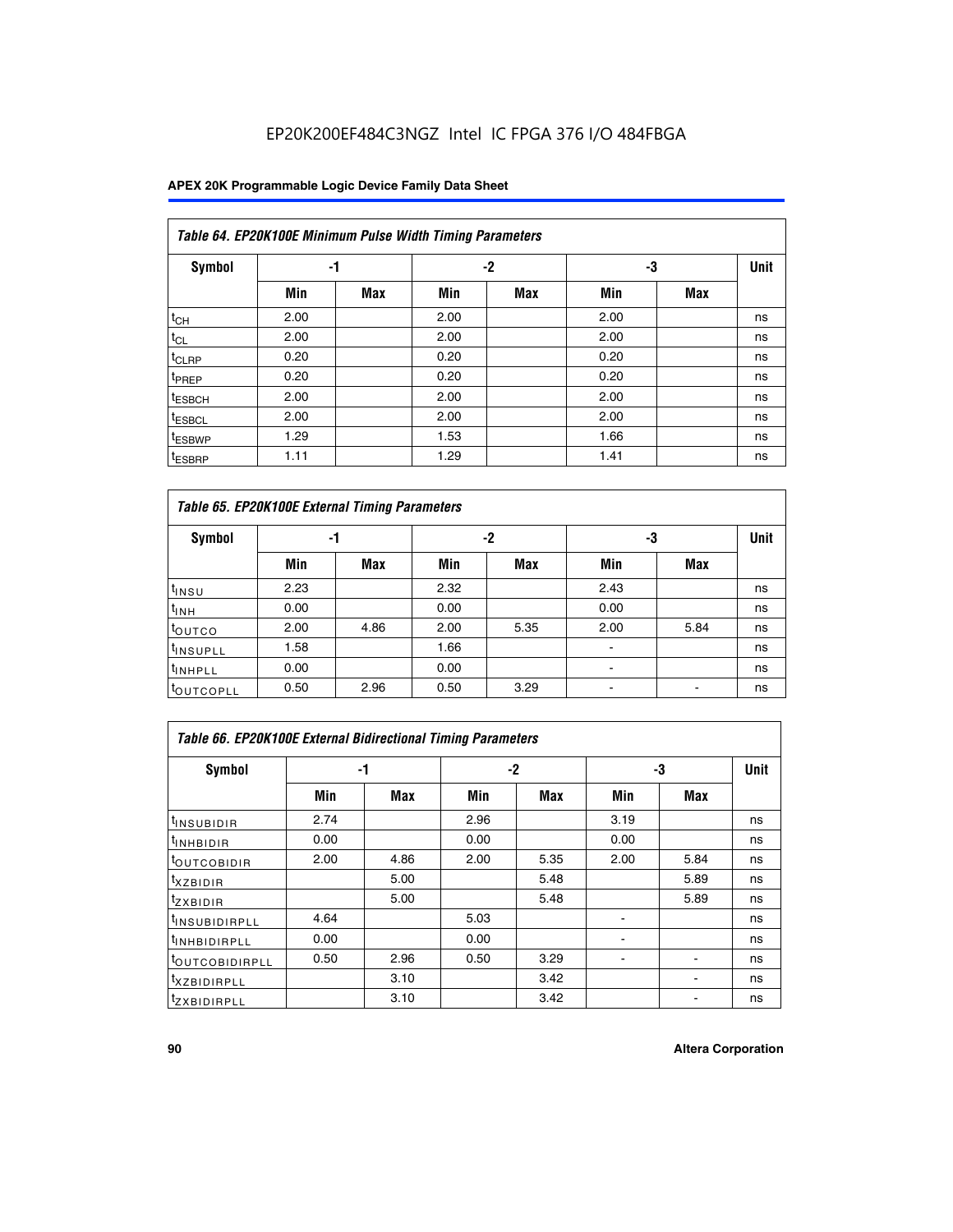Tables 67 through 72 describe *f<sub>MAX</sub>* LE Timing Microparameters, *f<sub>MAX</sub>* ESB Timing Microparameters, *f<sub>MAX</sub>* Routing Delays, Minimum Pulse Width Timing Parameters, External Timing Parameters, and External Bidirectional Timing Parameters for EP20K160E APEX 20KE devices.

| Table 67. EP20K160E f <sub>MAX</sub> LE Timing Microparameters |      |            |      |            |      |      |    |  |  |  |  |
|----------------------------------------------------------------|------|------------|------|------------|------|------|----|--|--|--|--|
| Symbol                                                         |      | -1         |      | -2         |      | -3   |    |  |  |  |  |
|                                                                | Min  | <b>Max</b> | Min  | <b>Max</b> | Min  | Max  |    |  |  |  |  |
| $t_{\text{SU}}$                                                | 0.22 |            | 0.24 |            | 0.26 |      | ns |  |  |  |  |
| $t_H$                                                          | 0.22 |            | 0.24 |            | 0.26 |      | ns |  |  |  |  |
| $t_{CO}$                                                       |      | 0.25       |      | 0.31       |      | 0.35 | ns |  |  |  |  |
| t <sub>lut</sub>                                               |      | 0.69       |      | 0.88       |      | 1.12 | ns |  |  |  |  |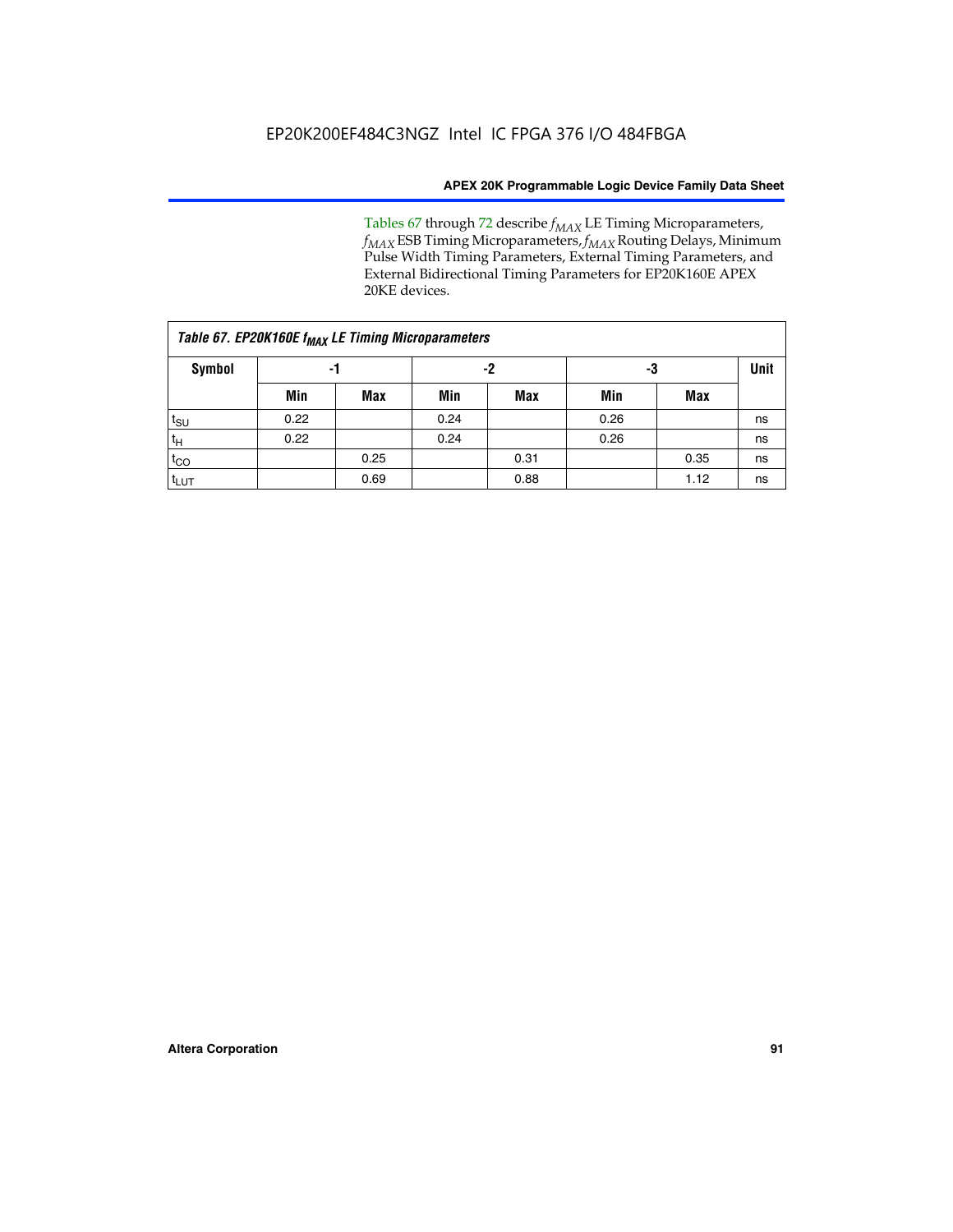| Table 68. EP20K160E f <sub>MAX</sub> ESB Timing Microparameters |         |            |         |            |      |            |      |
|-----------------------------------------------------------------|---------|------------|---------|------------|------|------------|------|
| <b>Symbol</b>                                                   | $-1$    |            |         | $-2$       |      | -3         | Unit |
|                                                                 | Min     | <b>Max</b> | Min     | <b>Max</b> | Min  | <b>Max</b> |      |
| <sup>I</sup> ESBARC                                             |         | 1.65       |         | 2.02       |      | 2.11       | ns   |
| <sup>t</sup> ESBSRC                                             |         | 2.21       |         | 2.70       |      | 3.11       | ns   |
| <sup>t</sup> ESBAWC                                             |         | 3.04       |         | 3.79       |      | 4.42       | ns   |
| <sup>I</sup> ESBSWC                                             |         | 2.81       |         | 3.56       |      | 4.10       | ns   |
| <sup>t</sup> ESBWASU                                            | 0.54    |            | 0.66    |            | 0.73 |            | ns   |
| <sup>t</sup> ESBWAH                                             | 0.36    |            | 0.45    |            | 0.47 |            | ns   |
| <sup>I</sup> ESBWDSU                                            | 0.68    |            | 0.81    |            | 0.94 |            | ns   |
| <sup>t</sup> ESBWDH                                             | 0.36    |            | 0.45    |            | 0.47 |            | ns   |
| <sup>t</sup> ESBRASU                                            | 1.58    |            | 1.87    |            | 2.06 |            | ns   |
| <sup>t</sup> ESBRAH                                             | 0.00    |            | 0.00    |            | 0.01 |            | ns   |
| <sup>t</sup> ESBWESU                                            | 1.41    |            | 1.71    |            | 2.00 |            | ns   |
| t <sub>ESBWEH</sub>                                             | 0.00    |            | 0.00    |            | 0.00 |            | ns   |
| <sup>t</sup> ESBDATASU                                          | $-0.02$ |            | $-0.03$ |            | 0.09 |            | ns   |
| <sup>t</sup> ESBDATAH                                           | 0.13    |            | 0.13    |            | 0.13 |            | ns   |
| <sup>t</sup> ESBWADDRSU                                         | 0.14    |            | 0.17    |            | 0.35 |            | ns   |
| <sup>t</sup> ESBRADDRSU                                         | 0.21    |            | 0.27    |            | 0.43 |            | ns   |
| IESBDATACO1                                                     |         | 1.04       |         | 1.30       |      | 1.46       | ns   |
| <sup>t</sup> ESBDATACO2                                         |         | 2.15       |         | 2.70       |      | 3.16       | ns   |
| <sup>t</sup> ESBDD                                              |         | 2.69       |         | 3.35       |      | 3.97       | ns   |
| t <sub>PD</sub>                                                 |         | 1.55       |         | 1.93       |      | 2.29       | ns   |
| t <sub>PTERMSU</sub>                                            | 1.01    |            | 1.23    |            | 1.52 |            | ns   |
| <sup>t</sup> PTERMCO                                            |         | 1.06       |         | 1.32       |      | 1.04       | ns   |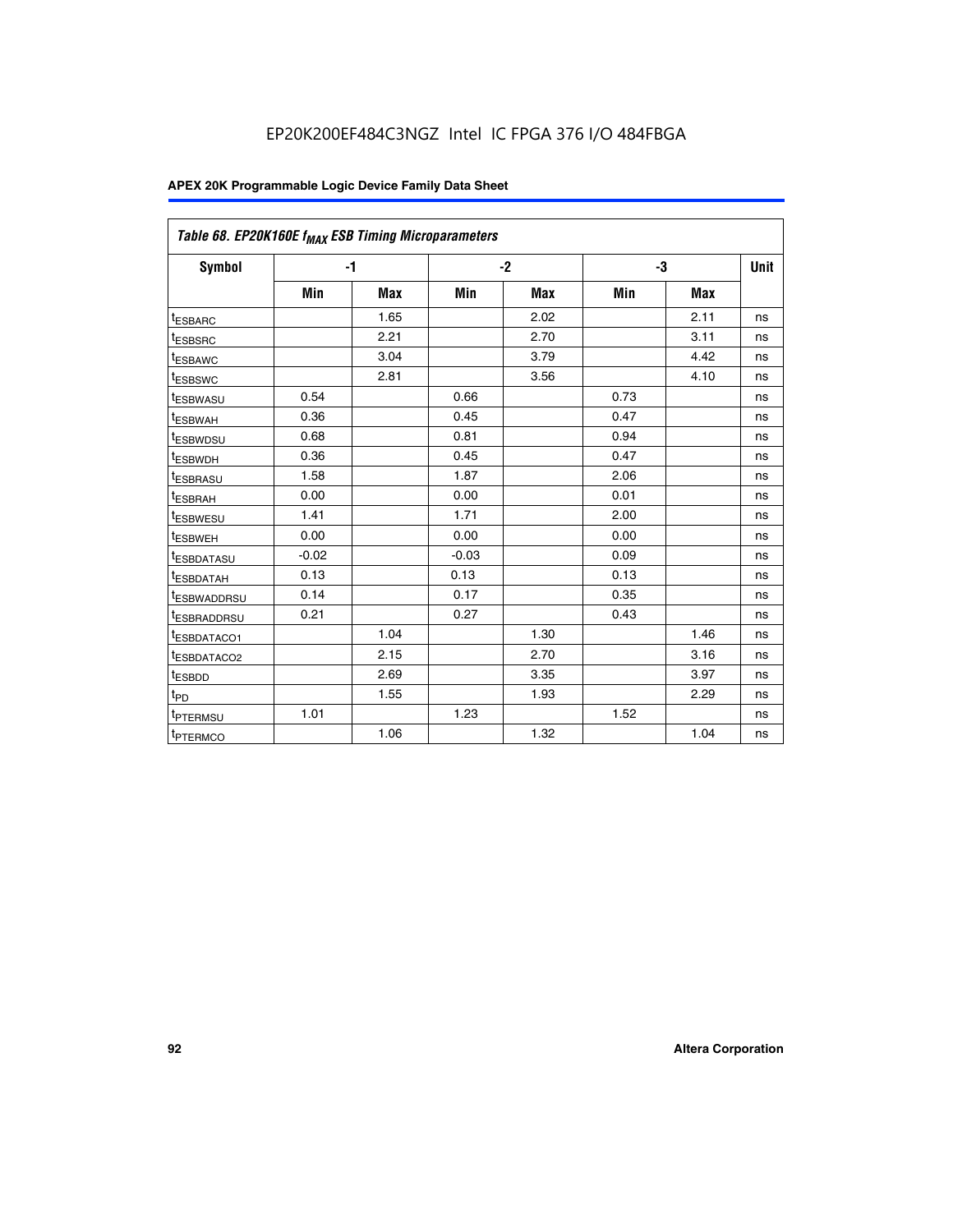| Table 69. EP20K160E f <sub>MAX</sub> Routing Delays |                |      |     |            |     |      |    |  |  |  |
|-----------------------------------------------------|----------------|------|-----|------------|-----|------|----|--|--|--|
| Symbol                                              | -2<br>-3<br>-1 |      |     |            |     |      |    |  |  |  |
|                                                     | Min            | Max  | Min | <b>Max</b> | Min | Max  |    |  |  |  |
| $t_{F1-4}$                                          |                | 0.25 |     | 0.26       |     | 0.28 | ns |  |  |  |
| $t_{F5-20}$                                         |                | 1.00 |     | 1.18       |     | 1.35 | ns |  |  |  |
| $t_{F20+}$                                          |                | 1.95 |     | 2.19       |     | 2.30 | ns |  |  |  |

|                    | Table 70. EP20K160E Minimum Pulse Width Timing Parameters |            |      |            |      |     |             |  |  |  |  |  |
|--------------------|-----------------------------------------------------------|------------|------|------------|------|-----|-------------|--|--|--|--|--|
| <b>Symbol</b>      |                                                           | -1         |      | -2         |      | -3  | <b>Unit</b> |  |  |  |  |  |
|                    | Min                                                       | <b>Max</b> | Min  | <b>Max</b> | Min  | Max |             |  |  |  |  |  |
| $t_{CH}$           | 1.34                                                      |            | 1.43 |            | 1.55 |     | ns          |  |  |  |  |  |
| $t_{CL}$           | 1.34                                                      |            | 1.43 |            | 1.55 |     | ns          |  |  |  |  |  |
| $t_{CLRP}$         | 0.18                                                      |            | 0.19 |            | 0.21 |     | ns          |  |  |  |  |  |
| t <sub>PREP</sub>  | 0.18                                                      |            | 0.19 |            | 0.21 |     | ns          |  |  |  |  |  |
| <sup>t</sup> ESBCH | 1.34                                                      |            | 1.43 |            | 1.55 |     | ns          |  |  |  |  |  |
| <sup>t</sup> ESBCL | 1.34                                                      |            | 1.43 |            | 1.55 |     | ns          |  |  |  |  |  |
| <sup>t</sup> ESBWP | 1.15                                                      |            | 1.45 |            | 1.73 |     | ns          |  |  |  |  |  |
| <sup>t</sup> ESBRP | 0.93                                                      |            | 1.15 |            | 1.38 |     | ns          |  |  |  |  |  |

| Table 71. EP20K160E External Timing Parameters |      |      |      |      |                          |      |             |  |  |  |  |
|------------------------------------------------|------|------|------|------|--------------------------|------|-------------|--|--|--|--|
| Symbol                                         |      | -1   |      | -2   |                          | -3   | <b>Unit</b> |  |  |  |  |
|                                                | Min  | Max  | Min  | Max  | Min                      | Max  |             |  |  |  |  |
| t <sub>INSU</sub>                              | 2.23 |      | 2.34 |      | 2.47                     |      | ns          |  |  |  |  |
| $t_{\text{INH}}$                               | 0.00 |      | 0.00 |      | 0.00                     |      | ns          |  |  |  |  |
| toutco                                         | 2.00 | 5.07 | 2.00 | 5.59 | 2.00                     | 6.13 | ns          |  |  |  |  |
| tinsupLL                                       | 2.12 |      | 2.07 |      | $\overline{\phantom{a}}$ |      | ns          |  |  |  |  |
| <sup>t</sup> INHPLL                            | 0.00 |      | 0.00 |      | ۰                        |      | ns          |  |  |  |  |
| <b>COUTCOPLL</b>                               | 0.50 | 3.00 | 0.50 | 3.35 |                          |      | ns          |  |  |  |  |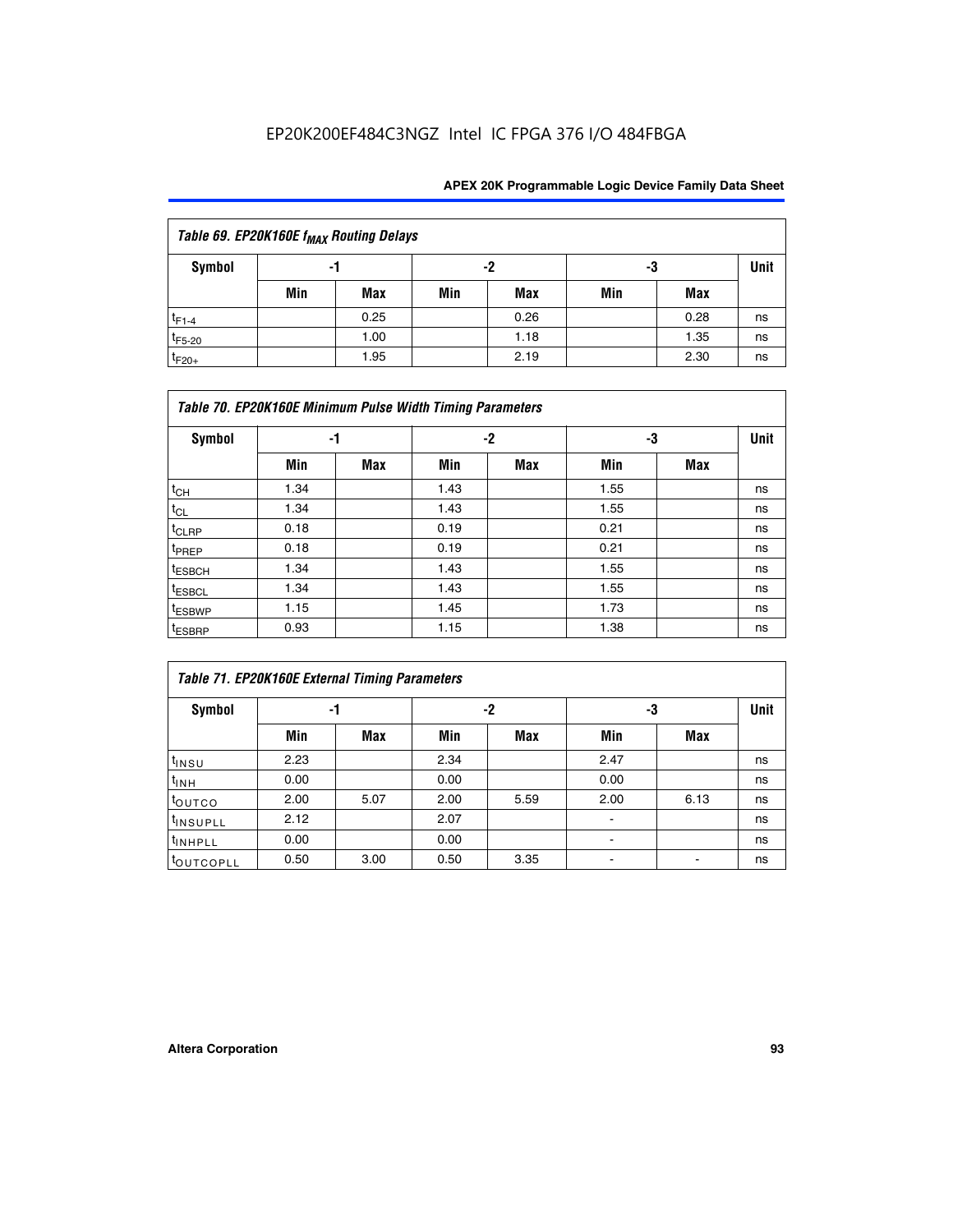| <b>Table 72. EP20K160E External Bidirectional Timing Parameters</b> |      |      |      |      |      |      |      |  |  |  |  |
|---------------------------------------------------------------------|------|------|------|------|------|------|------|--|--|--|--|
| Symbol                                                              |      | -1   | $-2$ |      | -3   |      | Unit |  |  |  |  |
|                                                                     | Min  | Max  | Min  | Max  | Min  | Max  |      |  |  |  |  |
| t <sub>insubidir</sub>                                              | 2.86 |      | 3.24 |      | 3.54 |      | ns   |  |  |  |  |
| $t_{\text{INHBIDIR}}$                                               | 0.00 |      | 0.00 |      | 0.00 |      | ns   |  |  |  |  |
| <sup>t</sup> OUTCOBIDIR                                             | 2.00 | 5.07 | 2.00 | 5.59 | 2.00 | 6.13 | ns   |  |  |  |  |
| $t_{XZBIDIR}$                                                       |      | 7.43 |      | 8.23 |      | 8.58 | ns   |  |  |  |  |
| <sup>t</sup> zxbidir                                                |      | 7.43 |      | 8.23 |      | 8.58 | ns   |  |  |  |  |
| <sup>t</sup> INSUBIDIRPLL                                           | 4.93 |      | 5.48 |      |      |      | ns   |  |  |  |  |
| <sup>t</sup> INHBIDIRPLL                                            | 0.00 |      | 0.00 |      | ۰    |      | ns   |  |  |  |  |
| <b><i>LOUTCOBIDIRPLL</i></b>                                        | 0.50 | 3.00 | 0.50 | 3.35 |      |      | ns   |  |  |  |  |
| <sup>T</sup> XZBIDIRPLL                                             |      | 5.36 |      | 5.99 |      |      | ns   |  |  |  |  |
| <sup>t</sup> ZXBIDIRPLL                                             |      | 5.36 |      | 5.99 |      |      | ns   |  |  |  |  |

Tables 73 through 78 describe  $f_{MAX}$  LE Timing Microparameters,  $f_{MAX}$ ESB Timing Microparameters, *f<sub>MAX</sub>* Routing Delays, Minimum Pulse Width Timing Parameters, External Timing Parameters, and External Bidirectional Timing Parameters for EP20K200E APEX 20KE devices.

| Table 73. EP20K200E f <sub>MAX</sub> LE Timing Microparameters |      |            |      |      |      |             |    |  |  |  |  |
|----------------------------------------------------------------|------|------------|------|------|------|-------------|----|--|--|--|--|
| <b>Symbol</b>                                                  |      | -1         |      | -2   | -3   | <b>Unit</b> |    |  |  |  |  |
|                                                                | Min  | <b>Max</b> | Min  | Max  | Min  | <b>Max</b>  |    |  |  |  |  |
| $t_{\text{SU}}$                                                | 0.23 |            | 0.24 |      | 0.26 |             | ns |  |  |  |  |
| tμ                                                             | 0.23 |            | 0.24 |      | 0.26 |             | ns |  |  |  |  |
| $t_{CO}$                                                       |      | 0.26       |      | 0.31 |      | 0.36        | ns |  |  |  |  |
| t <sub>LUT</sub>                                               |      | 0.70       |      | 0.90 |      | 1.14        | ns |  |  |  |  |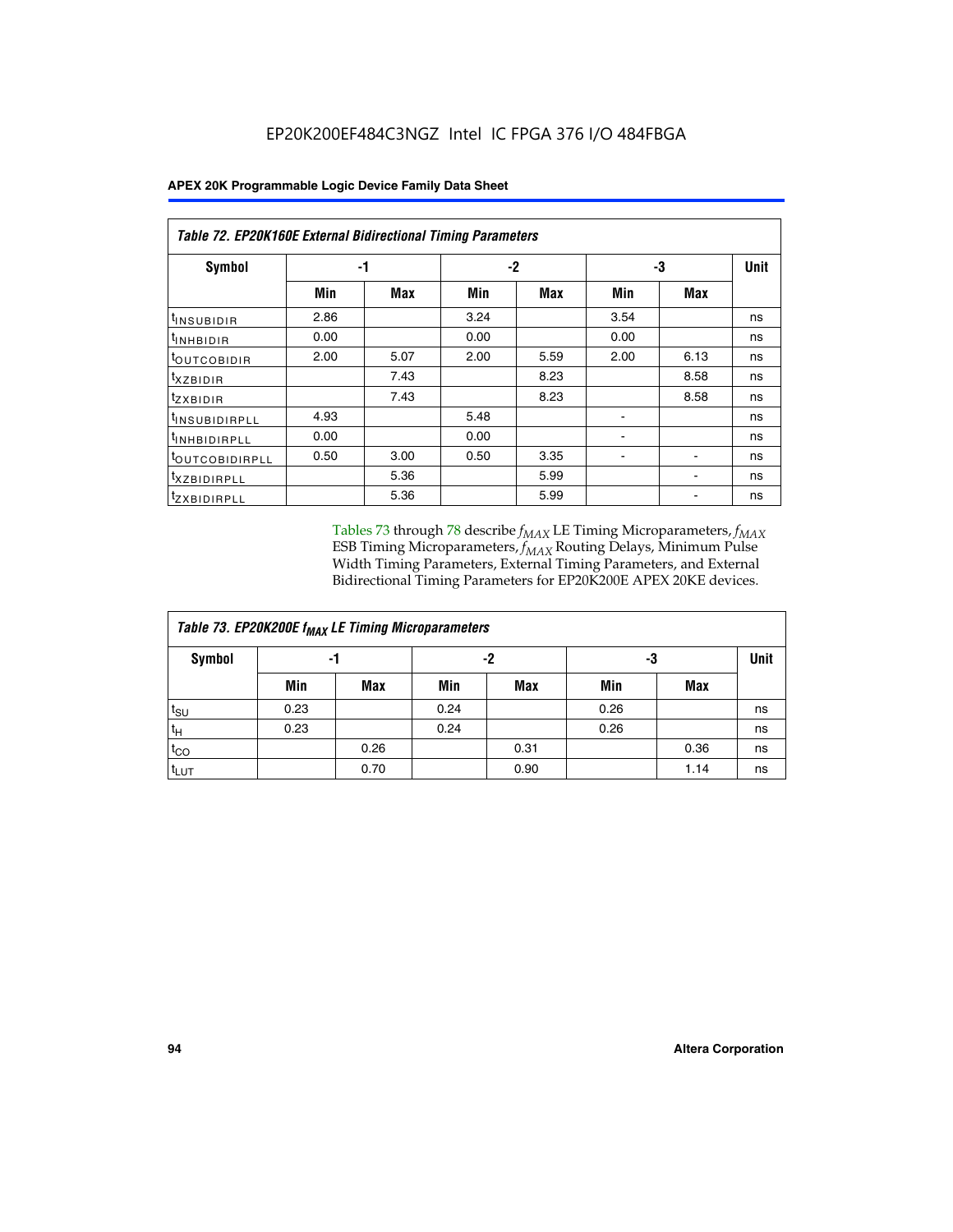| Table 74. EP20K200E f <sub>MAX</sub> ESB Timing Microparameters |         |            |         |            |      |            |      |
|-----------------------------------------------------------------|---------|------------|---------|------------|------|------------|------|
| Symbol                                                          | $-1$    |            |         | $-2$       |      | -3         | Unit |
|                                                                 | Min     | <b>Max</b> | Min     | <b>Max</b> | Min  | <b>Max</b> |      |
| <sup>t</sup> ESBARC                                             |         | 1.68       |         | 2.06       |      | 2.24       | ns   |
| <sup>t</sup> ESBSRC                                             |         | 2.27       |         | 2.77       |      | 3.18       | ns   |
| t <sub>ESBAWC</sub>                                             |         | 3.10       |         | 3.86       |      | 4.50       | ns   |
| <sup>t</sup> ESBSWC                                             |         | 2.90       |         | 3.67       |      | 4.21       | ns   |
| t <sub>ESBWASU</sub>                                            | 0.55    |            | 0.67    |            | 0.74 |            | ns   |
| <sup>t</sup> ESBWAH                                             | 0.36    |            | 0.46    |            | 0.48 |            | ns   |
| <sup>t</sup> ESBWDSU                                            | 0.69    |            | 0.83    |            | 0.95 |            | ns   |
| t <sub>ESBWDH</sub>                                             | 0.36    |            | 0.46    |            | 0.48 |            | ns   |
| <sup>t</sup> ESBRASU                                            | 1.61    |            | 1.90    |            | 2.09 |            | ns   |
| <sup>t</sup> ESBRAH                                             | 0.00    |            | 0.00    |            | 0.01 |            | ns   |
| <i>t</i> ESBWESU                                                | 1.42    |            | 1.71    |            | 2.01 |            | ns   |
| <sup>t</sup> ESBWEH                                             | 0.00    |            | 0.00    |            | 0.00 |            | ns   |
| <sup>t</sup> ESBDATASU                                          | $-0.06$ |            | $-0.07$ |            | 0.05 |            | ns   |
| <sup>I</sup> ESBDATAH                                           | 0.13    |            | 0.13    |            | 0.13 |            | ns   |
| <sup>t</sup> ESBWADDRSU                                         | 0.11    |            | 0.13    |            | 0.31 |            | ns   |
| <sup>t</sup> ESBRADDRSU                                         | 0.18    |            | 0.23    |            | 0.39 |            | ns   |
| <sup>t</sup> ESBDATACO1                                         |         | 1.09       |         | 1.35       |      | 1.51       | ns   |
| <sup>t</sup> ESBDATACO <sub>2</sub>                             |         | 2.19       |         | 2.75       |      | 3.22       | ns   |
| t <sub>ESBDD</sub>                                              |         | 2.75       |         | 3.41       |      | 4.03       | ns   |
| $t_{\text{PD}}$                                                 |         | 1.58       |         | 1.97       |      | 2.33       | ns   |
| <sup>t</sup> PTERMSU                                            | 1.00    |            | 1.22    |            | 1.51 |            | ns   |
| t <sub>PTERMCO</sub>                                            |         | 1.10       |         | 1.37       |      | 1.09       | ns   |

| Table 75. EP20K200E f <sub>MAX</sub> Routing Delays |     |                |     |      |     |      |    |  |  |  |
|-----------------------------------------------------|-----|----------------|-----|------|-----|------|----|--|--|--|
| <b>Symbol</b>                                       |     | -2<br>-3<br>-1 |     |      |     |      |    |  |  |  |
|                                                     | Min | Max            | Min | Max  | Min | Max  |    |  |  |  |
| $t_{F1-4}$                                          |     | 0.25           |     | 0.27 |     | 0.29 | ns |  |  |  |
| $t_{F5-20}$                                         |     | 1.02           |     | 1.20 |     | 1.41 | ns |  |  |  |
| $t_{F20+}$                                          |     | 1.99           |     | 2.23 |     | 2.53 | ns |  |  |  |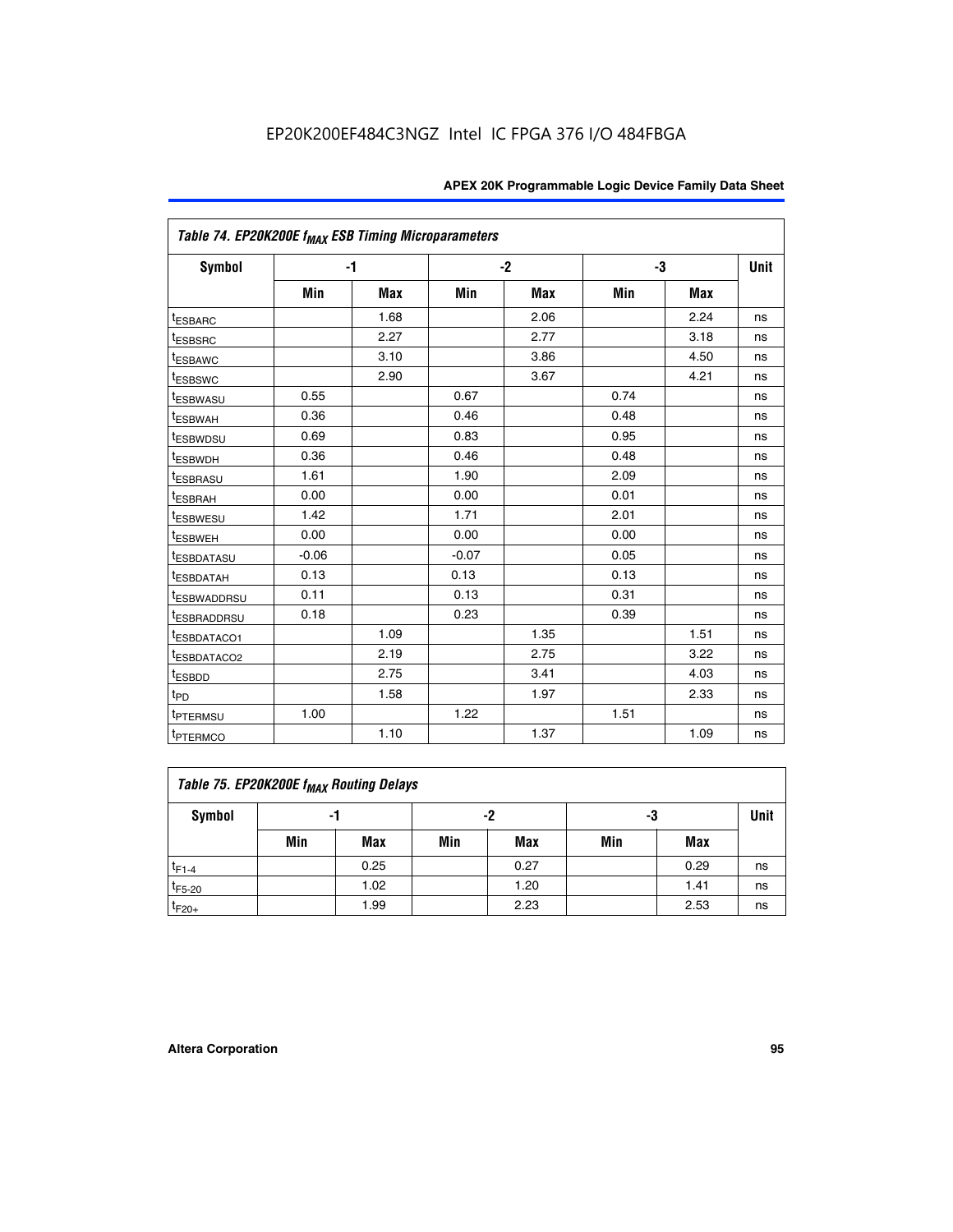| Table 76. EP20K200E Minimum Pulse Width Timing Parameters |      |            |      |            |      |            |             |  |  |  |  |
|-----------------------------------------------------------|------|------------|------|------------|------|------------|-------------|--|--|--|--|
| <b>Symbol</b>                                             | -1   |            |      | $-2$       | -3   |            | <b>Unit</b> |  |  |  |  |
|                                                           | Min  | <b>Max</b> | Min  | <b>Max</b> | Min  | <b>Max</b> |             |  |  |  |  |
| $t_{CH}$                                                  | 1.36 |            | 2.44 |            | 2.65 |            | ns          |  |  |  |  |
| $t_{CL}$                                                  | 1.36 |            | 2.44 |            | 2.65 |            | ns          |  |  |  |  |
| $t_{CLRP}$                                                | 0.18 |            | 0.19 |            | 0.21 |            | ns          |  |  |  |  |
| t <sub>PREP</sub>                                         | 0.18 |            | 0.19 |            | 0.21 |            | ns          |  |  |  |  |
| <sup>t</sup> ESBCH                                        | 1.36 |            | 2.44 |            | 2.65 |            | ns          |  |  |  |  |
| t <sub>ESBCL</sub>                                        | 1.36 |            | 2.44 |            | 2.65 |            | ns          |  |  |  |  |
| <sup>t</sup> ESBWP                                        | 1.18 |            | 1.48 |            | 1.76 |            | ns          |  |  |  |  |
| <sup>t</sup> ESBRP                                        | 0.95 |            | 1.17 |            | 1.41 |            | ns          |  |  |  |  |

|                       | Table 77. EP20K200E External Timing Parameters |            |      |            |      |      |             |  |  |  |  |  |
|-----------------------|------------------------------------------------|------------|------|------------|------|------|-------------|--|--|--|--|--|
| <b>Symbol</b>         |                                                | -1         |      | -2         |      | -3   | <b>Unit</b> |  |  |  |  |  |
|                       | Min                                            | <b>Max</b> | Min  | <b>Max</b> | Min  | Max  |             |  |  |  |  |  |
| t <sub>INSU</sub>     | 2.24                                           |            | 2.35 |            | 2.47 |      | ns          |  |  |  |  |  |
| $t_{\text{INH}}$      | 0.00                                           |            | 0.00 |            | 0.00 |      | ns          |  |  |  |  |  |
| toutco                | 2.00                                           | 5.12       | 2.00 | 5.62       | 2.00 | 6.11 | ns          |  |  |  |  |  |
| <sup>t</sup> INSUPLL  | 2.13                                           |            | 2.07 |            |      |      | ns          |  |  |  |  |  |
| <sup>t</sup> INHPLL   | 0.00                                           |            | 0.00 |            |      |      | ns          |  |  |  |  |  |
| <sup>I</sup> OUTCOPLL | 0.50                                           | 3.01       | 0.50 | 3.36       |      |      | ns          |  |  |  |  |  |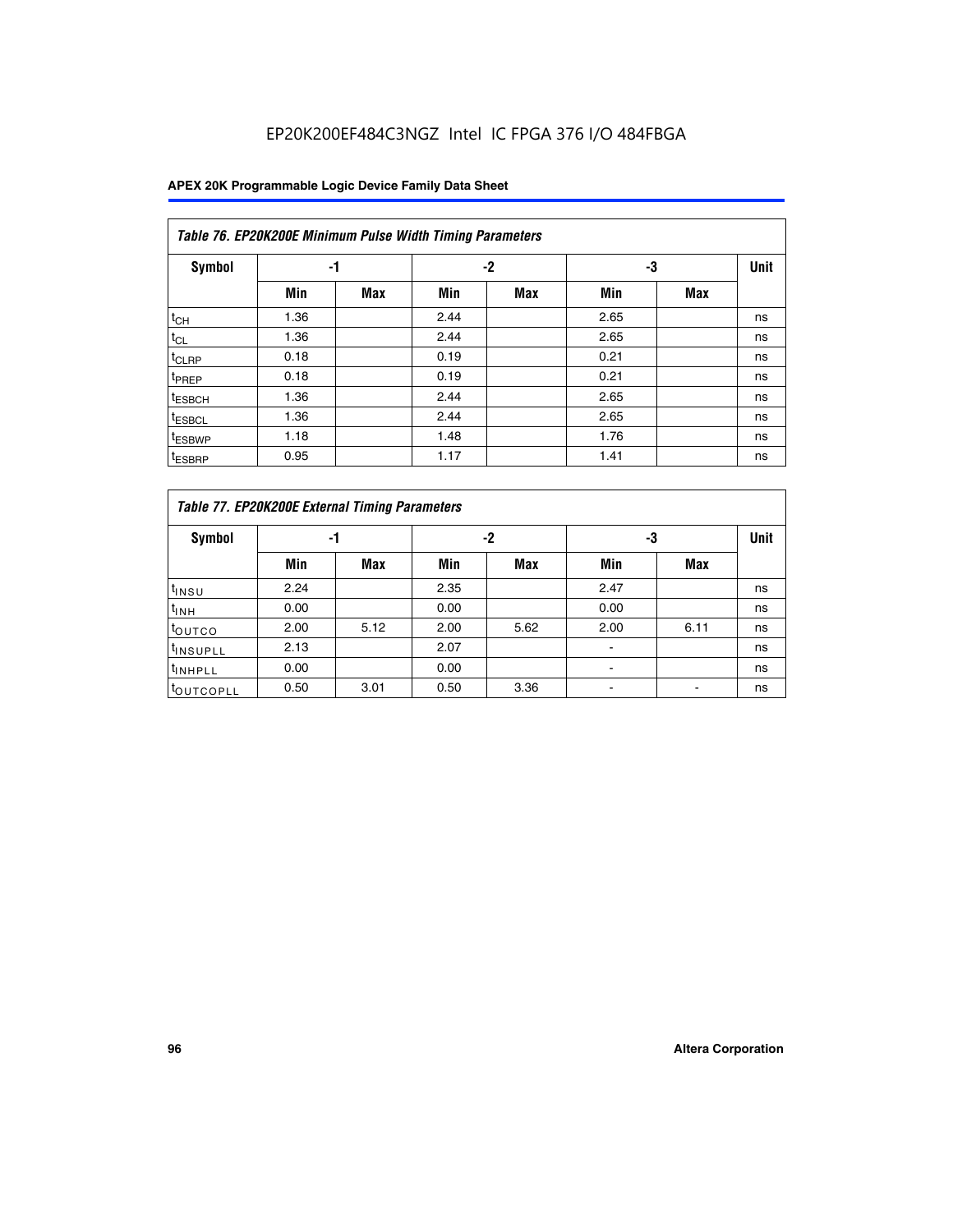| <b>Table 78. EP20K200E External Bidirectional Timing Parameters</b> |      |      |      |      |      |      |    |  |  |  |  |
|---------------------------------------------------------------------|------|------|------|------|------|------|----|--|--|--|--|
| Symbol                                                              |      | -1   |      | -2   |      | -3   |    |  |  |  |  |
|                                                                     | Min  | Max  | Min  | Max  | Min  | Max  |    |  |  |  |  |
| $t_{INSUBIDIR}$                                                     | 2.81 |      | 3.19 |      | 3.54 |      | ns |  |  |  |  |
| t <sub>INHBIDIR</sub>                                               | 0.00 |      | 0.00 |      | 0.00 |      | ns |  |  |  |  |
| toutcobidir                                                         | 2.00 | 5.12 | 2.00 | 5.62 | 2.00 | 6.11 | ns |  |  |  |  |
| <i>txzbidir</i>                                                     |      | 7.51 |      | 8.32 |      | 8.67 | ns |  |  |  |  |
| tzxbidir                                                            |      | 7.51 |      | 8.32 |      | 8.67 | ns |  |  |  |  |
| t <sub>INSUBIDIRPLL</sub>                                           | 3.30 |      | 3.64 |      |      |      | ns |  |  |  |  |
| tINHBIDIRPLL                                                        | 0.00 |      | 0.00 |      |      |      | ns |  |  |  |  |
| toutco <u>bidirpll</u>                                              | 0.50 | 3.01 | 0.50 | 3.36 |      |      | ns |  |  |  |  |
| txzBIDIRPLL                                                         |      | 5.40 |      | 6.05 |      |      | ns |  |  |  |  |
| tzxBIDIRPLL                                                         |      | 5.40 |      | 6.05 |      |      | ns |  |  |  |  |

Tables 79 through 84 describe  $f_{MAX}$  LE Timing Microparameters,  $f_{MAX}$ ESB Timing Microparameters, *f<sub>MAX</sub>* Routing Delays, Minimum Pulse Width Timing Parameters, External Timing Parameters, and External Bidirectional Timing Parameters for EP20K300E APEX 20KE devices.

| Table 79. EP20K300E f <sub>MAX</sub> LE Timing Microparameters |      |            |      |            |      |            |    |  |  |  |  |
|----------------------------------------------------------------|------|------------|------|------------|------|------------|----|--|--|--|--|
| <b>Symbol</b>                                                  |      | -1         |      | -2         |      | -3         |    |  |  |  |  |
|                                                                | Min  | <b>Max</b> | Min  | <b>Max</b> | Min  | <b>Max</b> |    |  |  |  |  |
| $t_{\text{SU}}$                                                | 0.16 |            | 0.17 |            | 0.18 |            | ns |  |  |  |  |
| $t_H$                                                          | 0.31 |            | 0.33 |            | 0.38 |            | ns |  |  |  |  |
| $t_{CO}$                                                       |      | 0.28       |      | 0.38       |      | 0.51       | ns |  |  |  |  |
| t <sub>LUT</sub>                                               |      | 0.79       |      | 1.07       |      | 1.43       | ns |  |  |  |  |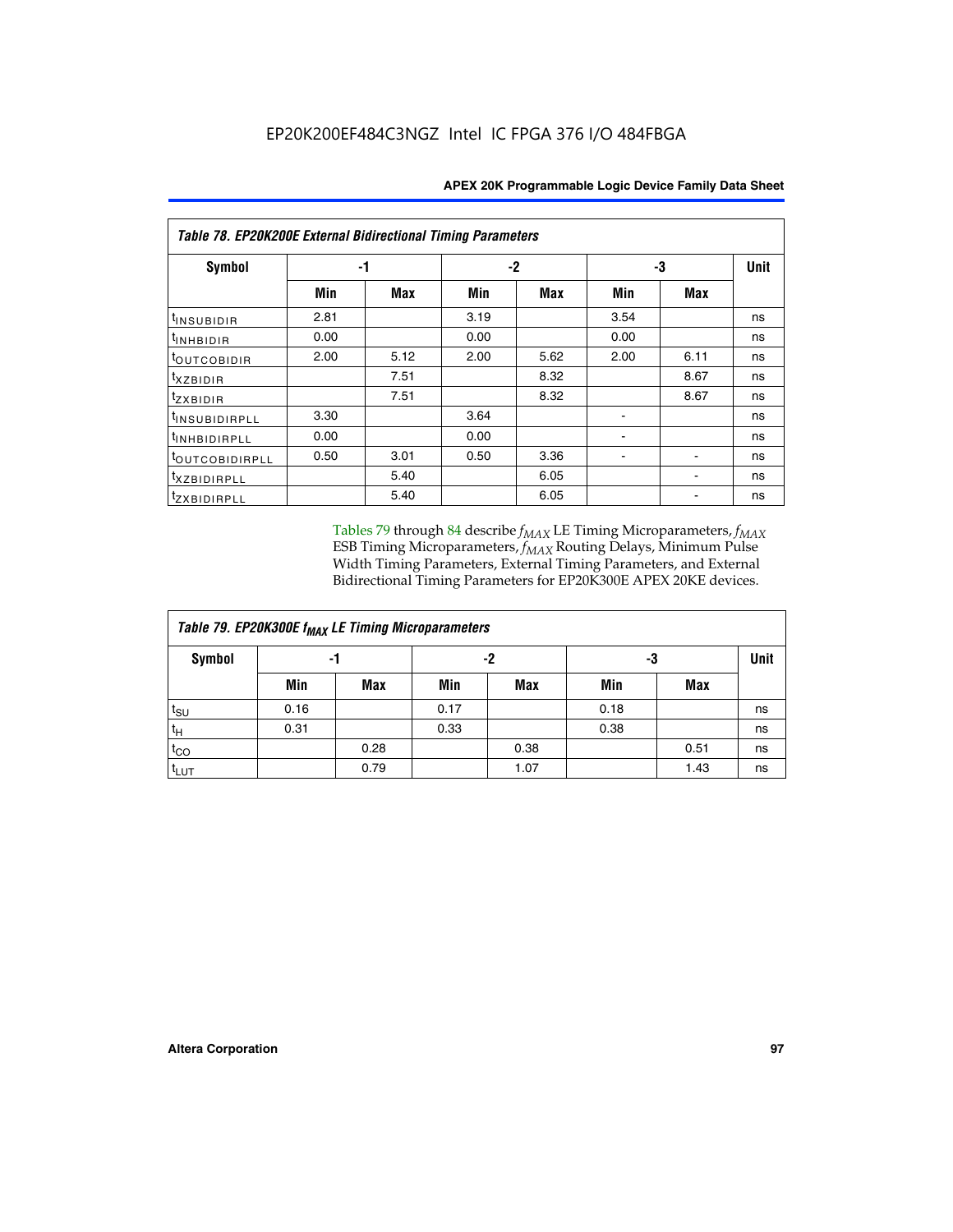| Table 80. EP20K300E f <sub>MAX</sub> ESB Timing Microparameters |      |            |      |            |      |            |      |
|-----------------------------------------------------------------|------|------------|------|------------|------|------------|------|
| Symbol                                                          | -1   |            |      | $-2$       |      | -3         | Unit |
|                                                                 | Min  | <b>Max</b> | Min  | <b>Max</b> | Min  | <b>Max</b> |      |
| t <sub>ESBARC</sub>                                             |      | 1.79       |      | 2.44       |      | 3.25       | ns   |
| t <sub>ESBSRC</sub>                                             |      | 2.40       |      | 3.12       |      | 4.01       | ns   |
| t <sub>ESBAWC</sub>                                             |      | 3.41       |      | 4.65       |      | 6.20       | ns   |
| t <sub>ESBSWC</sub>                                             |      | 3.68       |      | 4.68       |      | 5.93       | ns   |
| <sup>I</sup> ESBWASU                                            | 1.55 |            | 2.12 |            | 2.83 |            | ns   |
| <sup>t</sup> ESBWAH                                             | 0.00 |            | 0.00 |            | 0.00 |            | ns   |
| <sup>I</sup> ESBWDSU                                            | 1.71 |            | 2.33 |            | 3.11 |            | ns   |
| <sup>t</sup> ESBWDH                                             | 0.00 |            | 0.00 |            | 0.00 |            | ns   |
| <sup>t</sup> ESBRASU                                            | 1.72 |            | 2.34 |            | 3.13 |            | ns   |
| t <sub>ESBRAH</sub>                                             | 0.00 |            | 0.00 |            | 0.00 |            | ns   |
| <sup>t</sup> ESBWESU                                            | 1.63 |            | 2.36 |            | 3.28 |            | ns   |
| <sup>t</sup> ESBWEH                                             | 0.00 |            | 0.00 |            | 0.00 |            | ns   |
| t <sub>ESBDATASU</sub>                                          | 0.07 |            | 0.39 |            | 0.80 |            | ns   |
| <sup>t</sup> ESBDATAH                                           | 0.13 |            | 0.13 |            | 0.13 |            | ns   |
| <sup>t</sup> ESBWADDRSU                                         | 0.27 |            | 0.67 |            | 1.17 |            | ns   |
| <sup>t</sup> ESBRADDRSU                                         | 0.34 |            | 0.75 |            | 1.28 |            | ns   |
| <sup>I</sup> ESBDATACO1                                         |      | 1.03       |      | 1.20       |      | 1.40       | ns   |
| <sup>t</sup> ESBDATACO2                                         |      | 2.33       |      | 3.18       |      | 4.24       | ns   |
| <sup>t</sup> ESBDD                                              |      | 3.41       |      | 4.65       |      | 6.20       | ns   |
| t <sub>PD</sub>                                                 |      | 1.68       |      | 2.29       |      | 3.06       | ns   |
| t <sub>PTERMSU</sub>                                            | 0.96 |            | 1.48 |            | 2.14 |            | ns   |
| t <sub>PTERMCO</sub>                                            |      | 1.05       |      | 1.22       |      | 1.42       | ns   |

| Table 81. EP20K300E f <sub>MAX</sub> Routing Delays |                |      |     |      |     |      |    |  |  |  |
|-----------------------------------------------------|----------------|------|-----|------|-----|------|----|--|--|--|
| Symbol                                              | -2<br>-3<br>-1 |      |     |      |     |      |    |  |  |  |
|                                                     | Min            | Max  | Min | Max  | Min | Max  |    |  |  |  |
| $t_{F1-4}$                                          |                | 0.22 |     | 0.24 |     | 0.26 | ns |  |  |  |
| $t_{F5-20}$                                         |                | 1.33 |     | 1.43 |     | 1.58 | ns |  |  |  |
| $t_{F20+}$                                          |                | 3.63 |     | 3.93 |     | 4.35 | ns |  |  |  |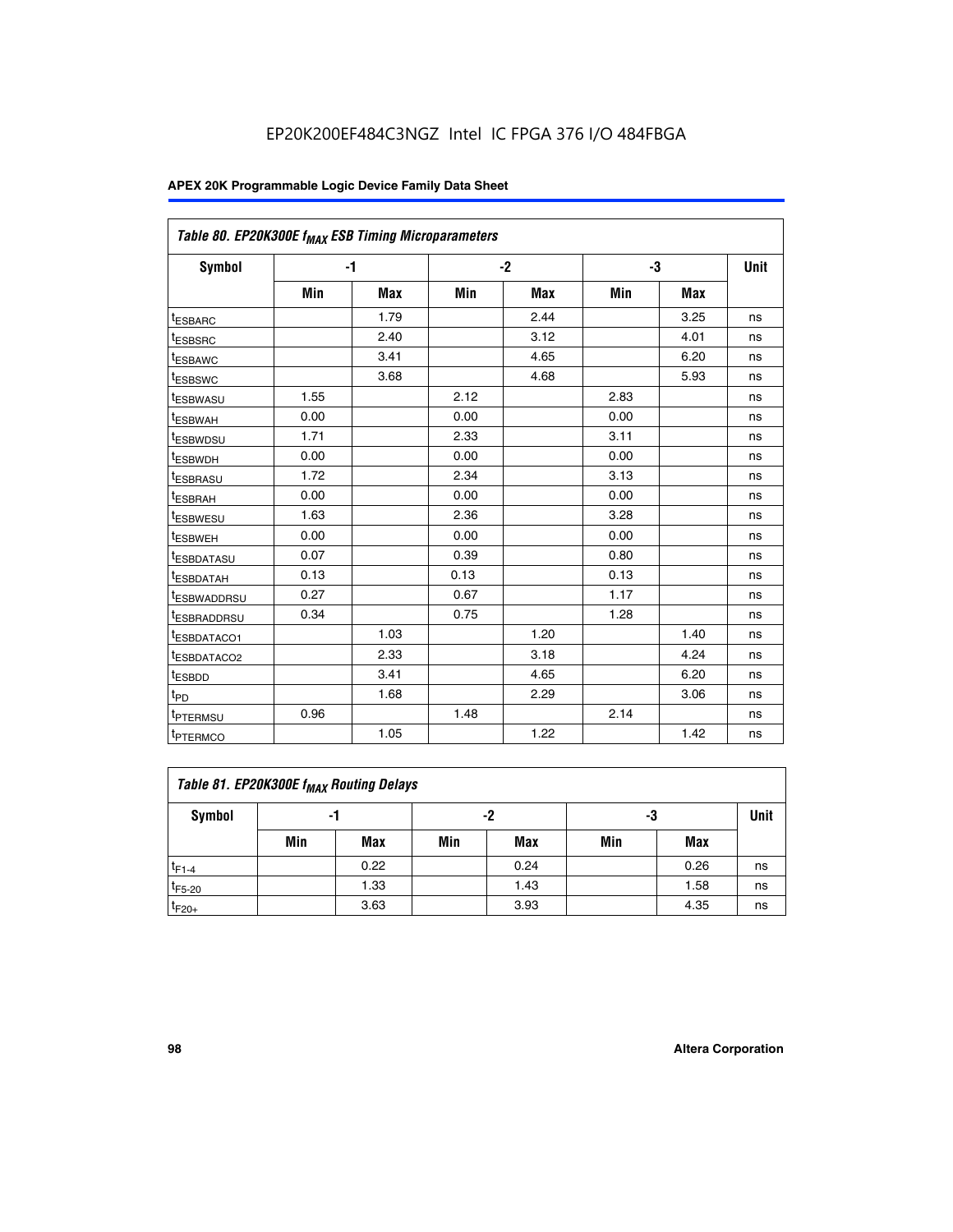|                    | Table 82. EP20K300E Minimum Pulse Width Timing Parameters |            |      |            |      |            |             |  |  |  |  |  |
|--------------------|-----------------------------------------------------------|------------|------|------------|------|------------|-------------|--|--|--|--|--|
| <b>Symbol</b>      | -1                                                        |            |      | $-2$       | -3   |            | <b>Unit</b> |  |  |  |  |  |
|                    | Min                                                       | <b>Max</b> | Min  | <b>Max</b> | Min  | <b>Max</b> |             |  |  |  |  |  |
| $t_{CH}$           | 1.25                                                      |            | 1.43 |            | 1.67 |            | ns          |  |  |  |  |  |
| $t_{CL}$           | 1.25                                                      |            | 1.43 |            | 1.67 |            | ns          |  |  |  |  |  |
| $t_{CLRP}$         | 0.19                                                      |            | 0.26 |            | 0.35 |            | ns          |  |  |  |  |  |
| t <sub>PREP</sub>  | 0.19                                                      |            | 0.26 |            | 0.35 |            | ns          |  |  |  |  |  |
| <sup>t</sup> ESBCH | 1.25                                                      |            | 1.43 |            | 1.67 |            | ns          |  |  |  |  |  |
| <sup>t</sup> ESBCL | 1.25                                                      |            | 1.43 |            | 1.67 |            | ns          |  |  |  |  |  |
| t <sub>ESBWP</sub> | 1.25                                                      |            | 1.71 |            | 2.28 |            | ns          |  |  |  |  |  |
| <sup>t</sup> ESBRP | 1.01                                                      |            | 1.38 |            | 1.84 |            | ns          |  |  |  |  |  |

| Table 83. EP20K300E External Timing Parameters |      |      |      |      |      |            |             |  |  |  |  |
|------------------------------------------------|------|------|------|------|------|------------|-------------|--|--|--|--|
| Symbol                                         |      | -1   |      | -2   | -3   |            | <b>Unit</b> |  |  |  |  |
|                                                | Min  | Max  | Min  | Max  | Min  | <b>Max</b> |             |  |  |  |  |
| t <sub>INSU</sub>                              | 2.31 |      | 2.44 |      | 2.57 |            | ns          |  |  |  |  |
| $t_{INH}$                                      | 0.00 |      | 0.00 |      | 0.00 |            | ns          |  |  |  |  |
| toutco                                         | 2.00 | 5.29 | 2.00 | 5.82 | 2.00 | 6.24       | ns          |  |  |  |  |
| <sup>t</sup> INSUPLL                           | 1.76 |      | 1.85 |      |      |            | ns          |  |  |  |  |
| <sup>t</sup> INHPLL                            | 0.00 |      | 0.00 |      | -    |            | ns          |  |  |  |  |
| <sup>t</sup> OUTCOPLL                          | 0.50 | 2.65 | 0.50 | 2.95 |      |            | ns          |  |  |  |  |

| Table 84. EP20K300E External Bidirectional Timing Parameters |      |      |      |      |      |            |             |  |  |  |  |
|--------------------------------------------------------------|------|------|------|------|------|------------|-------------|--|--|--|--|
| Symbol                                                       |      | -1   |      | $-2$ |      | -3         | <b>Unit</b> |  |  |  |  |
|                                                              | Min  | Max  | Min  | Max  | Min  | <b>Max</b> |             |  |  |  |  |
| <sup>t</sup> INSUBIDIR                                       | 2.77 |      | 2.85 |      | 3.11 |            | ns          |  |  |  |  |
| <b>TINHBIDIR</b>                                             | 0.00 |      | 0.00 |      | 0.00 |            | ns          |  |  |  |  |
| <sup>t</sup> OUTCOBIDIR                                      | 2.00 | 5.29 | 2.00 | 5.82 | 2.00 | 6.24       | ns          |  |  |  |  |
| KZBIDIR                                                      |      | 7.59 |      | 8.30 |      | 9.09       | ns          |  |  |  |  |
| $t_{Z}$ <i>x</i> BIDIR                                       |      | 7.59 |      | 8.30 |      | 9.09       | ns          |  |  |  |  |
| <b>INSUBIDIRPLL</b>                                          | 2.50 |      | 2.76 |      |      |            | ns          |  |  |  |  |
| <sup>t</sup> INHBIDIRPLL                                     | 0.00 |      | 0.00 |      |      |            | ns          |  |  |  |  |
| <sup>t</sup> OUTCOBIDIRPLL                                   | 0.50 | 2.65 | 0.50 | 2.95 |      |            | ns          |  |  |  |  |
| <sup>t</sup> XZBIDIRPLL                                      |      | 5.00 |      | 5.43 |      |            | ns          |  |  |  |  |
| <sup>t</sup> ZXBIDIRPLL                                      |      | 5.00 |      | 5.43 |      |            | ns          |  |  |  |  |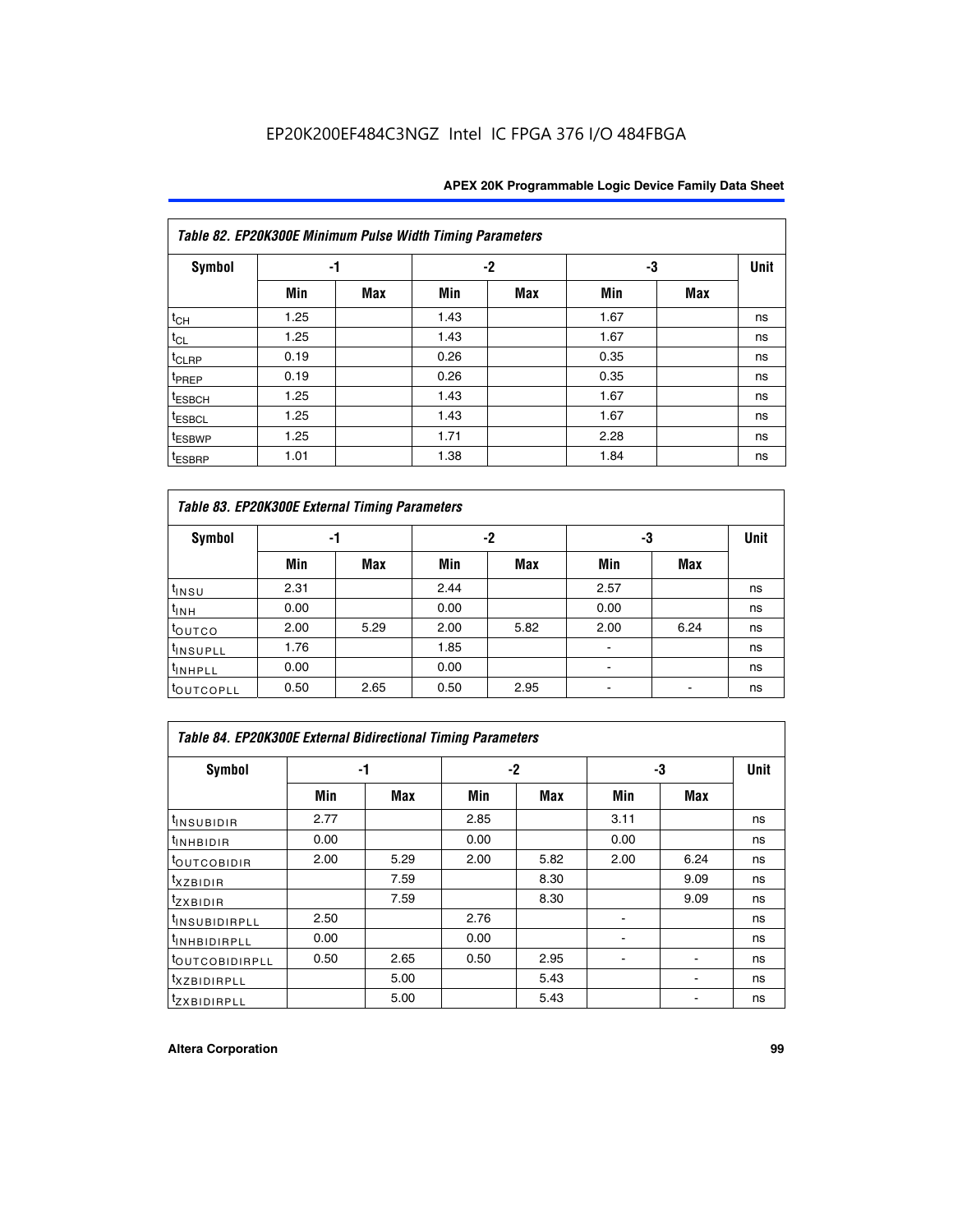Tables 85 through 90 describe  $f_{MAX}$  LE Timing Microparameters,  $f_{MAX}$ ESB Timing Microparameters, *f<sub>MAX</sub>* Routing Delays, Minimum Pulse Width Timing Parameters, External Timing Parameters, and External Bidirectional Timing Parameters for EP20K400E APEX 20KE devices.

| Table 85. EP20K400E f <sub>MAX</sub> LE Timing Microparameters |      |                |      |            |                                  |      |      |  |  |  |  |
|----------------------------------------------------------------|------|----------------|------|------------|----------------------------------|------|------|--|--|--|--|
| Symbol                                                         |      | -1 Speed Grade |      |            | -2 Speed Grade<br>-3 Speed Grade |      | Unit |  |  |  |  |
|                                                                | Min  | <b>Max</b>     | Min  | <b>Max</b> | Min                              | Max  |      |  |  |  |  |
| $t_{\text{SU}}$                                                | 0.23 |                | 0.23 |            | 0.23                             |      | ns   |  |  |  |  |
| $t_H$                                                          | 0.23 |                | 0.23 |            | 0.23                             |      | ns   |  |  |  |  |
| $t_{CO}$                                                       |      | 0.25           |      | 0.29       |                                  | 0.32 | ns   |  |  |  |  |
| ι <sup>t</sup> ιυτ                                             |      | 0.70           |      | 0.83       |                                  | 1.01 | ns   |  |  |  |  |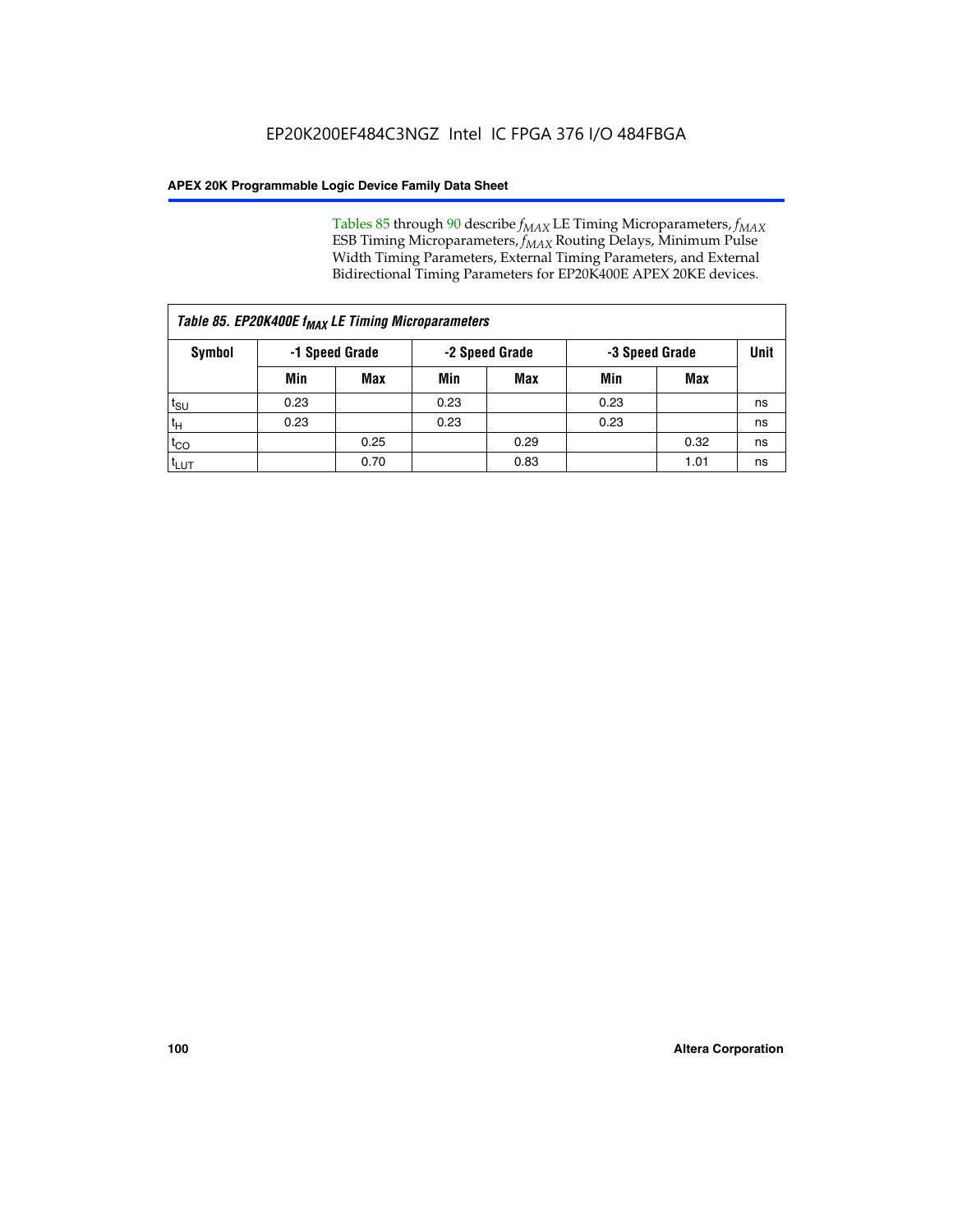| Table 86. EP20K400E f <sub>MAX</sub> ESB Timing Microparameters |                |            |         |                |         |                |             |
|-----------------------------------------------------------------|----------------|------------|---------|----------------|---------|----------------|-------------|
| Symbol                                                          | -1 Speed Grade |            |         | -2 Speed Grade |         | -3 Speed Grade | <b>Unit</b> |
|                                                                 | Min            | <b>Max</b> | Min     | <b>Max</b>     | Min     | <b>Max</b>     |             |
| <sup>t</sup> ESBARC                                             |                | 1.67       |         | 1.91           |         | 1.99           | ns          |
| <sup>t</sup> ESBSRC                                             |                | 2.30       |         | 2.66           |         | 2.93           | ns          |
| <sup>t</sup> ESBAWC                                             |                | 3.09       |         | 3.58           |         | 3.99           | ns          |
| <sup>t</sup> ESBSWC                                             |                | 3.01       |         | 3.65           |         | 4.05           | ns          |
| <sup>t</sup> ESBWASU                                            | 0.54           |            | 0.63    |                | 0.65    |                | ns          |
| <sup>t</sup> ESBWAH                                             | 0.36           |            | 0.43    |                | 0.42    |                | ns          |
| <sup>t</sup> ESBWDSU                                            | 0.69           |            | 0.77    |                | 0.84    |                | ns          |
| <sup>t</sup> ESBWDH                                             | 0.36           |            | 0.43    |                | 0.42    |                | ns          |
| <sup>t</sup> ESBRASU                                            | 1.61           |            | 1.77    |                | 1.86    |                | ns          |
| <sup>t</sup> ESBRAH                                             | 0.00           |            | 0.00    |                | 0.01    |                | ns          |
| t <sub>ESBWESU</sub>                                            | 1.35           |            | 1.47    |                | 1.61    |                | ns          |
| <sup>t</sup> ESBWEH                                             | 0.00           |            | 0.00    |                | 0.00    |                | ns          |
| <sup>t</sup> ESBDATASU                                          | $-0.18$        |            | $-0.30$ |                | $-0.27$ |                | ns          |
| <sup>t</sup> ESBDATAH                                           | 0.13           |            | 0.13    |                | 0.13    |                | ns          |
| <sup>t</sup> ESBWADDRSU                                         | $-0.02$        |            | $-0.11$ |                | $-0.03$ |                | ns          |
| <sup>t</sup> ESBRADDRSU                                         | 0.06           |            | $-0.01$ |                | $-0.05$ |                | ns          |
| <sup>t</sup> ESBDATACO1                                         |                | 1.16       |         | 1.40           |         | 1.54           | ns          |
| <sup>I</sup> ESBDATACO2                                         |                | 2.18       |         | 2.55           |         | 2.85           | ns          |
| <sup>t</sup> ESBDD                                              |                | 2.73       |         | 3.17           |         | 3.58           | ns          |
| $t_{\mathsf{PD}}$                                               |                | 1.57       |         | 1.83           |         | 2.07           | ns          |
| t <sub>PTERMSU</sub>                                            | 0.92           |            | 0.99    |                | 1.18    |                | ns          |
| <sup>t</sup> PTERMCO                                            |                | 1.18       |         | 1.43           |         | 1.17           | ns          |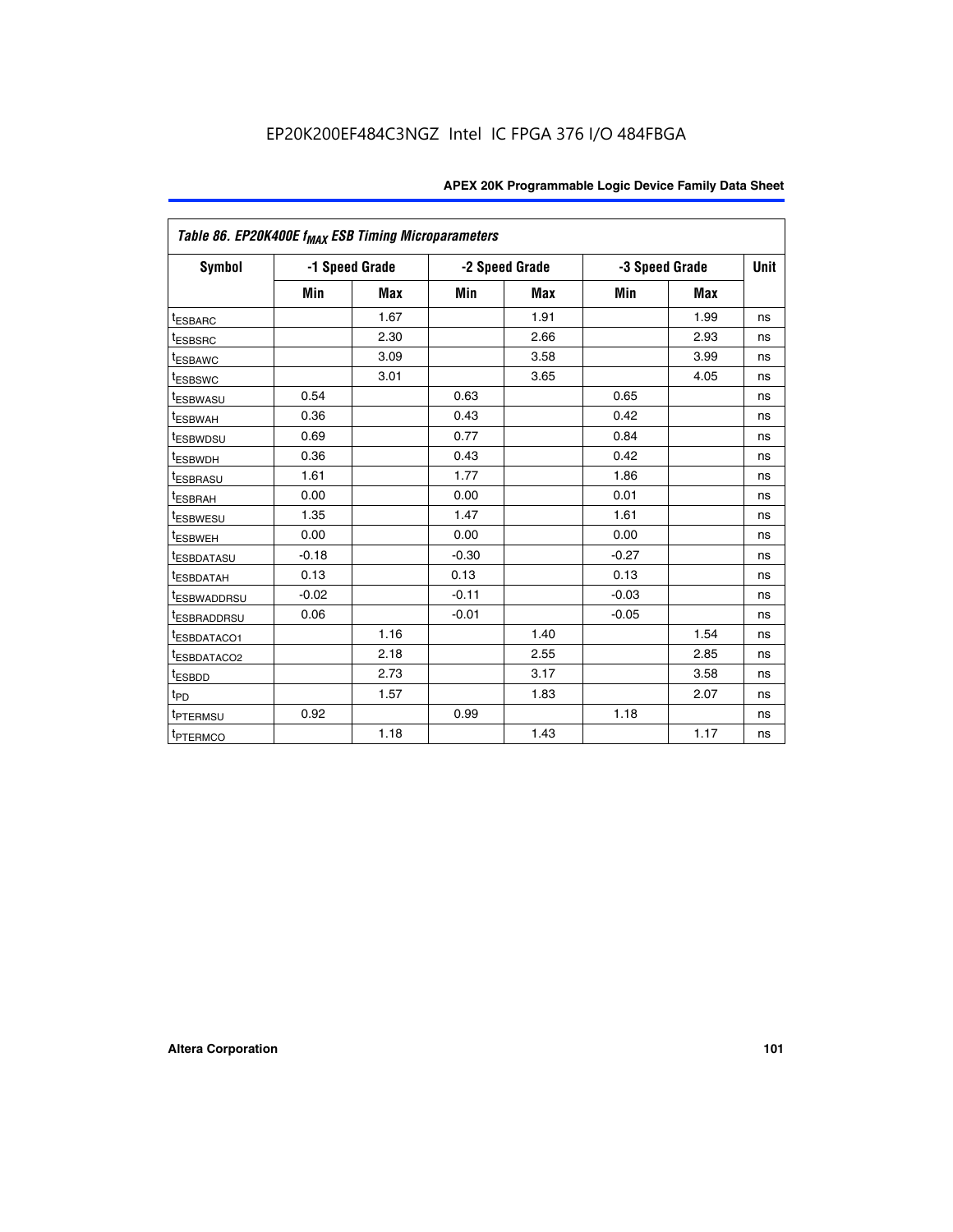| Table 87. EP20K400E f <sub>MAX</sub> Routing Delays |                                                    |            |     |      |     |      |    |  |  |  |
|-----------------------------------------------------|----------------------------------------------------|------------|-----|------|-----|------|----|--|--|--|
| Symbol                                              | -1 Speed Grade<br>-2 Speed Grade<br>-3 Speed Grade |            |     |      |     |      |    |  |  |  |
|                                                     | Min                                                | <b>Max</b> | Min | Max  | Min | Max  |    |  |  |  |
| $t_{F1-4}$                                          |                                                    | 0.25       |     | 0.25 |     | 0.26 | ns |  |  |  |
| $t_{F5-20}$                                         |                                                    | 1.01       |     | 1.12 |     | 1.25 | ns |  |  |  |
| $t_{F20+}$                                          |                                                    | 3.71       |     | 3.92 |     | 4.17 | ns |  |  |  |

|                    | Table 88. EP20K400E Minimum Pulse Width Timing Parameters |                |      |                |      |                |             |  |  |  |  |  |
|--------------------|-----------------------------------------------------------|----------------|------|----------------|------|----------------|-------------|--|--|--|--|--|
| Symbol             |                                                           | -1 Speed Grade |      | -2 Speed Grade |      | -3 Speed Grade | <b>Unit</b> |  |  |  |  |  |
|                    | Min                                                       | <b>Max</b>     | Min  | Max            | Min  | Max            |             |  |  |  |  |  |
| $t_{CH}$           | 1.36                                                      |                | 2.22 |                | 2.35 |                | ns          |  |  |  |  |  |
| $t_{CL}$           | 1.36                                                      |                | 2.26 |                | 2.35 |                | ns          |  |  |  |  |  |
| $t_{CLRP}$         | 0.18                                                      |                | 0.18 |                | 0.19 |                | ns          |  |  |  |  |  |
| <sup>t</sup> PREP  | 0.18                                                      |                | 0.18 |                | 0.19 |                | ns          |  |  |  |  |  |
| <sup>t</sup> ESBCH | 1.36                                                      |                | 2.26 |                | 2.35 |                | ns          |  |  |  |  |  |
| <sup>t</sup> ESBCL | 1.36                                                      |                | 2.26 |                | 2.35 |                | ns          |  |  |  |  |  |
| <sup>t</sup> ESBWP | 1.17                                                      |                | 1.38 |                | 1.56 |                | ns          |  |  |  |  |  |
| <sup>t</sup> ESBRP | 0.94                                                      |                | 1.09 |                | 1.25 |                | ns          |  |  |  |  |  |

| Table 89. EP20K400E External Timing Parameters |                |      |      |                |                          |                |             |  |  |  |  |
|------------------------------------------------|----------------|------|------|----------------|--------------------------|----------------|-------------|--|--|--|--|
| Symbol                                         | -1 Speed Grade |      |      | -2 Speed Grade |                          | -3 Speed Grade | <b>Unit</b> |  |  |  |  |
|                                                | Min            | Max  | Min  | <b>Max</b>     | Min                      | Max            |             |  |  |  |  |
| t <sub>INSU</sub>                              | 2.51           |      | 2.64 |                | 2.77                     |                | ns          |  |  |  |  |
| $t_{INH}$                                      | 0.00           |      | 0.00 |                | 0.00                     |                | ns          |  |  |  |  |
| toutco                                         | 2.00           | 5.25 | 2.00 | 5.79           | 2.00                     | 6.32           | ns          |  |  |  |  |
| <sup>t</sup> INSUPLL                           | 3.221          |      | 3.38 |                |                          |                | ns          |  |  |  |  |
| I <sup>t</sup> INHPLL                          | 0.00           |      | 0.00 |                | $\overline{\phantom{0}}$ |                | ns          |  |  |  |  |
| toutcopll                                      | 0.50           | 2.25 | 0.50 | 2.45           |                          |                | ns          |  |  |  |  |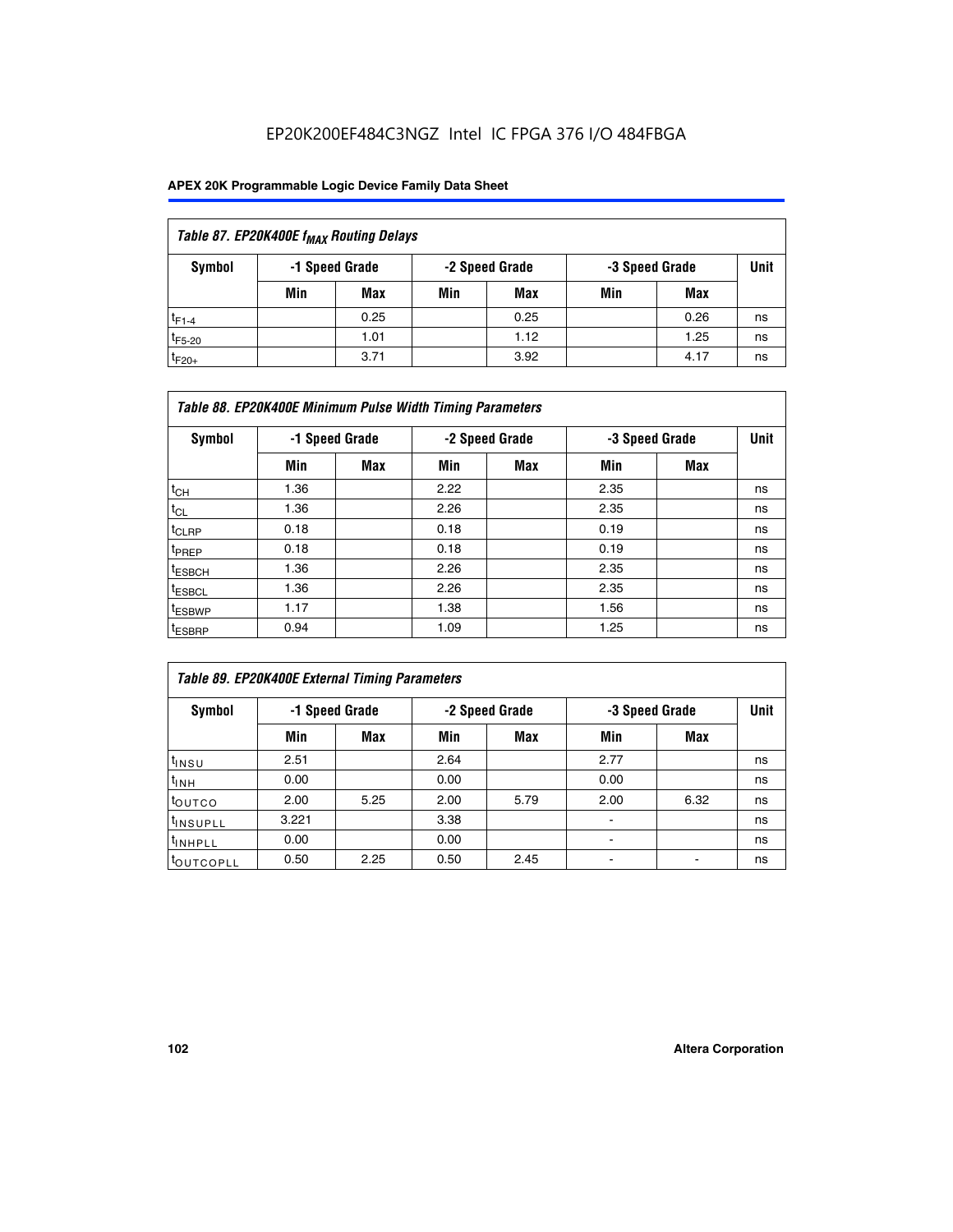| <b>Table 90. EP20K400E External Bidirectional Timing Parameters</b> |                |      |                |            |      |                |      |  |  |  |  |
|---------------------------------------------------------------------|----------------|------|----------------|------------|------|----------------|------|--|--|--|--|
| Symbol                                                              | -1 Speed Grade |      | -2 Speed Grade |            |      | -3 Speed Grade | Unit |  |  |  |  |
|                                                                     | Min            | Max  | Min            | <b>Max</b> | Min  | Max            |      |  |  |  |  |
| t <sub>INSUBIDIR</sub>                                              | 2.93           |      | 3.23           |            | 3.44 |                | ns   |  |  |  |  |
| t <sub>INHBIDIR</sub>                                               | 0.00           |      | 0.00           |            | 0.00 |                | ns   |  |  |  |  |
| t <sub>outcobidir</sub>                                             | 2.00           | 5.25 | 2.00           | 5.79       | 2.00 | 6.32           | ns   |  |  |  |  |
| <i>txzbidir</i>                                                     |                | 5.95 |                | 6.77       |      | 7.12           | ns   |  |  |  |  |
| tzxbidir                                                            |                | 5.95 |                | 6.77       |      | 7.12           | ns   |  |  |  |  |
| <sup>t</sup> INSUBIDIRPLL                                           | 4.31           |      | 4.76           |            |      |                | ns   |  |  |  |  |
| tINHBIDIRPLL                                                        | 0.00           |      | 0.00           |            |      |                | ns   |  |  |  |  |
| <sup>t</sup> OUTCOBIDIRPLL                                          | 0.50           | 2.25 | 0.50           | 2.45       |      |                | ns   |  |  |  |  |
| <sup>t</sup> xzbidirpll                                             |                | 2.94 |                | 3.43       |      |                | ns   |  |  |  |  |
| tzxBIDIRPLL                                                         |                | 2.94 |                | 3.43       |      |                | ns   |  |  |  |  |

Tables 91 through 96 describe  $f_{MAX}$  LE Timing Microparameters,  $f_{MAX}$ ESB Timing Microparameters, *f<sub>MAX</sub>* Routing Delays, Minimum Pulse Width Timing Parameters, External Timing Parameters, and External Bidirectional Timing Parameters for EP20K600E APEX 20KE devices.

| Table 91. EP20K600E f <sub>MAX</sub> LE Timing Microparameters |                |            |                |            |                |      |             |  |  |  |  |  |
|----------------------------------------------------------------|----------------|------------|----------------|------------|----------------|------|-------------|--|--|--|--|--|
| Symbol                                                         | -1 Speed Grade |            | -2 Speed Grade |            | -3 Speed Grade |      | <b>Unit</b> |  |  |  |  |  |
|                                                                | Min            | <b>Max</b> | Min            | <b>Max</b> | Min            | Max  |             |  |  |  |  |  |
| t <sub>SU</sub>                                                | 0.16           |            | 0.16           |            | 0.17           |      | ns          |  |  |  |  |  |
| $t_H$                                                          | 0.29           |            | 0.33           |            | 0.37           |      | ns          |  |  |  |  |  |
| $t_{CO}$                                                       |                | 0.65       |                | 0.38       |                | 0.49 | ns          |  |  |  |  |  |
| t <sub>LUT</sub>                                               |                | 0.70       |                | 1.00       |                | 1.30 | ns          |  |  |  |  |  |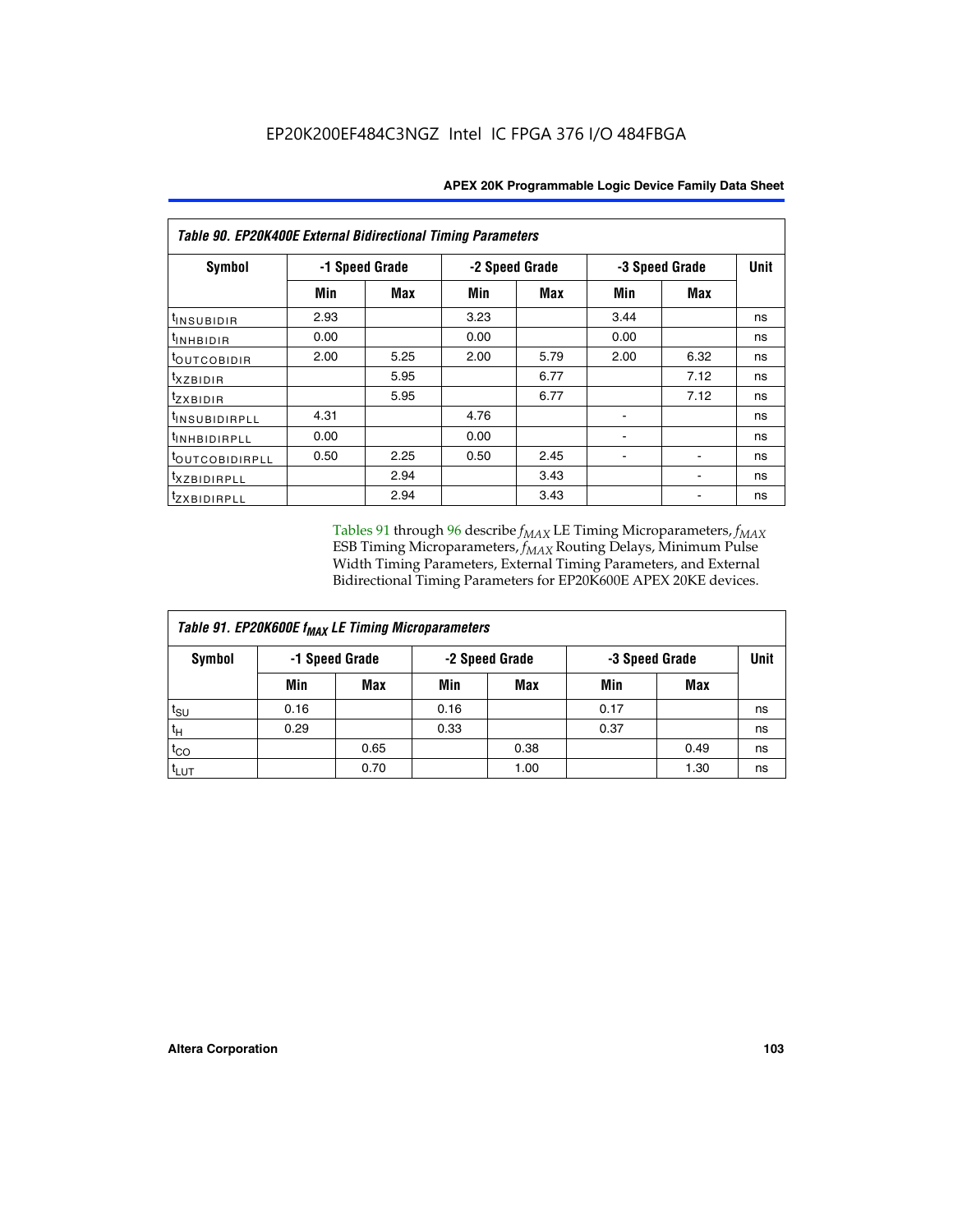| Table 92. EP20K600E f <sub>MAX</sub> ESB Timing Microparameters |         |                |      |                |      |                |             |
|-----------------------------------------------------------------|---------|----------------|------|----------------|------|----------------|-------------|
| <b>Symbol</b>                                                   |         | -1 Speed Grade |      | -2 Speed Grade |      | -3 Speed Grade | <b>Unit</b> |
|                                                                 | Min     | <b>Max</b>     | Min  | <b>Max</b>     | Min  | <b>Max</b>     |             |
| t <sub>ESBARC</sub>                                             |         | 1.67           |      | 2.39           |      | 3.11           | ns          |
| t <sub>ESBSRC</sub>                                             |         | 2.27           |      | 3.07           |      | 3.86           | ns          |
| <sup>t</sup> ESBAWC                                             |         | 3.19           |      | 4.56           |      | 5.93           | ns          |
| t <sub>ESBSWC</sub>                                             |         | 3.51           |      | 4.62           |      | 5.72           | ns          |
| <sup>t</sup> ESBWASU                                            | 1.46    |                | 2.08 |                | 2.70 |                | ns          |
| t <sub>ESBWAH</sub>                                             | 0.00    |                | 0.00 |                | 0.00 |                | ns          |
| t <sub>ESBWDSU</sub>                                            | 1.60    |                | 2.29 |                | 2.97 |                | ns          |
| <sup>t</sup> ESBWDH                                             | 0.00    |                | 0.00 |                | 0.00 |                | ns          |
| <sup>t</sup> ESBRASU                                            | 1.61    |                | 2.30 |                | 2.99 |                | ns          |
| t <sub>ESBRAH</sub>                                             | 0.00    |                | 0.00 |                | 0.00 |                | ns          |
| t <sub>ESBWESU</sub>                                            | 1.49    |                | 2.30 |                | 3.11 |                | ns          |
| <sup>t</sup> ESBWEH                                             | 0.00    |                | 0.00 |                | 0.00 |                | ns          |
| <sup>t</sup> ESBDATASU                                          | $-0.01$ |                | 0.35 |                | 0.71 |                | ns          |
| <sup>t</sup> ESBDATAH                                           | 0.13    |                | 0.13 |                | 0.13 |                | ns          |
| <sup>t</sup> ESBWADDRSU                                         | 0.19    |                | 0.62 |                | 1.06 |                | ns          |
| <sup>t</sup> ESBRADDRSU                                         | 0.25    |                | 0.71 |                | 1.17 |                | ns          |
| <sup>I</sup> ESBDATACO1                                         |         | 1.01           |      | 1.19           |      | 1.37           | ns          |
| <sup>t</sup> ESBDATACO2                                         |         | 2.18           |      | 3.12           |      | 4.05           | ns          |
| <sup>t</sup> ESBDD                                              |         | 3.19           |      | 4.56           |      | 5.93           | ns          |
| t <sub>PD</sub>                                                 |         | 1.57           |      | 2.25           |      | 2.92           | ns          |
| <b>TPTERMSU</b>                                                 | 0.85    |                | 1.43 |                | 2.01 |                | ns          |
| t <sub>PTERMCO</sub>                                            |         | 1.03           |      | 1.21           |      | 1.39           | ns          |

| Table 93. EP20K600E f <sub>MAX</sub> Routing Delays |                |      |                |      |                |      |             |  |  |  |  |  |
|-----------------------------------------------------|----------------|------|----------------|------|----------------|------|-------------|--|--|--|--|--|
| Symbol                                              | -1 Speed Grade |      | -2 Speed Grade |      | -3 Speed Grade |      | <b>Unit</b> |  |  |  |  |  |
|                                                     | Min            | Max  | Min            | Max  | Min            | Max  |             |  |  |  |  |  |
| $t_{F1-4}$                                          |                | 0.22 |                | 0.25 |                | 0.26 | ns          |  |  |  |  |  |
| $t_{F5-20}$                                         |                | 1.26 |                | 1.39 |                | 1.52 | ns          |  |  |  |  |  |
| $t_{F20+}$                                          |                | 3.51 |                | 3.88 |                | 4.26 | ns          |  |  |  |  |  |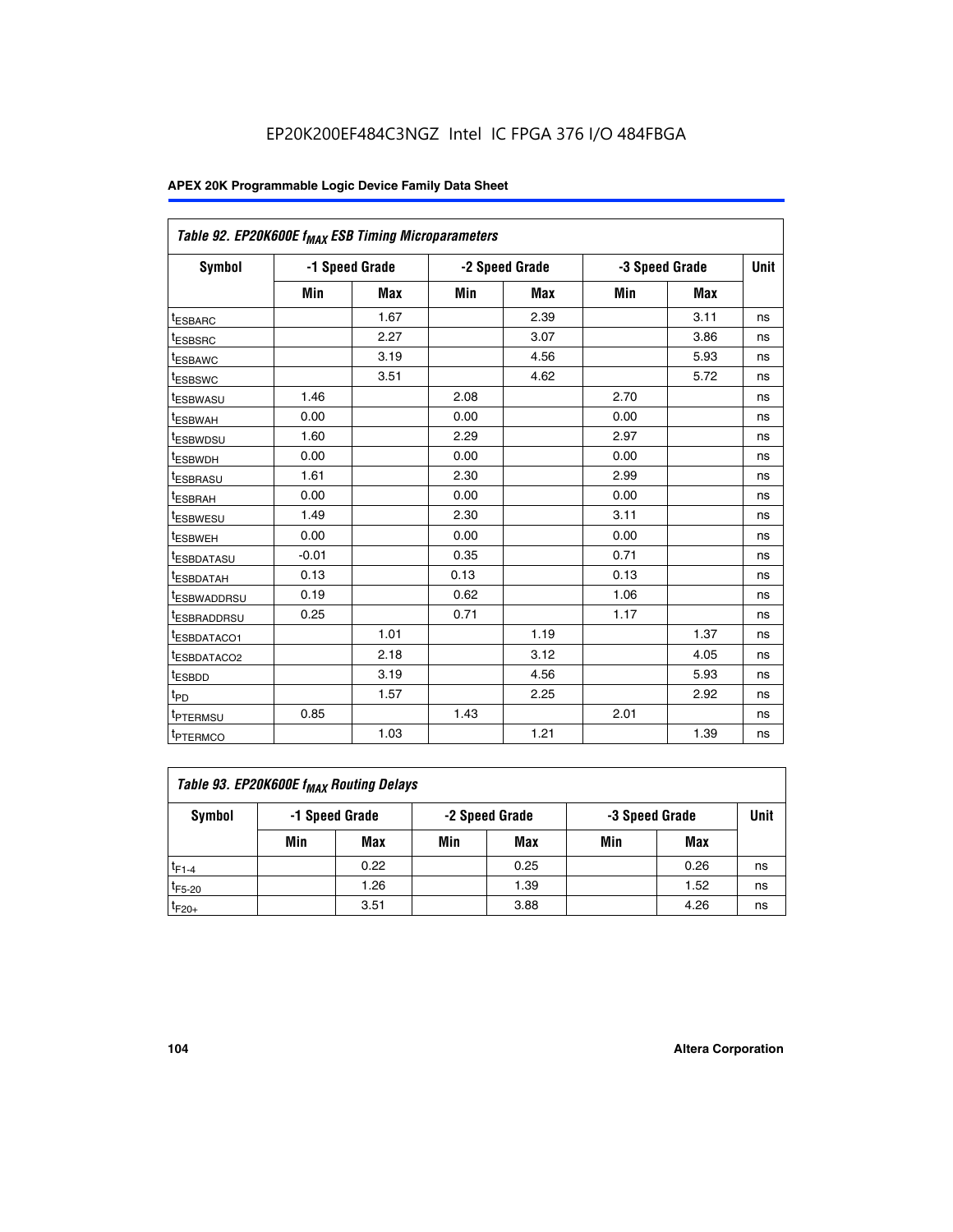| Table 94. EP20K600E Minimum Pulse Width Timing Parameters |      |                |      |                |                |            |             |  |  |  |  |
|-----------------------------------------------------------|------|----------------|------|----------------|----------------|------------|-------------|--|--|--|--|
| Symbol                                                    |      | -1 Speed Grade |      | -2 Speed Grade | -3 Speed Grade |            | <b>Unit</b> |  |  |  |  |
|                                                           | Min  | Max            | Min  | Max            | Min            | <b>Max</b> |             |  |  |  |  |
| $t_{CH}$                                                  | 2.00 |                | 2.50 |                | 2.75           |            | ns          |  |  |  |  |
| $t_{CL}$                                                  | 2.00 |                | 2.50 |                | 2.75           |            | ns          |  |  |  |  |
| $t_{CLRP}$                                                | 0.18 |                | 0.26 |                | 0.34           |            | ns          |  |  |  |  |
| t <sub>PREP</sub>                                         | 0.18 |                | 0.26 |                | 0.34           |            | ns          |  |  |  |  |
| <sup>t</sup> ESBCH                                        | 2.00 |                | 2.50 |                | 2.75           |            | ns          |  |  |  |  |
| <sup>t</sup> ESBCL                                        | 2.00 |                | 2.50 |                | 2.75           |            | ns          |  |  |  |  |
| <sup>t</sup> ESBWP                                        | 1.17 |                | 1.68 |                | 2.18           |            | ns          |  |  |  |  |
| <sup>t</sup> ESBRP                                        | 0.95 |                | 1.35 |                | 1.76           |            | ns          |  |  |  |  |

| Table 95. EP20K600E External Timing Parameters |      |                |      |                |                          |                |    |  |  |  |  |  |
|------------------------------------------------|------|----------------|------|----------------|--------------------------|----------------|----|--|--|--|--|--|
| Symbol                                         |      | -1 Speed Grade |      | -2 Speed Grade |                          | -3 Speed Grade |    |  |  |  |  |  |
|                                                | Min  | Max            | Min  | <b>Max</b>     | Min                      | <b>Max</b>     |    |  |  |  |  |  |
| t <sub>insu</sub>                              | 2.74 |                | 2.74 |                | 2.87                     |                | ns |  |  |  |  |  |
| $t_{INH}$                                      | 0.00 |                | 0.00 |                | 0.00                     |                | ns |  |  |  |  |  |
| toutco                                         | 2.00 | 5.51           | 2.00 | 6.06           | 2.00                     | 6.61           | ns |  |  |  |  |  |
| <sup>t</sup> INSUPLL                           | 1.86 |                | 1.96 |                |                          |                | ns |  |  |  |  |  |
| <sup>t</sup> INHPLL                            | 0.00 |                | 0.00 |                | $\overline{\phantom{a}}$ |                | ns |  |  |  |  |  |
| <b>LOUTCOPLL</b>                               | 0.50 | 2.62           | 0.50 | 2.91           |                          |                | ns |  |  |  |  |  |

| <b>Table 96. EP20K600E External Bidirectional Timing Parameters</b> |      |                |      |                |                |             |    |  |  |  |  |
|---------------------------------------------------------------------|------|----------------|------|----------------|----------------|-------------|----|--|--|--|--|
| Symbol                                                              |      | -1 Speed Grade |      | -2 Speed Grade | -3 Speed Grade | <b>Unit</b> |    |  |  |  |  |
|                                                                     | Min  | <b>Max</b>     | Min  | <b>Max</b>     | Min            | <b>Max</b>  |    |  |  |  |  |
| t <sub>insubidir</sub>                                              | 0.64 |                | 0.98 |                | 1.08           |             | ns |  |  |  |  |
| $t_{\rm INHBIDIR}$                                                  | 0.00 |                | 0.00 |                | 0.00           |             | ns |  |  |  |  |
| <sup>t</sup> OUTCOBIDIR                                             | 2.00 | 5.51           | 2.00 | 6.06           | 2.00           | 6.61        | ns |  |  |  |  |
| <sup>t</sup> xzbidir                                                |      | 6.10           |      | 6.74           |                | 7.10        | ns |  |  |  |  |
| $t_{Z}$ <i>x</i> BIDIR                                              |      | 6.10           |      | 6.74           |                | 7.10        | ns |  |  |  |  |
| <sup>t</sup> INSUBIDIRPLL                                           | 2.26 |                | 2.68 |                |                |             | ns |  |  |  |  |
| <sup>t</sup> INHBIDIRPLL                                            | 0.00 |                | 0.00 |                |                |             | ns |  |  |  |  |
| <b><i>LOUTCOBIDIRPLL</i></b>                                        | 0.50 | 2.62           | 0.50 | 2.91           |                |             | ns |  |  |  |  |
| <sup>t</sup> xzbidirpll                                             |      | 3.21           |      | 3.59           |                |             | ns |  |  |  |  |
| <i>t</i> zxbidirpll                                                 |      | 3.21           |      | 3.59           |                |             | ns |  |  |  |  |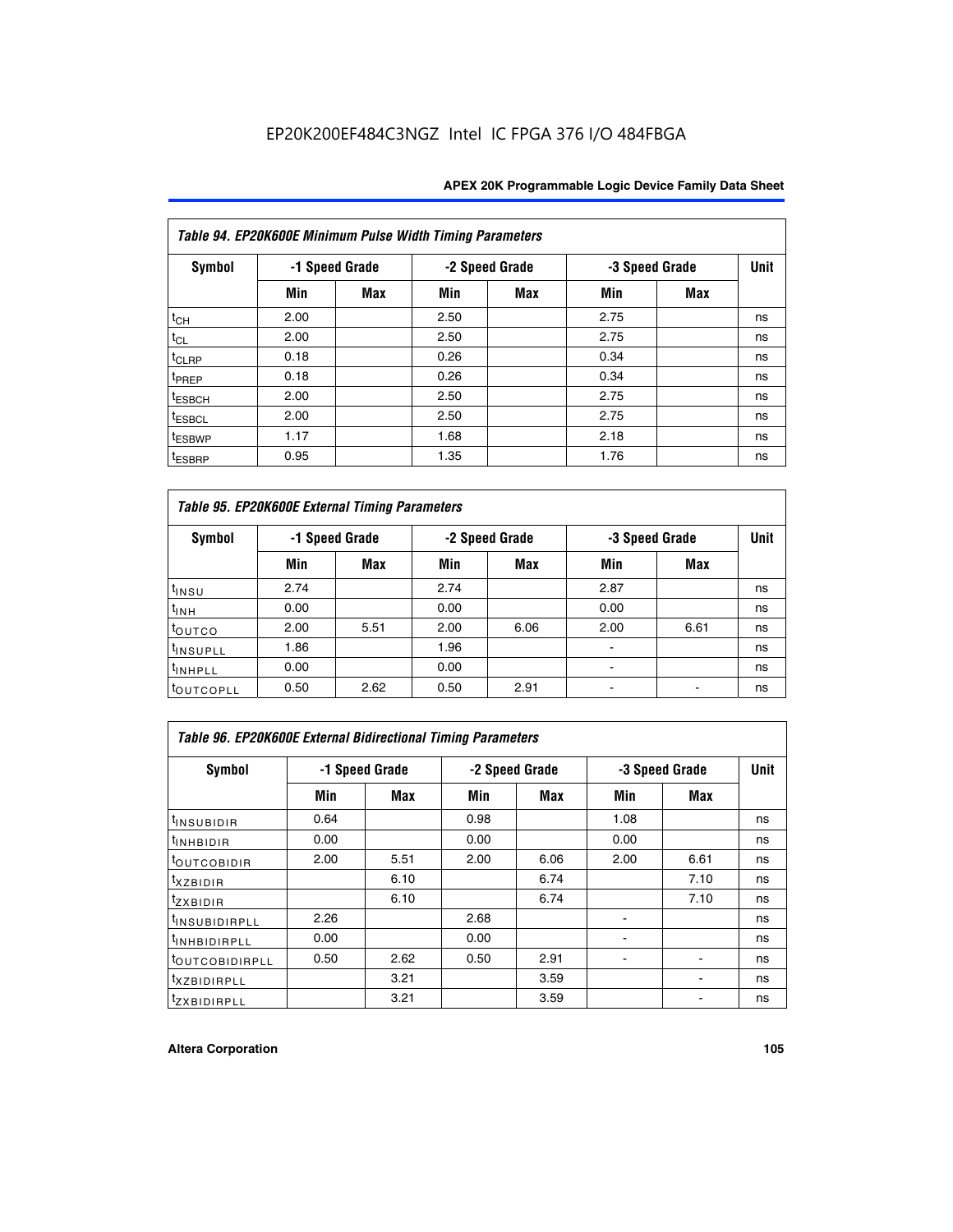Tables 97 through 102 describe  $f_{MAX}$  LE Timing Microparameters,  $f_{MAX}$ ESB Timing Microparameters, *f<sub>MAX</sub>* Routing Delays, Minimum Pulse Width Timing Parameters, External Timing Parameters, and External Bidirectional Timing Parameters for EP20K1000E APEX 20KE devices.

| Table 97. EP20K1000E f <sub>MAX</sub> LE Timing Microparameters |                |      |                |            |                |      |             |  |  |  |  |
|-----------------------------------------------------------------|----------------|------|----------------|------------|----------------|------|-------------|--|--|--|--|
| Symbol                                                          | -1 Speed Grade |      | -2 Speed Grade |            | -3 Speed Grade |      | <b>Unit</b> |  |  |  |  |
|                                                                 | Min            | Max  | Min            | <b>Max</b> | Min            | Max  |             |  |  |  |  |
| $t_{\text{SU}}$                                                 | 0.25           |      | 0.25           |            | 0.25           |      | ns          |  |  |  |  |
| $t_H$                                                           | 0.25           |      | 0.25           |            | 0.25           |      | ns          |  |  |  |  |
| $t_{CO}$                                                        |                | 0.28 |                | 0.32       |                | 0.33 | ns          |  |  |  |  |
| t <sub>LUT</sub>                                                |                | 0.80 |                | 0.95       |                | 1.13 | ns          |  |  |  |  |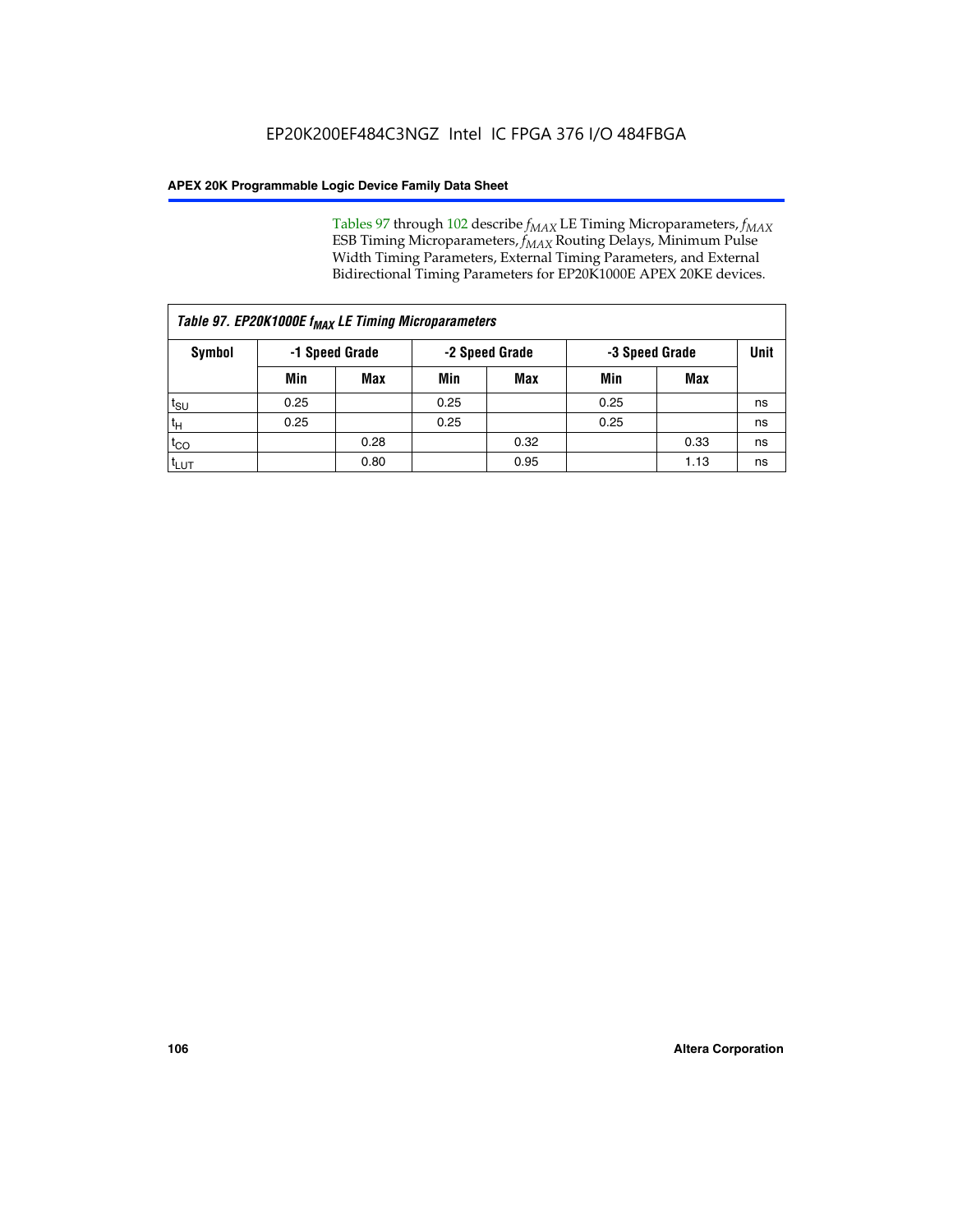| Table 98. EP20K1000E f <sub>MAX</sub> ESB Timing Microparameters |                |            |      |                                  |      |            |             |
|------------------------------------------------------------------|----------------|------------|------|----------------------------------|------|------------|-------------|
| <b>Symbol</b>                                                    | -1 Speed Grade |            |      | -2 Speed Grade<br>-3 Speed Grade |      |            | <b>Unit</b> |
|                                                                  | Min            | <b>Max</b> | Min  | Max                              | Min  | <b>Max</b> |             |
| <b>tESBARC</b>                                                   |                | 1.78       |      | 2.02                             |      | 1.95       | ns          |
| <sup>t</sup> ESBSRC                                              |                | 2.52       |      | 2.91                             |      | 3.14       | ns          |
| <sup>t</sup> ESBAWC                                              |                | 3.52       |      | 4.11                             |      | 4.40       | ns          |
| <sup>t</sup> ESBSWC                                              |                | 3.23       |      | 3.84                             |      | 4.16       | ns          |
| <b>ESBWASU</b>                                                   | 0.62           |            | 0.67 |                                  | 0.61 |            | ns          |
| t <sub>ESBWAH</sub>                                              | 0.41           |            | 0.55 |                                  | 0.55 |            | ns          |
| <sup>t</sup> ESBWDSU                                             | 0.77           |            | 0.79 |                                  | 0.81 |            | ns          |
| <sup>T</sup> ESBWDH                                              | 0.41           |            | 0.55 |                                  | 0.55 |            | ns          |
| t <sub>ESBRASU</sub>                                             | 1.74           |            | 1.92 |                                  | 1.85 |            | ns          |
| t <sub>ESBRAH</sub>                                              | 0.00           |            | 0.01 |                                  | 0.23 |            | ns          |
| t <sub>ESBWESU</sub>                                             | 2.07           |            | 2.28 |                                  | 2.41 |            | ns          |
| t <sub>ESBWEH</sub>                                              | 0.00           |            | 0.00 |                                  | 0.00 |            | ns          |
| <sup>I</sup> ESBDATASU                                           | 0.25           |            | 0.27 |                                  | 0.29 |            | ns          |
| <sup>t</sup> ESBDATAH                                            | 0.13           |            | 0.13 |                                  | 0.13 |            | ns          |
| <b><i>ESBWADDRSU</i></b>                                         | 0.11           |            | 0.04 |                                  | 0.11 |            | ns          |
| <sup>I</sup> ESBRADDRSU                                          | 0.14           |            | 0.11 |                                  | 0.16 |            | ns          |
| <b><i>ESBDATACO1</i></b>                                         |                | 1.29       |      | 1.50                             |      | 1.63       | ns          |
| <sup>t</sup> ESBDATACO2                                          |                | 2.55       |      | 2.99                             |      | 3.22       | ns          |
| t <sub>ESBDD</sub>                                               |                | 3.12       |      | 3.57                             |      | 3.85       | ns          |
| $t_{\mathsf{PD}}$                                                |                | 1.84       |      | 2.13                             |      | 2.32       | ns          |
| t <sub>PTERMSU</sub>                                             | 1.08           |            | 1.19 |                                  | 1.32 |            | ns          |
| <sup>t</sup> PTERMCO                                             |                | 1.31       |      | 1.53                             |      | 1.66       | ns          |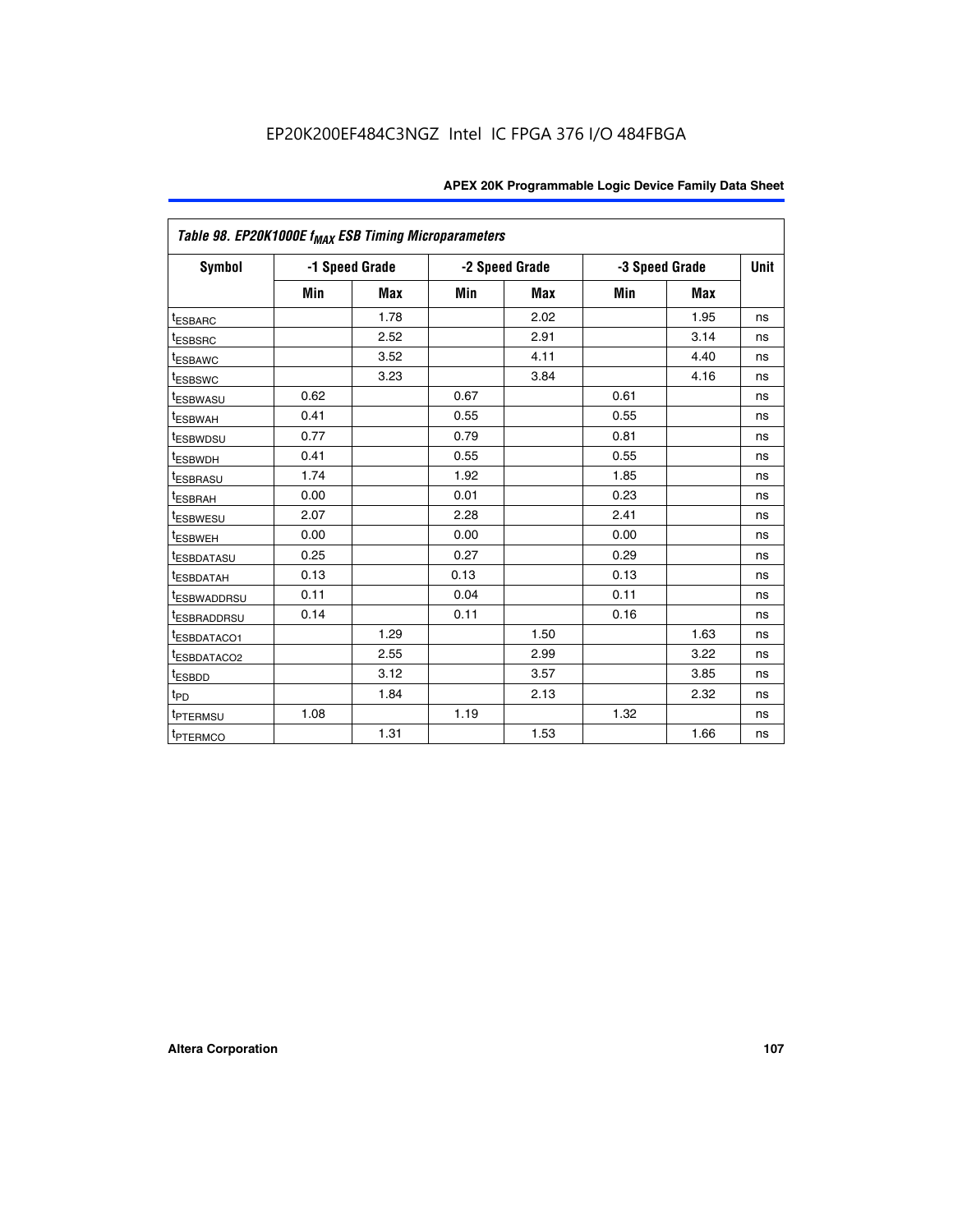## EP20K200EF484C3NGZ Intel IC FPGA 376 I/O 484FBGA

### **APEX 20K Programmable Logic Device Family Data Sheet**

| Table 99. EP20K1000E f <sub>MAX</sub> Routing Delays |                |                |      |      |     |      |    |  |  |  |  |
|------------------------------------------------------|----------------|----------------|------|------|-----|------|----|--|--|--|--|
| Symbol                                               | -1 Speed Grade | -3 Speed Grade | Unit |      |     |      |    |  |  |  |  |
|                                                      | Min            | <b>Max</b>     | Min  | Max  | Min | Max  |    |  |  |  |  |
| $t_{F1-4}$                                           |                | 0.27           |      | 0.27 |     | 0.27 | ns |  |  |  |  |
| $t_{F5-20}$                                          |                | 1.45           |      | 1.63 |     | 1.75 | ns |  |  |  |  |
| $t_{F20+}$                                           |                | 4.15           |      | 4.33 |     | 4.97 | ns |  |  |  |  |

|                    | Table 100. EP20K1000E Minimum Pulse Width Timing Parameters |            |      |                |      |                |             |  |  |  |  |  |
|--------------------|-------------------------------------------------------------|------------|------|----------------|------|----------------|-------------|--|--|--|--|--|
| Symbol             | -1 Speed Grade                                              |            |      | -2 Speed Grade |      | -3 Speed Grade | <b>Unit</b> |  |  |  |  |  |
|                    | Min                                                         | <b>Max</b> | Min  | Max            | Min  | Max            |             |  |  |  |  |  |
| $t_{CH}$           | 1.25                                                        |            | 1.43 |                | 1.67 |                | ns          |  |  |  |  |  |
| $t_{CL}$           | 1.25                                                        |            | 1.43 |                | 1.67 |                | ns          |  |  |  |  |  |
| t <sub>CLRP</sub>  | 0.20                                                        |            | 0.20 |                | 0.20 |                | ns          |  |  |  |  |  |
| <sup>t</sup> PREP  | 0.20                                                        |            | 0.20 |                | 0.20 |                | ns          |  |  |  |  |  |
| <sup>t</sup> ESBCH | 1.25                                                        |            | 1.43 |                | 1.67 |                | ns          |  |  |  |  |  |
| <sup>t</sup> ESBCL | 1.25                                                        |            | 1.43 |                | 1.67 |                | ns          |  |  |  |  |  |
| <sup>t</sup> ESBWP | 1.28                                                        |            | 1.51 |                | 1.65 |                | ns          |  |  |  |  |  |
| <sup>t</sup> ESBRP | 1.11                                                        |            | 1.29 |                | 1.41 |                | ns          |  |  |  |  |  |

| Table 101. EP20K1000E External Timing Parameters |                |      |      |                |                          |      |             |  |  |  |  |  |
|--------------------------------------------------|----------------|------|------|----------------|--------------------------|------|-------------|--|--|--|--|--|
| Symbol                                           | -1 Speed Grade |      |      | -2 Speed Grade | -3 Speed Grade           |      | <b>Unit</b> |  |  |  |  |  |
|                                                  | Min            | Max  | Min  | <b>Max</b>     | Min                      | Max  |             |  |  |  |  |  |
| t <sub>INSU</sub>                                | 2.70           |      | 2.84 |                | 2.97                     |      | ns          |  |  |  |  |  |
| $t_{INH}$                                        | 0.00           |      | 0.00 |                | 0.00                     |      | ns          |  |  |  |  |  |
| toutco                                           | 2.00           | 5.75 | 2.00 | 6.33           | 2.00                     | 6.90 | ns          |  |  |  |  |  |
| <sup>t</sup> INSUPLL                             | 1.64           |      | 2.09 |                | ٠                        |      | ns          |  |  |  |  |  |
| I <sup>t</sup> INHPLL                            | 0.00           |      | 0.00 |                | $\overline{\phantom{a}}$ |      | ns          |  |  |  |  |  |
| toutcopll                                        | 0.50           | 2.25 | 0.50 | 2.99           | -                        |      | ns          |  |  |  |  |  |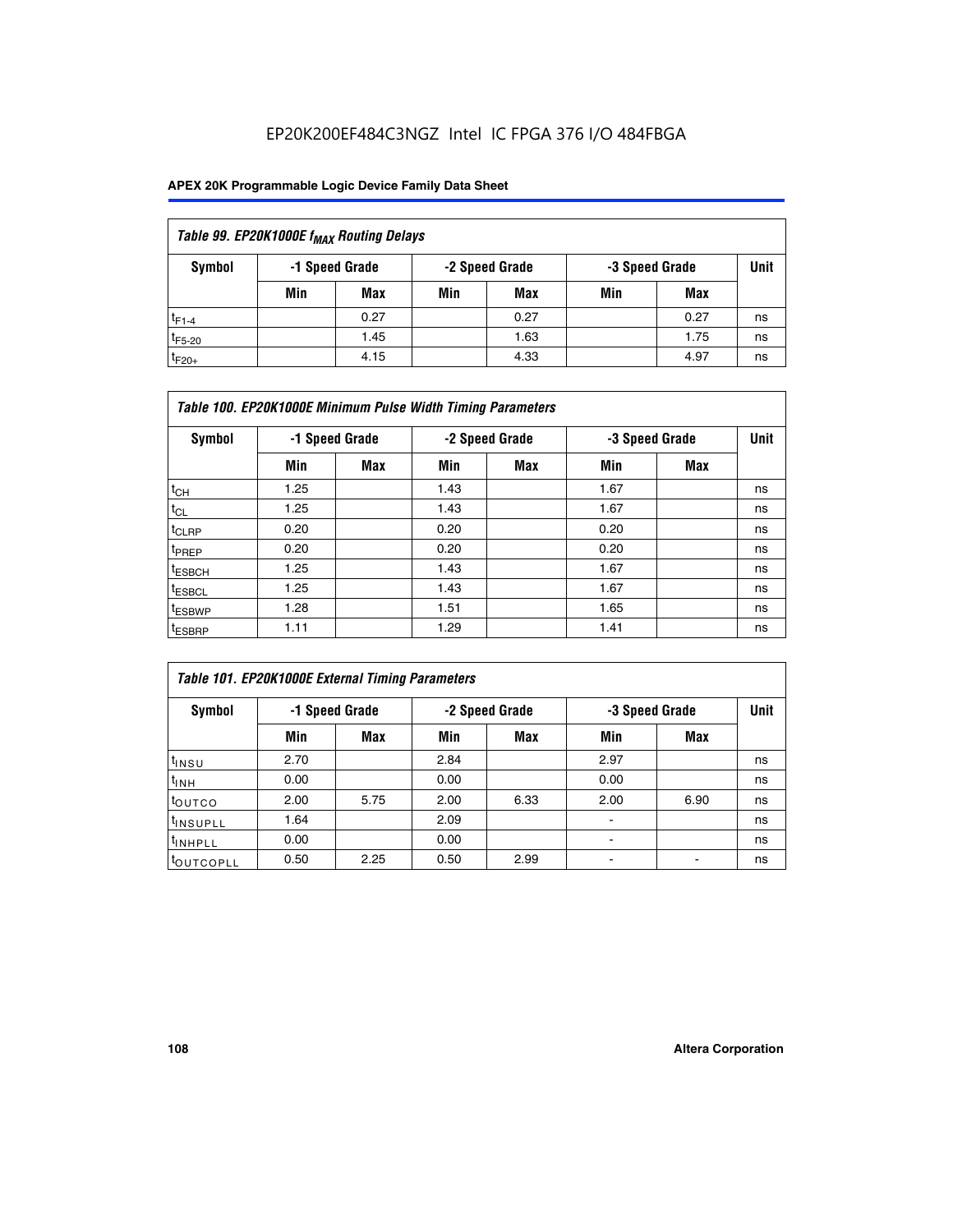| Table 102. EP20K1000E External Bidirectional Timing Parameters |                |      |      |                |                |            |    |  |  |  |
|----------------------------------------------------------------|----------------|------|------|----------------|----------------|------------|----|--|--|--|
| Symbol                                                         | -1 Speed Grade |      |      | -2 Speed Grade | -3 Speed Grade | Unit       |    |  |  |  |
|                                                                | Min            | Max  | Min  | <b>Max</b>     | Min            | <b>Max</b> |    |  |  |  |
| t <sub>INSUBIDIR</sub>                                         | 3.22           |      | 3.33 |                | 3.51           |            | ns |  |  |  |
| <sup>t</sup> INHBIDIR                                          | 0.00           |      | 0.00 |                | 0.00           |            | ns |  |  |  |
| t <sub>outcobidir</sub>                                        | 2.00           | 5.75 | 2.00 | 6.33           | 2.00           | 6.90       | ns |  |  |  |
| <i>txzbidir</i>                                                |                | 6.31 |      | 7.09           |                | 7.76       | ns |  |  |  |
| tzxbidir                                                       |                | 6.31 |      | 7.09           |                | 7.76       | ns |  |  |  |
| tINSUBIDIRPLL                                                  | 3.25           |      | 3.26 |                |                |            | ns |  |  |  |
| t <sub>INHBIDIRPLL</sub>                                       | 0.00           |      | 0.00 |                |                |            | ns |  |  |  |
| tout COBIDIRPLL                                                | 0.50           | 2.25 | 0.50 | 2.99           |                |            | ns |  |  |  |
| <i>txzBIDIRPLL</i>                                             |                | 2.81 |      | 3.80           |                |            | ns |  |  |  |
| tzxBIDIRPLL                                                    |                | 2.81 |      | 3.80           |                |            | ns |  |  |  |

Tables 103 through 108 describe  $f_{MAX}$  LE Timing Microparameters,  $f_{MAX}$ ESB Timing Microparameters, *f<sub>MAX</sub>* Routing Delays, Minimum Pulse Width Timing Parameters, External Timing Parameters, and External Bidirectional Timing Parameters for EP20K1500E APEX 20KE devices.

| Table 103. EP20K1500E f <sub>MAX</sub> LE Timing Microparameters |      |                |                |            |      |                |             |  |  |  |  |
|------------------------------------------------------------------|------|----------------|----------------|------------|------|----------------|-------------|--|--|--|--|
| Symbol                                                           |      | -1 Speed Grade | -2 Speed Grade |            |      | -3 Speed Grade | <b>Unit</b> |  |  |  |  |
|                                                                  | Min  | <b>Max</b>     | Min            | <b>Max</b> | Min  | Max            |             |  |  |  |  |
| $t_{\sf SU}$                                                     | 0.25 |                | 0.25           |            | 0.25 |                | ns          |  |  |  |  |
| $t_H$                                                            | 0.25 |                | 0.25           |            | 0.25 |                | ns          |  |  |  |  |
| $t_{CO}$                                                         |      | 0.28           |                | 0.32       |      | 0.33           | ns          |  |  |  |  |
| t <sub>lut</sub>                                                 |      | 0.80           |                | 0.95       |      | 1.13           | ns          |  |  |  |  |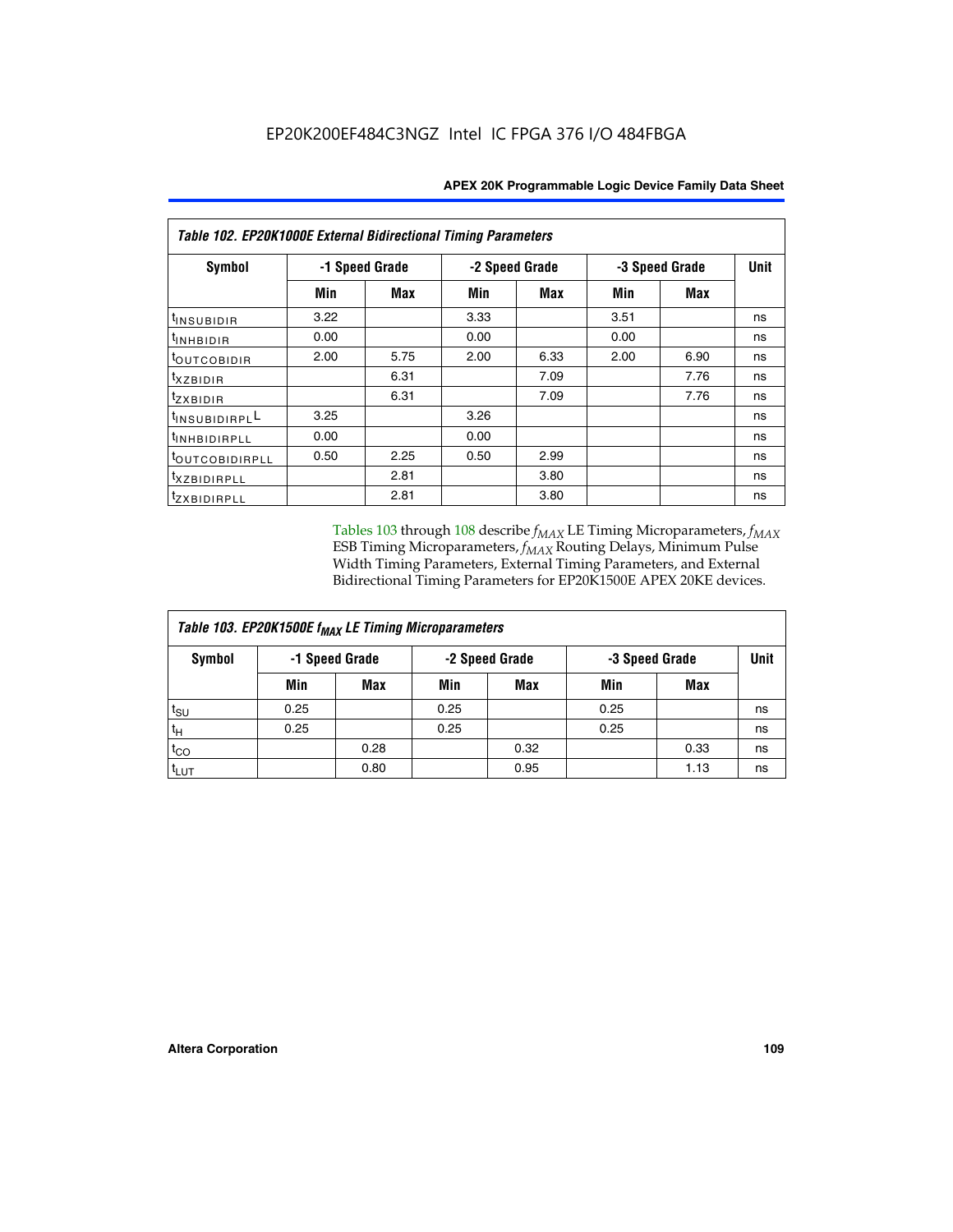|                         | Table 104. EP20K1500E f <sub>MAX</sub> ESB Timing Microparameters |            |            |                |      |                |             |  |  |  |  |  |
|-------------------------|-------------------------------------------------------------------|------------|------------|----------------|------|----------------|-------------|--|--|--|--|--|
| <b>Symbol</b>           | -1 Speed Grade                                                    |            |            | -2 Speed Grade |      | -3 Speed Grade | <b>Unit</b> |  |  |  |  |  |
|                         | Min                                                               | <b>Max</b> | <b>Min</b> | Max            | Min  | Max            |             |  |  |  |  |  |
| <sup>t</sup> ESBARC     |                                                                   | 1.78       |            | 2.02           |      | 1.95           | ns          |  |  |  |  |  |
| t <sub>ESBSRC</sub>     |                                                                   | 2.52       |            | 2.91           |      | 3.14           | ns          |  |  |  |  |  |
| <sup>t</sup> ESBAWC     |                                                                   | 3.52       |            | 4.11           |      | 4.40           | ns          |  |  |  |  |  |
| t <sub>ESBSWC</sub>     |                                                                   | 3.23       |            | 3.84           |      | 4.16           | ns          |  |  |  |  |  |
| t <sub>ESBWASU</sub>    | 0.62                                                              |            | 0.67       |                | 0.61 |                | ns          |  |  |  |  |  |
| t <sub>ESBWAH</sub>     | 0.41                                                              |            | 0.55       |                | 0.55 |                | ns          |  |  |  |  |  |
| <sup>t</sup> ESBWDSU    | 0.77                                                              |            | 0.79       |                | 0.81 |                | ns          |  |  |  |  |  |
| t <sub>ESBWDH</sub>     | 0.41                                                              |            | 0.55       |                | 0.55 |                | ns          |  |  |  |  |  |
| <sup>t</sup> ESBRASU    | 1.74                                                              |            | 1.92       |                | 1.85 |                | ns          |  |  |  |  |  |
| <sup>t</sup> ESBRAH     | 0.00                                                              |            | 0.01       |                | 0.23 |                | ns          |  |  |  |  |  |
| <sup>t</sup> ESBWESU    | 2.07                                                              |            | 2.28       |                | 2.41 |                | ns          |  |  |  |  |  |
| <sup>t</sup> ESBWEH     | 0.00                                                              |            | 0.00       |                | 0.00 |                | ns          |  |  |  |  |  |
| <sup>t</sup> ESBDATASU  | 0.25                                                              |            | 0.27       |                | 0.29 |                | ns          |  |  |  |  |  |
| <sup>t</sup> ESBDATAH   | 0.13                                                              |            | 0.13       |                | 0.13 |                | ns          |  |  |  |  |  |
| <sup>t</sup> ESBWADDRSU | 0.11                                                              |            | 0.04       |                | 0.11 |                | ns          |  |  |  |  |  |
| t <sub>ESBRADDRSU</sub> | 0.14                                                              |            | 0.11       |                | 0.16 |                | ns          |  |  |  |  |  |
| <sup>I</sup> ESBDATACO1 |                                                                   | 1.29       |            | 1.50           |      | 1.63           | ns          |  |  |  |  |  |
| <sup>t</sup> ESBDATACO2 |                                                                   | 2.55       |            | 2.99           |      | 3.22           | ns          |  |  |  |  |  |
| <sup>t</sup> ESBDD      |                                                                   | 3.12       |            | 3.57           |      | 3.85           | ns          |  |  |  |  |  |
| t <sub>PD</sub>         |                                                                   | 1.84       |            | 2.13           |      | 2.32           | ns          |  |  |  |  |  |
| t <sub>PTERMSU</sub>    | 1.08                                                              |            | 1.19       |                | 1.32 |                | ns          |  |  |  |  |  |
| t <sub>PTERMCO</sub>    |                                                                   | 1.31       |            | 1.53           |      | 1.66           | ns          |  |  |  |  |  |

| Table 105. EP20K1500E f <sub>MAX</sub> Routing Delays |                                                    |      |     |      |     |      |    |  |  |  |
|-------------------------------------------------------|----------------------------------------------------|------|-----|------|-----|------|----|--|--|--|
| Symbol                                                | -1 Speed Grade<br>-2 Speed Grade<br>-3 Speed Grade |      |     |      |     |      |    |  |  |  |
|                                                       | Min                                                | Max  | Min | Max  | Min | Max  |    |  |  |  |
| $t_{F1-4}$                                            |                                                    | 0.28 |     | 0.28 |     | 0.28 | ns |  |  |  |
| $t_{F5-20}$                                           |                                                    | 1.36 |     | 1.50 |     | 1.62 | ns |  |  |  |
| $t_{F20+}$                                            |                                                    | 4.43 |     | 4.48 |     | 5.07 | ns |  |  |  |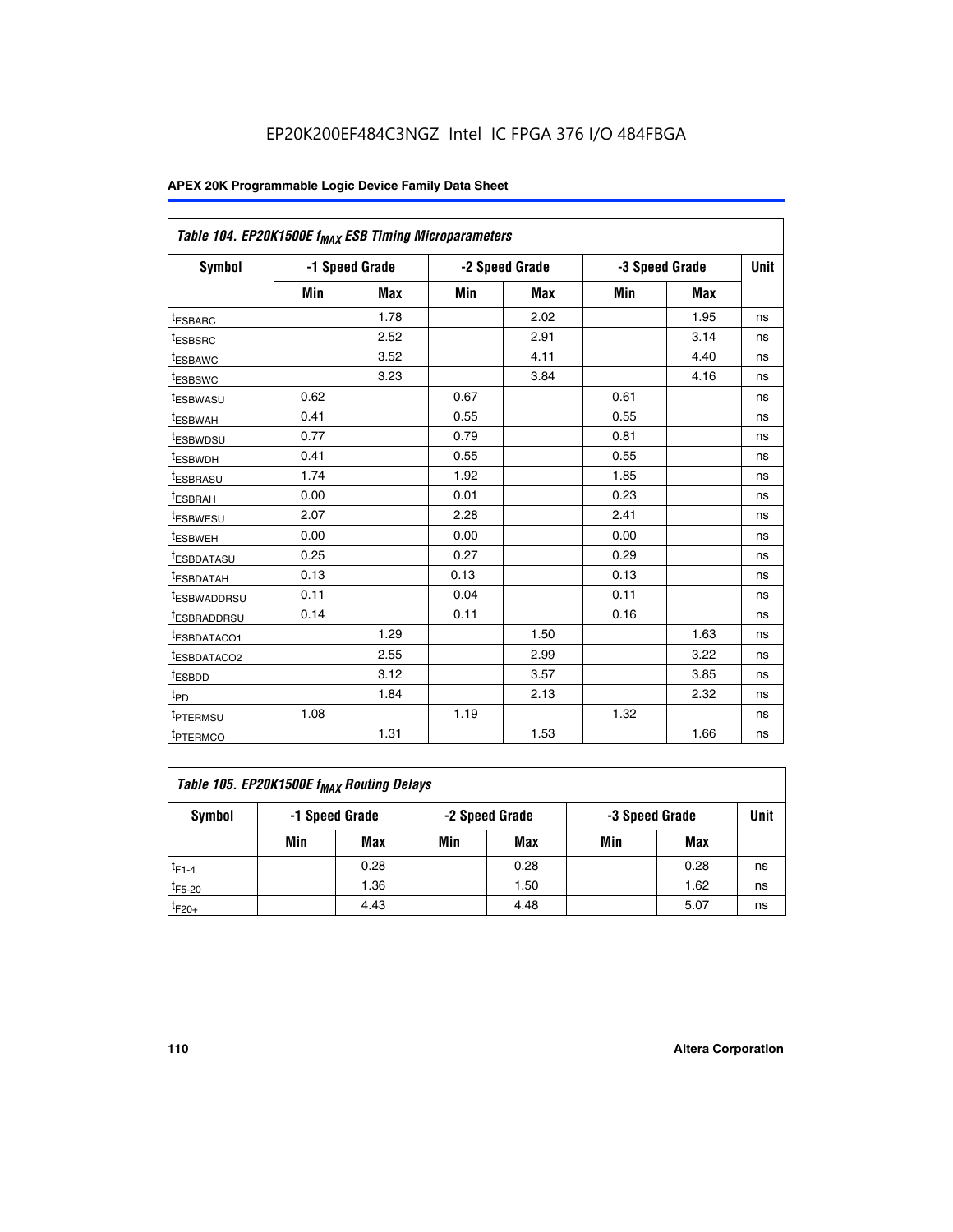|                    | Table 106. EP20K1500E Minimum Pulse Width Timing Parameters |                |      |                |      |                |             |  |  |  |  |  |
|--------------------|-------------------------------------------------------------|----------------|------|----------------|------|----------------|-------------|--|--|--|--|--|
| <b>Symbol</b>      |                                                             | -1 Speed Grade |      | -2 Speed Grade |      | -3 Speed Grade | <b>Unit</b> |  |  |  |  |  |
|                    | Min                                                         | <b>Max</b>     | Min  | Max            | Min  | <b>Max</b>     |             |  |  |  |  |  |
| $t_{CH}$           | 1.25                                                        |                | 1.43 |                | 1.67 |                | ns          |  |  |  |  |  |
| $t_{CL}$           | 1.25                                                        |                | 1.43 |                | 1.67 |                | ns          |  |  |  |  |  |
| $t_{CLRP}$         | 0.20                                                        |                | 0.20 |                | 0.20 |                | ns          |  |  |  |  |  |
| t <sub>PREP</sub>  | 0.20                                                        |                | 0.20 |                | 0.20 |                | ns          |  |  |  |  |  |
| <sup>t</sup> ESBCH | 1.25                                                        |                | 1.43 |                | 1.67 |                | ns          |  |  |  |  |  |
| <sup>t</sup> ESBCL | 1.25                                                        |                | 1.43 |                | 1.67 |                | ns          |  |  |  |  |  |
| <sup>t</sup> ESBWP | 1.28                                                        |                | 1.51 |                | 1.65 |                | ns          |  |  |  |  |  |
| <sup>t</sup> ESBRP | 1.11                                                        |                | 1.29 |                | 1.41 |                | ns          |  |  |  |  |  |

|                       | Table 107. EP20K1500E External Timing Parameters |      |      |                |                          |                |             |  |  |  |  |  |  |
|-----------------------|--------------------------------------------------|------|------|----------------|--------------------------|----------------|-------------|--|--|--|--|--|--|
| Symbol                | -1 Speed Grade                                   |      |      | -2 Speed Grade |                          | -3 Speed Grade | <b>Unit</b> |  |  |  |  |  |  |
|                       | Min                                              | Max  | Min  | <b>Max</b>     | Min                      | Max            |             |  |  |  |  |  |  |
| t <sub>insu</sub>     | 3.09                                             |      | 3.30 |                | 3.58                     |                | ns          |  |  |  |  |  |  |
| $t_{INH}$             | 0.00                                             |      | 0.00 |                | 0.00                     |                | ns          |  |  |  |  |  |  |
| toutco                | 2.00                                             | 6.18 | 2.00 | 6.81           | 2.00                     | 7.36           | ns          |  |  |  |  |  |  |
| <sup>t</sup> INSUPLL  | 1.94                                             |      | 2.08 |                |                          |                | ns          |  |  |  |  |  |  |
| <sup>t</sup> INHPLL   | 0.00                                             |      | 0.00 |                | $\overline{\phantom{0}}$ |                | ns          |  |  |  |  |  |  |
| <sup>t</sup> OUTCOPLL | 0.50                                             | 2.67 | 0.50 | 2.99           |                          |                | ns          |  |  |  |  |  |  |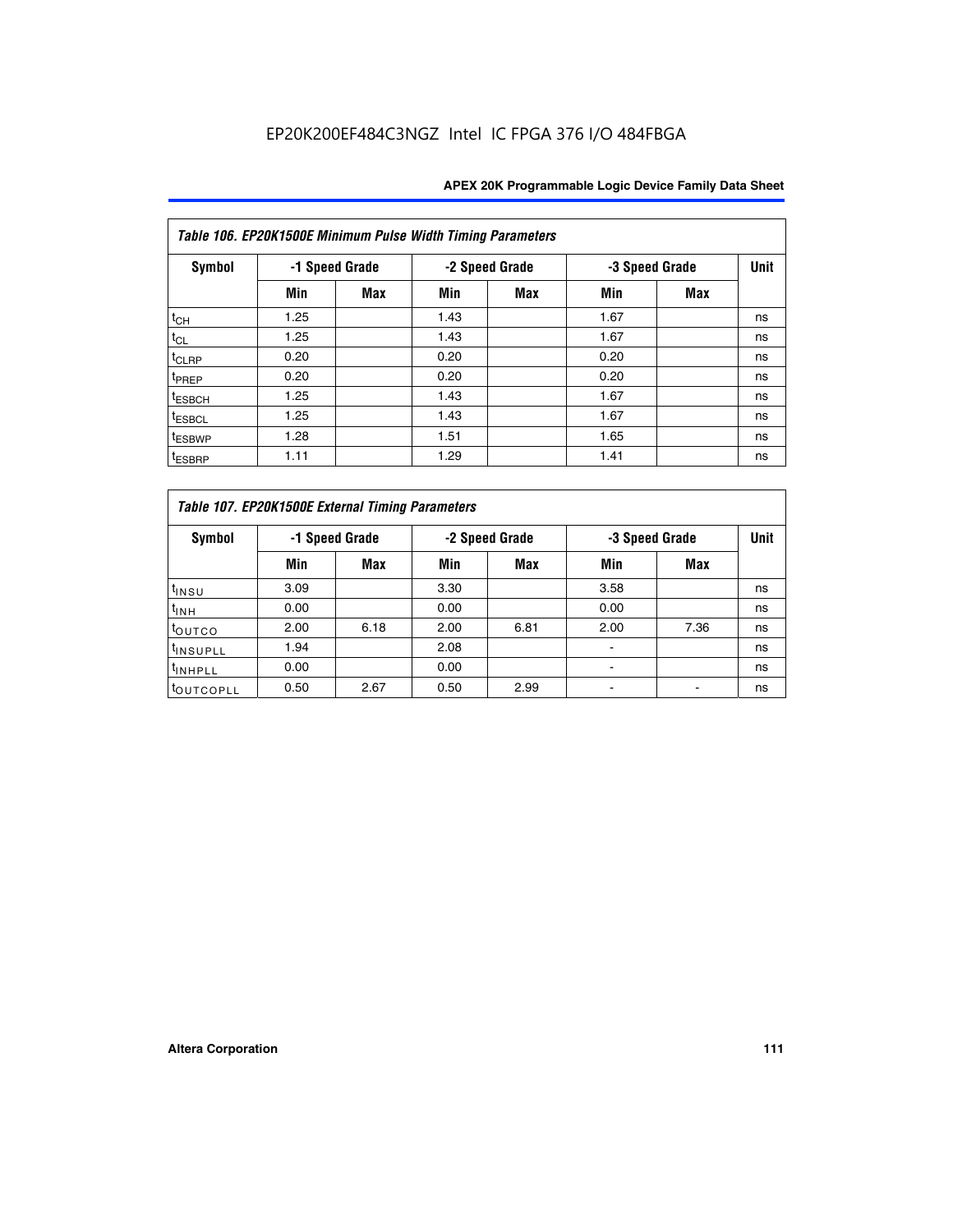| Table 108. EP20K1500E External Bidirectional Timing Parameters |                |      |                |      |                |             |    |  |  |  |  |
|----------------------------------------------------------------|----------------|------|----------------|------|----------------|-------------|----|--|--|--|--|
| Symbol                                                         | -1 Speed Grade |      | -2 Speed Grade |      | -3 Speed Grade | <b>Unit</b> |    |  |  |  |  |
|                                                                | Min            | Max  | Min            | Max  | Min            | Max         |    |  |  |  |  |
| <sup>t</sup> INSUBIDIR                                         | 3.47           |      | 3.68           |      | 3.99           |             | ns |  |  |  |  |
| <sup>t</sup> INHBIDIR                                          | 0.00           |      | 0.00           |      | 0.00           |             | ns |  |  |  |  |
| <sup>t</sup> OUTCOBIDIR                                        | 2.00           | 6.18 | 2.00           | 6.81 | 2.00           | 7.36        | ns |  |  |  |  |
| txzBIDIR                                                       |                | 6.91 |                | 7.62 |                | 8.38        | ns |  |  |  |  |
| $t_{Z}$ <i>x</i> BIDIR                                         |                | 6.91 |                | 7.62 |                | 8.38        | ns |  |  |  |  |
| <sup>t</sup> INSUBIDIRPLL                                      | 3.05           |      | 3.26           |      |                |             | ns |  |  |  |  |
| <sup>t</sup> INHBIDIRPLL                                       | 0.00           |      | 0.00           |      |                |             | ns |  |  |  |  |
| <sup>t</sup> OUTCOBIDIRPLL                                     | 0.50           | 2.67 | 0.50           | 2.99 |                |             | ns |  |  |  |  |
| <sup>t</sup> XZBIDIRPLL                                        |                | 3.41 |                | 3.80 |                |             | ns |  |  |  |  |
| <sup>t</sup> zxbidirpll                                        |                | 3.41 |                | 3.80 |                |             | ns |  |  |  |  |

Tables 109 and 110 show selectable I/O standard input and output delays for APEX 20KE devices. If you select an I/O standard input or output delay other than LVCMOS, add or subtract the selected speed grade to or from the LVCMOS value.

| Table 109. Selectable I/O Standard Input Delays |                |         |     |                |     |                |     |  |  |  |
|-------------------------------------------------|----------------|---------|-----|----------------|-----|----------------|-----|--|--|--|
| <b>Symbol</b>                                   | -1 Speed Grade |         |     | -2 Speed Grade |     | -3 Speed Grade |     |  |  |  |
|                                                 | Min            | Max     | Min | Max            | Min | Max            | Min |  |  |  |
| <b>LVCMOS</b>                                   |                | 0.00    |     | 0.00           |     | 0.00           | ns  |  |  |  |
| <b>LVTTL</b>                                    |                | 0.00    |     | 0.00           |     | 0.00           | ns  |  |  |  |
| 2.5V                                            |                | 0.00    |     | 0.04           |     | 0.05           | ns  |  |  |  |
| 1.8V                                            |                | $-0.11$ |     | 0.03           |     | 0.04           | ns  |  |  |  |
| PCI                                             |                | 0.01    |     | 0.09           |     | 0.10           | ns  |  |  |  |
| $GTL+$                                          |                | $-0.24$ |     | $-0.23$        |     | $-0.19$        | ns  |  |  |  |
| SSTL-3 Class I                                  |                | $-0.32$ |     | $-0.21$        |     | $-0.47$        | ns  |  |  |  |
| SSTL-3 Class II                                 |                | $-0.08$ |     | 0.03           |     | $-0.23$        | ns  |  |  |  |
| SSTL-2 Class I                                  |                | $-0.17$ |     | $-0.06$        |     | $-0.32$        | ns  |  |  |  |
| SSTL-2 Class II                                 |                | $-0.16$ |     | $-0.05$        |     | $-0.31$        | ns  |  |  |  |
| <b>LVDS</b>                                     |                | $-0.12$ |     | $-0.12$        |     | $-0.12$        | ns  |  |  |  |
| <b>CTT</b>                                      |                | 0.00    |     | 0.00           |     | 0.00           | ns  |  |  |  |
| <b>AGP</b>                                      |                | 0.00    |     | 0.00           |     | 0.00           | ns  |  |  |  |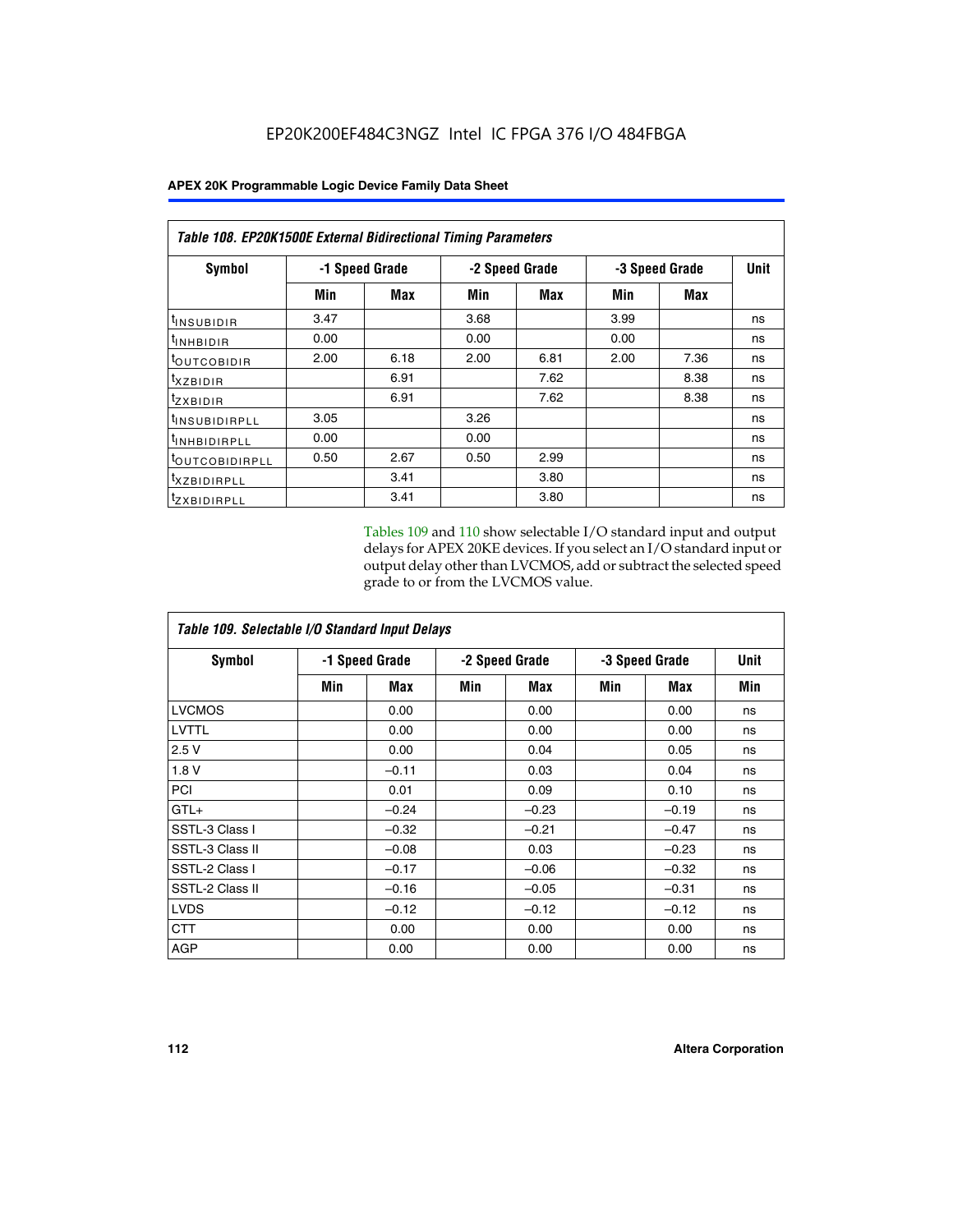| Table 110. Selectable I/O Standard Output Delays |     |                |     |                |     |                |      |  |  |  |  |
|--------------------------------------------------|-----|----------------|-----|----------------|-----|----------------|------|--|--|--|--|
| Symbol                                           |     | -1 Speed Grade |     | -2 Speed Grade |     | -3 Speed Grade | Unit |  |  |  |  |
|                                                  | Min | Max            | Min | Max            | Min | Max            | Min  |  |  |  |  |
| <b>LVCMOS</b>                                    |     | 0.00           |     | 0.00           |     | 0.00           | ns   |  |  |  |  |
| LVTTL                                            |     | 0.00           |     | 0.00           |     | 0.00           | ns   |  |  |  |  |
| 2.5V                                             |     | 0.00           |     | 0.09           |     | 0.10           | ns   |  |  |  |  |
| 1.8 V                                            |     | 2.49           |     | 2.98           |     | 3.03           | ns   |  |  |  |  |
| PCI                                              |     | $-0.03$        |     | 0.17           |     | 0.16           | ns   |  |  |  |  |
| $GTL+$                                           |     | 0.75           |     | 0.75           |     | 0.76           | ns   |  |  |  |  |
| SSTL-3 Class I                                   |     | 1.39           |     | 1.51           |     | 1.50           | ns   |  |  |  |  |
| SSTL-3 Class II                                  |     | 1.11           |     | 1.23           |     | 1.23           | ns   |  |  |  |  |
| SSTL-2 Class I                                   |     | 1.35           |     | 1.48           |     | 1.47           | ns   |  |  |  |  |
| SSTL-2 Class II                                  |     | 1.00           |     | 1.12           |     | 1.12           | ns   |  |  |  |  |
| <b>LVDS</b>                                      |     | $-0.48$        |     | $-0.48$        |     | $-0.48$        | ns   |  |  |  |  |
| <b>CTT</b>                                       |     | 0.00           |     | 0.00           |     | 0.00           | ns   |  |  |  |  |
| <b>AGP</b>                                       |     | 0.00           |     | 0.00           |     | 0.00           | ns   |  |  |  |  |

# **Power Consumption**

To estimate device power consumption, use the interactive power calculator on the Altera web site at **http://www.altera.com**.

# **Configuration & Operation**

The APEX 20K architecture supports several configuration schemes. This section summarizes the device operating modes and available device configuration schemes.

## **Operating Modes**

The APEX architecture uses SRAM configuration elements that require configuration data to be loaded each time the circuit powers up. The process of physically loading the SRAM data into the device is called configuration. During initialization, which occurs immediately after configuration, the device resets registers, enables I/O pins, and begins to operate as a logic device. The I/O pins are tri-stated during power-up, and before and during configuration. Together, the configuration and initialization processes are called *command mode*; normal device operation is called *user mode*.

Before and during device configuration, all I/O pins are pulled to  $V_{\text{CCTO}}$ by a built-in weak pull-up resistor.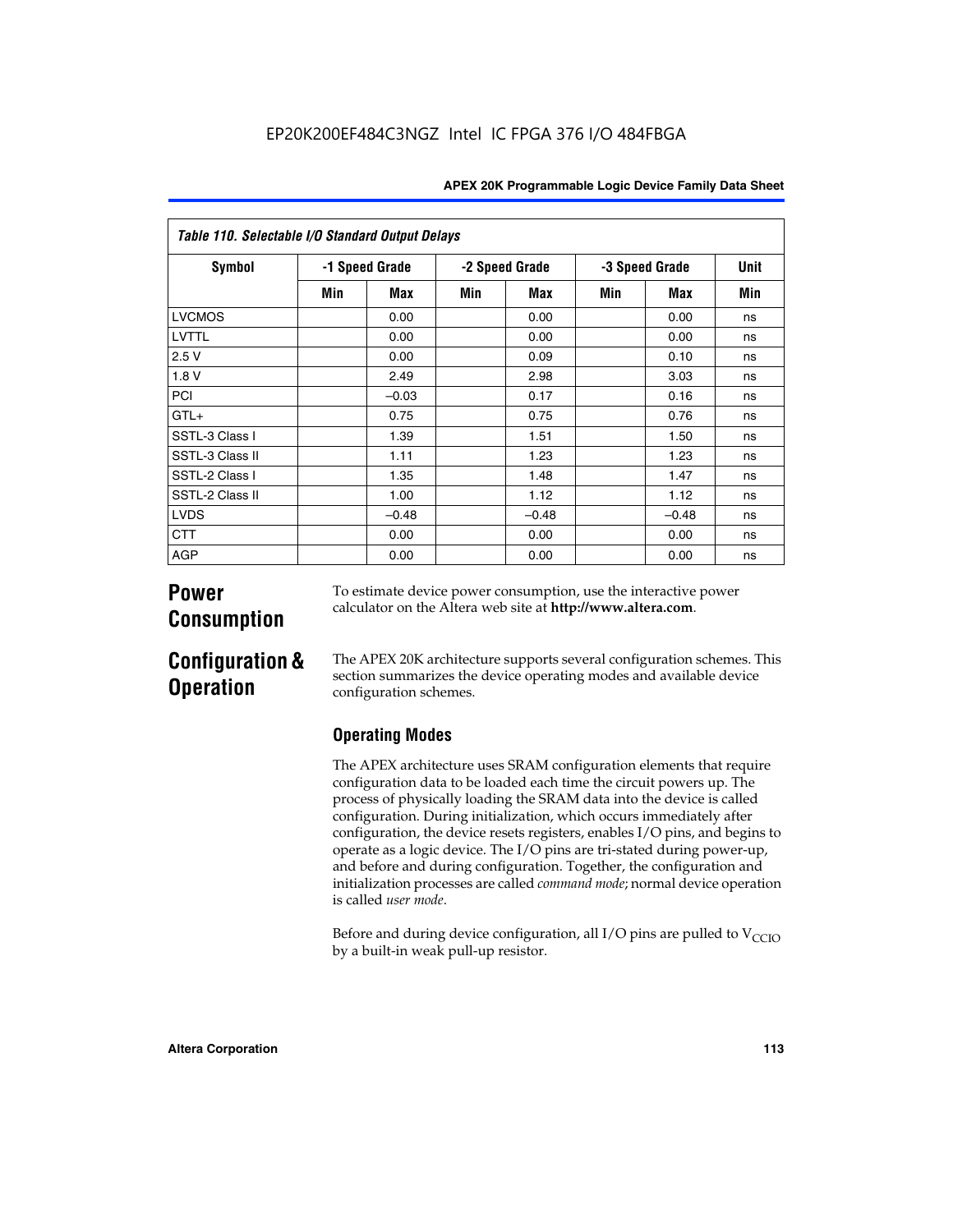SRAM configuration elements allow APEX 20K devices to be reconfigured in-circuit by loading new configuration data into the device. Real-time reconfiguration is performed by forcing the device into command mode with a device pin, loading different configuration data, reinitializing the device, and resuming usermode operation. In-field upgrades can be performed by distributing new configuration files.

## **Configuration Schemes**

The configuration data for an APEX 20K device can be loaded with one of five configuration schemes (see Table 111), chosen on the basis of the target application. An EPC2 or EPC16 configuration device, intelligent controller, or the JTAG port can be used to control the configuration of an APEX 20K device. When a configuration device is used, the system can configure automatically at system power-up.

Multiple APEX 20K devices can be configured in any of five configuration schemes by connecting the configuration enable (nCE) and configuration enable output (nCEO) pins on each device.

| <b>Table 111. Data Sources for Configuration</b> |                                                                                             |
|--------------------------------------------------|---------------------------------------------------------------------------------------------|
| <b>Configuration Scheme</b>                      | Data Source                                                                                 |
| Configuration device                             | EPC1, EPC2, EPC16 configuration devices                                                     |
| Passive serial (PS)                              | MasterBlaster or ByteBlasterMV download cable or serial data source                         |
| Passive parallel asynchronous (PPA)              | Parallel data source                                                                        |
| Passive parallel synchronous (PPS)               | Parallel data source                                                                        |
| <b>JTAG</b>                                      | MasterBlaster or ByteBlasterMV download cable or a microprocessor<br>with a Jam or JBC File |



**For more information on configuration, see Application Note 116** *(Configuring APEX 20K, FLEX 10K, & FLEX 6000 Devices.)*

**Device Pin-Outs** See the Altera web site **(http://www.altera.com)** or the *Altera Digital Library* for pin-out information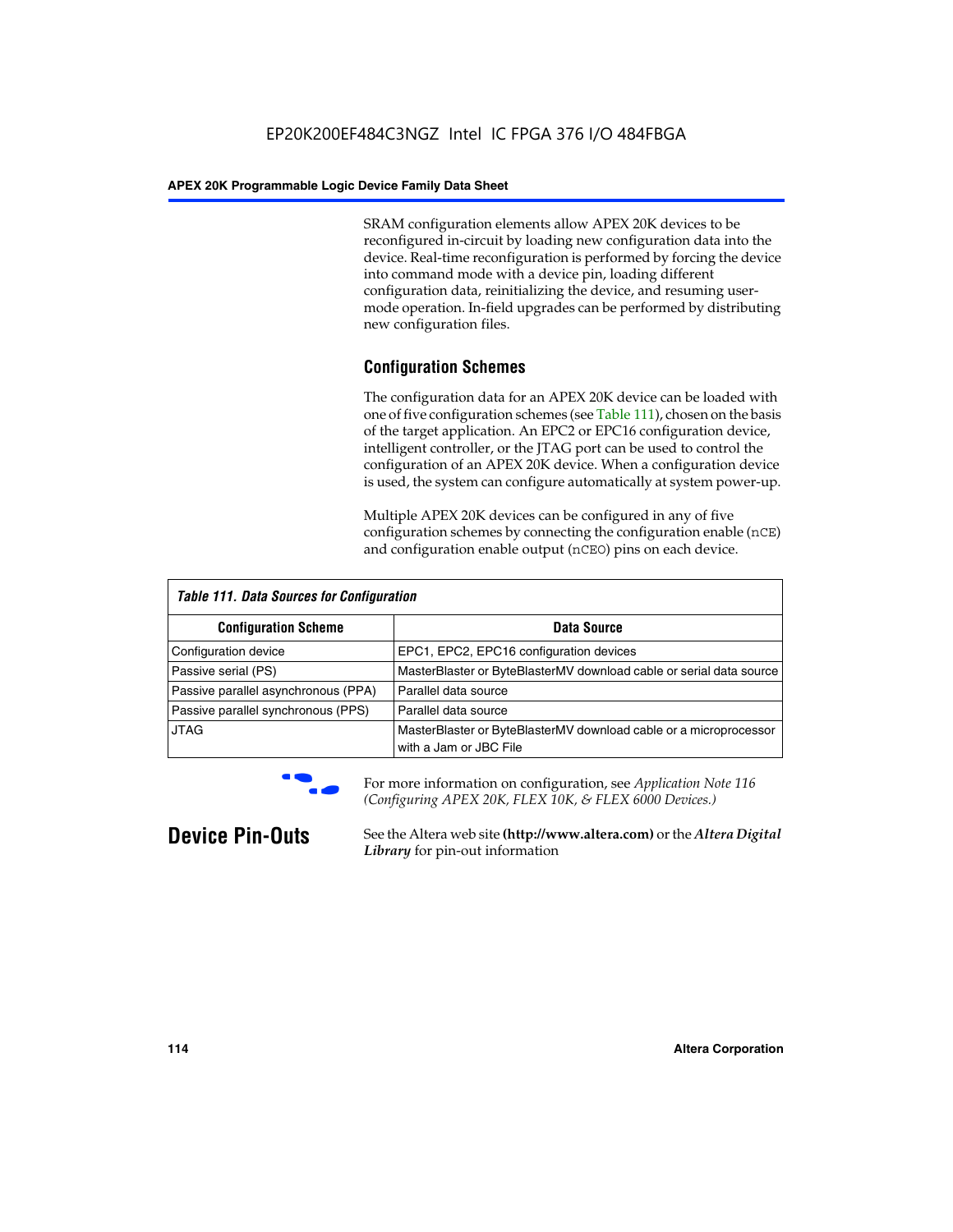### **Revision History** The information contained in the *APEX 20K Programmable Logic Device Family Data Sheet* version 5.1 supersedes information published in previous versions.

## **Version 5.1**

*APEX 20K Programmable Logic Device Family Data Sheet* version 5.1 contains the following changes:

- In version 5.0, the VI input voltage spec was updated in Table 28 on page 63.
- In version 5.0, *Note* (5) to Tables 27 through 30 was revised.
- Added *Note* (2) to Figure 21 on page 33.

## **Version 5.0**

*APEX 20K Programmable Logic Device Family Data Sheet* version 5.0 contains the following changes:

- Updated Tables 23 through 26. Removed 2.5-V operating condition tables because all APEX 20K devices are now 5.0-V tolerant.
- Updated conditions in Tables 33, 38 and 39.
- Updated data for t<sub>ESBDATAH</sub> parameter.

## **Version 4.3**

*APEX 20K Programmable Logic Device Family Data Sheet* version 4.3 contains the following changes:

- Updated Figure 20.
- Updated *Note (2)* to Table 13.
- Updated notes to Tables 27 through 30.

## **Version 4.2**

*APEX 20K Programmable Logic Device Family Data Sheet* version 4.2 contains the following changes:

- Updated Figure 29.
- Updated *Note (1)* to Figure 29.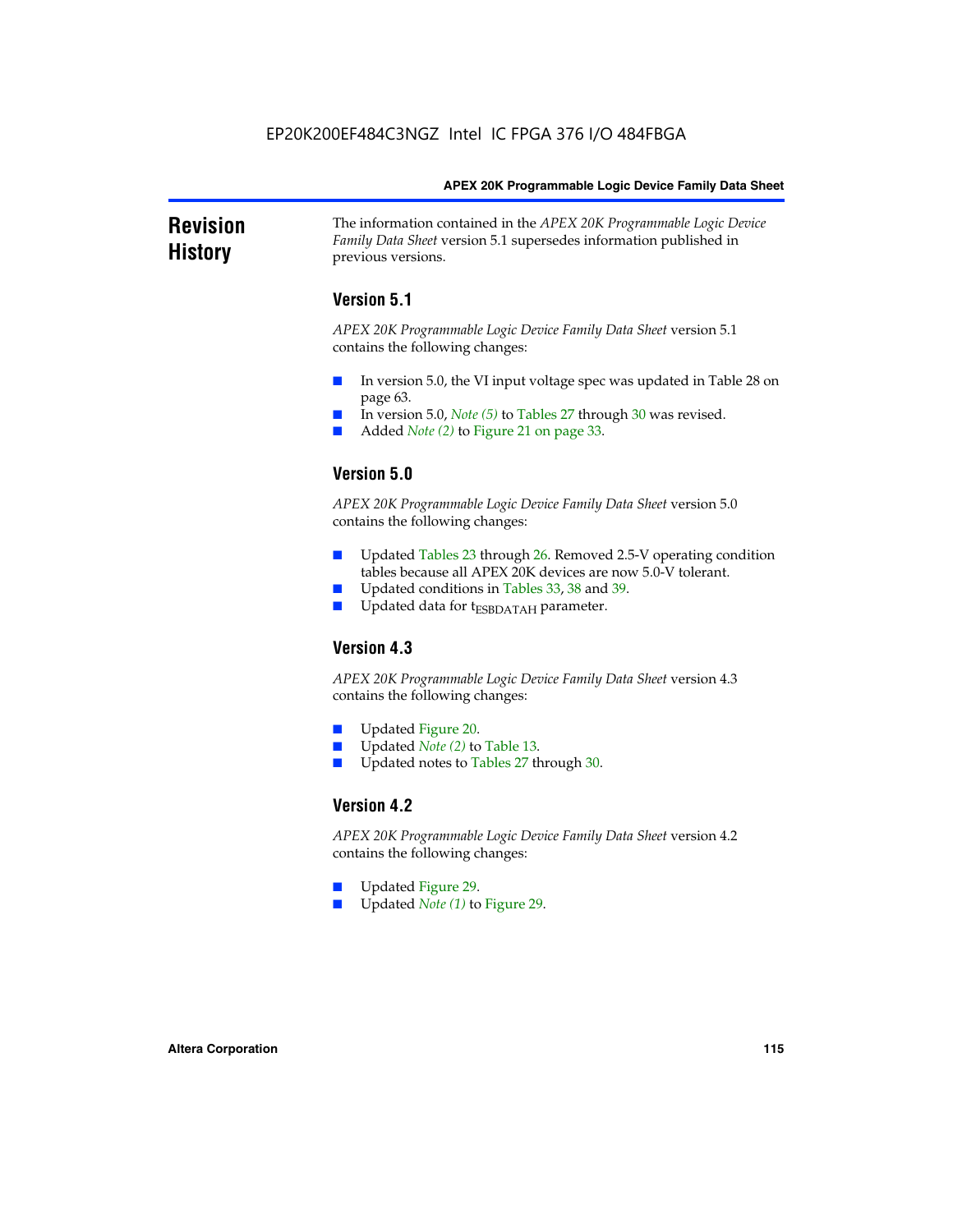## **Version 4.1**

*APEX 20K Programmable Logic Device Family Data Sheet* version 4.1 contains the following changes:

- *t<sub>ESBWEH</sub>* added to Figure 37 and Tables 35, 50, 56, 62, 68, 74, 86, 92, 97, and 104.
- Updated EP20K300E device internal and external timing numbers in Tables 79 through 84.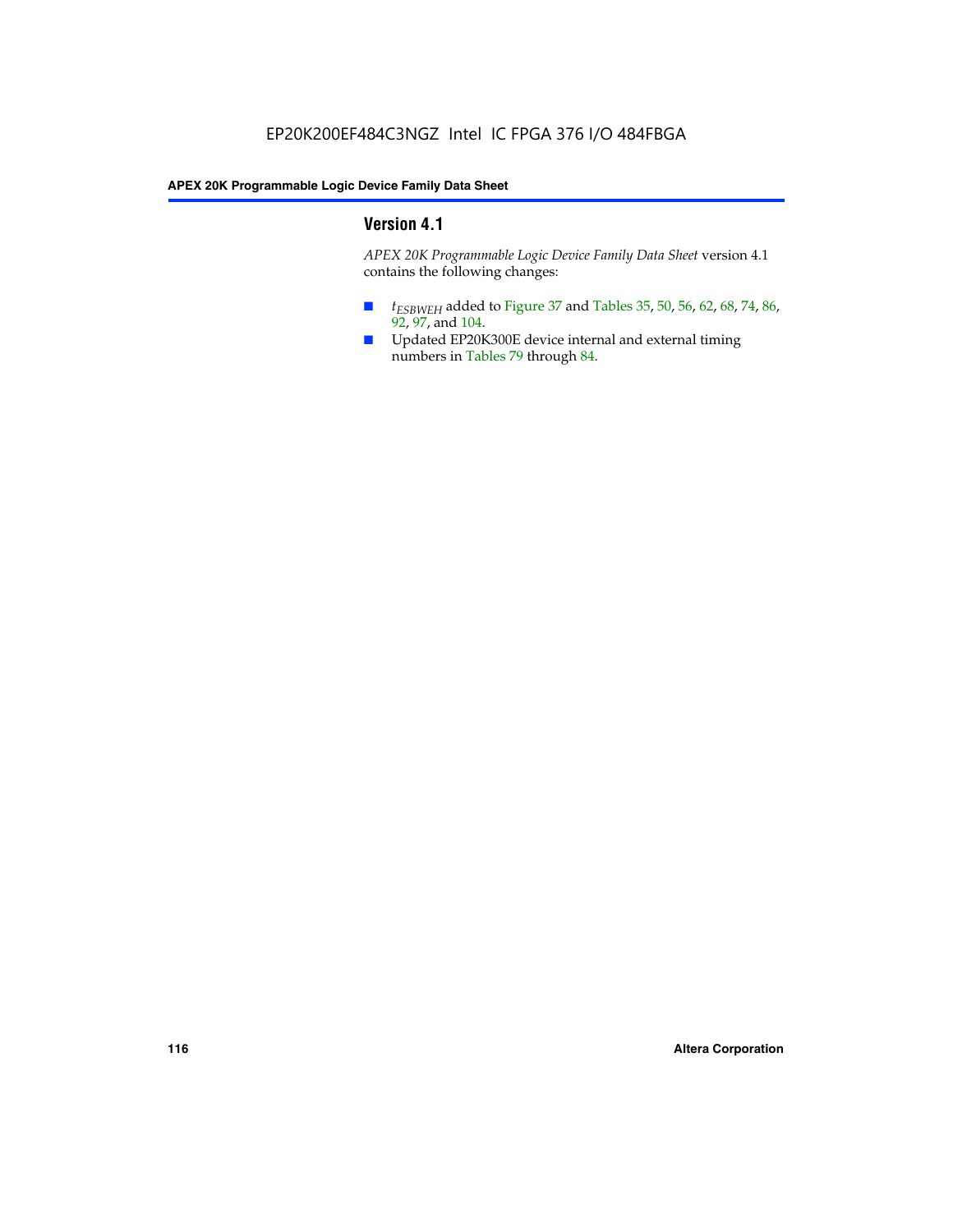

101 Innovation Drive San Jose, CA 95134 (408) 544-7000 http://www.altera.com Applications Hotline: (800) 800-EPLD Customer Marketing: (408) 544-7104 Literature Services: lit\_req@altera.com

Copyright © 2004 Altera Corporation. All rights reserved. Altera, The Programmable Solutions Company, the stylized Altera logo, specific device designations, and all other words and logos that are identified as trademarks and/or service marks are, unless noted otherwise, the trademarks and service marks of Altera Corporation in the U.S. and other countries. All other product or service names are the property of their respective holders. Altera products are protected under numerous U.S. and foreign patents and pending applications, mask work rights, and copyrights. Altera warrants performance of its semiconductor products to current specifications in accordance with Altera's standard warranty, but reserves the right to make changes

to any products and services at any time without notice. Altera assumes no responsibility or liability arising out of the application or use of any information, product, or service described herein except as expressly agreed to in writing by Altera Corporation. Altera customers are advised to obtain the latest version of device specifications before relying on any published information and before placing orders for products or services.



**117 Altera Corporation**